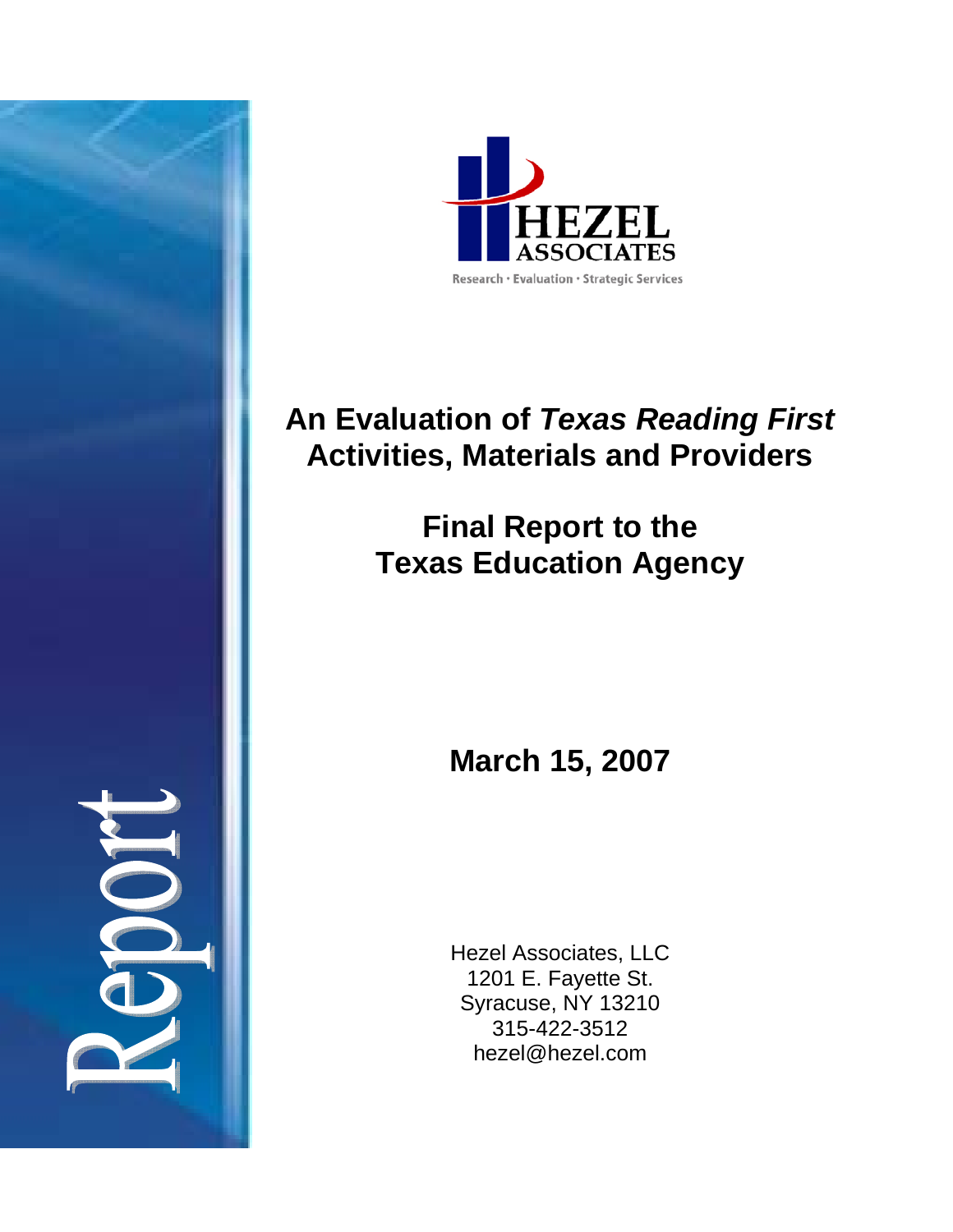#### **EXECUTIVE SUMMARY**

*Reading First* is the cornerstone of the *No Child Left Behind* legislation. The goal of this program is that every child in America will read at grade level by the end of grade 3. The state of Texas submitted an ambitious application to *Reading First* in 2003 and was awarded approximately \$532.5 million for a six-year period. Integral to the receipt of this money was a promise of accountability. *Texas Reading First* has instituted multiple accountability measures and has gone beyond federal accountability guidelines to require an evaluation of the *Texas Reading First* leadership. This report, prepared by Hezel Associates, LLC, provides the results of such an evaluation and focuses upon *Reading First* activities, materials and providers in the state of Texas predominantly in school year 2005-2006.

Major findings of this report include:

- In May, 2005, a Manager of *Reading First* Grants and Partnerships was appointed. This Manager has provided exceptional leadership to *Reading First* and has been a strong source of support to the leadership partnership (which consists of the *Center for Academic Reading and Skills*, the *Vaughn Gross Center*, the *University of Texas System*, and the *Texas Institute for Measurement, Evaluation and Statistics*).
- The qualifications of all *Reading First* personnel currently at the Texas Education Agency and the partner organizations are strong and a good fit for their respective positions.
- Organizations in the *Texas Reading First* leadership partnership fulfilled most of their obligations for 2005-2006, but some reported being hindered in specific instances by receipt of partner funding from TEA later in the year than expected, and by difficulties in obtaining student data. Partner funding issues have largely been resolved in 2006-2007, and *Texas Reading First* is working to resolve the problems with obtaining student data.
- During 2005-2006, the Texas Education Agency and partner organizations communicated well with one another.
- High quality and timely training was given by the Partners to the *Reading First*  Reading Technical Assistants. Reading Technical Assistants are those charged with training local campus coaches in the 714 *Texas Reading First* campuses in scientifically-based reading methods.
- The partner organizations were responsive to the evolving needs of the Reading Technical Assistant Specialists.
- All professional development products developed for *Reading First* by two of the leadership organizations (the Center for Academic Reading and Skills, and the Vaughn Gross Center) and evaluated for this study are of the highest quality.
- *Reading First* requires a state-wide evaluation of student achievement data by an external evaluator. The quality of this evaluation has been compromised by many factors, some not in the control of the evaluator.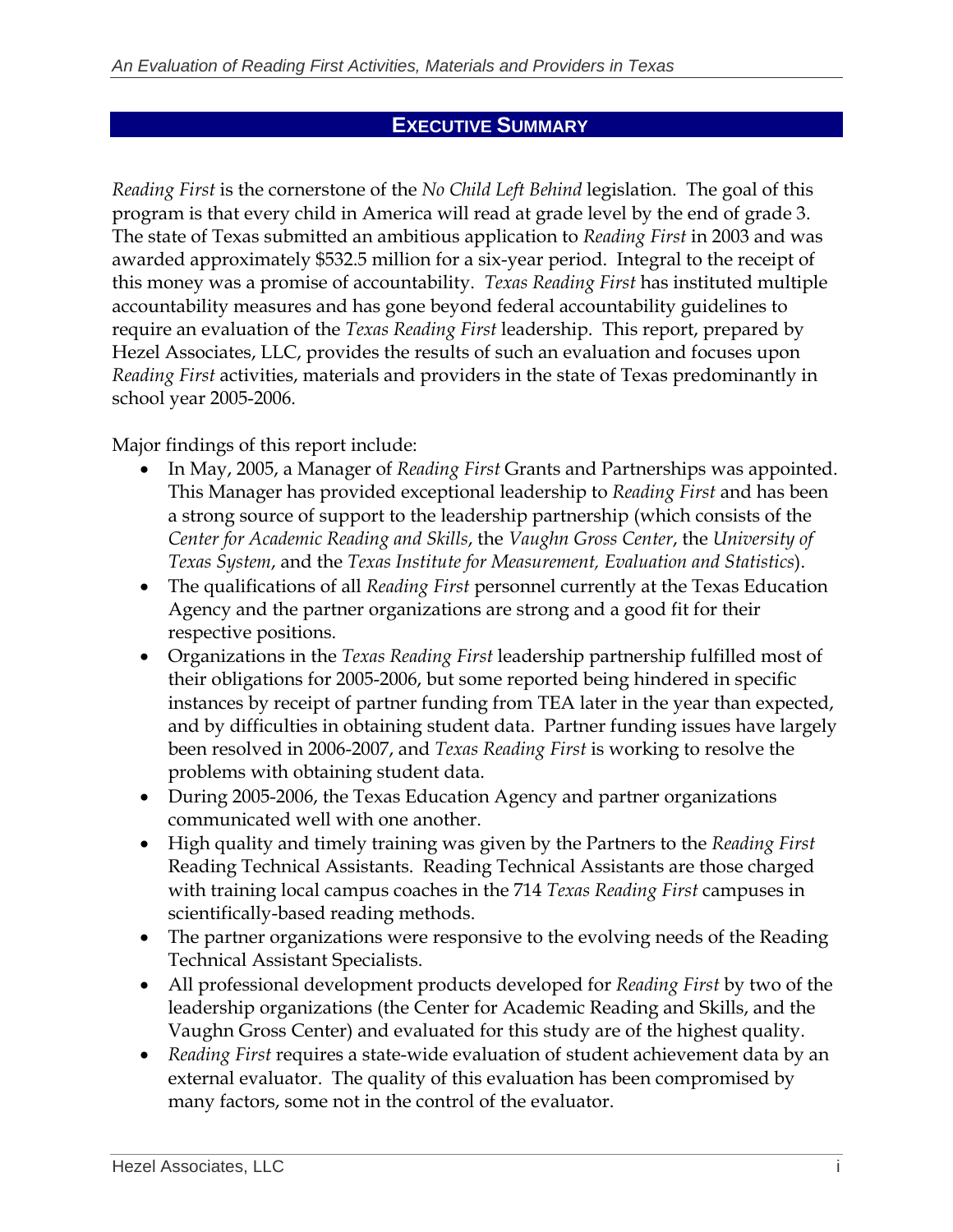# **Table of Contents**

| 43 |
|----|
|    |
|    |
|    |
|    |
|    |
|    |
|    |
|    |
|    |

Tables:

| Table 2 Vaughn Gross Center Professional Development Products and their          |
|----------------------------------------------------------------------------------|
|                                                                                  |
| Table 3 Center for Academic Reading Skills Professional Development Products and |
|                                                                                  |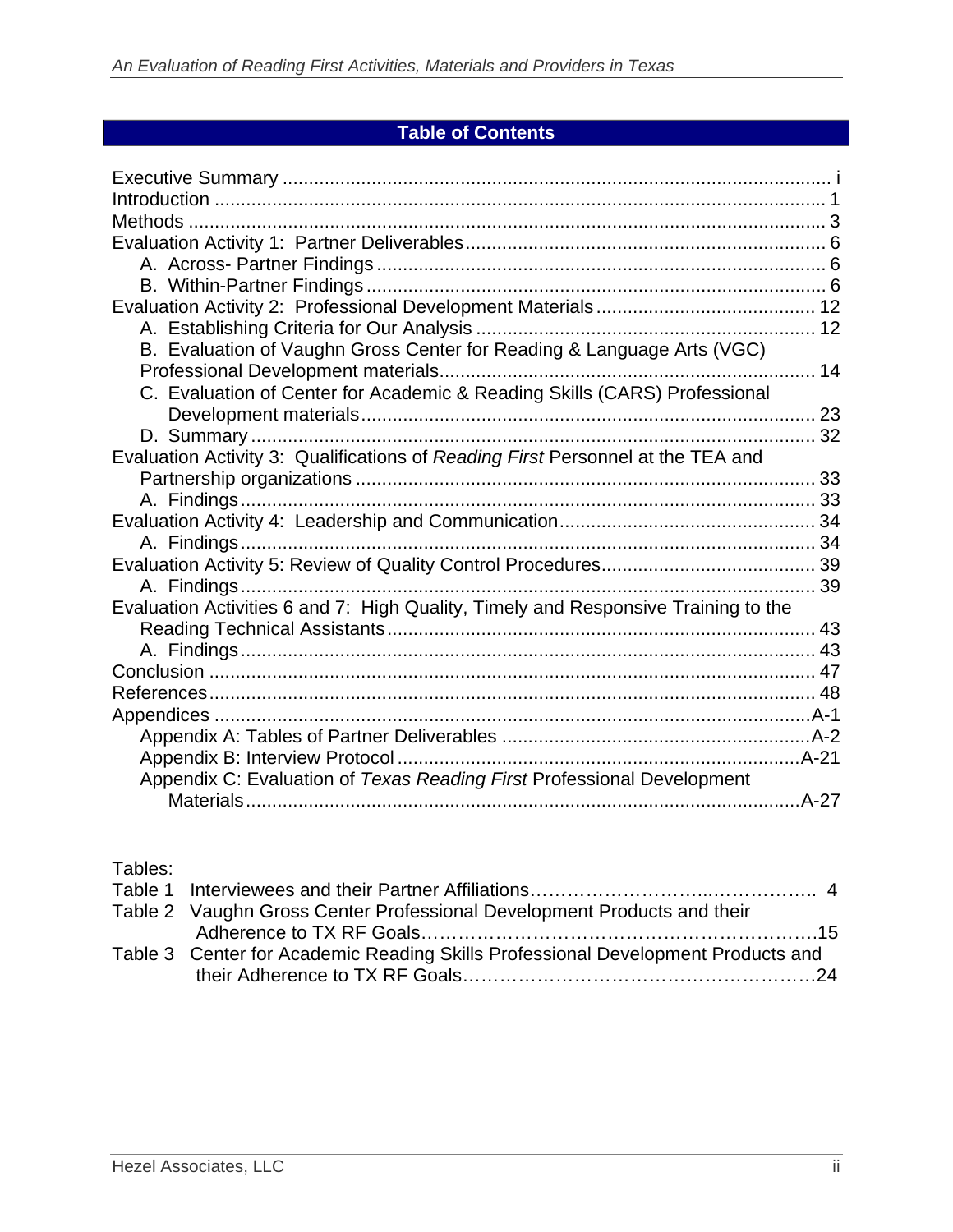#### **INTRODUCTION**

The State of Texas applied in April, 2003 for *Reading First* (RF) funding and was awarded approximately \$532.5 million over a period of six years to implement and evaluate RF across Texas. Written into this original application was a plan to evaluate RF activities, materials and providers at the level of the *Texas Reading First* leadership. In August of 2006, Hezel Associates, LLC was awarded a contract to carry out the evaluation. This report presents the results of our evaluation. The evaluation covers and reports upon school year 2005-2006 except in specific instances at which time we make clear that the discussion pertains to a different but important time period.

This evaluation was driven by the seven research questions posed within the original 2003 application to *Reading First* (p. 143-4) and repeated within the Request for Proposals. The questions were:

- 1. To what extent have all components of the State's *Reading First* initiative been implemented, and to what extent have proposed timelines been met? What timelines have not been met, and to what extent are the reasons outside the control of the personnel responsible for meeting the deadline?
- 2. To what extent do the professional development materials for Kindergarten Grade 3 reading curriculum and the scientific basis for reading instruction meet the highest standards for quality of professional development materials?
- 3. What are the qualifications of individuals and organizations providing services under *Reading First*, including the TEA, the Center for Academic and Reading Skills at the University of Texas Health Science Center – Houston (CARS), the Vaughn Gross Center at University of Texas Austin (VGC) and the Texas Institute for Measurement, Evaluations and Statistics (TIMES)?
- 4. How have the Texas Education Agency and its various *Reading First* partners functioned individually and collectively to provide leadership to the State in implementing *Reading First* and to ensure the goals of *Reading First* are met? What procedures and mechanisms have been put in place to facilitate communication amongst these parties and enhance leadership across the State? Where has leadership been lacking and what steps need to be taken to improve it?
- 5. What quality control procedures are being used by the program's External Evaluator in meeting their respective charge under *Reading First*? For example, what is the reliability and validity of instruments used for data collection, the reproducibility of any data collection procedures, and the steps for ensuring accurate data and reports?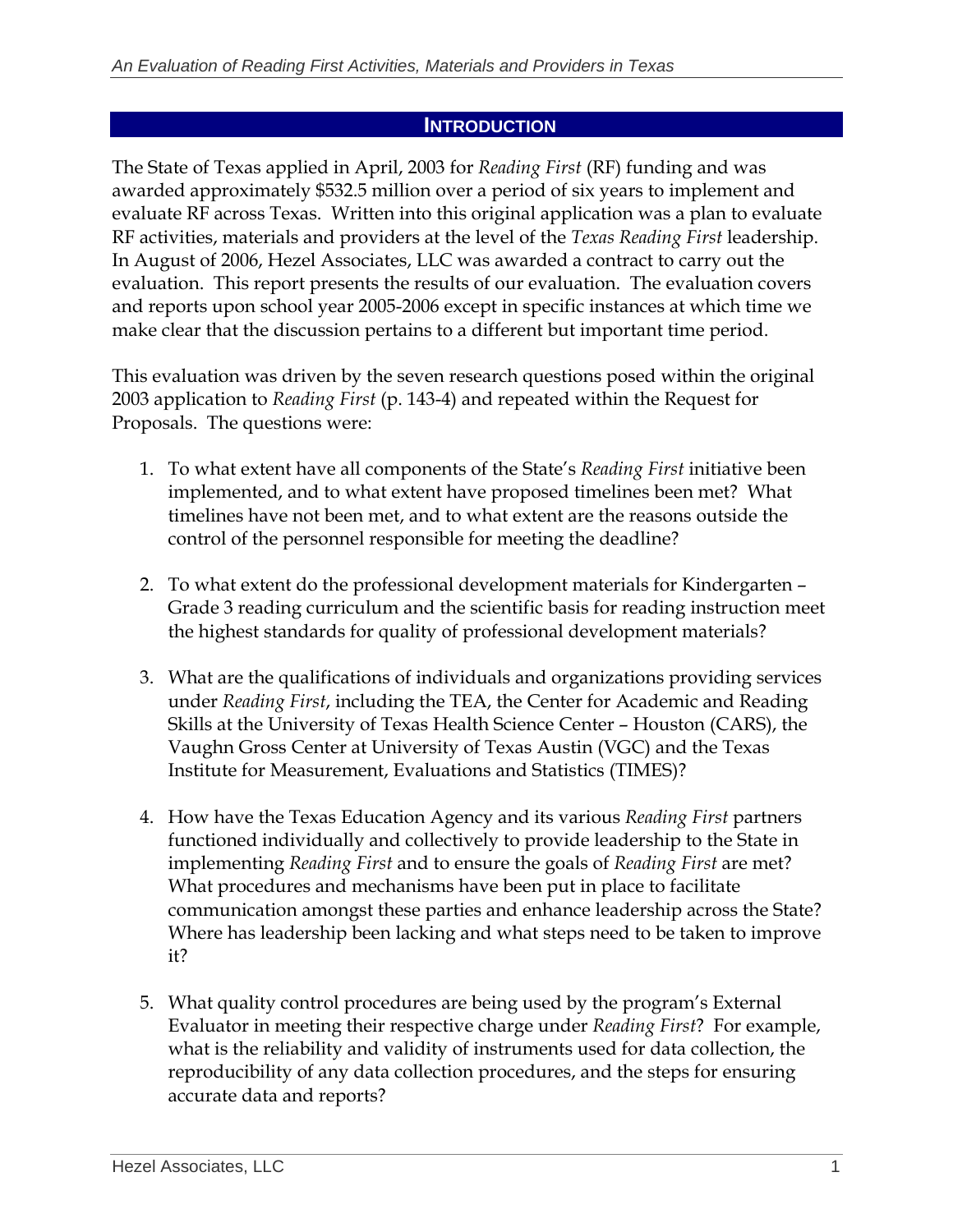- 6. To what extent is training provided to Reading Technical Assistant Specialists (RTAs) of high quality and timely?
- 7. To what extent do RTAs feel that they are being provided with the amount and quality of training, materials, leadership, and technical assistance required to be successful? To what extent have the Texas Education Agency and its *Reading First* partners been responsive to RTAs?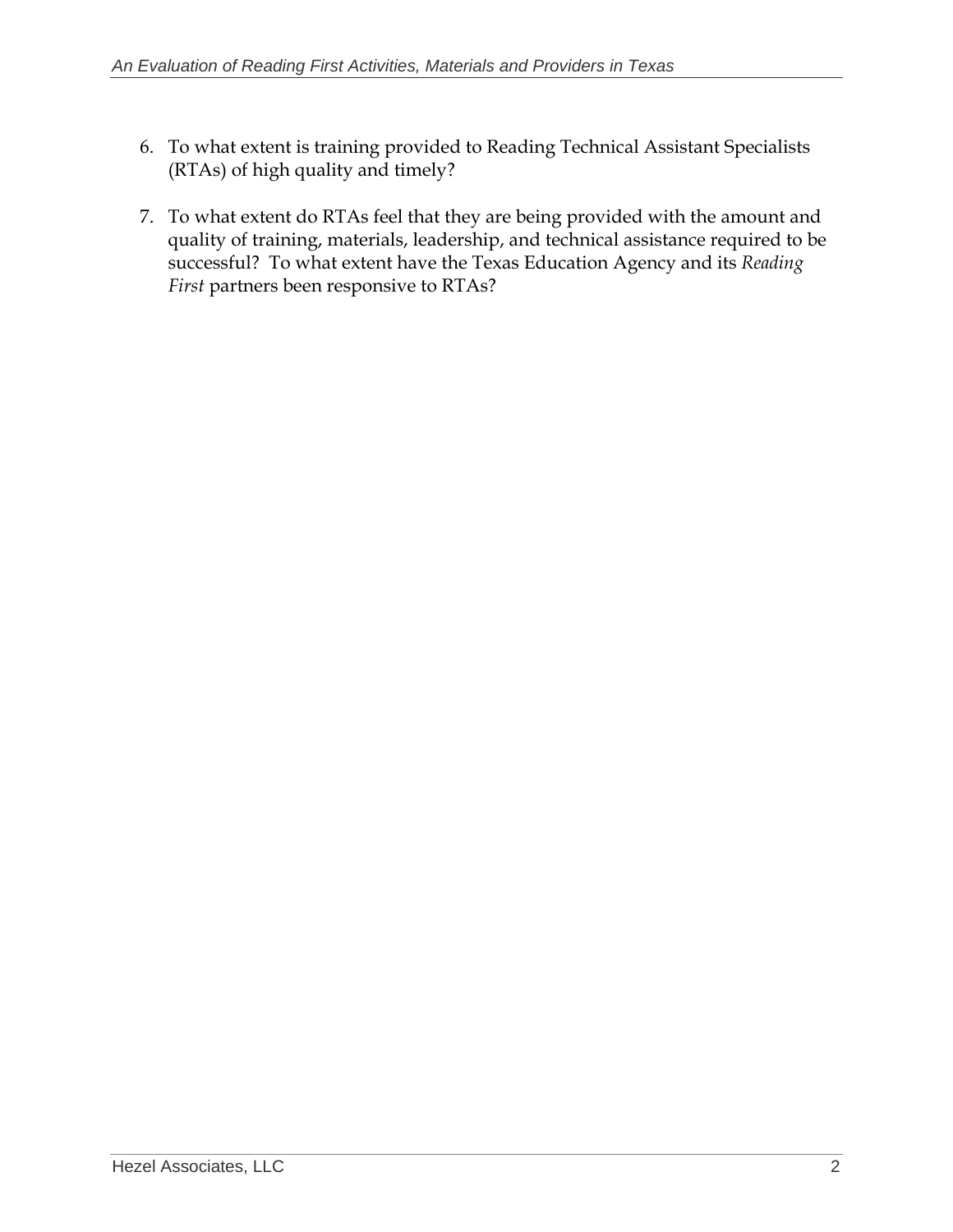#### **METHODS**

Hezel Associates conducted eight research activities which in total served to answer the seven questions posed by the TEA:

- Reviewed the State's original application to *Reading First* (RF) and other key *Texas Reading First* documents.
- Examined charts of partner responsibilities and deliverables. (See Appendix A for tables of Partner Deliverables.)
- Conducted interviews with key staff members from the Texas Education Agency and from the *Reading First* partner organizations, and, where necessary, conducted follow-up interviews (see Table 1).

In total twenty-one interviews were conducted with 19 interviewees; some interviewees were interviewed more than once. To determine who should be interviewed, each partner organization was asked to select the threefour persons who could together best comment upon the depth and breadth of the work of their organization in 2005-2006. Then, the TEA program evaluation team in concert with the Manager of *Reading First*  Grants and Partnerships provided guidance as to who could most fully comment upon the work of the TEA. All interviewees were presented with a semi-structured interview protocol prior to their interviews. (See Appendix B for interview protocol.) With each interviewee's permission, each interview was audio-recorded and then transcribed.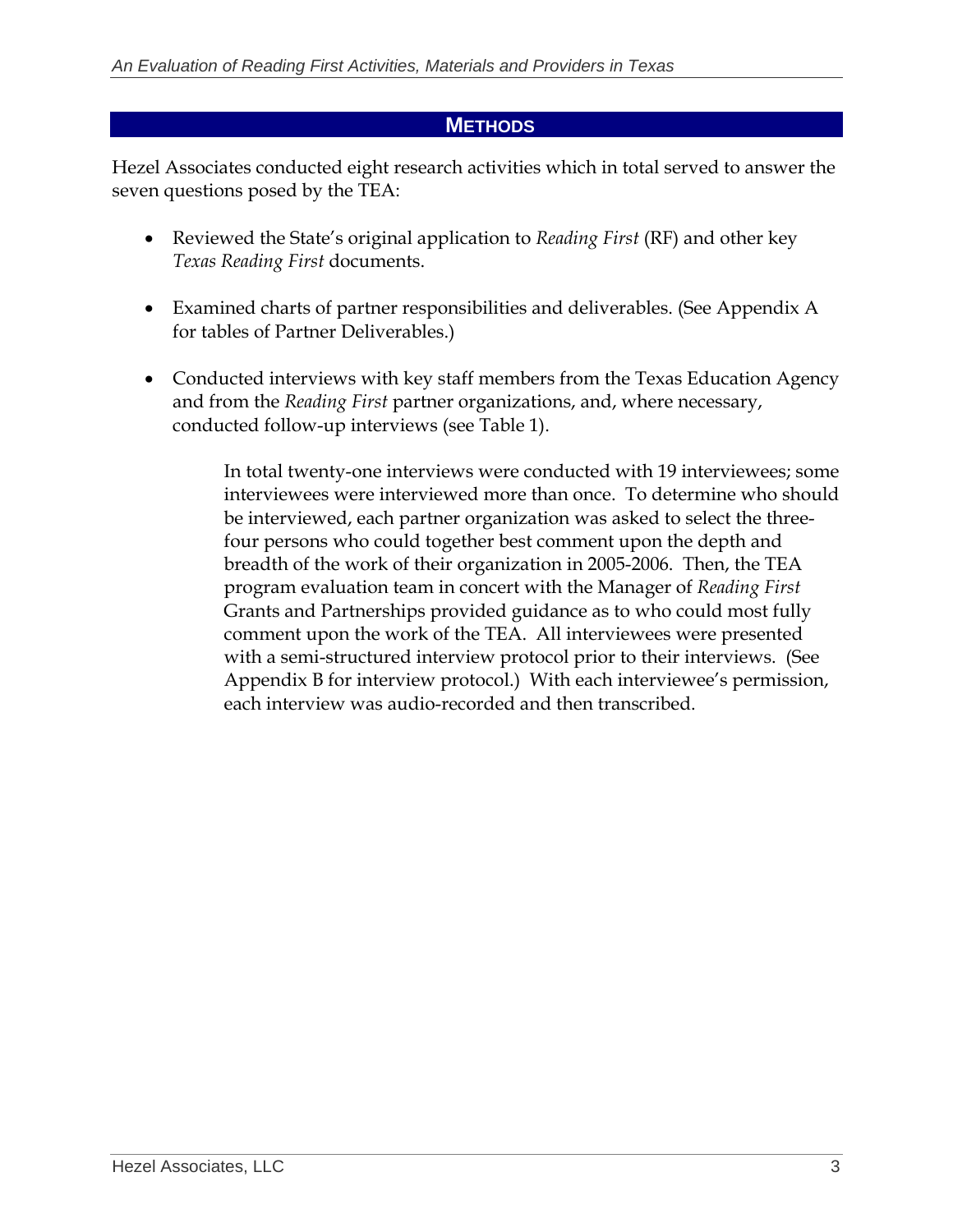| <u>iavie I. Tillei viewees and their partier anniations</u>      |                                               |
|------------------------------------------------------------------|-----------------------------------------------|
| <b>Partner</b>                                                   | <b>Interviewee Title</b>                      |
|                                                                  | Manager of Reading First Grants and           |
| <b>Texas Education Agency (TEA)</b>                              | Partnerships                                  |
|                                                                  | Associate Commissioner for Standards and      |
| <b>Texas Education Agency (TEA)</b>                              | Programs                                      |
|                                                                  | Associate Commissioner for Standards and      |
| <b>Texas Education Agency (TEA)</b>                              | Alignment                                     |
| <b>Texas Education Agency (TEA)</b>                              | <b>Discretionary Grants Division Director</b> |
| <b>Texas Education Agency (TEA)</b>                              | <b>Reading First Grants Manager</b>           |
|                                                                  | Discretionary Grants Administrator for        |
| <b>Texas Education Agency (TEA)</b>                              | Institutes of Higher Education                |
| Center for Academic and Reading Skills                           | <b>Reading First Program Director</b>         |
| (CARS)                                                           |                                               |
| Center for Academic and Reading Skills                           | <b>Statewide Coordinator</b>                  |
| (CARS)                                                           |                                               |
| Center for Academic and Reading Skills                           | <b>Statewide Coordinator</b>                  |
| (CARS)                                                           |                                               |
| <b>Texas Institute for Evaluations and Statistics</b>            | <b>Director</b>                               |
| (TIMES)                                                          |                                               |
| <b>Texas Institute for Evaluations and Statistics</b>            | <b>Associate Director</b>                     |
| (TIMES)<br><b>Texas Institute for Evaluations and Statistics</b> |                                               |
| (TIMES)                                                          | <b>Research Associate</b>                     |
|                                                                  | <b>Executive Director of the</b>              |
| University of Texas System (UTS)                                 | Institute for Public School Initiatives       |
| University of Texas System (UTS)                                 | Project Manager                               |
| University of Texas System (UTS)                                 | Database Administrator                        |
|                                                                  |                                               |
| Vaughn Gross Center (VGC)                                        | <b>Project Director</b>                       |
| Vaughn Gross Center (VGC)                                        | <b>Project Manager</b>                        |
| Vaughn Gross Center (VGC)                                        | <b>Project Manager</b>                        |
| Vaughn Gross Center (VGC)                                        | <b>Project Manager</b>                        |

#### **Table 1. Interviewees and their partner affiliations**

• Examined ten professional development products to determine if they met the highest standards for quality professional development materials.

> To provide structure for our analysis of professional development materials from both agencies (VGC and CARS), the Hezel team created an evaluation tool. (See Appendix C for professional development evaluation tool.) This tool focuses on the general type of materials, the target audience, and five major strands, consistent with the goals of *Texas Reading First*. Three of the five major strands include: the level of support teachers receive in the five components of Scientifically Based Reading Research, direct and explicit reading instruction, and data-driven instruction. The other two strands focus on the professional development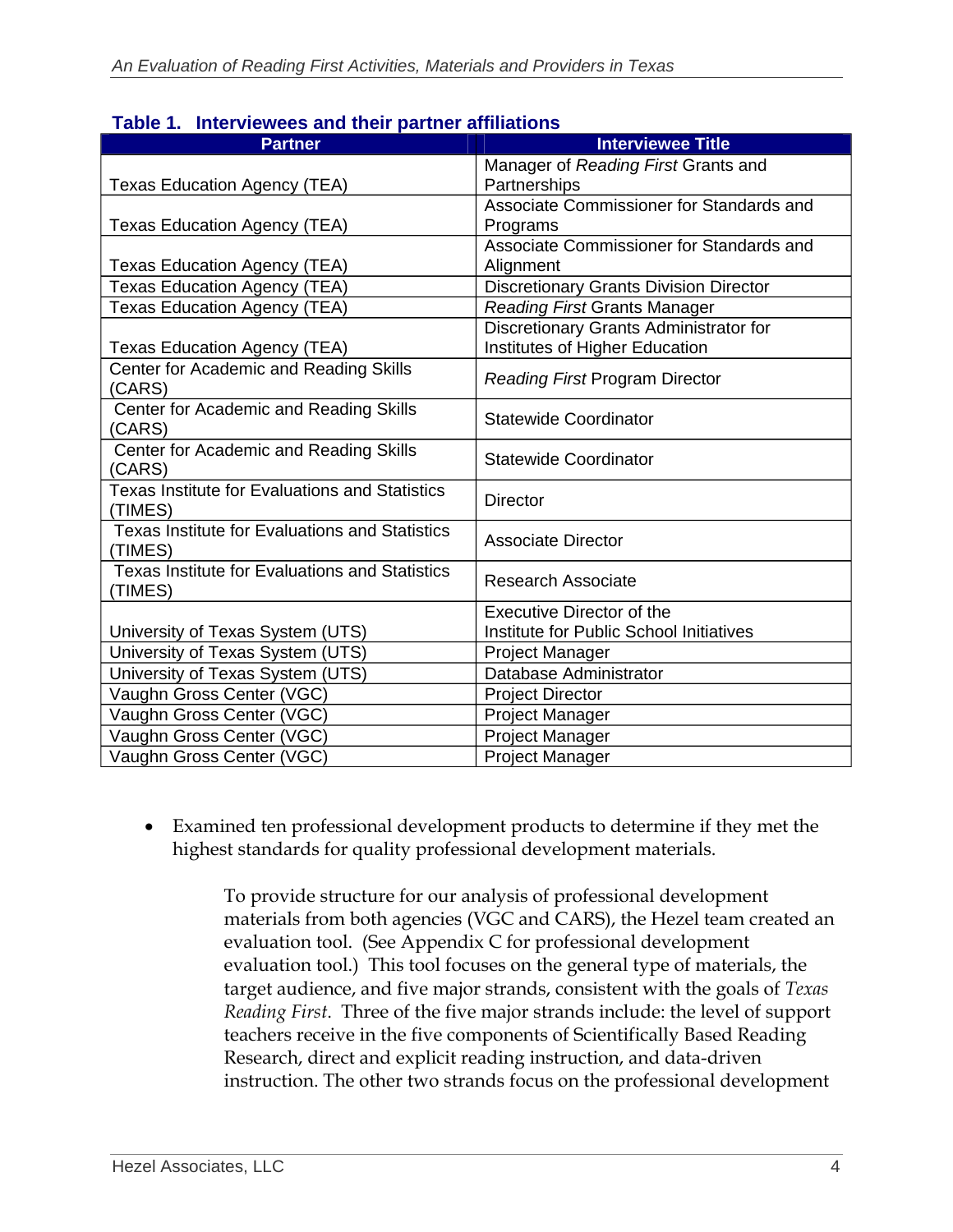*process* (from an administrative standpoint), and the organizational and presentational quality of the materials.

The Hezel team analyzed each and every product (ten in total), summarized in chart form in "Evaluation Activity 2: Professional Development Materials," using a 0-4 rating scale (page 15). The team determined that strands 1-3, concerned as they are about the five components of learning to read, direct and explicit instruction, and datadriven instruction, should receive greater weight since they are most integral to good pedagogy. Strands 4 and 5, concerned as they are about the professional development process for teachers and the organization and presentation of the professional development materials, were deemed to be less urgent and were therefore given less weight. The team then averaged these weighted scores, product-by-product, to determine a final "grade." Those products that received *a majority* of scores in the "excellent" category (with, in some cases a few scores in the "fair amount" category) were noted as "high" in each of the charts. In this analysis, we relied heavily on the professional development expertise of team member Dr. Julie Wood's subjective analyses, given her extensive experience in developing educational materials for teachers for major publishing houses.

- Compared partner staff resumes to job descriptions and made professional judgments about their fit.
- Reviewed the activities of the *Reading First* program's external evaluator, the Texas Institute for Measurement, Evaluation and Statistics (TIMES).
- Examined survey data to determine the quality of training and support for the Reading Technical Assistants (RTAs).
- Sent clarifying follow-up emails and made follow-up telephone calls, where necessary.

All data were analyzed by teams of Hezel researchers. Emergent data trends were sought and were investigated further through additional data collection. As standard research practice would prescribe, only triangulated data and concomitant findings are here reported.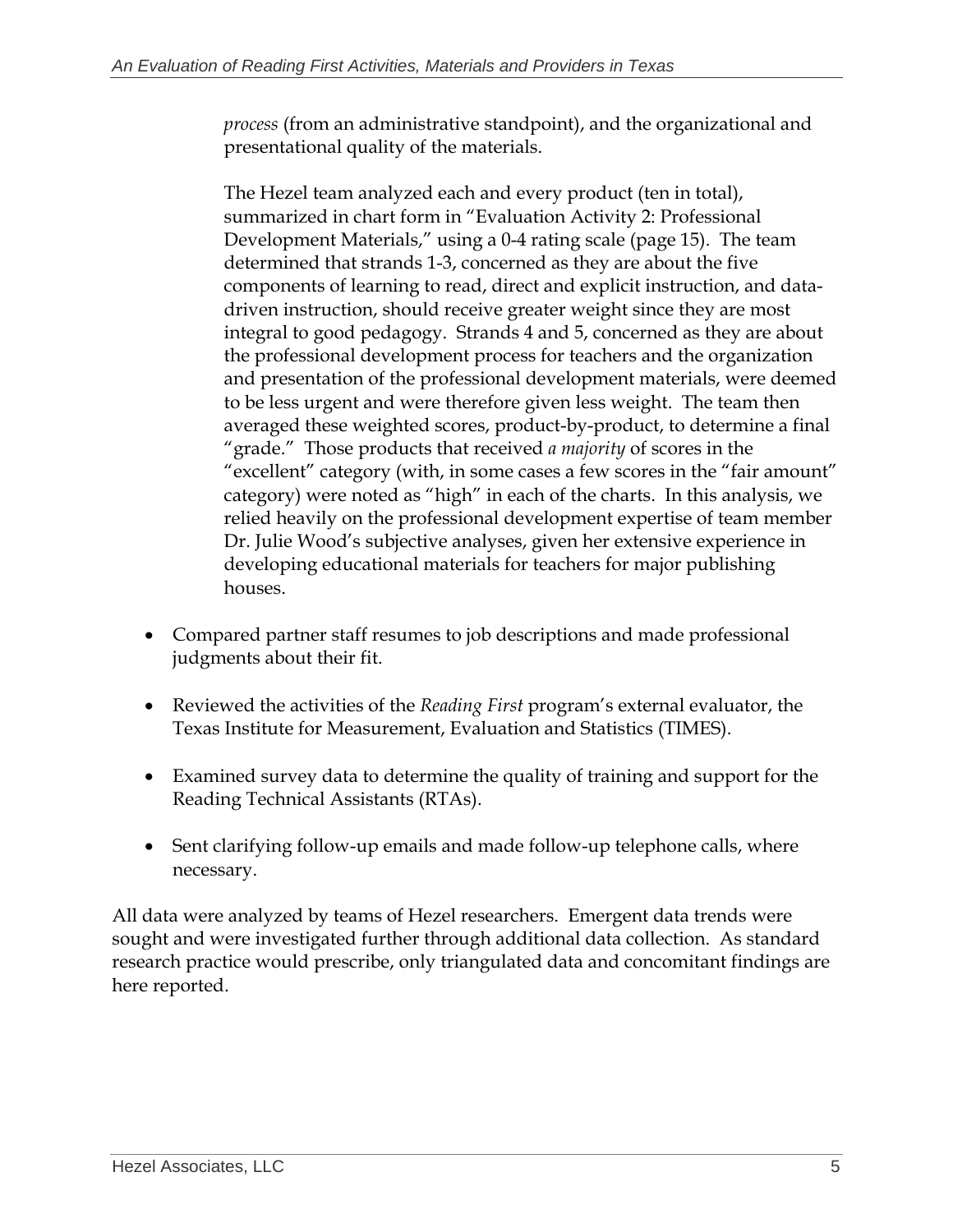#### **EVALUATION ACTIVITY 1: PARTNER DELIVERABLES**

For this part of the evaluation, Hezel Associates responded to the question: To what extent have all components of the State's *Reading First* initiative been implemented, and to what extent have proposed timelines been met? What timelines have not been met, and to what extent are the reasons outside the control of the personnel responsible for meeting the deadline?

# **A. ACROSS- PARTNER FINDINGS**

Overall, many components of *Reading First* (RF) were completed on time. One partner (CARS) completed all deliverables on time; three partners (TIMES, UTS, and VGC) completed most deliverables on time.

An in-depth analysis across partner organizations revealed two dominant factors which impeded the timely delivery of RF tasks. These were:

- Difficulty in obtaining accurate, timely data from multiple sources
- Delays in partner funding from the TEA

All partners reported difficulty in obtaining accurate and/or timely data at times from sources, including campuses, vendors, test publishers, TEA, and TIMES. Data procurement problems were sometimes related to "turnaround times," sometimes to privacy issues, and sometimes to compliance issues on the part of campuses, vendors and test publishers. In 2006-2007, *Texas Reading First* is working to alleviate these problems by (1) across-Partner discussion of what reasonable turnaround time for specific data may look like; (2) across-partner discussion of the privacy issues related to data, (3) insistence on compliance on the part of campuses, vendors and publishers with data reporting requirements.

Staff from all RF partner organizations discussed the late receipt of funding from TEA. This was reported by some partners to have affected their ability to complete deliverables in a timely manner in 2005-2006. In 2006-2007, three out of four partners applied for and received their funding on time. The fourth partner submitted their grant application late and, in turn, received funding late. The TEA, the Manager of *Reading First* Projects, and the Discretionary Grants Division are to be congratulated for streamlining and making more workable this complicated process.

#### **B. WITHIN-PARTNER FINDINGS**

Findings for each of the *Reading First* partners are identified below. For a table of goals and deliverables, please see Appendix A.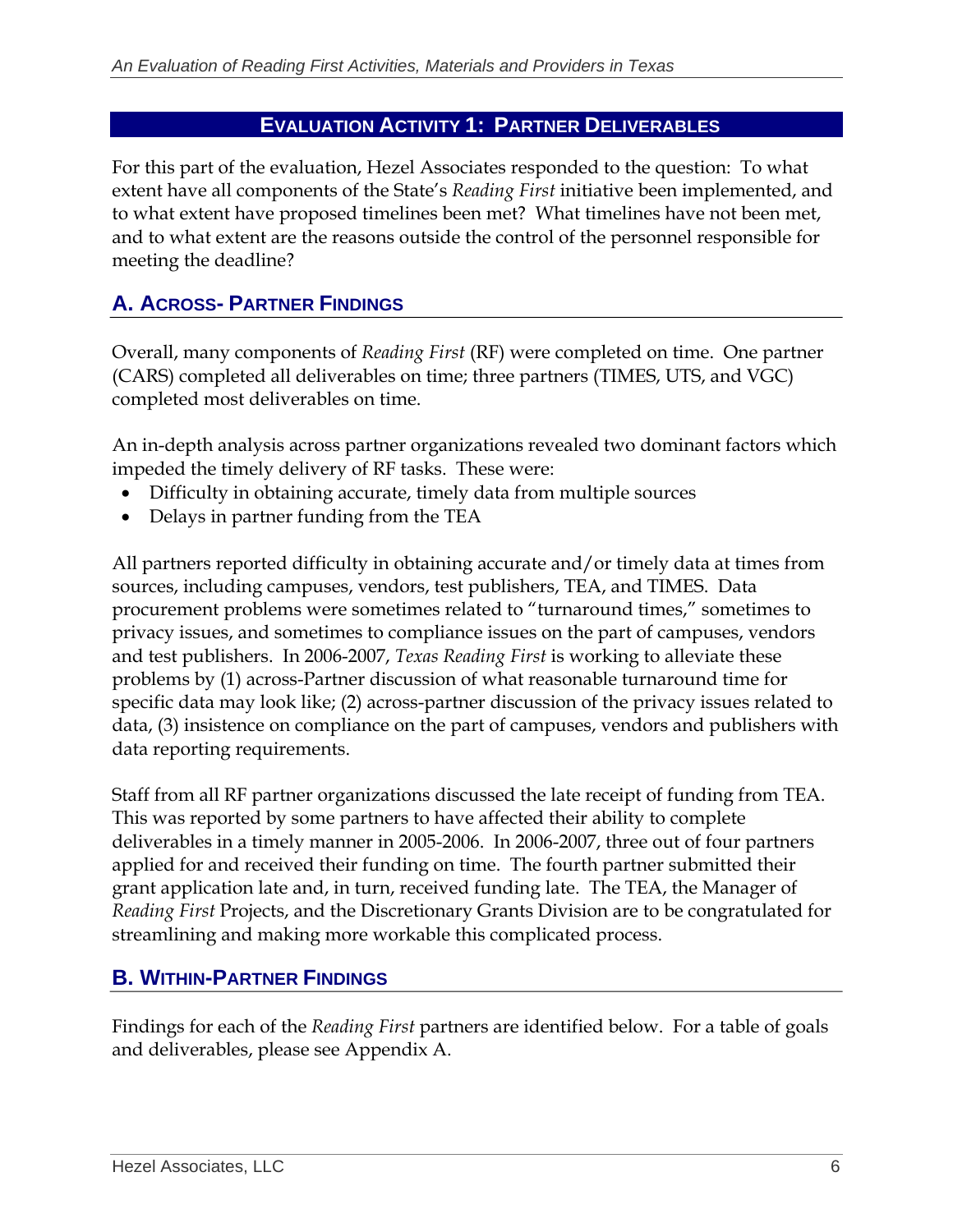#### **1. The Center for Academic and Reading Skills (CARS)**

In year 2005-2006, CARS was charged with 44 activities leading up to deliverables in 11 areas. Staff members from CARS reported:

• 44 (100%) activities were completed on time

In addition to providing all deliverables in a timely manner, Hezel also notes that CARS delivered at least two reports in addition to what was expected of them. These were (1) a critical elements analyses for "Success for All," and (2) a critical elements analyses for "Reading Mastery." These are two of the most frequently used reading programs in Texas schools.

#### **2. The Texas Institute for Measurement Evaluation and Statistics (TIMES)**

In year 2005-2006, TIMES was charged with 46 activities leading to deliverables in 5 areas. Staff members from TIMES reported:

- 29 (63%) activities were completed on time
- 16 (34%) activities were completed but later than originally scheduled
- One (2%) activity is ongoing (2.10)

Sixteen of 46 TIMES activities (34%) were completed, but not by the original due date agreed upon with the Manager of *Reading First* Grants and Partnerships. According to explanations provided by TIMES, ten activities (1.1, 1.3, 1.8, 1.11, 1.12, 1.13, 1.14, 1.15, 3.1  $\&$  4.2) were late due to campuses, vendors and test publishers returning data (assessments and surveys) to TIMES later than was scheduled. The Manager of *Reading First* Grants and Partnerships and TIMES have since worked to alleviate this problem. The resolution is as follows: If a campus, vendor or test publisher does not turn in agreed-upon data by deadline, TIMES makes contact with the campus, vendor or test publisher, discusses the reason the data is late, and sets a new due date. If the data is not turned in by the new due date, this information is given to the Manager of *Reading First* Grants and Partnerships. The matter may then be treated as a non-compliance issue.

Activity (1.4) was completed, but not by its original due date. According to the annotation of TIMES' activity spreadsheet, the online survey for teachers, local campus coaches, principals and reading technical assistants was completed three to four months later than originally scheduled because of a lack of funding.

Deliverable 1.6, the collection of "rostering" information for funded and non-funded campuses was late , according to TIMES respondents, because staff members at TIMES were unable to obtain the type of electronic rosters necessary with the type of data necessary from the LCCs. TIMES did find a method to secure this information and provided this rostering information in their 2005-2006 final evaluation report.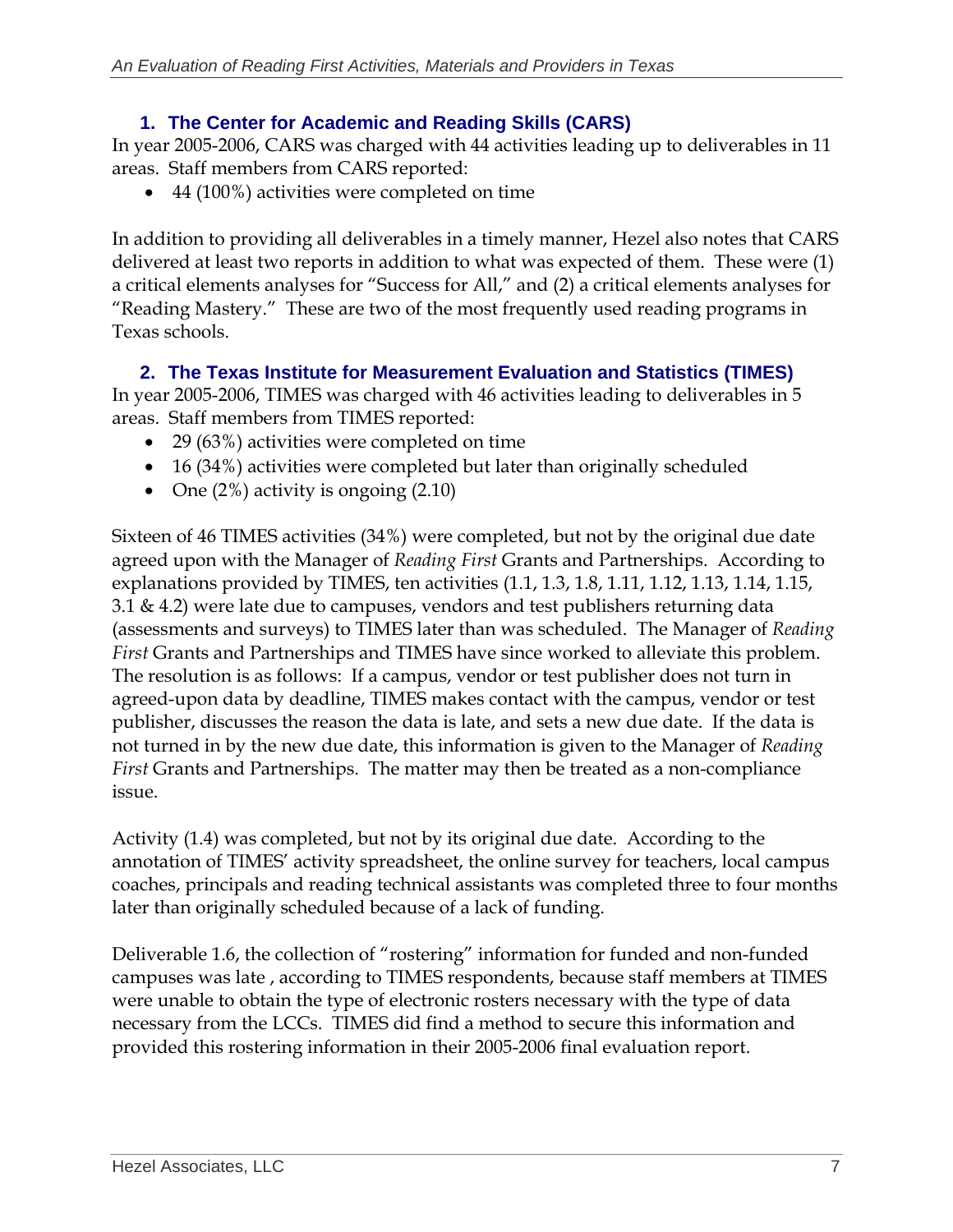Deliverable 2.9, the provision of assessment summary reports to RF Partners and LEAs at the conclusion of each assessment cycle for BOY, MOY and EOY, was not fully completed. Summary reports were submitted to the partners in June 2006 (MOY) and to all LEA leadership teams, RTAs and PMs at the Superintendents' Summit in September 2006 (MOY and EOY). Prior to 2005-2006, the collection of BOY data was not a requirement in the state of Texas. Not all LCCs knew and were prepared to respond to the new 2005-2006 requirement that BOY assessment be completed. As such, TIMES was not able to collect BOY data for 2005-2006. This matter has since been resolved in *Reading First* schools: LCCs are conducting BOY assessments and TIMES is collecting this data on time.

Three other activities (5.1, 5.2 & 5.3) were also completed but not by their original due date. According to TIMES, activities related to evaluation and placement of Early Reading Assessments on the Commissioner's List were late because the TEA's call for submissions to this list did not result in many submissions. As a result of this, TEA extended the deadline for publishers' submissions by six weeks, and the original due date for the TIMES activities was also then extended.

With respect to the aforementioned issue of delayed funding, TIMES interview data suggests that overall delays in funding from TEA have been problematic for their organization. While not assigning blame, TIMES has suggested that issues with clarity and timing of deliverables have been difficult to negotiate with the TEA, and that the length of time spent in these negotiations has resulted in late funding. To address clarity and timing of deliverables for 2006-2007, the Manager of *Reading First* Grants and the Discretionary Grants Division at TEA suggest that they have worked even more closely with TIMES than in the past. Interviewees from TIMES confirm this process and suggest further that clarity of expectations between the TEA and TIMES has improved greatly in 2006-2007. Nonetheless, we understand that TIMES' *memorandum of understanding* was still submitted later than TEA anticipated and funding solidification and agreement for TIMES therefore occurred later than for other Partners (September 30, 2006).

To continue to improve communication with the TEA further still, TIMES has expressed a desire to meet alone more frequently with TEA so that TIMES-specific issues could be addressed. To this end, TIMES-TEA bi-weekly meetings have been added to the calendar for 2006-2007.

# **3. The University of Texas System (UTS)**

Management at UTS changed from 2005-2006 to 2006-2007. During Hezel Associate's interview with the new Executive Director of the Institute for Public School Initiatives at UTS during the fall of 2006, the new Executive Director and other interviewees spoke generally about successes and challenges related to 2005-2006 deliverables and spoke more specifically about the UTS 2006-2007 response to problems of the past.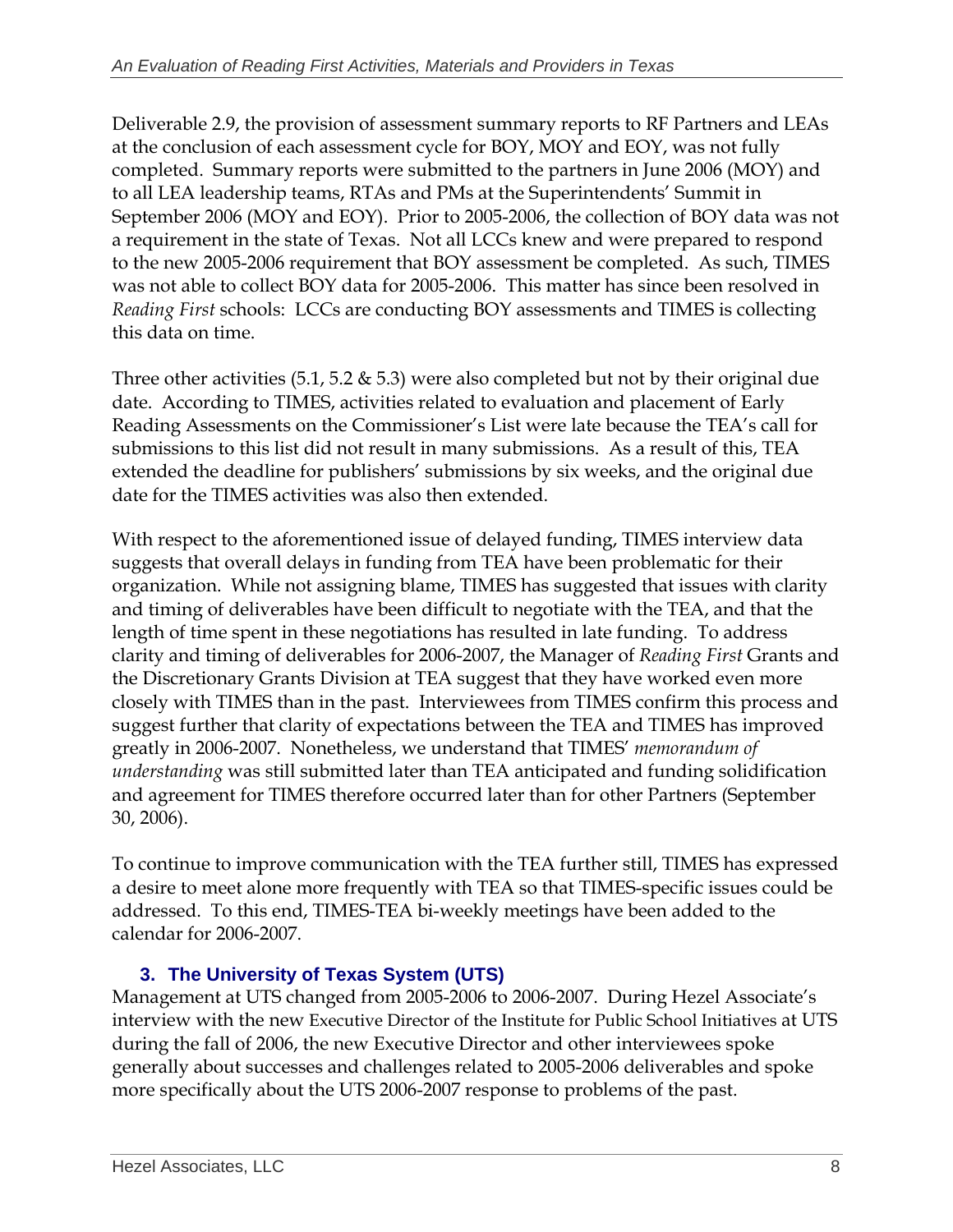In year 2005-2006, UTS was charged with seven major deliverables (with many subactivities leading up to each of these seven major deliverables), each intended to help RTAs deploy trainings to the districts they serve:

The new Executive Director of UTS identified the purpose of the list of deliverables as helping the RTAs deploy the trainings conducted by CARS and VGC to the school districts they serve. She estimated that in 2005-2006:

• Approximately 70% of the trainings were completed and delivered on time.

For 2005-2006, UTS was to submit a monthly report to TEA documenting the time RTAs spent at the schools and any significant accomplishments and/or challenges they encounter. This was not accomplished because the reporting format was not considered appropriate by staff working at UTS in the 2005-2006 year. To alleviate this concern, a different reporting format has been developed for 2006-2007.

Also for 2005-2006, UTS required RTAs to spend time on-site, and the RTAs targeted approximately 60-70 percent of time to be spent on-site. Although RTAs did spend time on-site, they did not reach the targeted level due to the extensive travel time required of some of the RTAs who had responsibility for large territories. Expectations of time on campus are being revised, because it is nearly impossible for RTAs to spend a great deal of time on remote campuses that require three hours of driving time to reach them. Adjustments have been made to Wireless Generation, software (developed by staff at UTS) so that the RTAs can log their accomplishments. UTS staff members believe these adjustments will help improve the accuracy of the reporting by separating travel time from on-campus time.

In a related vein, UTS raised the point that for the year 2005-2006, the Wireless Generation program which RTAs use to log their activity only tracked quantitative information such as how long a RTA spent in a school. UTS suggested that it was important to also be able to enter qualitative information such as what was done during a school visit. UTS has responded to this issue, and Hezel Associates notes that the November 2006 report of RTA activity now includes qualitative information obtained from Wireless generation about how the RTAs were spending their time. To gain further insight still into what RTAs do in the schools, two UTS staff members plan to spend time with the RTAs at the schools on a regular basis during 2006-2007.

An additional deliverable goal for UTS during 2006-2007 will be to support the districts and campuses in the implementation of the trainings. In the past, some RTAs have considered delivering professional development as their sole responsibility. Staff members at UTS are working to expand the role of the RTAs by providing them with more tools (e.g., training in communication skills) to expand their role at the schools. In this new capacity they will work with both RTAs and principals. It is hoped that this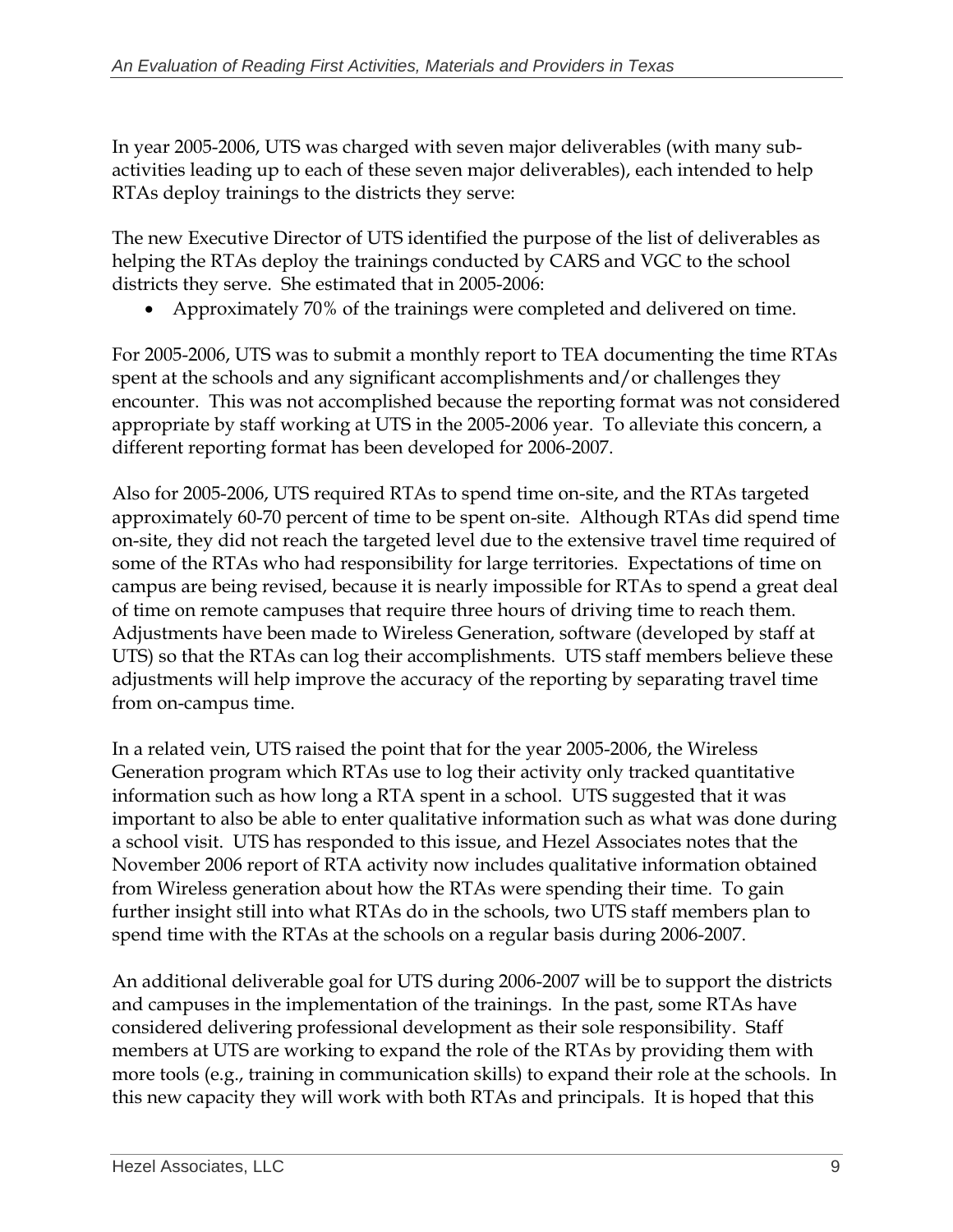will help with the implementation of the principles of *Reading First* throughout all classrooms.

Finally, to give the best professional development possible to the RTAs, UTS suggests that it needs timely achievement data from TIMES. While this is not always possible due to both the practical matter of how long it takes to "turnaround" most data (two months) and privacy concerns, it is recommended that UTS, TIMES and VGC collaborate on this issue to best satisfy the data needs of all.

# **4. The Vaughn Gross Center (VGC)**

In year 2005-2006, VGC was charged with 122 activities leading up to deliverables in 42 areas. Staff members from VGC reported:

- 34 (29%) activities were completed on time
- 23 (19%) activities were completed but later than originally scheduled
- 44 (36%) activities are ongoing as was planned
- 19 (15 %) activities have not been completed (4.5, 4.6, 10.2, 16.3, 17.1, 17.2, 27.3, 27.4, 31, 31.1, 31.2, 32.2, 32.3, 32.4, 32.5, 32.6, 32.7, 32.8, 32.9 – Please note that because 31 was not completed, all subsequent activities with a 31 or 32 at the beginning of the activity number could not be completed.)
- One (1%) activity was completed by a Partner (18.1)
- Hezel has no information on the progress and completion of one other activity (39.1).

VGC reported that 19 (15%) activities for 2005-2006 have not been completed. Of these activities, 11 are related to the development and testing of an online taxonomer. Because the taxonomer was not completed and tested (activity 31), ten subsequent activities (31, 31.1, 31.2, 32.2, 32.3, 32.4, 32.5, 32.6, 32.7, 32.8, 32.9) could not be completed. The development and testing of the taxonomer has been added to VGC's workplan for 2006-2007.

VGC reported that technology issues stood in the way of completion of other activities. CDs needed to be reversioned before certain professional development activities (4.5 & 4.6) could be carried out. Dissemination of other professional development CDs (27.3 & 27.4) was not completed because of the need for an application licensing update. The conversion of professional development CDs to an internet-based delivery system for 1- OTRA (26.1) and 2-OTRA (26.2) was not completed.

Other not-completed activities were attributed to (1) a TEA decision not to conduct a Superintendent Needs Survey (17.1 & 17.2); (2) activities (8.2 & 10.2) not fully articulated in VGC's grant from *Texas Reading First*, and (3) lack of sufficient and appropriate data to provide professional development to RTAs on conducting a campus implementation check (16.3).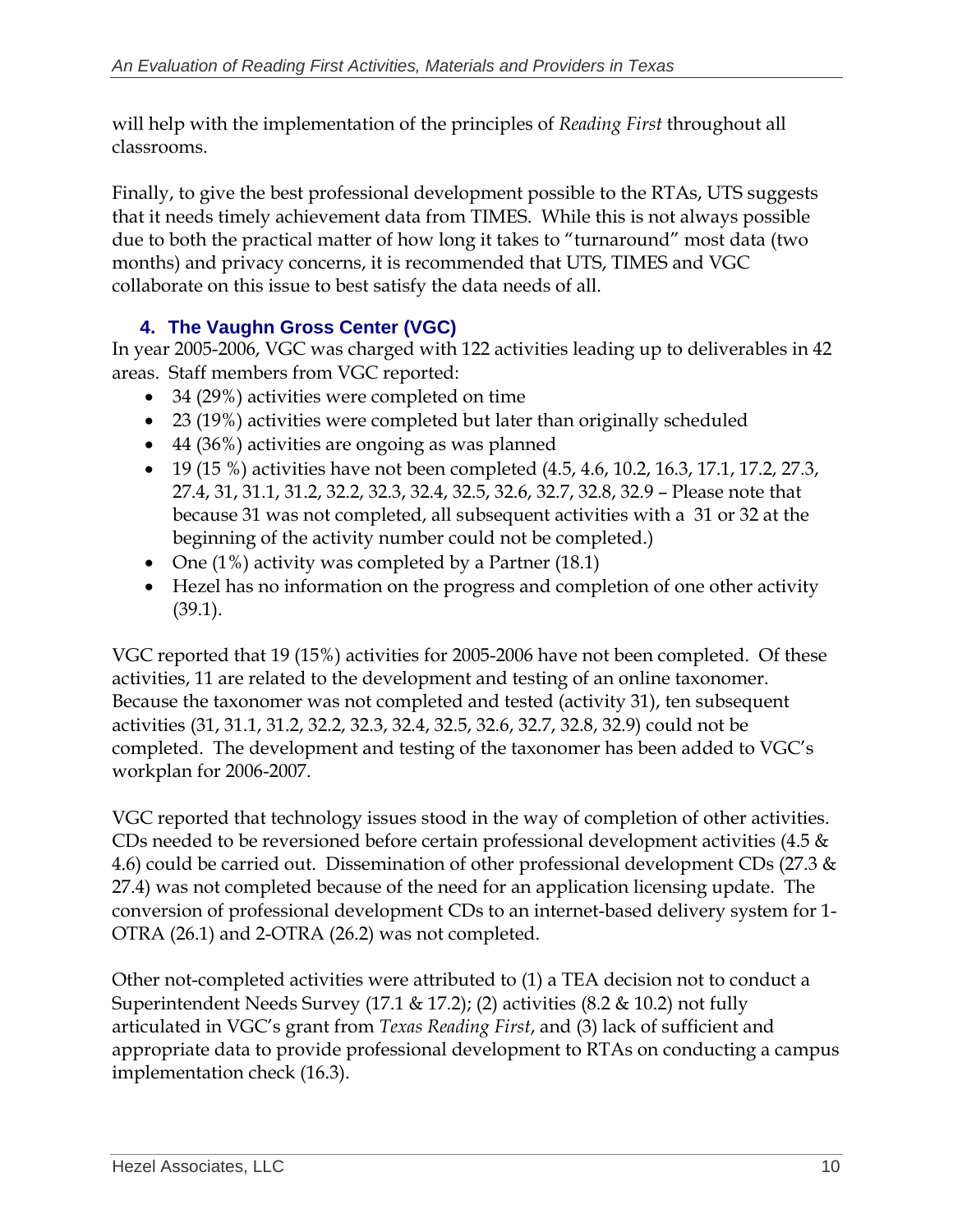In explaining late and incomplete activities and deliverables, one major explanatory factor offered by VGC was delayed funding. In 2005-2006, VGC did not receive its grant until mid-December. As a result, VGC had to slow down on all activities and had to fund already-in place *Reading First* personnel from the end of September until December out of indirect funds. Moreover, they were not able to hire a technology team until December. VGC suggests that this slowed down their technology projects significantly. Hezel Associates is aware, however, that VGC (as well as UTS and CARS) was funded on time for 2006-2007, so this should alleviate this problem.

Finally, delays were also attributed to changes in plans by one or more of the *Reading First* partner organizations. For example, at the request of UTS, professional development sessions using Online Teacher Reading Academies Study Guides were conducted face-to-face, as opposed to a webcast  $(2.2 \& 2.3)$ . Because of the scheduling inherent in in-person training, these sessions were conducted two months later than planned. Further, the *Reading First* partners decided to cancel the November professional development webcast as well (3). To Hezel Associates, the delays articulated in this paragraph seem well within what may be expected in a project such as this. With a project as large as *Texas Reading First*, as long as the Partners and the Manager of *Reading First* Grants and Partnerships are in agreement about the necessity of such changes for the good of the project as a whole, these may be viewed as necessary and useful mid-course corrections.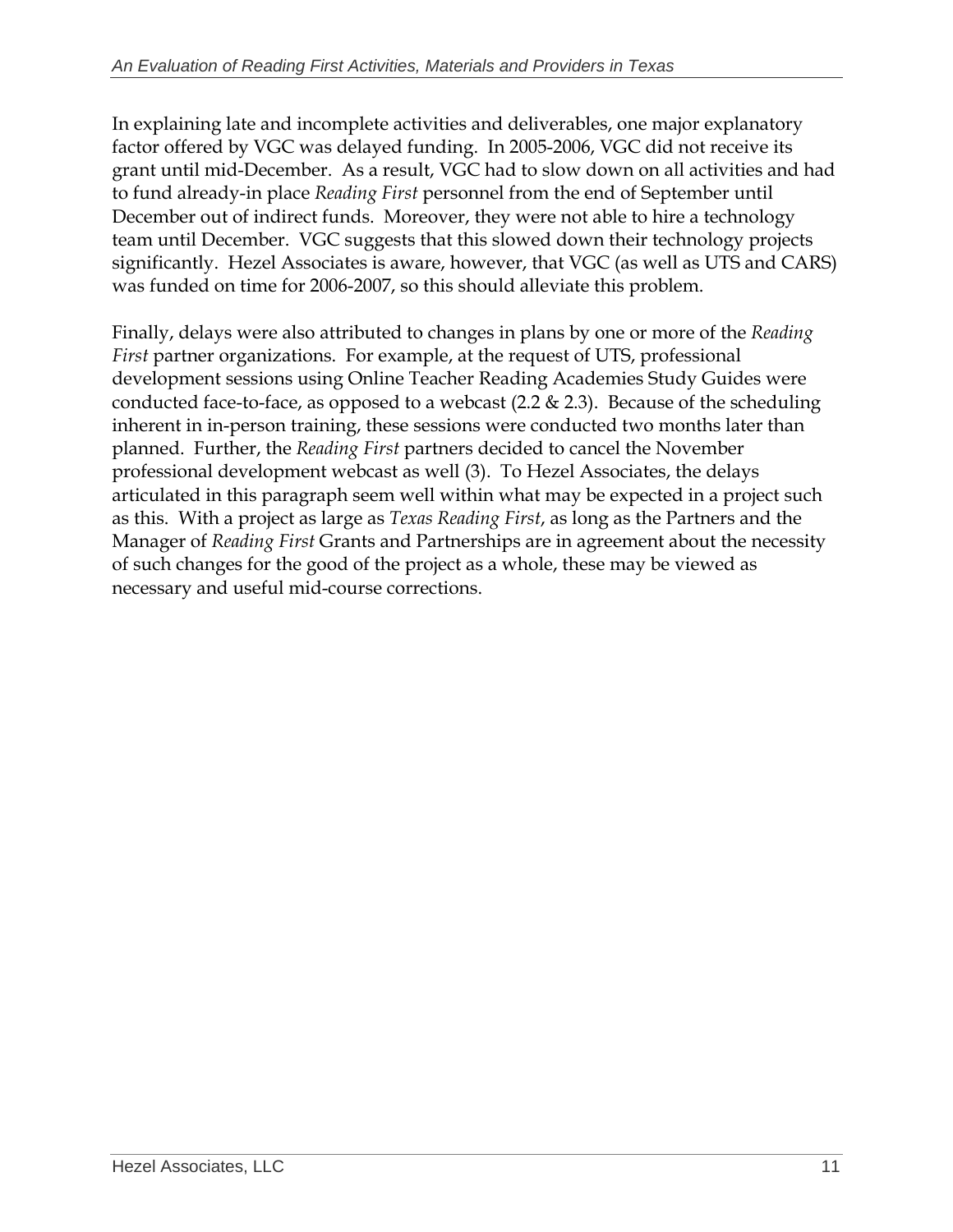#### **EVALUATION ACTIVITY 2: PROFESSIONAL DEVELOPMENT MATERIALS**

This portion of the evaluation responds to the question: To what extent do the professional development materials for Kindergarten through Grade 3 reading curriculum and the scientific basis for reading instruction meet the highest standards for quality of professional development materials?

To answer this question Hezel Associates evaluated five sets of professional development materials from each of two *Texas Reading First* partners: The Vaughn Gross Center for Reading and Language Arts (VGC), and The Center for Academic & Reading Skills (CARS). The professional development materials were ones that each of these agencies supplied in response to our request that five representative sets of professional development support materials be provided for our evaluation––materials that would best provide us with an understanding of how each partner supports professional development initiatives for teachers, coaches, principals, and RTAs.

Based on our evaluation, all ten products were judged to meet the highest standards for quality of professional development materials. In the next section we offer a description of each product and a discussion of its strengths and suggestions for the next iteration.

### **A. ESTABLISHING CRITERIA FOR OUR ANALYSIS**

To establish criteria for our evaluation of *Texas Reading First* professional development materials, we drew from the bedrock literacy goals for reading instruction on which the *Texas Reading First* Initiative is based (State of *Texas Reading First* Application, April 2003). After careful analysis of the stated goals, we established five categories of criteria for evaluating the materials described below. We then used these criteria to guide our analysis and discussion of all ten products reviewed in this paper. (See Appendix C for greater elaboration of these criteria.)

Criterion 1: Evaluating the extent to which the professional development materials support instruction in the five components of Scientifically Based Reading Research (SBRR).1

- Phonemic awareness
- Phonics
- Fluency

http://www.nifl.gov/partnershipforreading/publications/reading\_first1.html

<sup>1</sup> Armbruster, B. & J. Osborn (2001). *Put reading first: The research building blocks for teaching children to read*. Publication developed for the Center for the Improvement of Early Reading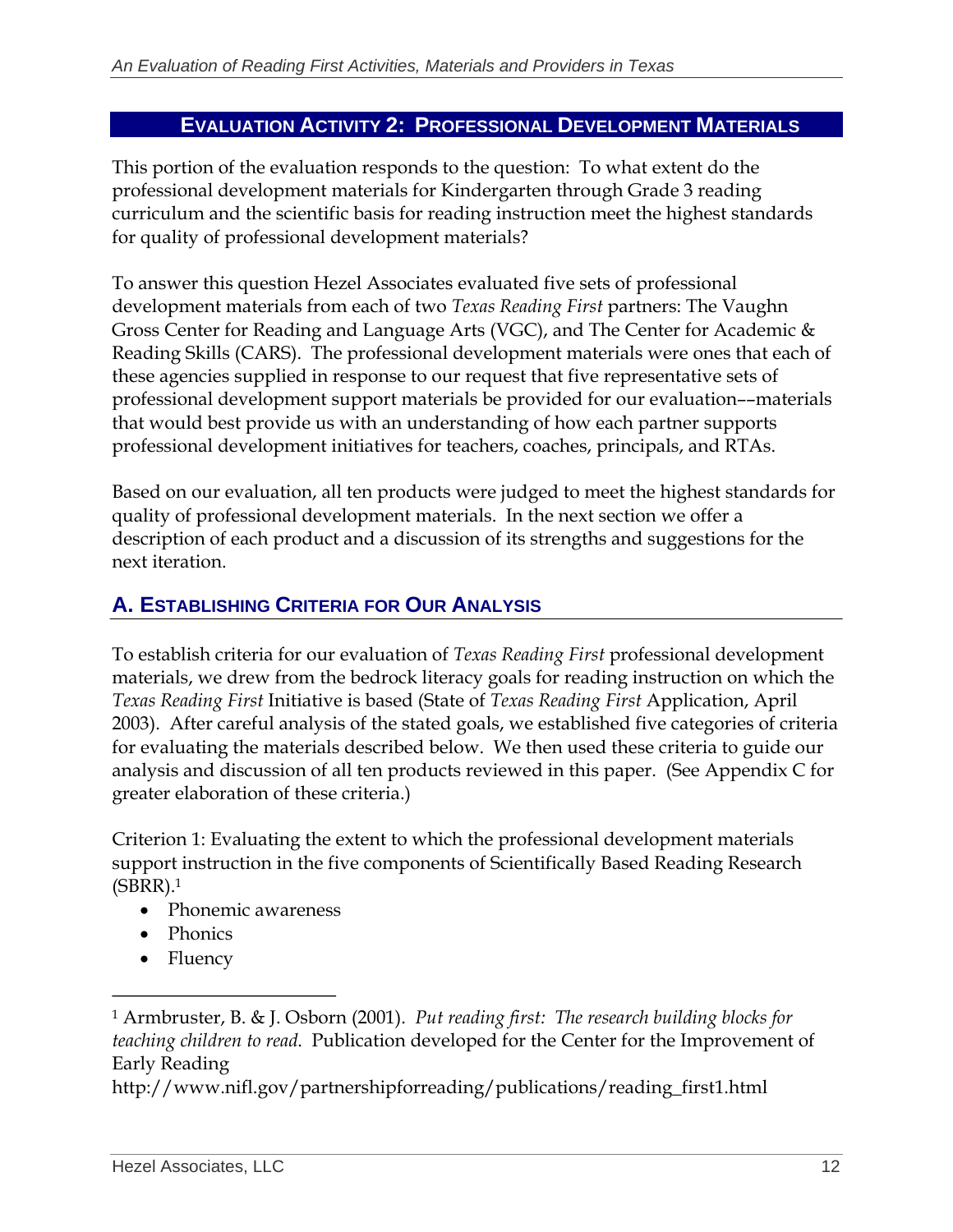- Vocabulary Development
- Text Comprehension

Criterion 2: Evaluating the extent to which the professional development materials support teachers in applying the 3-Tier Reading Model to differentiate instruction<sup>2</sup> and provide intervention support for students struggling with reading concepts.3

- Tier 1: Effective core instruction, assessment and progress monitoring for all students.
- Tier 2: Supplemental instruction and intervention
- Tier 3: Tertiary Intervention: Intensive support

Criterion 3: Evaluating the extent to which the professional development materials support teachers in *explicit* and *systematic* reading instruction.

- Techniques presented to support explicit instruction
- Techniques presented to support systematic instruction

Criterion 4: Evaluating the extent to which the materials support the professional development *process*, from an administrative standpoint.

- Encourage collaboration and the sharing of knowledge among teachers, coaches, principals, on-site coordinators, and so on?
- Support coaches and administrators in assuming a leadership role?
- Demonstrate how to teach, and then discuss, a model lesson?
- Demonstrate how to use test data to inform reading instruction?
- Conduct ongoing, focused meetings with teachers and principals to discss how best to meet specific *Texas Reading First* objectives?
- Refer teachers to additional resources that promote further professional growth and renewal?
- Address the needs of educators at various stages of their careers––from novice to veteran teacher?

Cooper, (Ed.) (2003). *Classroom teaching skills.* Boston: Houghton Mifflin, p. 151).

<sup>2</sup> Differentiated instruction, according to expert Carol Ann Tomlinson is ". . . teaching with student variance in mind. It means starting where the kids are rather than adopting a standardized approach to teaching that seems to presume that all learners of a given age or grade are essentially alike. Differentiated instruction is 'responsive teaching' rather than 'one-size-fits-all' teaching" (in J. M.

<sup>3</sup> An overview of the 3-Tier Reading Model is as follows (State of *Texas Reading First* Application, 2003, pp. 66-67):

Tier 1: Effective core instruction, assessment and progress monitoring for all students. Tier 2: Supplemental instruction and intervention.

Tier 3: Tertiary intervention for 5-7 percent of students who continue to struggle with reading concepts following supplemental instruction.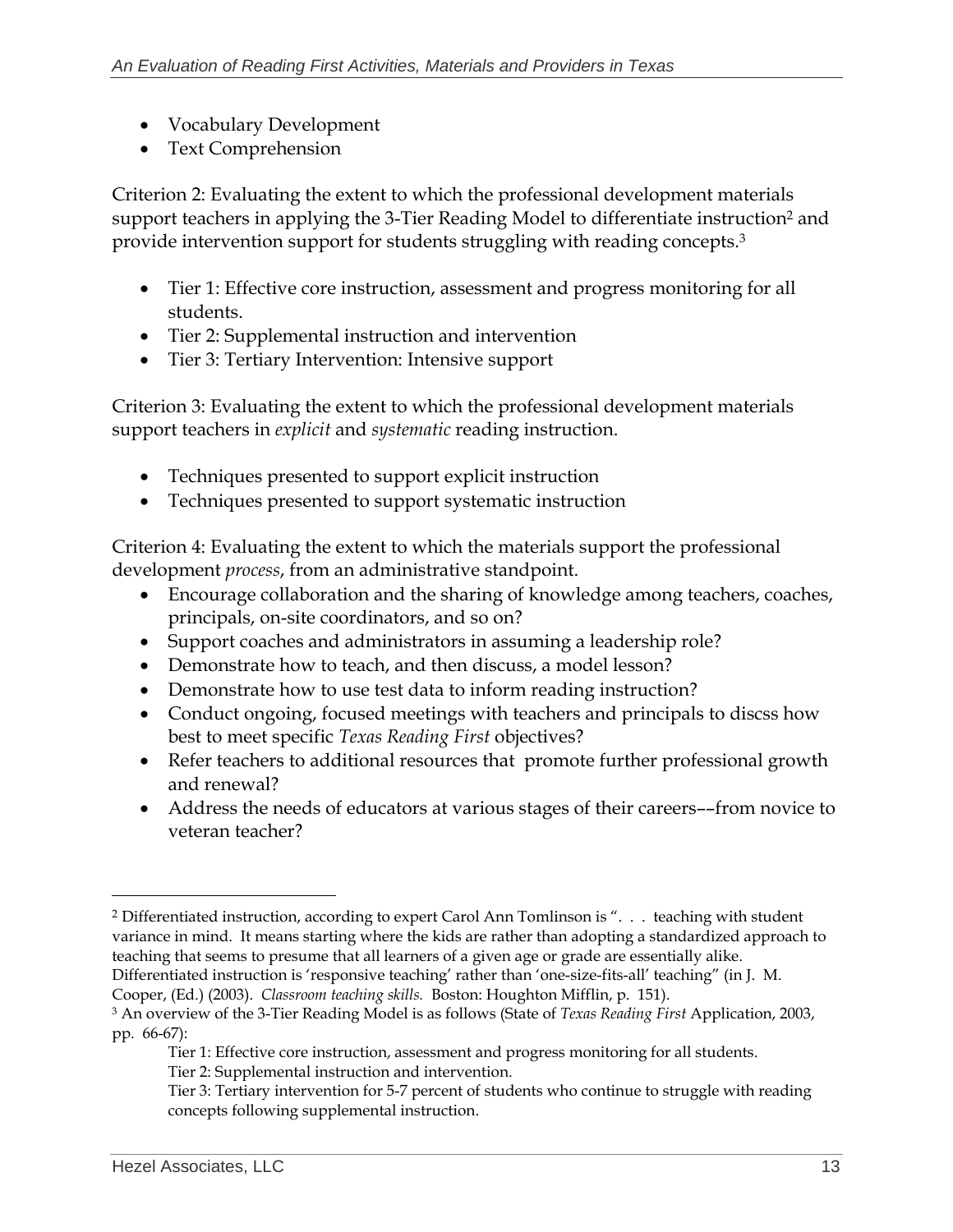Criterion 5: Evaluating the *quality* of professional development materials for reading instruction.

- Clarity of Presentation
- Pedagogy
- Professionalism
- Aesthetics/Appeal

### **B. EVALUATION OF VAUGHN GROSS CENTER FOR READING & LANGUAGE ARTS (VGC) PROFESSIONAL DEVELOPMENT MATERIALS**

Hezel Associates evaluated five different professional development products developed by the Vaughn Gross Center. In what follows, we provide first a chart that shows the name of each product and our judgment of their quality. Then we focus on each product, describing and discussing each one in turn.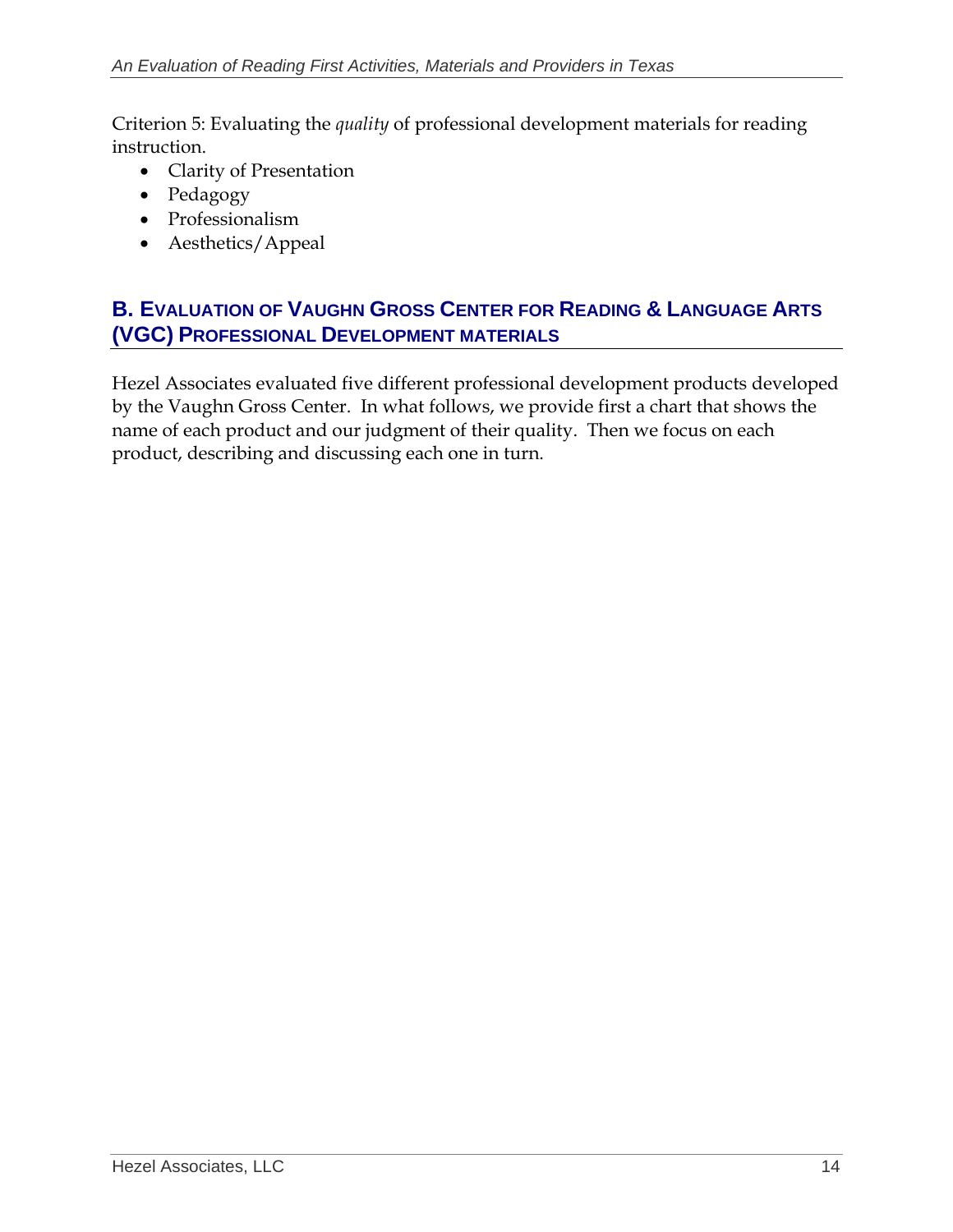| <b>Title of Professional</b><br><b>Development Product</b>                                                                                                                                                                                       | <b>Intended</b><br><b>Audience</b><br>(inferred)               | <b>Brief Description</b>                                                                                                                                                                                                                                    | <b>Quality of</b><br><b>Product</b> |
|--------------------------------------------------------------------------------------------------------------------------------------------------------------------------------------------------------------------------------------------------|----------------------------------------------------------------|-------------------------------------------------------------------------------------------------------------------------------------------------------------------------------------------------------------------------------------------------------------|-------------------------------------|
| A. "Implementing the 3-Tier<br>Reading Model: Participant<br>Guide—Notes Pages" (2 <sup>nd</sup> Ed.)<br>And its companion product:<br>B. "Implementing the 3-Tier<br><b>Reading Model: Participant</b><br>guide-Handouts" (2 <sup>nd</sup> Ed.) | Teachers,<br>coaches, and<br>principals.                       | 2 spiral-bound notebooks<br>which include: a PowerPoint<br>presentation                                                                                                                                                                                     | High                                |
| "Three-Tier Decision Making:<br>Simulation"                                                                                                                                                                                                      | Teachers,<br>coaches, and<br>principals.                       | The spiral-bound notebook<br>has 2 parts: Part 1 sets up a<br>situation in which participants<br>work with hypothetical campus<br>team members to implement a<br>3-Tier model; Part 2 guides the<br>decision making process<br>based on realistic examples. | High                                |
| "Intervention Instruction" and its<br>companion product<br>"Intervention Instruction:<br>Handouts"                                                                                                                                               | Teachers,<br>grade K-3                                         | Two spiral-bound notebooks<br>(one of which has a DVD in its<br>back pocket; the DVD has 4<br>segments)                                                                                                                                                     | High                                |
| "Intervention Instruction"<br>And its companion product:<br>"Intervention Instruction:<br>Handouts"                                                                                                                                              | Teachers,<br>grades K-3                                        | Two spiral-bound notebooks<br>(one of which has a DVD in its<br>back pocket); the DVD has 4<br>video segments                                                                                                                                               | High                                |
| The TX RF Higher Education<br>Collaborative, Seminar<br>Agendas & Materials, 2004-<br>2005; 2005-2006.                                                                                                                                           | Faculty<br>members of<br>Texas<br>colleges and<br>universities | Large loose-leaf notebook<br>organized by seminars that<br>have been presented over the<br>past two years.                                                                                                                                                  | High                                |

#### **Table 2. Vaughn Gross Center Professional Development Products and their Adherence to TX RF Goals**

What follows is a product-by-product description of the five sets of professional development materials produced by VGC along with points for further discussion. For each product we examined, we used the protocol included in Appendix C as a guide for each of the five criteria described in section A, above. We have focused heavily on the most important aspects of each product, specifically those that relate to pedagogy *(i.e.,*  criteria 1-3: support for the five components of SBRR; the 3-tier instructional model; and explicit and systematic reading instruction). We anticipate that later iterations of the materials will address issues of teacher professional development and aesthetics and therefore weighted these categories less heavily. In the interest of brevity, we used the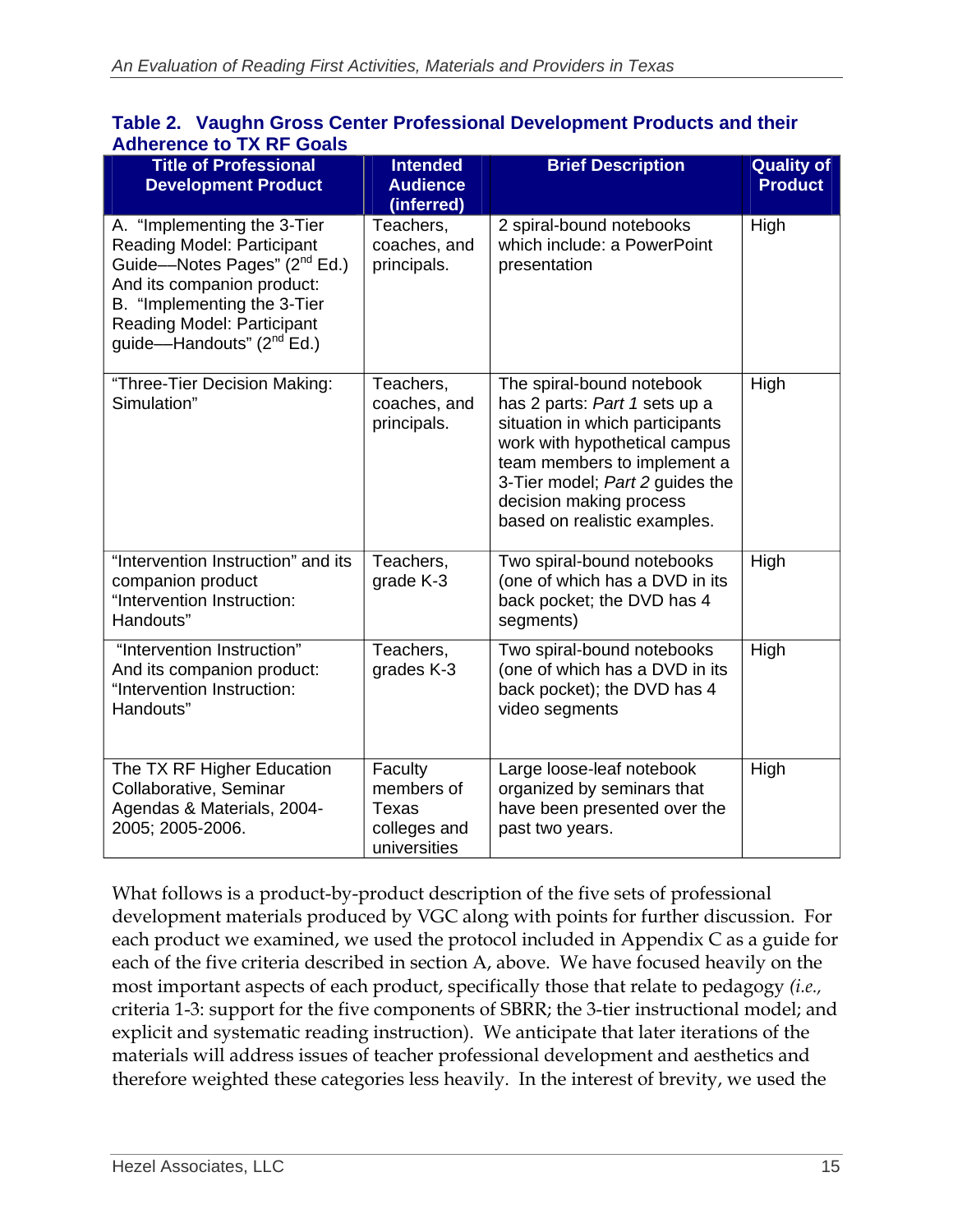word "high" in each of the summary charts for VGC and CARS to capture the overall alignment of the products with the goals of TX RF.

In addition to using the protocol, we drew heavily on the publishing experience of one of our evaluators, Dr. Wood, who has over a dozen years of editorial experience in creating literacy materials for large educational publishers (*e.g.,* Houghton Mifflin, Addison-Wesley Longman, and Scholastic).

#### **1. VGC Product 1: "Implementing the 3-Tier Reading Model: Participant Guide––Notes Pages (2nd Ed.)" and its companion product "Implementing the 3-Tier Reading Model: Participant Guide––Handouts" (2nd Ed.)"**

The focus of these complementary spiral-bound notebooks is, true to the title, to demonstrate to teachers, coaches, and principals how to implement the 3-Tier Model.

#### **a) Description**

These two notebooks, as a whole, offer a wealth of examples for how to address issues that are inherent in implementing the 3-Tier instructional model in the primary classroom. Designed to be part lecture, part activity-based, the products provide a mix of pedagogy with how-to, while encouraging teachers to bear in mind their particular students, related assessment data, and other contextualizing factors.

The first guide, *"Implementing the 3-Tier Reading Model: Participant Guide––Notes Pages,"*  is divided into several sections. The first section shows slides from a PowerPoint presentation called "Implementing the 3-Tier Reading Model: Reducing Reading Difficulties for Kindergarten through Third Grade Students." This presentation, which appears to be designed to kick off a workshop event, establishes a framework for the activities that follow. The stated workshop objectives are:

- To help teachers better understand the 3-Tier Reading Model;
- To review school decisions for 3-Tier instructional guidelines; and
- To provide opportunities to practice using assessment data to make informed decisions about students' needs, 3-Tier instruction and intervention, reading programs, and professional development.

Section two of the guide offers slides from a second PowerPoint presentation entitled, "Tier I: Core Classroom Reading Instruction." The focus is on reviewing the five components of literacy instruction, assessments, and so forth, ending with this caveat: "Remember: the 3-Tier reading model goes beyond giving assessments." Later the presentation outlines the benefits of assessing students such as how the data allow teachers to make decisions about grouping students, planning instruction, monitoring student progress, and scaffolding instruction.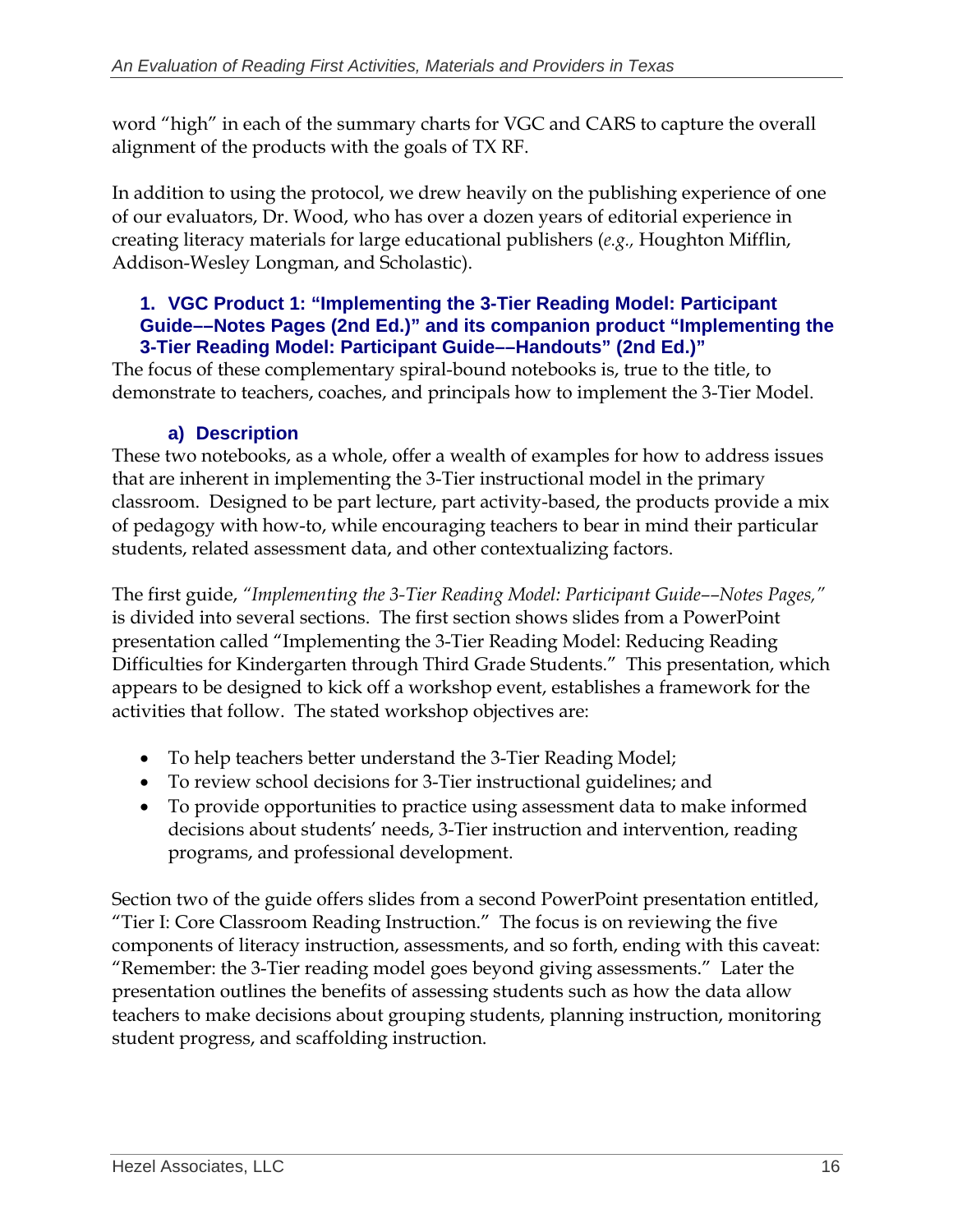The next four sections of the guide elaborate upon the points presented previously, discussing steps for implementation and "daily intensive intervention." The guide concludes with a list of references.

The companion guide, *"Implementing the 3-Tier Reading Model: Participant Guide–– Handouts,"* offers a wealth of handouts for participants in the workshop discussed above. The topics they address are too numerous to do justice to. Highlights include: grouping practice for effective instruction, a K-W-L template for 3-Tier instruction, and sample lessons for the five strands of reading. One of the most elaborate sections provides an activity for teacher participants: how to analyze data using sample classroom data.

To gain greater insight into authorship and delivery of their PowerPoint presentations, we contacted Theresa Clarke, Statewide Coordinator at VGC (November 16, 2006). Ms. Clarke stated that VGC develops its own materials, with many staff members collaborating on the final product. In many cases VGC Directors Dr. Sharon Vaughn or Dr. Pam Bell Morris has final approval, with input from external reviewers (*e.g.,* Dr. David Francis, Director of the Texas Institute for Measurement, Evaluation, and Statistics, or TIMES). The conference presenters are drawn from the VGC staff according to the particular expertise that is required for a given topic.

### **b) Discussion**

Our analysis shows these guides to be closely aligned with *Texas Reading First*  guidelines. One of their strengths is that they offer workshop leaders a considerable amount of content to use in getting across an in-depth understanding of the 3-Tier Model. In addition to a PowerPoint presentation, the product offers relevant activities, lesson plans, and hands-on data analysis activity.

### **2. VGC Product 2. Three-Tier Decision Making: Simulation**

#### **a) Description**

This simulation, in the form of a spiral-bound notebook, is designed to support teachers, coaches, and principals, who are planning to implement the 3-Tier Reading Model on their campuses. The simulation aims to shed light on the decision making progress and the underlying pedagogical rationales for choosing among several options.

The simulation has two parts:

- In part 1, educators work with hypothetical campus team members who are in the first year of implementing the 3-Tier Model; and
- In part 2, educators help their colleagues come to grips with evaluating the pros and cons of the reading instruction they are providing, and the effects of each on their students' proficiency as readers.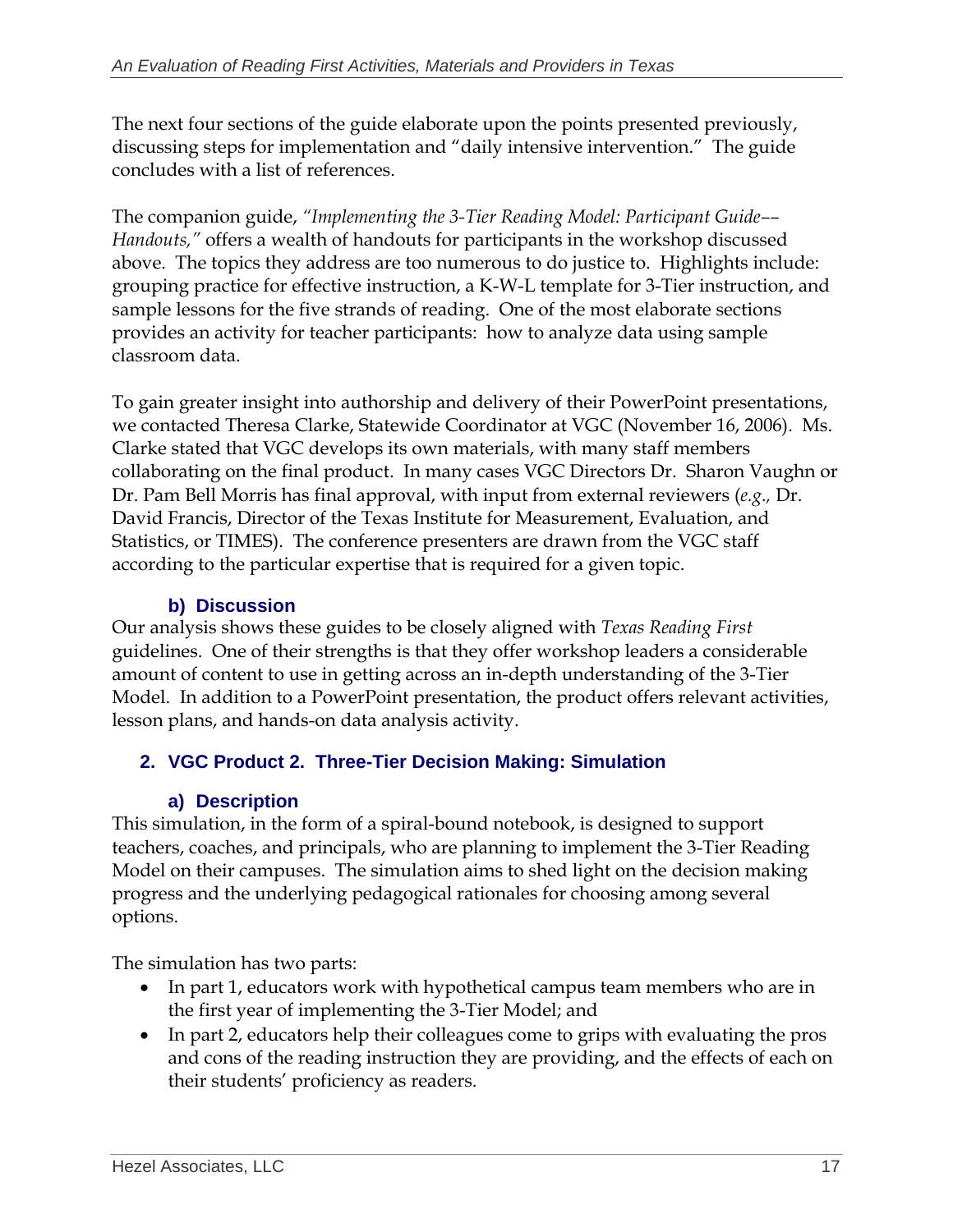Both parts 1 and 2 pose questions that encourage analytical thinking, such as, how to analyze student progress data by combining two different data sets: one set of observations made by the reading coach and a second set of observations made by the principal.

#### **b) Discussion**

The simulation, which is closely aligned with *Texas Reading First* Guidelines, offers educators a clear, step-by-step analysis, followed by a "what's next?" section and changes to be made based on their findings (p. 3.33). Sample data are provided for the activity. The data are professionally formatted and color-coded, which greatly enhances their readability.

The simulation format adds variety to the traditional presentation formula. It also strives for authenticity in its acknowledgement of real-world complications when implementing such a plan, specifically, students who qualified for Tier 2 but were only receiving Tier 1 instruction due to lack of space (p. 3.5).

To support educators in applying what they've learned, the "What to Do Next?" worksheet helps teachers develop an action plan that has the potential to directly affect classroom practice.

Future directions for this product, even if these topics are covered elsewhere, might include deepening educators' understanding of assessment by demonstrating:

- How to select and administer assessment tools that are designed to screen children when they first begin to struggle in reading; and
- How to select and administer assessment tools that are designed to diagnose students' strengths and weaknesses as readers.

#### **3. VGC Product 3. Implementing the 3-Tier Reading Model, Presenter Guide (2nd Ed.) (2005)**

#### **a) Description**

This companion piece for the 3-Tier Model product (described in item 2 above) zeros in on Tiers 1 and 2. The notebook is designed for presenters who will be leading a workshop for teachers in grades kindergarten through three.

The materials are packaged in a three-ring loose-leaf binder and include five separate elements:

• Two disks inside plastic pockets: One disk is a CD-rom entitled "for the printer" that contains digital versions of the documents that are in the notebook; the second disk is a DVD that has four videos (discussed below).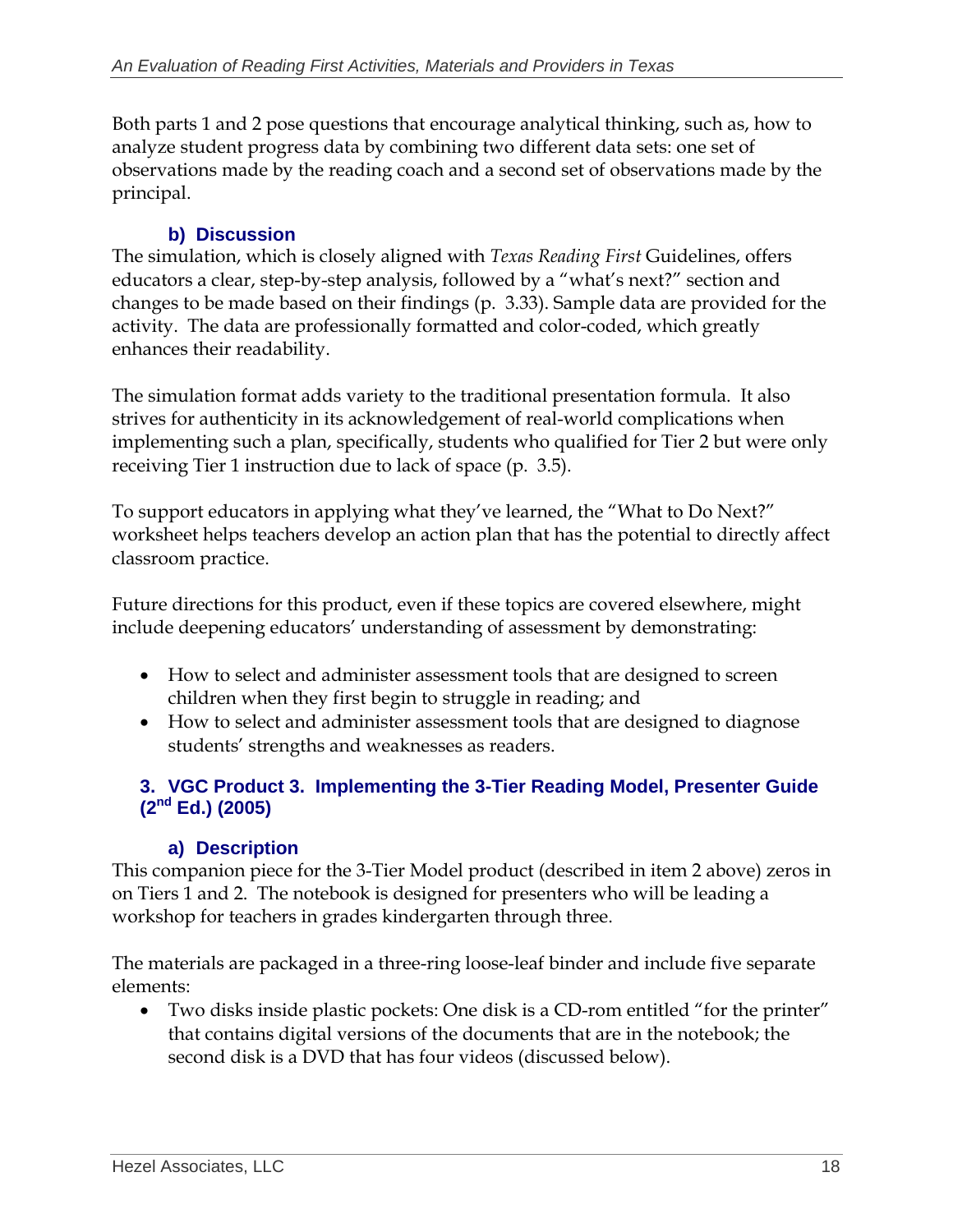- Tabbed sections present notes for the presenter on these topics: Overview, Tier I, Tier I Follow-up, Tier II, Tier II Follow-Up, and Ongoing Professional Development*;*
- Handouts, including references;
- Participant materials, including a guide that contains snapshots of the presentation slides with space for taking notes and handouts, references, and
- A CD-rom with material for the Online Teacher Reading Academy, an Internetenabled CD product. (We did not review this material since we were not able to access the course without a password, and we determined this course to be beyond the scope of this report.)

# **b) Discussion**

The most compelling aspect of this product is the DVD, which contains four video segments. Each segment not only adheres closely to the *Texas Reading First* initiative, but also brings to life the research-based practices that serve as the foundation of the program. Specifically, each segment features a narrator who guides the viewer through several classroom vignettes, providing context and reinforcing the principles of *Reading First*. As the narrator speaks, the video cuts to actual classroom footage to illustrate a particular point.

In sum, four video segments focus on the following range of *Reading First* instruction topics:

• *Overview of the 3-Tier Model* 

Dr. Sharon Vaughn, Director of VGC, guides the viewer through the research base that is foundational to the 3-Tier Model of instruction. Dr. Vaughn also discusses the five components of literacy, how they are integral to the No Child Left Behind legislation, and a tier-by-tier discussion of hallmarks of good practice. As Dr. Vaughn speaks, the video illustrates each point by cutting to classroom footage that depicts several different teachers working with children in various contexts. The video concludes with Dr. Vaughn recapping the pedagogical underpinnings for the design and implementation of the 3-Tier Model.

• *Content of Effective Reading Instruction* 

This video takes the viewer inside the classroom to illustrate systematic, explicit instruction as practiced by exemplary teachers. The video covers all components of reading. Through narration, the importance of systematic targeted instruction is emphasized. We also see how to pair children, with a stronger reader working with a less proficient reader to practice fluency. Woven throughout the segment are reminders about research findings focused on good literacy practice.

### • *Tier-1 Instruction: What It Is and Which Kids It's Used For*

Benchmark assessments, and how they help teachers determine students' needs for supplemental instruction, serve as the focus of this video. Internal billboards, (text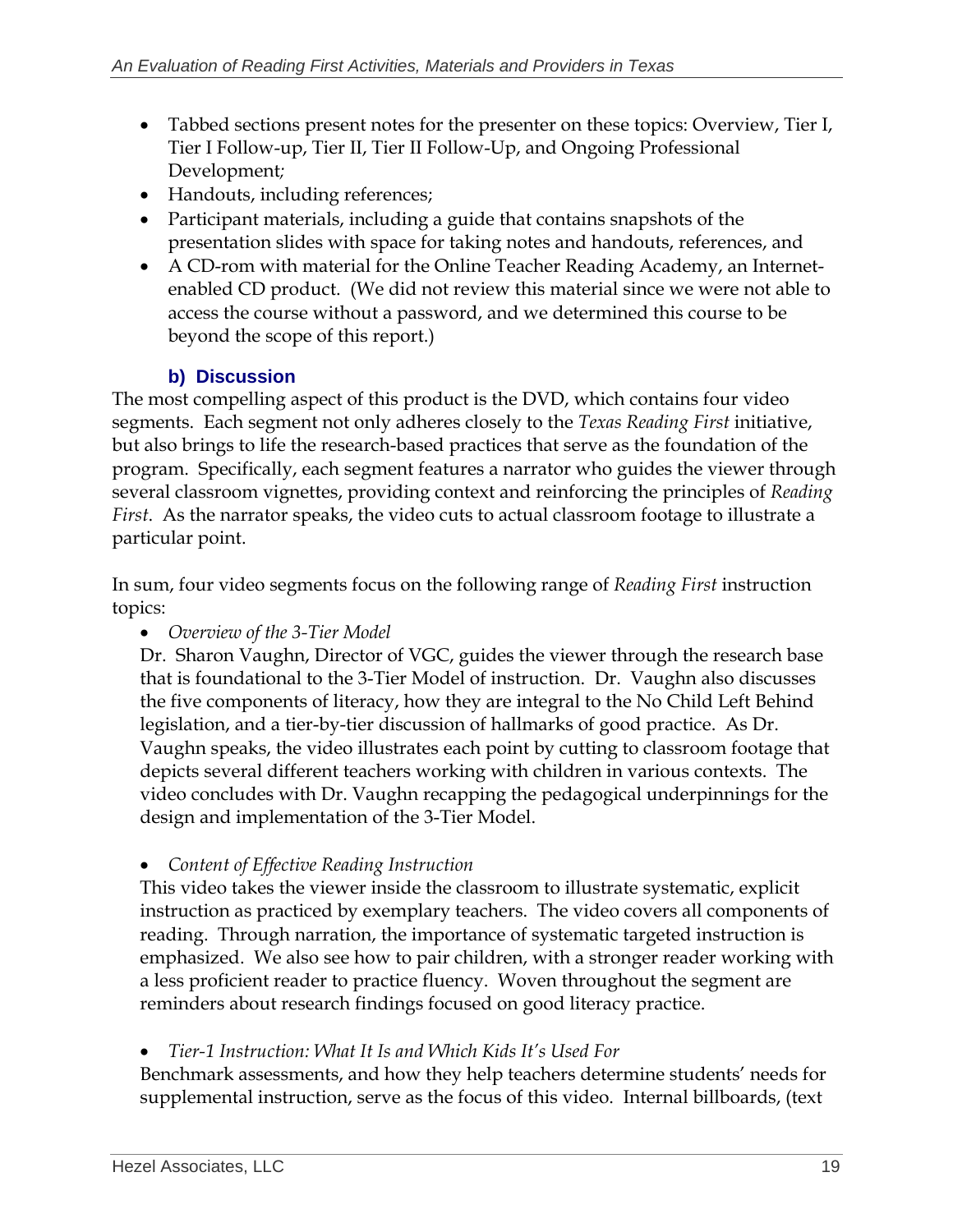banners) reinforce the point of each lesson. One lesson, for example, focuses on a teacher giving explicit instructions on how to summarize text; we then see children practicing this skill independently.

#### • *Effective Reading Interventions*

This video zeroes in on the importance of assessing each child to inform decisions about grouping students. We also see how a teacher carries out carefully targeted instruction within a small group setting; the vignette illustrates the importance of dedicating extra time and attention to teaching children with individual needs.

The materials are clearly organized with bright orange tabs to separate topics, helpful guidelines for presenters, notes to help elaborate on the PowerPoint slides, and so on. All of the information presented is firmly rooted in the tenets of the *Reading First*  Initiative.

#### **4. VGC Product 4: "Intervention Instruction" and its companion product "Intervention Instruction: Handouts" (including a DVD)**

#### **a) Description**

These two products, in the form of spiral-bound notebooks (one of which has a DVD in its back pocket), are designed for teachers, coaches, and principals. The notebooks address these key points:

- The importance of intervention programs with students;
- When and how to intervene;
- How to use assessment data to inform your intervention program; and
- How to monitor your teaching interventions.

As stated in the introduction to this product, "[the term] intervention refers to additional high-quality, intensive, targeted reading instruction provided to struggling readers to help them achieve grade-level objectives. This instructional time takes place outside of the core reading time and usually occurs in a small group (*e.g.,* 1 to 5 students). During the intervention, students receive explicit, systematic instruction with adequate scaffolding, multiple opportunities to practice, and corrective feedback" (p. 1.3).

Following the introduction, the "Intervention Instruction" materials drill down into the specifics of what a high-quality intervention looks like according to the *Texas Reading First* mandate. For example, the hallmarks of high-quality instruction the authors cite include modeling and systematic scaffolding.

In section 2, each core component of reading is discussed in turn by grade level, with each of their sub-skills broken down (e.g., decoding in kindergarten involves blending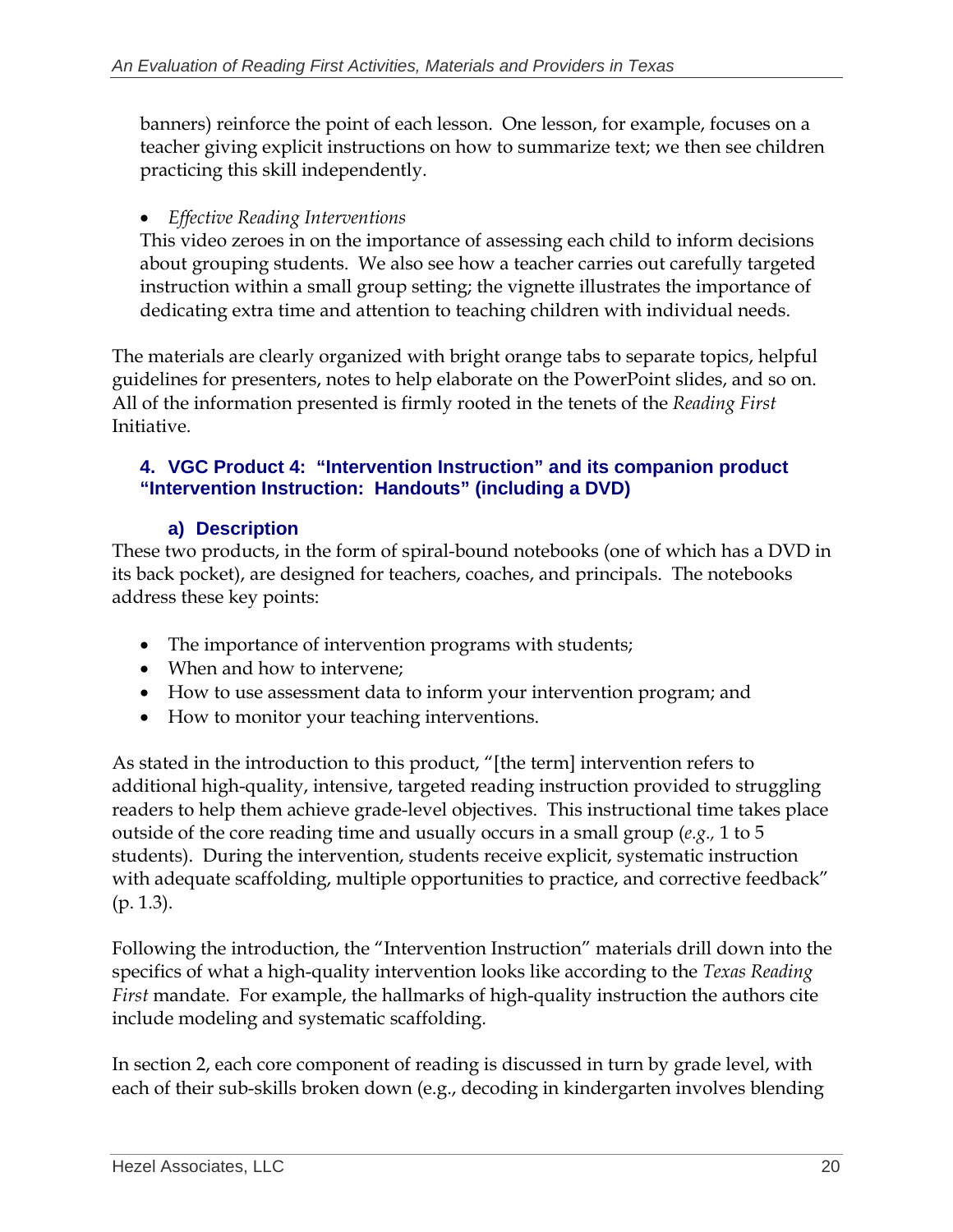letter sounds in 1-syllable words, p. 2.3). An accompanying spreadsheet amplifies this information. (NOTE: according to a footnote, some of the materials were adapted from resources developed by the Institute for the Development of Educational Achievement, 2002-2004: Big Ideas in Beginning Reading.)

Section 3 offers a summary sheet of key ideas, an intervention checklist, and references.

Snapshots of slides from a PowerPoint presentation entitled "Intervention Instruction" set the tone for "Intervention Instruction: Handouts (including a DVD)." Consistent with *Texas Reading First*, the presentation focuses on intervention within the larger context of the five components of literacy instruction. The slides often ask educators to refer to handouts designed to amplify the information on the slide (as in, "Take out Handout 5 and Handout 6," on p. 25). The handouts are eminently practical, offering lesson plans, planning sheets (for asking good questions during a comprehension lesson), graphic organizers, and so on.

The concluding section consists of a PowerPoint presentation entitled "Observing and Supporting Intervention and Instruction." Adhering tightly to *Texas Reading First*  guidelines, the presentation offers concrete tools for administrators to help pinpoint "teacher strengths and needs" (p. 5), in particular a checklist with a 0-3 scale for evaluating an intervention.

#### **b) Discussion**

The materials in the two notebooks, if presented well, have the potential to encourage the type of problem-solving skills that can help educators fine-tune their practice.

While the video offers a concrete example of a phonics lesson on short *i* and making predictions about a book (one teacher with two children), the segment would have benefited from an introduction that stated the age of the children and the goals for the lesson. For example, the teacher could have spoken "to camera" to introduce the video. Technically speaking, the audio track was of poor quality, at least on our computer (Macintosh G-5).

Future development would benefit from additional vignettes that illustrate other everyday dilemmas teachers encounter, such as how to dovetail the instructional ideas presented in this workshop with the core basal reading program.

#### **5. VGC Product 5: The** *Texas Reading First* **Higher Education Collaborative, Seminar Agendas & Materials, 2004-2005; 2005-2006**

#### **a) Description**

This set of materials, organized in a large loose-leaf notebook, fulfills a different mission from the four other VGC products discussed previously. They were developed by the Higher Education Collaborative, directed by Dr. Sylvia Linan-Thompson, which is "a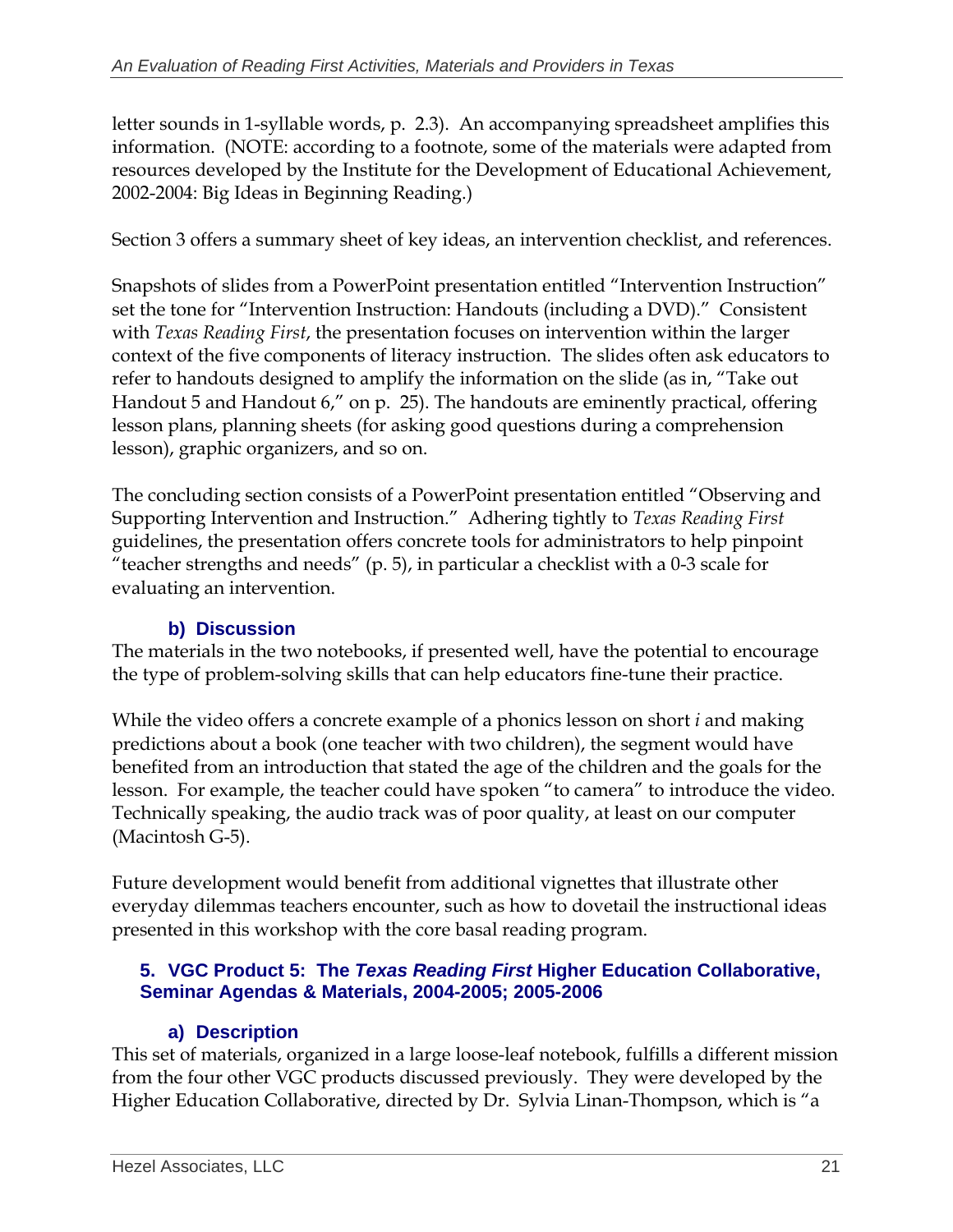forum that the Texas Education Agency first funded in 2000 to engage faculty members from Texas colleges and universities to actively support efforts to improve the reading achievement of Texas students" (HEC Annual Report, 2004-2005, p. 6). In 2003 the HEC was incorporated into the *Texas Reading First* Initiative directed by the Texas Education Agency.

The notebook we examined contains materials that embody the goals set forth by the HEC. Specifically, the HEC aims to educate teacher educators and administrators in SBRR practice, to provide materials based on SBRR for K-12 and school administrators, and to establish a collegial group of educators who support each other in retooling their instruction and teaching materials in light of the *Texas Reading First* Initiative (HEC Annual Report, 2004-2005, p. 6).

The materials fulfill HEC's stated goals in several ways. First, the notebook is divided into several sections according to particular seminars that took place between October 2004 and May 2006. Each seminar section typically consists of a PowerPoint presentation on topics such as SBRR and fluency, along with handouts that offer practical information on topics such as grouping students and morphemic analysis mapping.

The guest speakers for the seminars include experts in the literacy field such as Jan Hasbrouck, a nationally recognized expert in fluency development; Dr. Timothy Shanahan, a highly regarded expert in early literacy acquisition; and Marilyn Jager Adams, a cognitive psychologist, and author of the seminal book, *Beginning to Read*  (MIT Press, 1994).

In conducting a meta-analysis of the seminar content, we were struck by the comprehensiveness of the information presented as well as by the tight alignment with the principles of *Texas Reading First*. On an aesthetic level, the text on many slides is enhanced by graphics. Some are merely decorative, but others which convey substantive information via charts, bar graphs, sample data, graphic organizers, and so on. Occasionally Internet resources are provided, as in the March 2005 workshop entitled "Triple AAA, Strategies for ELL Students," by Dr. Javier Ayala. These resources include URLs for ESF Storybooks, a video about Learning English as a Second Language, and "English-to-go: Instant Lessons."

Beyond SBRR instruction in the five components of reading, the seminars also address assessment issues quite thoroughly, with experts focusing on topics such as how to administer DIBELS and TPRI. In addition, in May, 2005, Dr. Jack Fletcher discussed the biological structure of the brain. He pointed out that recent brain research allows us to better understand learning disabilities and the types of interventions that can scaffold learners, such as "Phonografix" and "Lindamood-Bell" (p. 15).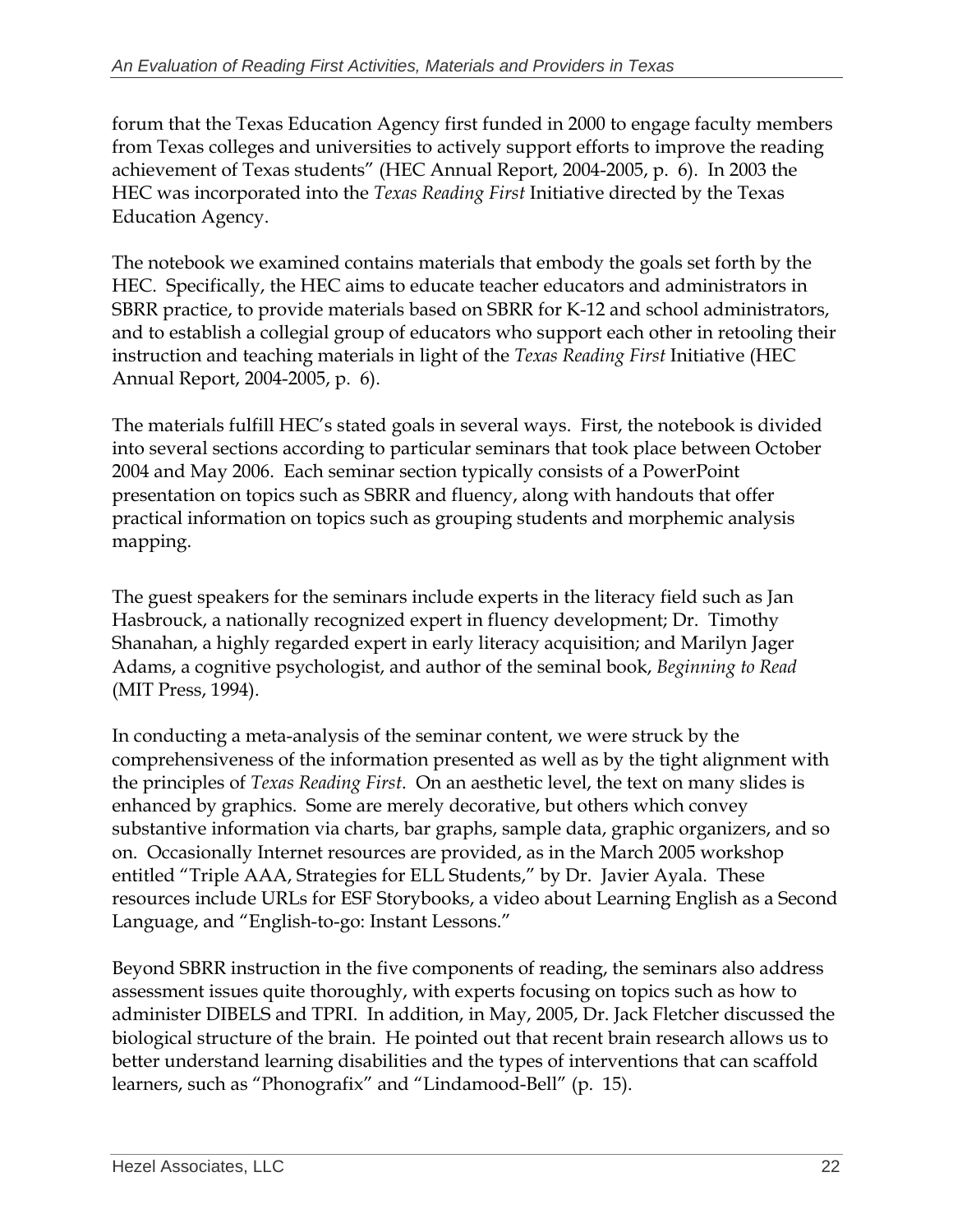Finally, a glance at the agendas for each session reveals that participants are given several take-away materials. For example, educators who attended the October, 2005 session received ten different products including a series of videos, "Put *Reading First*  Parent Information Brochures" in English and Spanish, and the "First Grade Texas Teacher Reading Academies": Presenter Guides, a CD, and videos.

# **b) Discussion**

While the professional development materials created for high-level HEC conferences are impressive in regard to their scope and the expertise of the presenters, it is difficult to evaluate their impact at the campus, let alone the classroom level. In regard to future development of the HEC, it would be interesting to see a blueprint demonstrating how the knowledge gleaned at these conferences is disseminated to educators who have more direct contact with children. While this mechanism is probably well understood by participants of HEC, it may remains somewhat opaque to the outsider.

Next we reviewed five products developed by the Center for Academic & Reading Skills in Houston. The products, each one encased in a clearly labeled plastic portfolio, are summarized on the following chart.

# **C. EVALUATION OF CENTER FOR ACADEMIC & READING SKILLS (CARS) PROFESSIONAL DEVELOPMENT MATERIALS**

Hezel Associates evaluated five different professional development products developed by the Center for Academic Study & Reading Skills. In what follows, we provide first a chart which shows the name of each product and our judgment of their quality. Then we focus on each product, describing and discussing each one in turn.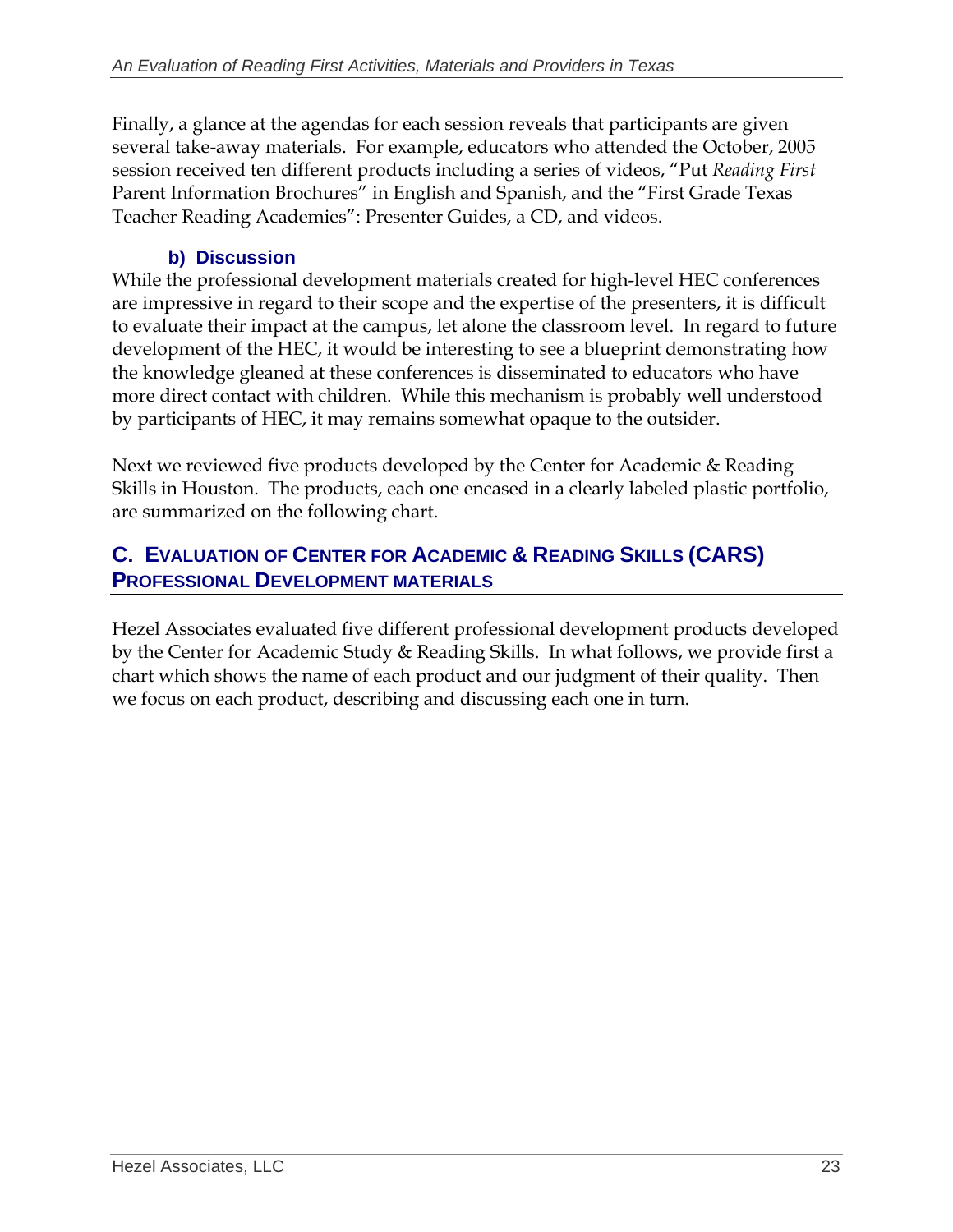| and their Adherence to TX RF Goals                                                                                                                              |                                                                   |                                                                                                                                                                 |                                        |  |  |
|-----------------------------------------------------------------------------------------------------------------------------------------------------------------|-------------------------------------------------------------------|-----------------------------------------------------------------------------------------------------------------------------------------------------------------|----------------------------------------|--|--|
| <b>Professional</b><br><b>Development Product</b>                                                                                                               | <b>Intended Audience</b><br>(here we've made<br>some assumptions) | <b>Brief Description</b>                                                                                                                                        | <b>Quality</b><br>Οf<br><b>Product</b> |  |  |
| "TX RF Advanced<br>Coaching Institute"                                                                                                                          | Teachers, Coaches,<br>and Principals                              | PowerPoint<br>Presentations on<br>effective coaching,                                                                                                           | High                                   |  |  |
|                                                                                                                                                                 |                                                                   | 4 DVDs, one of which<br>contains related video<br>segments, a brochure<br>about future Coaching<br>institutes, and a<br>program summarizing<br>upcoming events. |                                        |  |  |
| "Training of Trainers<br><b>Reading Assessment</b><br>and Reading Instruction:<br><b>General Education and</b><br><b>Special Education</b><br>Working Together" | Coaches and On-site<br>coordinators                               | PowerPoint<br>presentation, CD-rom<br>containing 4 variations<br>of the presentation                                                                            | High                                   |  |  |
| "Managing and Making<br><b>Differentiated</b><br><b>Instructional Activities</b><br>for English and Spanish<br>Learners"                                        | Teachers, coaches, and<br>on-site coordinators                    | Vignette of classroom<br>practice on this topic;<br>video clip of an<br>exemplary teacher<br>using a literacy<br>learning center.                               | High                                   |  |  |
| "Explaining the<br><b>Superintendent Summit</b><br>Data<br>Or, Identify a Growth<br>Measure for Both PM &<br><b>Outcome TRF</b><br>Measures"                    | Teachers, coaches, and<br>principals                              | PowerPoint<br>presentation,<br>handouts, worksheets,<br>and a cheat sheet.                                                                                      | High                                   |  |  |
| "Texas Reading First.<br><b>Campus Implementation</b><br>Review 'DRAFT"                                                                                         | Coaches, on-site<br>coordinators, and<br>administrators.          | Survey, evaluation,<br>criteria, and a<br>PowerPoint<br>presentation.                                                                                           | High                                   |  |  |

| Table 3. Center for Academic Reading Skills Professional Development Products |  |
|-------------------------------------------------------------------------------|--|
| and their Adherence to TX RF Goals                                            |  |

What follows is a product-by-product description and discussion of the five sets of professional development materials produced by CARS along with points for further discussion. Similar to the VGC evaluation, our scoring method was based on the set of criteria included in the index.

#### **1. CARS Product 1:** *Texas Reading First* **Advanced Coaching Institute**

#### **a) Description**

The coaching instructional collection of materials is comprised of four parts: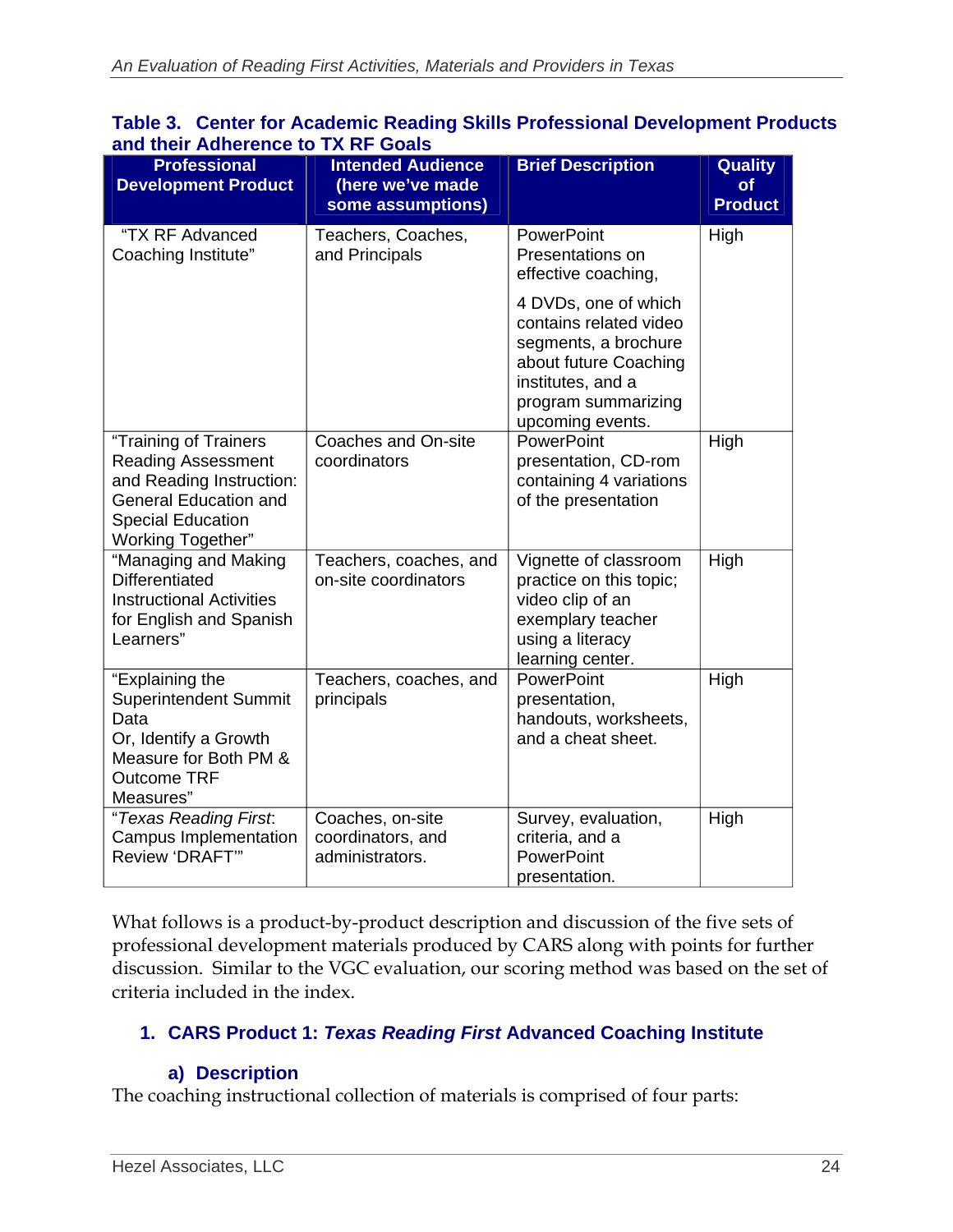- Four DVDs: one DVD offers a wealth of video footage, while the remaining three serve as a digital method for archiving relevant files;
- A spiral-bound notebook entitled "*Texas Reading First* Advanced Coaching Institute: Houston" (May 9-10, 2006), which contains PowerPoint presentations focused on effective coaching practices;
- A brochure entitled "Classroom Coaching: A Closer Look," mainly promotional literature about coaching seminars; and
- A program summarizing the Institute's upcoming events entitled "Professional Development Opportunities."

The DVD component with its video segments greatly enhances the print materials. Through video footage, participants can view model lessons interspersed with footage of children actively engaged in reading activities. In general, the videos target the coaching process and exemplary reading instruction by depicting:

- Teachers in action;
- Coaches in action;
- Children engaged in reading activities; and
- Native Spanish speakers receiving reading instruction by a skilled teacher.

One of the strengths of the videos is that they depict real world problems. For example, in one segment the viewer sees how a local campus coach facilitates discussions and offers a colleagues advice, suggests next steps for teachers, models a demonstration lesson, and so forth. In another segment the viewer sees a local campus coach engage in an informal debriefing session with the school principal. Ultimately, the coaches walk the viewer through all aspects of the coaching cycle.

Consistently, the tone of the demonstration lessons and conferences is collegial. In one segment, a coach demonstrates how to highlight important parts of the lesson, gather the necessary resources, and engage children in a comprehension conversation. As with other segments in the series, the coach is portrayed as personable and approachable. She connects all parts of teaching—preparation, teaching, and next steps—into a coherent whole that helps advance the goals of *Reading First*.

Beyond the classroom/teacher/coach segments, the end of the DVD offers a Question and Answer section to address common concerns of teachers, such as how best to meet the needs of the struggling reader. (Curiously this Q&A section did not appear when we accessed the DVD via computer, rather than using a television monitor.)

The production values are consistent with industry standards for educational videos that the Hezel researchers have been involved with as performers and consultants.

The two print products, the two brochures, are focused on upcoming seminars and events for coaches. The topics such as "TPRI K-3 Overview" and "Critical Elements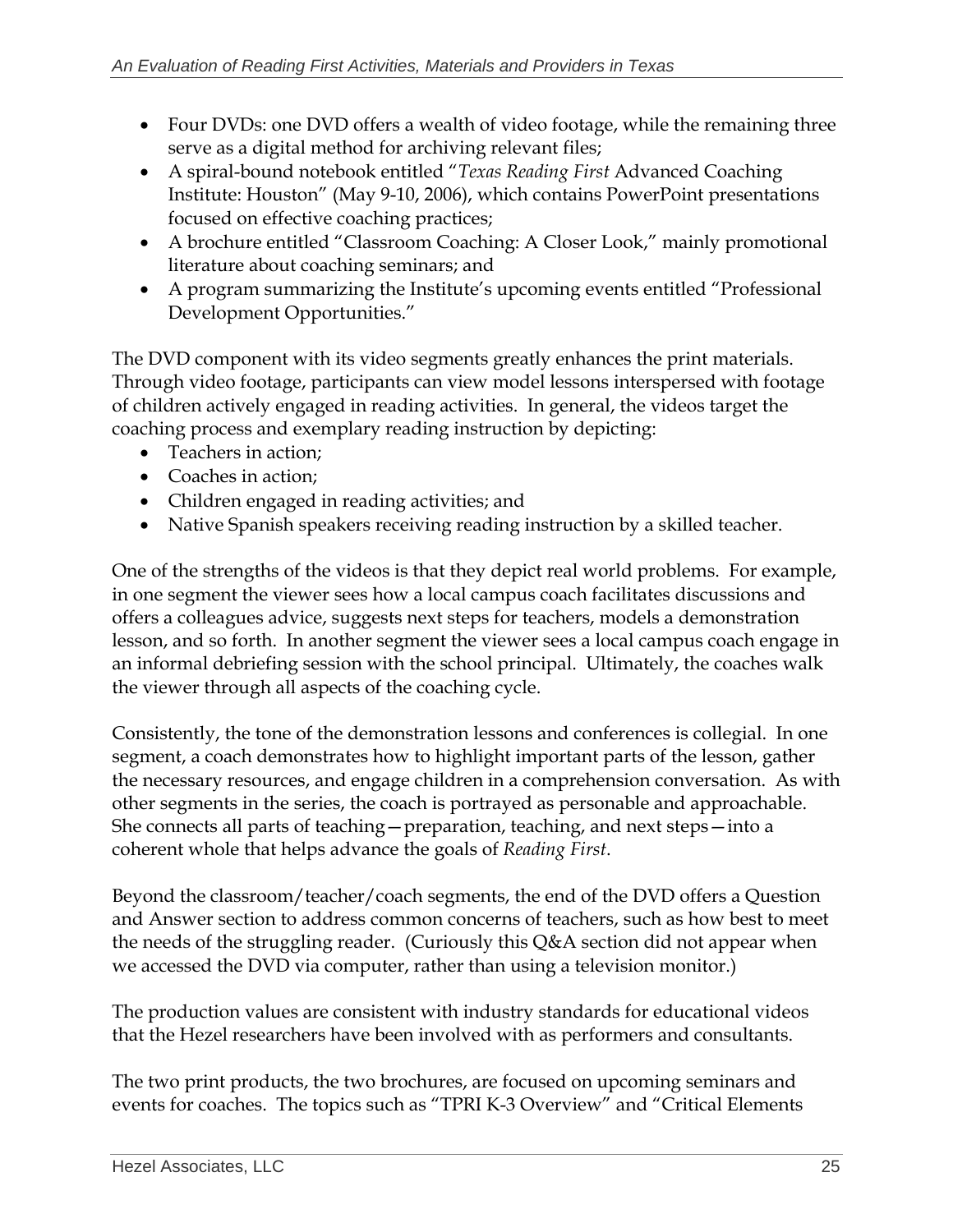Analysis for English and Spanish Core Reading Programs" certainly address hot-button issues that concern coaches (pp. 14 and 16 of "A Closer Look").

To gain greater insight into the authorship and delivery of *all* of the CARS PowerPoint presentations, we spoke with Dr. Waynel Sexton on November 9, 2006. Dr. Sexton is a consultant for CARS as well as a *Reading First* Program Manager. Regarding the development of the PowerPoint presentations, Dr. Sexton explained that staff members of CARS typically serve as presenters, as opposed to bringing in others from outside. That said, the CARS staff have often invited a close colleague to be a guest speaker: Dr. Marcia L. Kosanovich-Grek, Co-Director of the Florida Center for Reading Research. In addition, CARS has also collaborated with Carolyn Schneider, a senior consultant in literacy, who has extensive experience in bridging theory and practice.

A positive aspect of this particular CARS PowerPoint presentation is that the presenter is offered not one static presentation to deliver, but rather several variations on a theme. In this way the presenter can choose the talk that is the best match for the audience and time frame.

Another strong point is that the presentation incorporates graphics to help convey information, display data, and so on. Further, most presentations have a clear structure, moving from introduction, to exposition, to conclusion, to extras such as "do's and don'ts." The handouts are practical, offering practice opportunities and classroom observation checklists.

#### **b) Discussion**

While the printed materials are definitely consistent with *Texas Reading First* Guidelines, the standout component in this collection is the set of videos, with their skillful portrayal of how real teachers, coaches, principals, and children communicate with each other within a literacy context. In moving forward, the series would greatly benefit from adding segments in which coaches model other lessons that focus on complex topics such as bilingual education, learning disabilities, and special education.

Another suggestion for future development relates to the fact that most of the reading instruction portrayed in the videos was conducted with the whole class at once. Teachers would surely appreciate greater emphasis on a variety of models for instruction, particularly group work and the inherent classroom management challenges that this method presents.

#### **2. CARS Product 2: Training of Trainers --Reading Assessment and Reading Instruction: General Education and Special Education Working Together**

#### **a) Description**

This set of materials consists of a PowerPoint presentation and a CD-rom that offers four variations of the presentation to accommodate the needs of various presenters.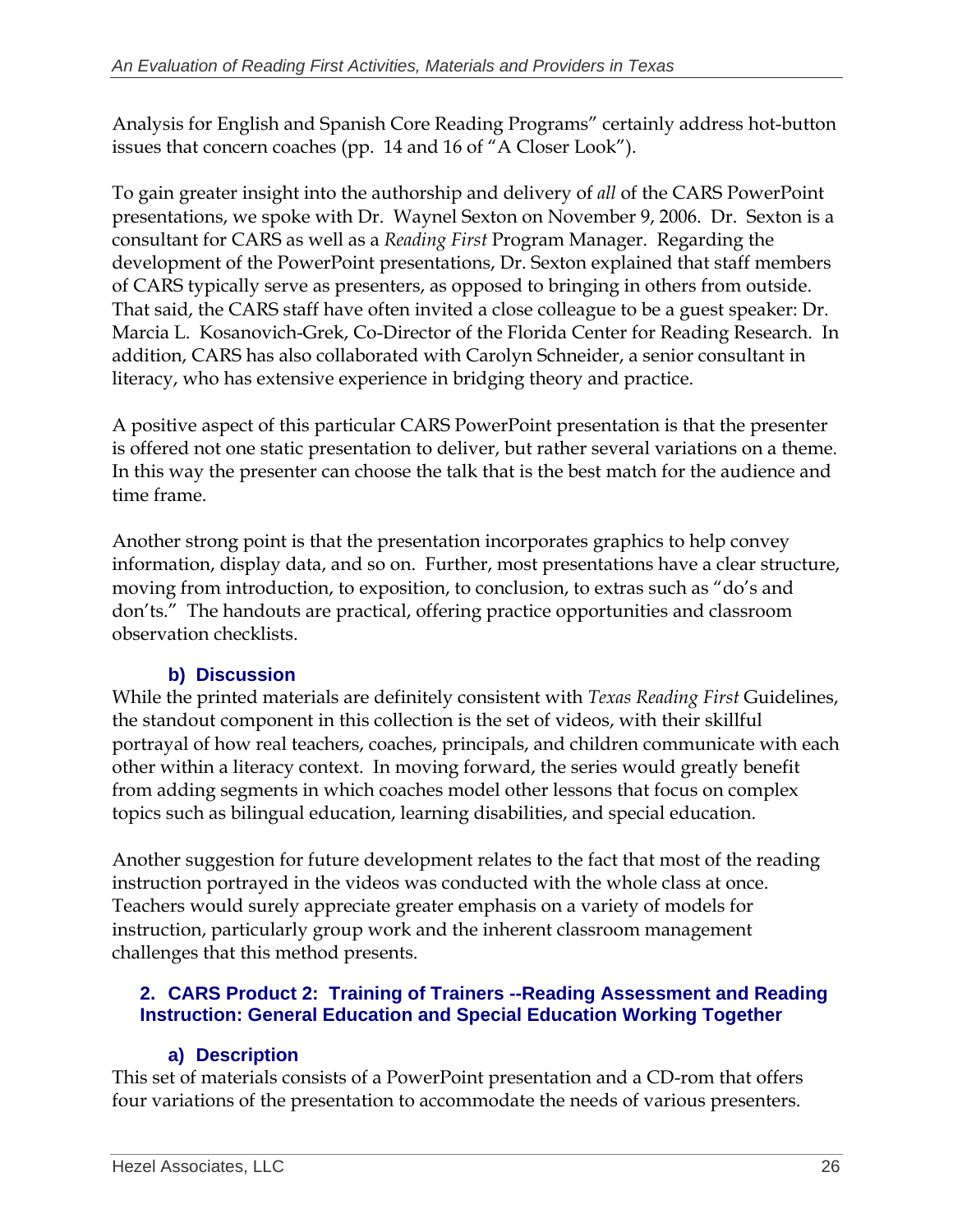Rather than simply presenting information lecture-style, the presenter occasionally encourages audience participation. For example, one activity invites educators to volunteer what they *already know* about *Reading First* and No Child Left Behind (NCLB), what people *want to know* about this topic, and what they *learned*.

As with the first CARS product, the structural underpinnings of the presentations make for a coherent discussion of substantial amounts of information. Typically,

- The first slides outline the problem, specifically that "approximately 60 percent" of students with reading difficulties are identified too late to derive full benefit from any intervention" (p. 2 of printout).
- Subsequent slides provide an overview of NCLB and situate *Reading First* within that context. Public Law 94-142 (1975) is also discussed in a section called "The Progression of Special Education," as part of the legal framework for Tier 3 instruction.
- After explicating the problems associated with early identification of students with individual needs, a solution is proposed: "Adoption of a universal screening and multi-tier instructional/intervention strategy to enable early identification and intervention for children at risk for reading problems" (Denton et al., 2003). (Handout p. 7)
- There follows a description of the Response to Instruction model and how it is a *prevention model,* not a *program*. The idea is to determine special education eligibility by evaluating and monitoring how well the student is responding to high quality instruction.
- Next, careful delineation of the steps needed to achieve a "high quality Rtl Model" are enumerated (*e.g.,* administrative leadership, using data to make decisions about individual students and classrooms).
- The presentation concludes with a description of school support and other ways in which the infrastructure must be well established if we are to meet the needs of Tier 3 students.

# **b) Discussion**

An understanding of the relationship between reading assessment and reading instruction as it specifically relates to issues in special education is vital to successful implementation of *Reading First*. In this professional development product, CARS takes on this topic in a coherent manner, and provides, we feel, a solid introduction to the topic. Moreover, the developers of this professional development product should be commended for offering the first consumers of this product, the RTAs, four different ways to present this content to teachers. During our interviews with CARS, it became apparent that RTAs had shared their viewpoint that the professional development products developed by CARS would be most helpful to RTAs if they were packaged so that the same content could be presented with different timeframes (e.g. within 2 hours, within a half-day workshop or within a full-day workshop) and audiences in mind (e.g. experienced teachers or new-to-Reading-First teachers). CARS has obviously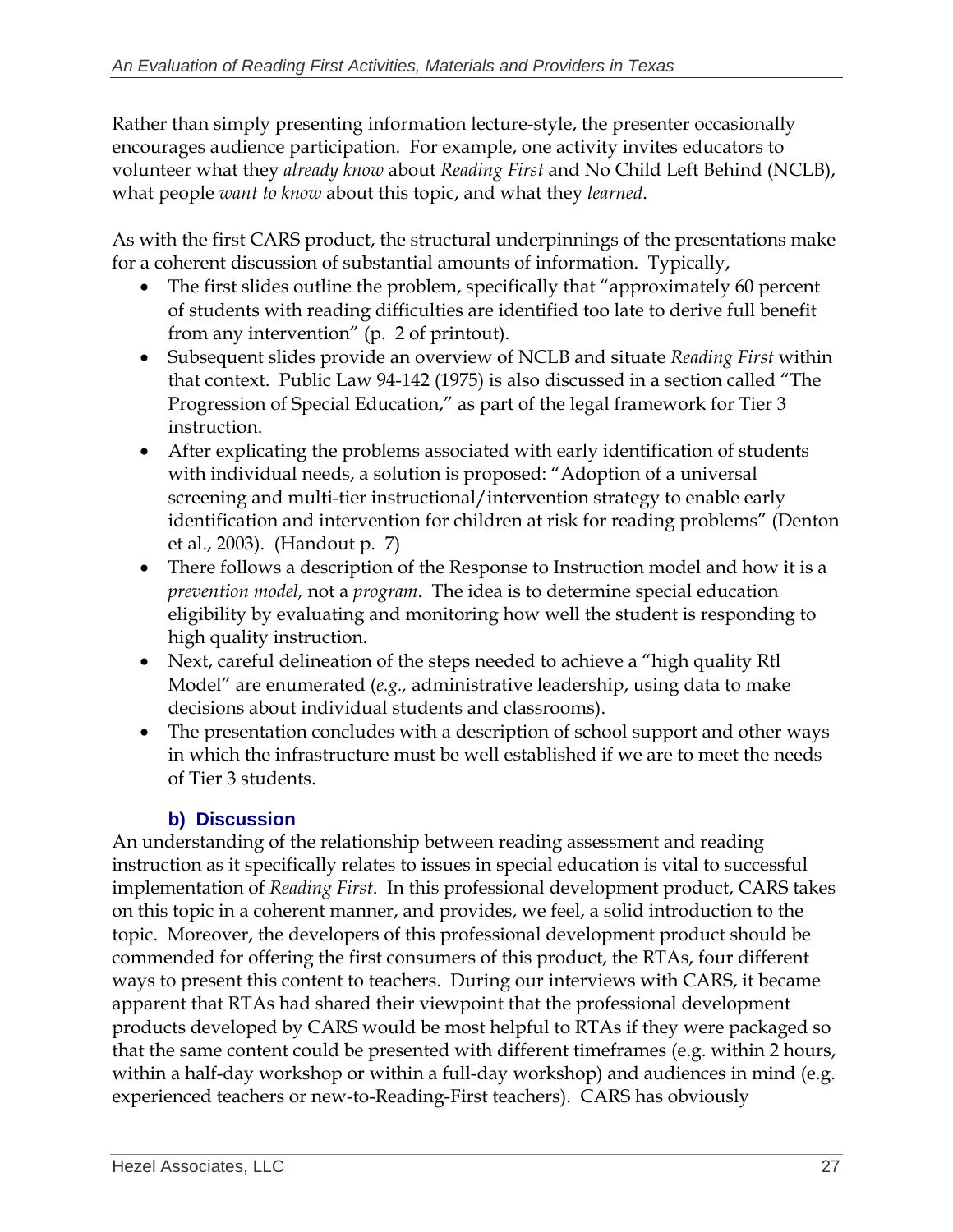responded to this request, and we believe that RTAs and the *Reading First* teachers in the field will be better served as a result.

#### **3. Cars Product 3: Managing and Making Differentiated Instructional Activities for English and Spanish Learners**

#### **a) Description**

This set of materials, designed for a grade K-3 teacher audience, includes a video, handouts, a PowerPoint presentation, "Make-N-Take Kits" (in English and Spanish), and a CD-rom.

The goal of this set of products is to offer teachers a vignette of classroom practice. Thus the video shows how an exemplary teacher orchestrates a reading center approach with her students, many of whom are English Language Learners. The video is followed up with a "Make-N-Take" workshop designed to help teachers create their own learning centers.

Although the video, "Independent Work Time: Grade 2," was developed in 2002, as Dr. Sexton pointed out via phone, all the footage, with the exception of the segment on process writing, is applicable to the *Texas Reading First* Initiative. The video focuses on a primary-level teacher who demonstrates how to establish a workshop model over the course of several weeks. The viewer sees how the teacher directs students to engage in "must do" versus "can do" activities that become increasingly complex over the course of several weeks. Children, both native English and Spanish speakers, are shown enacting the new steps that the teacher has presented, such as practicing reading fluently.

Three handouts are included in this packet:

- "Planner for Phasing in Small Group Instruction";
- "Managing and Making Differentiate Instructional Activities for English and Spanish Learners"; and
- "Presenter Preparation for Small-Group Instruction: Getting Started: Your First 21 Days."

A PowerPoint presentation, entitled "Managing and Making Differentiated Instructional Activities for English and Spanish Learners," covers several topics:

- The benefits of small-group instruction;
- How to effectively phase in small-group instruction; and
- Ideas for independent activities that teachers can assign most students while he or she works with a small group.

Each topic is elaborated upon in turn with an emphasis on instructional goals. For example, a discussion called "Getting Started: Teacher models and reinforces self-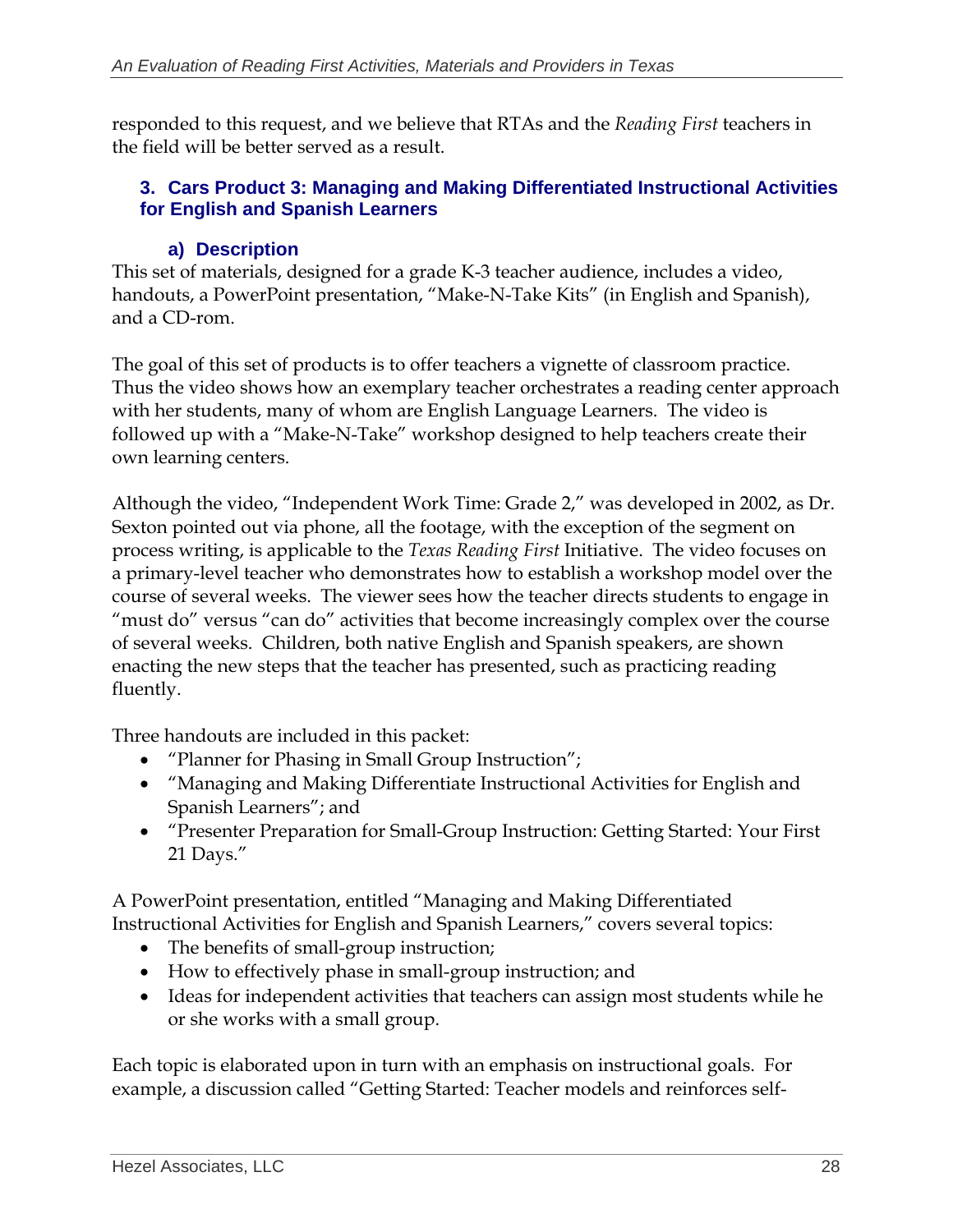regulating skills," centers on a scenario that demonstrates how to talk to students about working independently. A script is offered, which begins, "Boys and girls I am going to show you how I expect you to work on your own. First, it is important that you listen carefully to all directions. When you have a question you will use the *Ask-Three-Before-Me* procedure," (p. 6, slide 3).

The Make-N-Take kits consist of clear plastic bags containing directions (in English and Spanish) and manipulative materials––silver disks and a magnetic tape, and so on. Teachers are given directions for making an activity called "Do You Know Your Syllables?"

#### *The CD-rom*

The CD-rom is an archive of all of the material that is in the packet, in the form of Word or PowerPoint documents.

#### **b) Discussion**

Small group instruction is a vital part of the *Reading First* instructional model. This professional development product would serve teachers who are new to a small-group approach or who need further professional development in this important area. The video of exemplary teachers would, we feel, be especially helpful to teachers learning about and refining this method of teaching. The handouts and PowerPoint presentation would be strong adjuncts to the video in helping RTAs lead teachers through professional development on this topic.

#### **4. CARS Product 4: Explaining the Superintendent Summit Data, or Identify a Growth Measure for Both PM & Outcome TRF Measures**

#### **a) Description**

This product consists of several print documents:

- A PowerPoint Presentation entitled "Explaining the Superintendent Summit Data"
- Two worksheets called Using Assessment Data, State Level: Example, and Analyzing Student Assessment Data to Support Action Plans
- A "Cheat Sheet" for using assessment data

The topics covered in the PowerPoint presentation include:

- A definition of "proficiency";
- How to read outcome graphs and tables;
- Comparing performance using the "outcome across years" graphs and outcomes by demographics;
- End of year (EOY) data across years by domain;
- Additional graphical aspects of the "TPRI/TJL domain across years";
- Examples of data from Year 3 of *Texas Reading First*; and
- A final section called "Linking task to domain performance."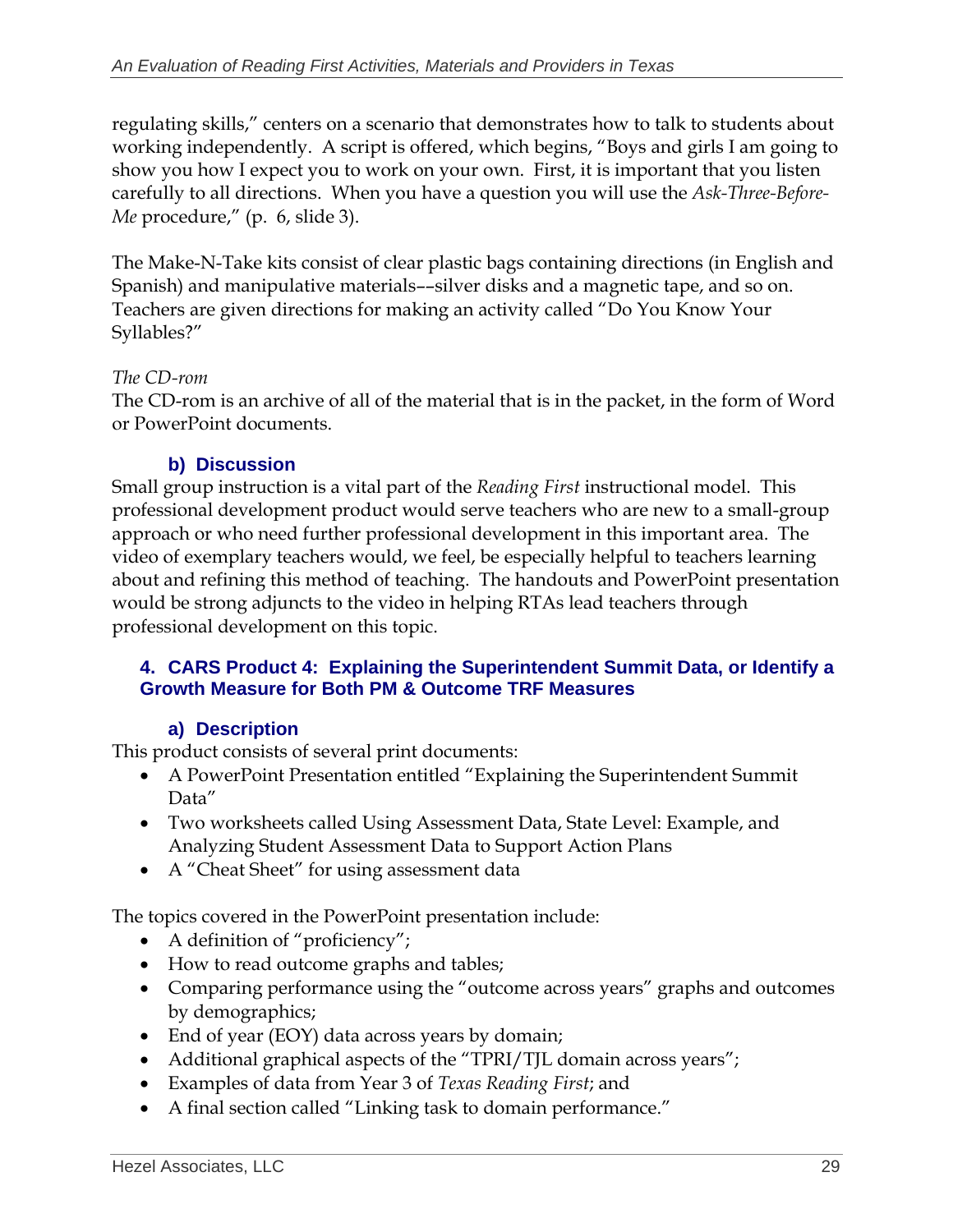As near as we can tell, the data analysis in the presentation is an accurate take on how to read data from examining pictographs and bar graphs. But we're not 100 percent certain because our printout shows the slides greatly reduced with poor resolution.

As noted previously, the two sets of worksheets, designed to illustrate the themes presented, add much-needed real-world context to the experience. Audience members, for example, can learn how to use a table of information about children's reading from K-3 to answer questions such as: "*From 2004-05 to 2005-06, did the percentage of students 'still developing' ('SD') decrease (--), increase (+), or stay the same (SS) within each domain?"*  (p. 5).

Toward the end of the packet (p. 9), is a one-page synthesis of all the data. This information serves as an answer key for the exercises.

The packet concludes with a handout called "Analyzing Student Assessment Data to Support Action Plan" that strives to pinpoint "areas of need" by grade level. This model concludes with a template for educators to use in creating their own action plans. Such plans should include: "priorities for addressing need," "initial steps to take," and "areas of action plan to address need" (*e.g.,* leadership, assessment, core reading program).

Last, the portfolio includes a "Cheat Sheet" for using assessment data, which educators will surely appreciate.

### **b) Discussion**

Building capacity in this weighty subject must be a prime concern of all *Reading First*  programs. Understanding student achievement data and its relationship to schoolbased action is an essential tenet of most school reform programs including *Reading First*; yet, Schools of Education have only recently begun to teach about this topic. The newness of this approach to school reform makes it critical that states such as Texas provide solid professional development on this topic, and it is our opinion that this professional development session will go some distance to improving educational leaders' knowledge of assessment data and how to utilize this data in instructional decision making.

In addition to noting the important intent of this professional development product, we also make note of the coherence of the product which we believe would provide stepby-step support in understanding this topic. And, as noted previously, we believe that the two sets of worksheets, designed to illustrate and further probe the topic of assessment data would add excellent real-world context to the experience.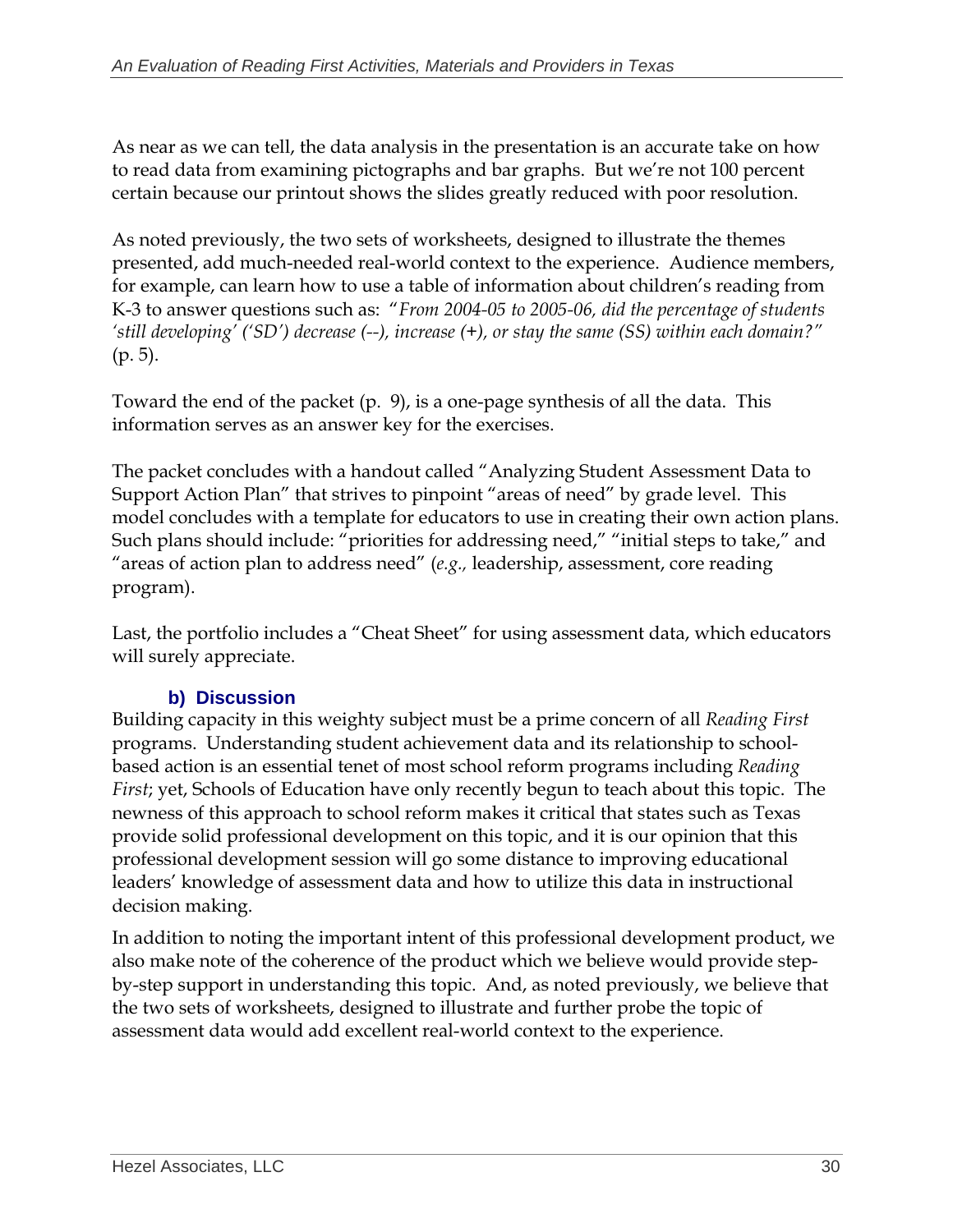#### **5. CARS Product 5:** *Texas Reading First***: Campus Implementation Review 'DRAFT'**

#### **a) Description**

The "Campus Implementation Review" product, also packaged in a clear plastic portfolio, contains these materials:

- A survey focused on implementation of *Reading First* at the campus level;
- A set of rating criteria for campus implementation review, both a draft version and a finalized document (Spring, 2006); and
- Printouts of a PowerPoint presentation (May, 2006) in two different formats (i.e., 6 slides per page versus one slide per page with speaker notes included).

Consistent with *Reading First* guidelines, the RTAs are asked to review by way of a survey the effectiveness of the program's implementation on specific campuses across the following dimensions:

- Leadership (e.g., visibility of principal, the qualifications of the instructional staff);
- *Assessment* (using data in making instructional decisions for students);
- *Core reading program (e.g.,* whether a 90 minute block of uninterrupted time has been blocked out for reading instruction); and
- *Instructional framework (e.g.,* evidence that key aspects of the three-tier model have been implemented; entry and exit criteria for speakers of English and Spanish).

The PowerPoint presentation introduces step-by-step "Guidelines for Completing the Campus Implementation Review." The additional notes printed on the page (in the second set noted above), offer critical information about the material contained in each slide. Eminently practical, the notes offer additional context for topics such as: how to use the rubric effectively by starting with the highest level of implementation, next considering the potential match, and then working backwards until the reviewer has calibrated the situation at hand.

In addition, administrators are cautioned against taking their evaluations as a be-allend-all; instead, they should be viewed merely as a "point in time." The evaluation process is estimated to take between 15 and 45 minutes. Evaluators are also instructed not to engage in discussion with campus or district personnel in completing the survey, or provide access to the instrument (p. 13).

A highlight of the presentation is the mini scenarios that are offered based on realworld situations. This link to actual practice should help educators calibrate themselves as examiners before they set out to measure the depths of a *Reading First*  implementation.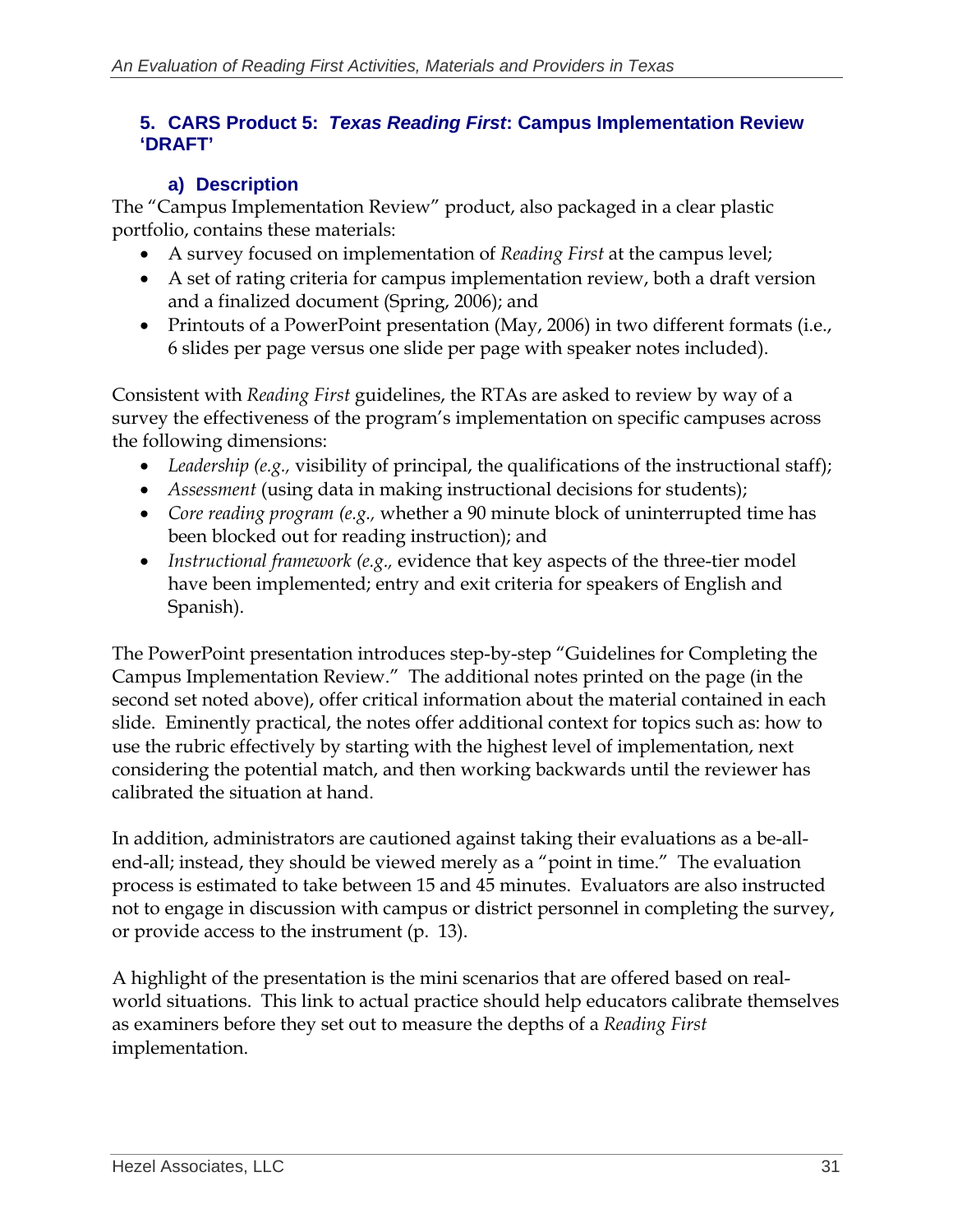#### **b) Discussion**

The product fully demonstrates what we have come to understand as an absolute strength of CARS: the capacity to understand what teachers need to most effectively and efficiently perform their jobs. This product is well organized, coherent, and thoughtful in the presentation supports it offers the RTAs.

# **D. SUMMARY**

This evaluation activity focused on the extent to which the professional development materials (grades K-3) reading curriculum meet the highest standards for professional development materials in relation to the goals of *Texas Reading First*. To answer this question we devised a set of criteria to guide our examination of ten products, produced by VGC and CARS, across the following dimensions:

- The five components of learning to read
- Differentiated instruction
- The provision for explicit and systematic instruction
- The extent to which the materials support the professional development process
- The organization and presentation quality of the materials

Overall, there is an apparent deep commitment to the *Texas Reading First* Initiative guidelines—a commitment that is clearly reflected in this collection of professional development materials. All of goals bulleted above have clearly been met in the form of presentations with accompanying data or graphic organizers, "Make-N-Take" workshops, a simulation, and video footage of exemplary practice involving coaches, teachers, and of course, children. Often SBRR discussions are used as a way to motivate the audience to retool their practice. That is, once teachers become well-versed in the research base that shows the efficacy of a particular practice, say, for developing students' vocabulary, they will be more motivated to add it to their teaching repertoire.

In sum, both partners should be applauded for having created professional development materials that address the ever-present challenge of developing knowledge of SBRR and then bridging SBRR with practice.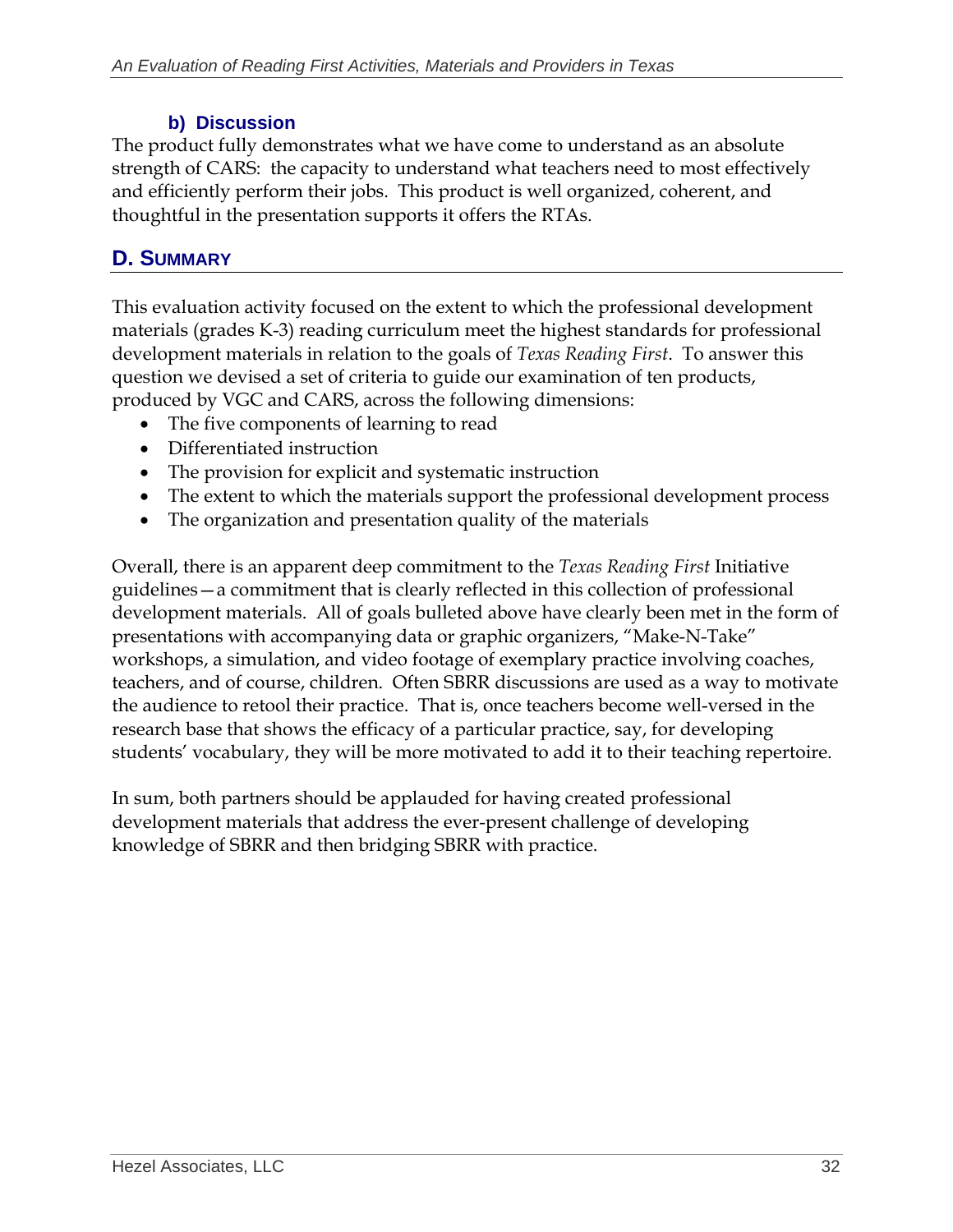#### **EVALUATION ACTIVITY 3: QUALIFICATIONS OF** *READING FIRST* **PERSONNEL AT THE TEA AND P ARTNERSHIP ORGANIZATIONS**

For this part of the evaluation, Hezel Associates responded to the question: What are the qualifications of individuals and organizations providing services under *Reading First*, including the TEA, the Center for Academic and Reading Skills at the University of Texas Health Science Center (CARS), the University of Texas System (UTS), the Vaughn Gross Center (VGC), and the Texas Institute for Measurement, Evaluations and Statistics (TIMES)?

To answer this question, we collected resumes and job descriptions for all key individuals within all *Reading First* Partners. We collected information on academic degrees, referred and non-referred publications, academic and non-academic presentations, and work experience including experience with work similar to what is being done for *Texas Reading First*. Where necessary, we supplemented this with clarifying telephone interviews of personnel. Based on our professional opinions, we then determined an overall fit between each person as represented by his or her resume and the given job description.

# **A. FINDINGS**

Without exception, the qualifications for all *Reading First* personnel at the TEA and the partner organizations are strong and aligned well with their respective job descriptions.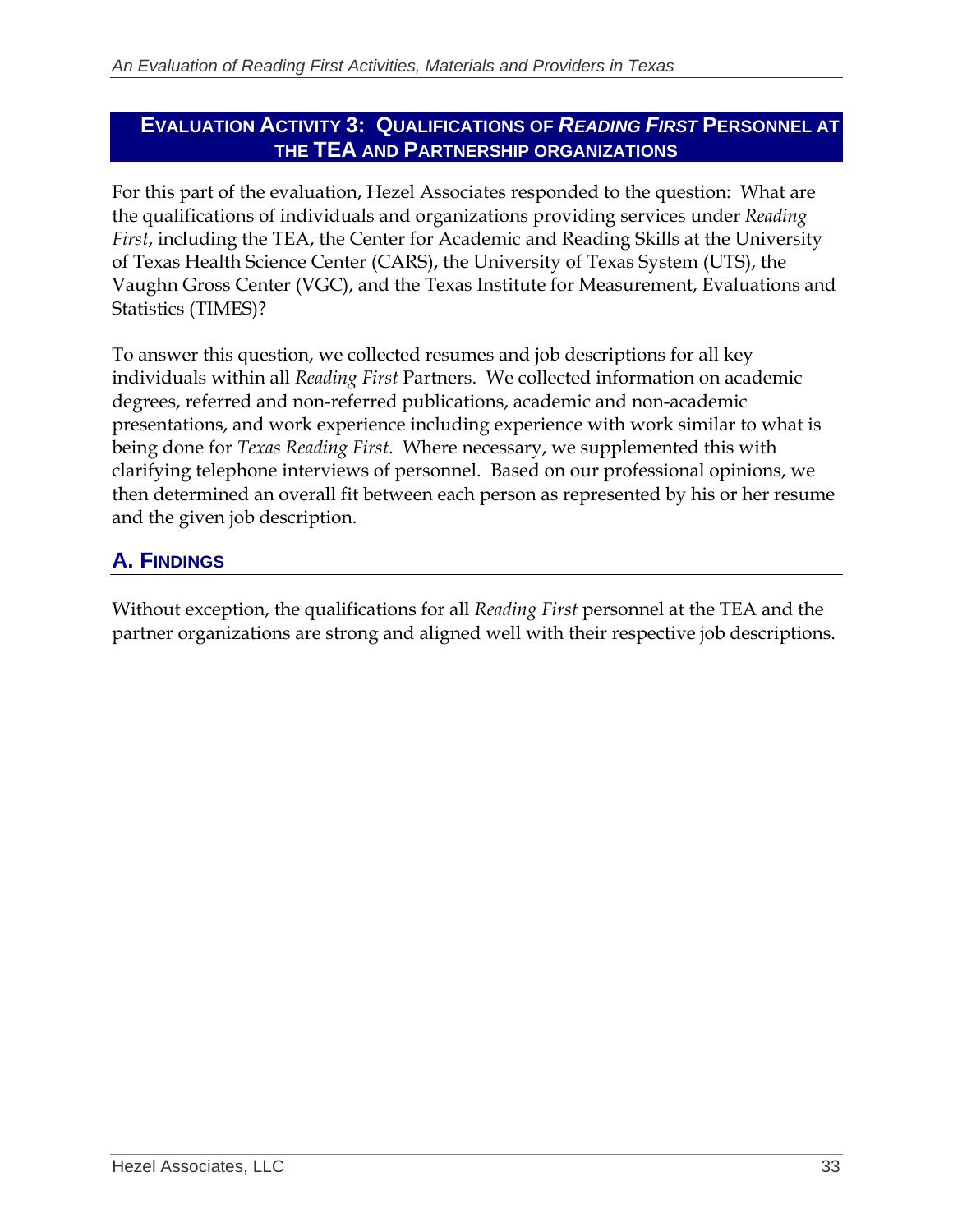## **EVALUATION ACTIVITY 4: LEADERSHIP AND COMMUNICATION**

For this part of the evaluation, Hezel Associates responded to the question: How have the Texas Education Agency and its various *Reading First* partners functioned individually and collectively to provide leadership to the State in implementing *Reading First* and to ensure the goals of *Reading First* are met? What procedures and mechanisms have been put in place to facilitate communication amongst these parties and enhance leadership across the State? Where has leadership been lacking, and what steps need to be taken to improve it?

## **A. FINDINGS**

#### **1. Providing leadership to the State in implementing** *Reading First* **and ensuring the goals of** *Reading First* **are met**

Leadership and support were provided in several ways according to the partners Hezel Associates interviewed. First, the Manager of *Reading First* Grants and Partnerships provided structure and guidance to the partners and local education agencies. Second, *Reading First* partners each bring a unique skill set and perspective to the partnership that they shared with each other.

## **a) Providing Leadership and Support: The Role of TEA**

The current Manager of *Reading First* Grants and Partnerships at TEA has provided substantial structure and guidance for the partners, and, by extension, to the local agencies since she started in this position in May, 2005.

First, the Manager has provided superb support and guidance for the *Reading First*  partners. The Partners suggest she has

- provided tremendous leadership
- provided great focus while at the same time was flexible in her thinking
- been exacting in her demands
- been a strong advocate for the Partners
- been very positive and focused upon people's strengths
- been solution oriented
- emphasized collaboration and consensus

The Manager has provided further support and guidance to the Partners as she restructured the *Reading First* program in Texas geographically. Prior to this time, the program had been divided by state region (i.e., Regions 1-10 and Regions 11-20). This organization was problematic because schools in Regions 1-10 had access to *Reading First* staff members assigned to that portion of the state only, and sometimes the expertise of those particular staff members did not meet the schools' needs. Another act of restructuring was to reorganize partners to fill gaps and to avoid duplication of services.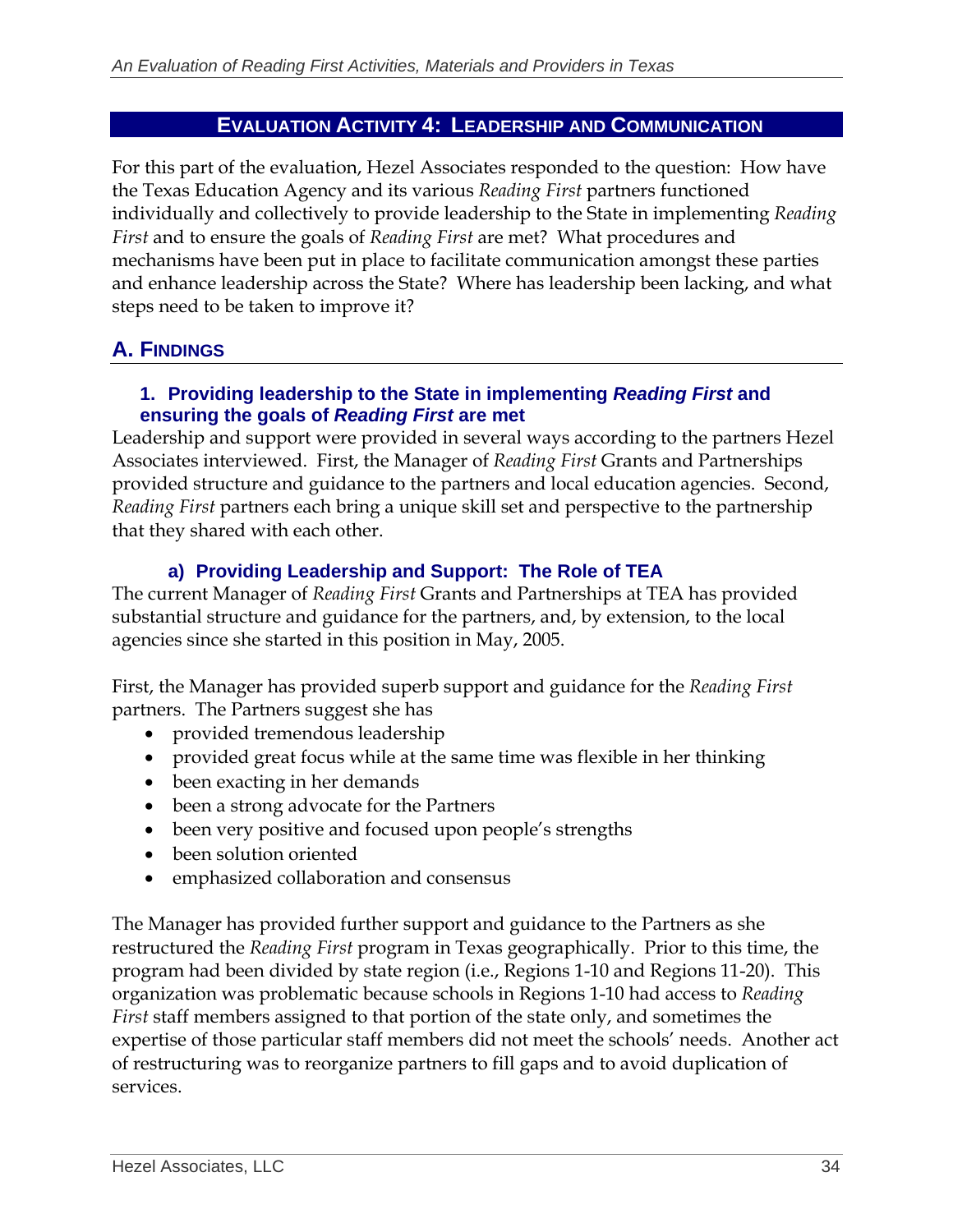As of 2006-2007, the Program Manager is also attempting to structure and provide guidance for a system of local accountability which would serve to make the responsibilities of all partner organizations easier to accomplish. On the issue on noncompliance to the tenets of *Reading First*, the Manager suggests that this is where she needs to focus her efforts. In 2006-2007, the Manager is building in more accountability for compliance to grant requirements.

## **b) Providing Support to Each Other: The Partner Role**

All partners bring tremendous expertise in their areas to the partnership. In addition, each of the *Reading First* partner organizations has provided leadership through unique contributions to the project. Partners have been generally supportive of one another and through 2005-2006 have collaborated to determine what is in the best interest of *Reading First*.

Among other great strengths, CARS specializes in the art of teaching reading; CARS brings a practitioner's perspective to the partnership. CARS also has great expertise in using data to drive instruction. CARS organizational skills and prowess with managing large professional development events was noted by all other partners.

TIMES brings tremendous knowledge of the field of educational evaluation. TIMES also has a unique vantage point in the *Reading First* project in which they are able to "see the whole picture" as opposed to pieces.

The more recent version of UTS with the new Executive Director brings tremendous business and management acumen to the partnership. We also see UTS as leading the partnership in the resolution of "sticky" personnel issues.

VGC brings terrific knowledge about the science of teaching reading to the Partnership. This core understanding of reading research in general and *Reading First* specifically is essential to the work of the partnership. VGC also brings substantial knowledge of online professional development.

## **c) Supporting a Sustainable System**

Partners are concerned about the funding and re-authorization of *Reading First*. They agree that sustainability of the program is dependent on the participation of the Education Service Centers (ESCs), therefore, 2006-2007 brings focus on involving ESCs in a more active role in *Reading First*.

Partners also suggest that sustainability rests with colleges and universities as well. UTS and VGC's Higher Education Collaborative have worked hard to actively involve Texas college and university professors in RF trainings and discussions.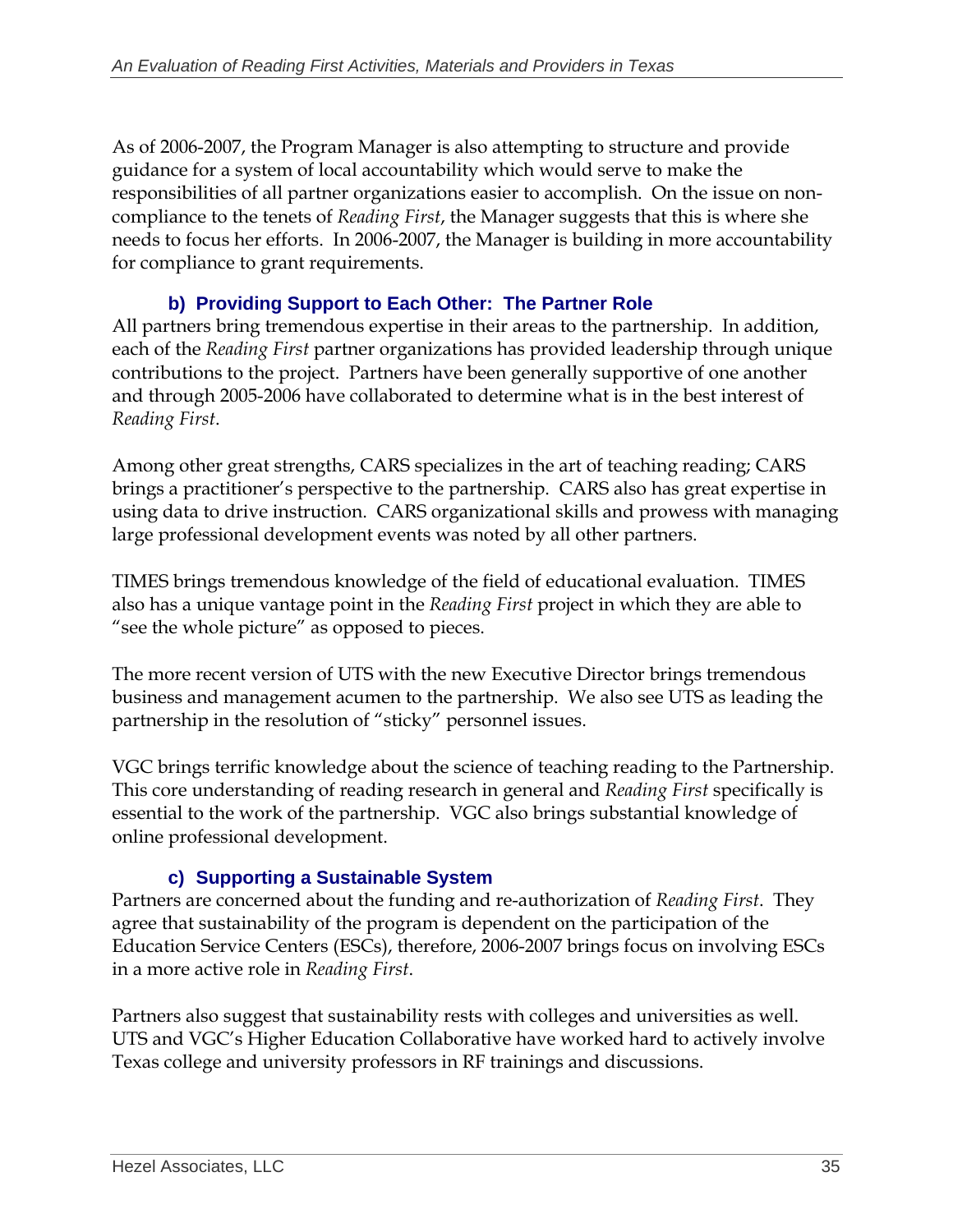## **2. Procedures and mechanisms to facilitate communication among TEA and the** *Reading First* **partners**

Officially, TEA and the *Reading First* partners meet once per month for an all-day session that lasts until all agenda items have been addressed. Agenda items must be submitted in advance, so that the meetings can stay focused. Each *Reading First* partner organization decides who among its staff will attend the monthly meetings. Typically, two staff members from each organization attend. All meetings emphasize consensus and collaboration.

In addition to the monthly partner meetings, quarterly meetings are held for directorlevel staff. These are seen as excellent opportunities for program directors to communicate. In addition, end-of-year meetings are held to review yearly progress.

A great deal of communication, in person, via conference calls, and via e-mail, occurs in between the monthly meetings. In addition, a partner website has been created to further strengthen the communication.

To enhance partner solidarity, TEA and the *Reading First* partners participate in an annual retreat, during which they arrive at common goals for the program. The first retreat was held in June, 2005, and Partners agree this annual retreat serves to enhance the work of parts of RF.

## **3. Procedures and mechanisms to facilitate communication within TEA and the** *Reading First* **partner organizations**

Hezel Associates conducted numerous interviews with TEA personnel. All were very positive about the work of *Texas Reading First* and all had the utmost confidence in the Manager of *Reading First* Grants and Projects. The Manager stated that she had the utmost support from her supervisors and feels that she has full access to them on all RF issues.

The CARS Project Director leads weekly staff meetings using "her famous checklist." The checklist allows the meeting to stay on-topic and address many important details. The Director aims to make it "really clear who's responsible for things." CARS respondents described their Project Director as "collaborative," and as having an "open door." The Director describes herself as "very hands-on." Respondents reported feeling supported in terms of career growth. Yearly formal reviews are conducted with CARS employees, and based on the discussions during the meetings software and training have been provided to meet employees' needs.

TIMES staff members try to meet on a weekly basis, although many travel regularly. The meetings follow an agenda and include action items. Also, the two TIMES Project Managers meet regularly. The leadership of the TIMES research division was described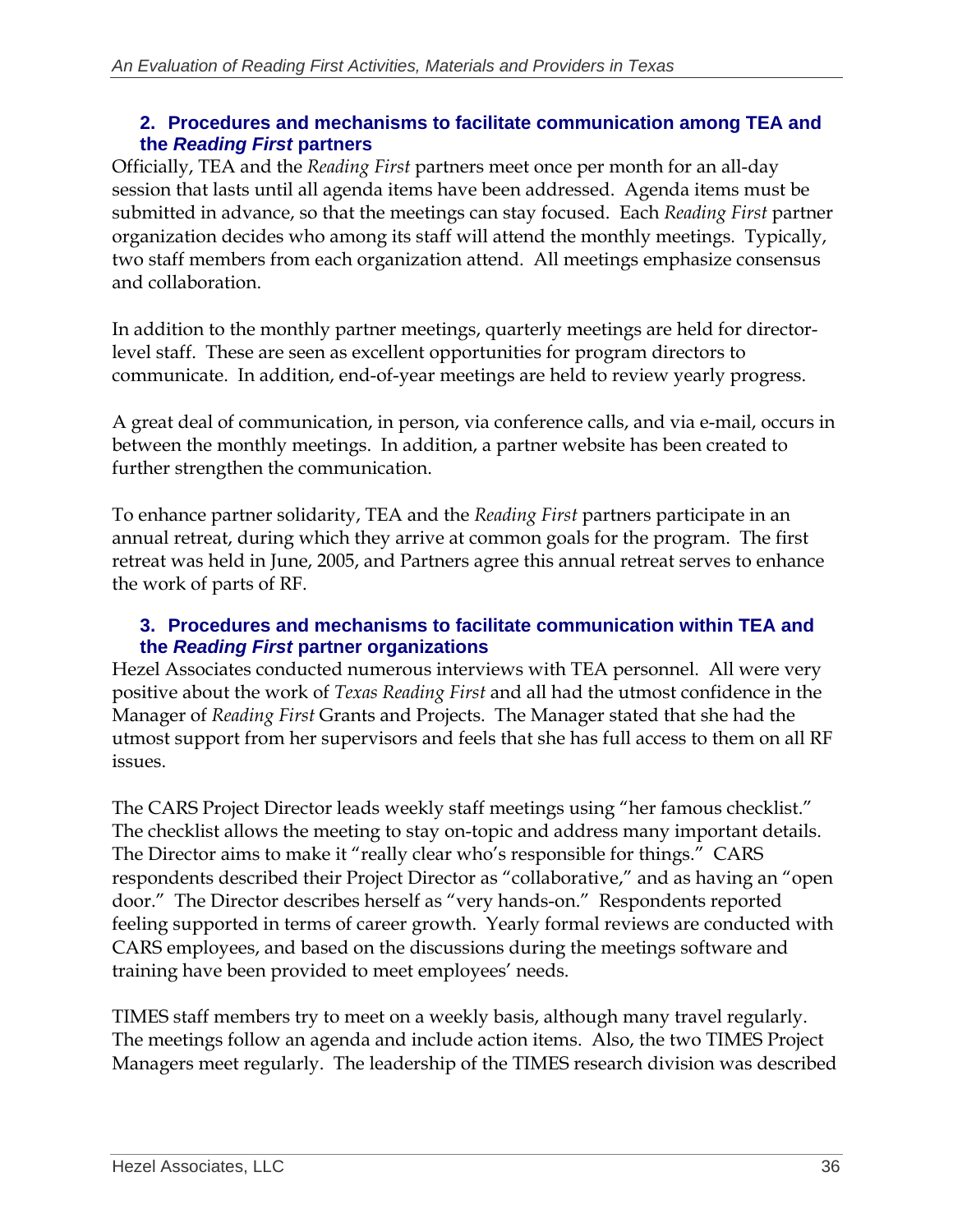as "open-door and collaborative." Staff members are evaluated on an annual basis using the University of Houston protocol.

The *Reading First* project at VGC is divided into three teams: 1) Online; 2) the Higher Education Collaborative, and 3) the Technical Assistance/Professional Development team. Full staff meetings occur approximately every month. In addition, each team has its own meetings. The Online team meets once per week or every two weeks depending on their timelines. The Higher Education Collaborative team, because it is quite small, meets less frequently. The Technical Assistance/Professional Development team meets approximately every three weeks; this may increase to every two weeks. The meetings are usually agenda-driven. E-mail is used frequently to stay in touch, in particular with the Technical Assistance/Professional Development team members who are often in the field. Team members send reports to the VGC Director after each campus visit, allowing her to share information with TEA or the other *Reading First*  partners. The Project Manager of the Higher Education Collaborative communicates with the VGC Director by sending meeting reports or by inviting her to the meetings. The VGC Director is invited to the Online Team meetings as well. At the time of interviewing, the VGC Director had not completed staff evaluations yet, as she has been in the position for four months. However, she reported that she will follow the University of Texas policy for evaluating employees.

UTS staff members have agenda-driven staff meetings each Monday as during the remainder of the week many staff members are in the field. Information from *Reading First* Partner meetings is shared with all staff during these meetings. Issues from the field and organizational issues are also discussed. Email and the *Wireless Generation*  software developed by UTS help to keep UTS staff members in contact as they travel through the large state of Texas. Staff evaluations are conducted on a yearly basis by the Executive Director.

## **4. Where leadership could be improved**

Three themes emerged regarding areas where *Reading First* leadership could be improved in 2006-2007. Frequently mentioned by TEA and *Reading First* partner were funding issues, problems involving the Reading Technical Assistants, and a desire for greater communication between the Manager and the *Reading First* Partners. The reader will note that the resolution of these issues is well underway for 2006-2007.

## **a) Funding**

Prior to 2006-2007, as has been described, there were delays in Partner funding. Partners agree that the funding situation has drastically improved since the arrival of the new TEA Manager.

## **b) Reading Technical Assistants**

At times during 2005-2006, additional leadership would have been helpful with the Reading Technical Assistants. For example, the RTAs were not trained in the important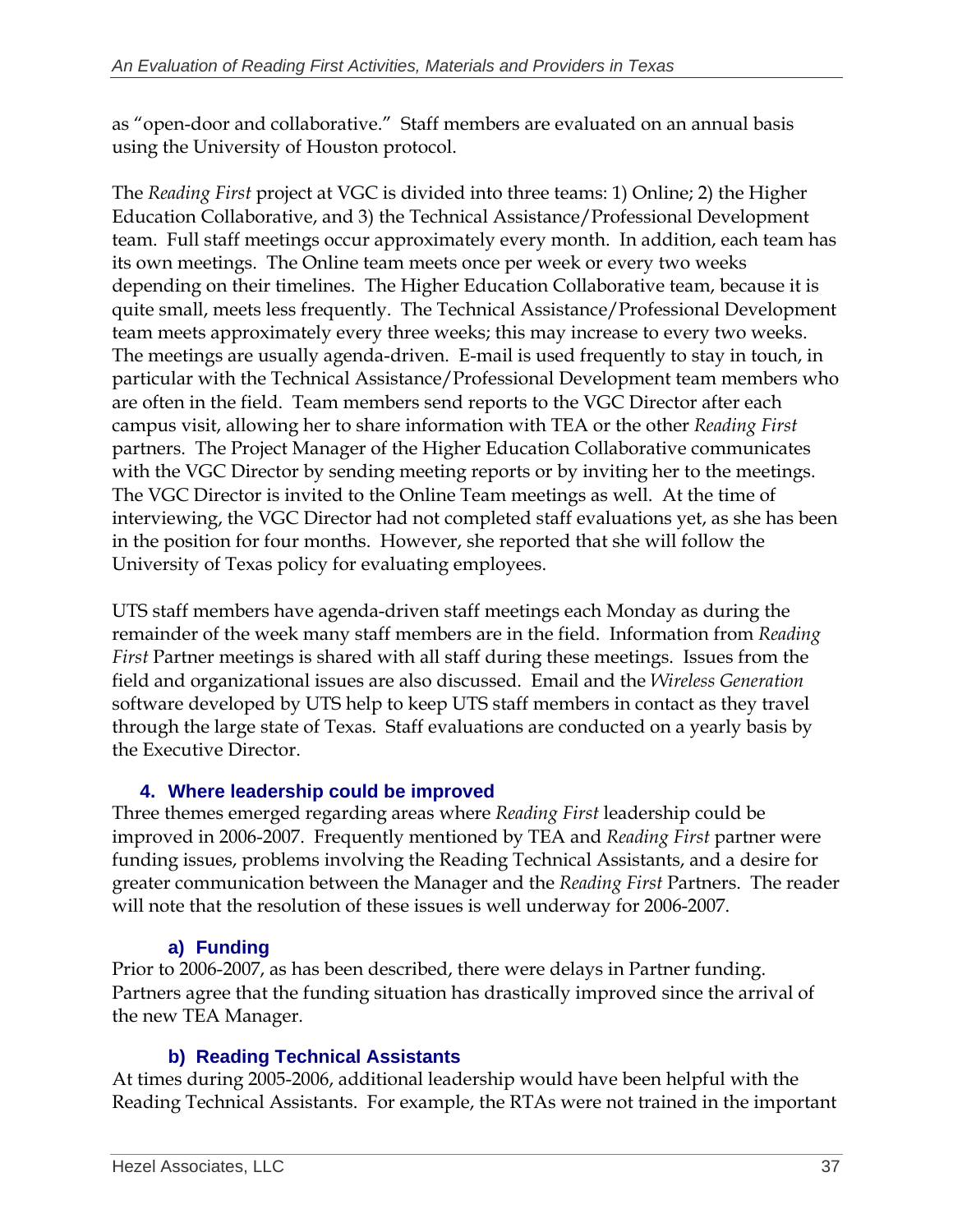task of understanding, interpreting, and using assessment data. Other leadershiprelated difficulties involving the Reading Technical Assistants were mentioned as well. Basically, because the 67 RTAs are spread across the state, it was difficult to manage them. Originally there were three Project Managers to oversee the Reading Technical Assistants; now there are five to provide additional leadership. It will be determined in 2006-2007 if this level of leadership is sufficient.

## **c) Communication between Partners and the Manager**

Partners reported that they would like more access to the Manager. The Partners see the Manager as doing an incredible job with RF but being too busy. We note that for 2006-2007, one more staff person has been added to the RF office at TEA. This should help alleviate this concern.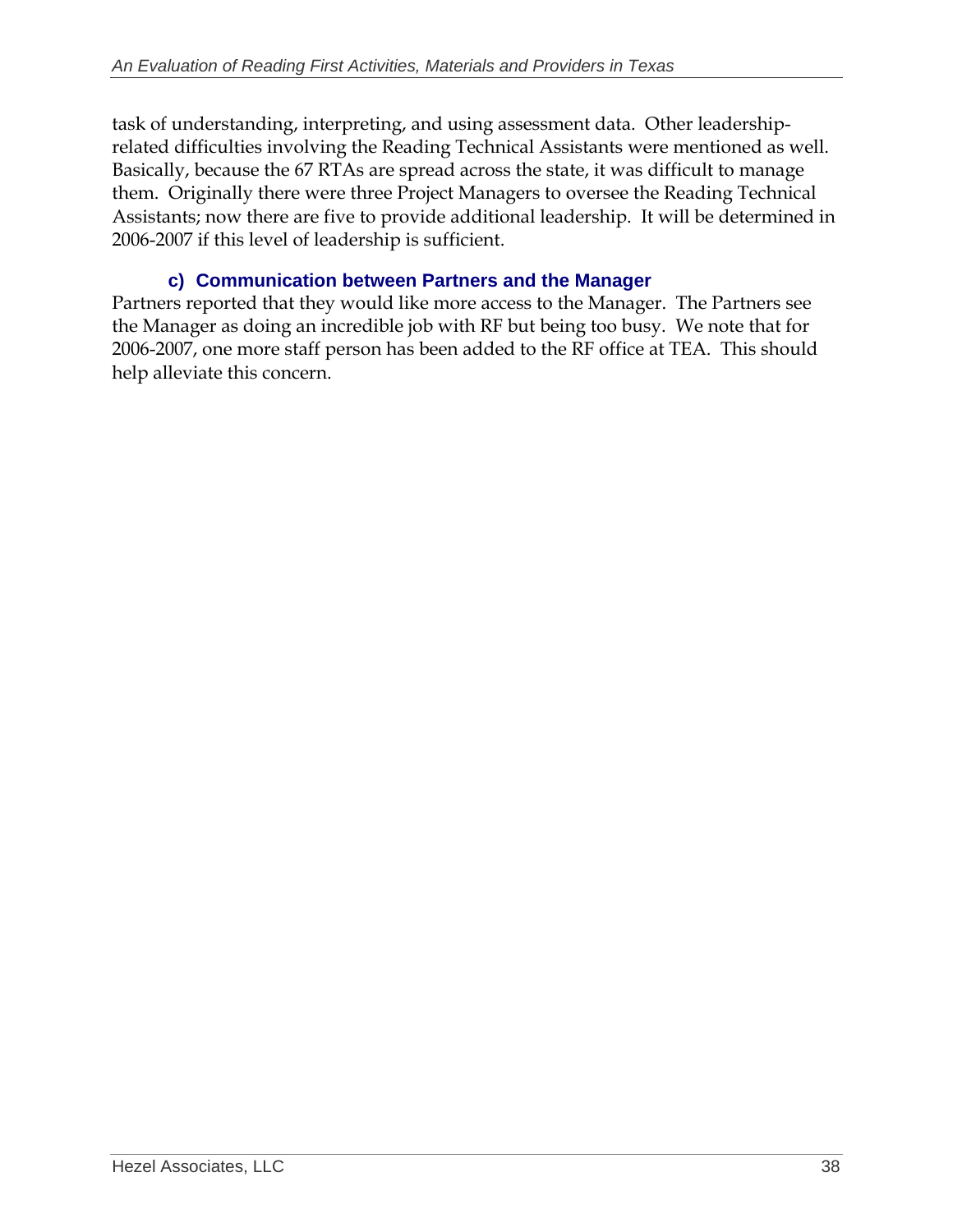## **EVALUATION ACTIVITY 5: REVIEW OF QUALITY CONTROL PROCEDURES**

For this part of the evaluation, Hezel Associates reviewed the research methodology employed by the program's external evaluator, the Texas Institute for Measurement, Evaluation, and Statistics (TIMES) for student outcomes assessment. The following sources of data were used for these evaluation activities:

- TIMES' 2005-2006 Description of Services (evaluation plan)
- TIMES' 2005-2006 Summary Evaluation Report (draft)
- Recorded interview with TIMES' director and staff

## **A. FINDINGS**

The quality of the external evaluation of the Reading First program has been compromised by many factors, some not in the control of the evaluator. The evaluation of a large and ever-changing program such as *Texas Reading First* (or other states' *Reading First* programs) presents challenges by its very nature. Cycles of funding and implementation operate against straightforward assessment of program impact. In the case of *Texas Reading First*, a number of additional factors have compromised the quality of the evaluation. In many of the reported analyses for 2005-2006, findings are equivocal (and are often stated as such). In this section we summarize the key factors hindering meaningful assessment of program impact, and suggest where actions might be taken to remedy the situation. It appears that some of these actions are already planned, which bodes well for future evaluation efforts and for a clearer understanding of whether and under what conditions the *Texas Reading First* program is meeting its goals.

It should first be noted that the evaluation plan (here, the plan for 2005-2006) is appropriate. Data on key variables are to be collected from program targets, including students, teachers, coaches, principals, RTAs, and parents. Knowledge, practice, and perceptions (of things such as leadership, campus climate, etc.) are gathered from program implementers, and performance data is gathered from students. Parents' perceptions are also collected. All of these are appropriate. The sections below address those factors that have hindered the meaningful collection or analysis of this data.

## **1. Problems with the comparison sample**

The written plan for constructing a comparison group of schools comparable to the RF schools called for selecting schools that were eligible for, but not recipient of, RF funds, and matching these schools to RF schools based on school demographic and achievement data. This plan could not be carried out, in large part, it appears, due to the dynamic and expanding nature of the RF treatment group over time. In other words, many schools chosen for the comparison group became treatment schools (i.e., received RF funding) in subsequent funding cycles. Ultimately the comparison group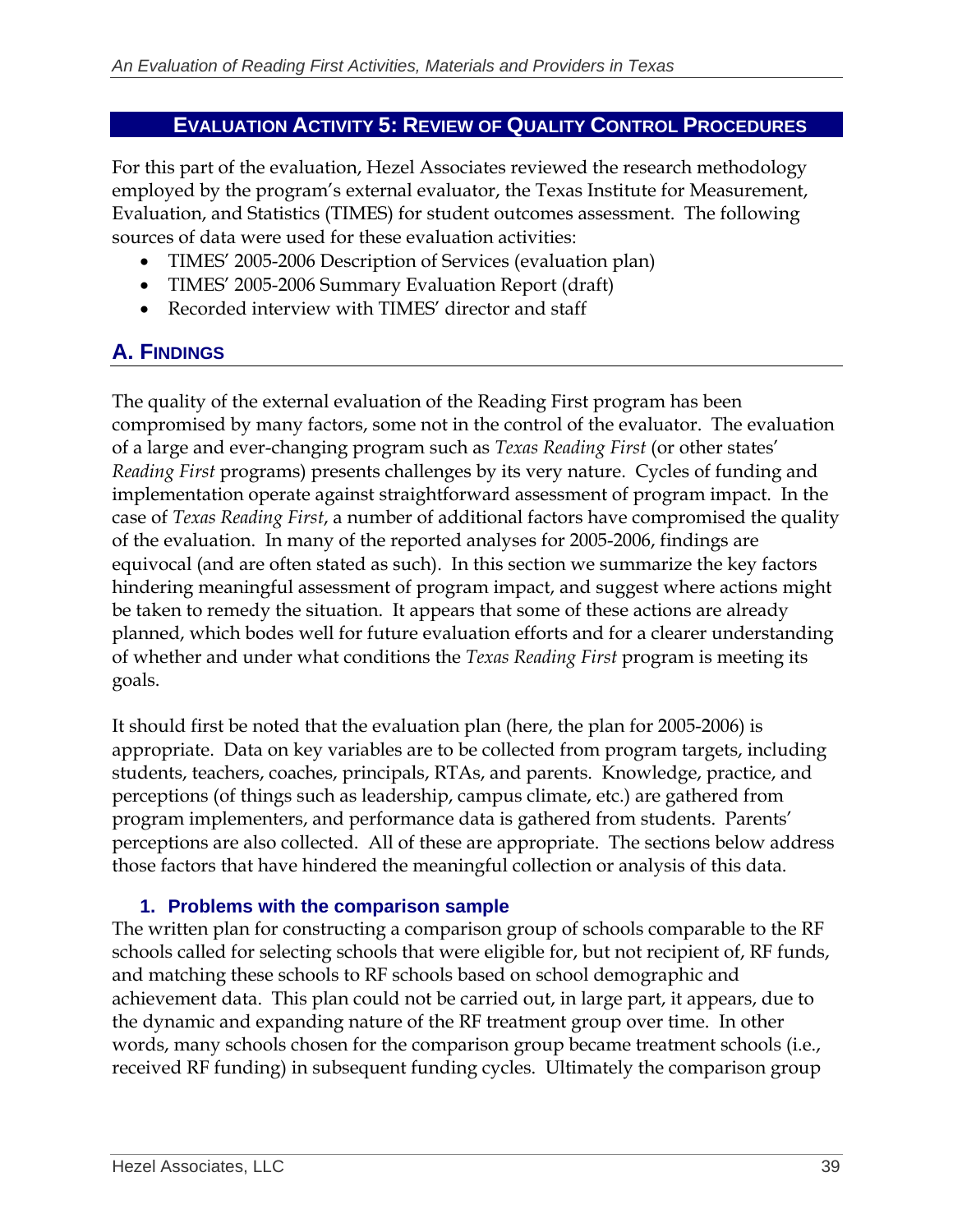became a sample of convenience, with diminished capability to serve as meaningful basis of comparison to the *Reading First* schools.

Although this situation appears to have been well beyond the control of the program evaluators, it is unclear from the 2005-2006 draft report just how comparable the treatment and comparison groups ultimately were in terms of demographics and student performance. The report does indicate that prior academic performance was not taken into account, and that this will be done in the upcoming longitudinal study. The report also states that the groups were generally comparable at the end of the 2004- 2005 year, but with no substantiating data. No data is given to indicate the comparability of the comparison schools to RF schools in terms of demographics. Such data would have been useful to give some context to the reported statistical analyses. Finally, the evaluation report makes no mention of problems in constructing the comparison group. (The information about problems with the comparison group was learned in a telephone interview with TIMES staff.)

Other problems included a very low rate of return on surveys in the comparison group, as well as many teachers not providing student achievement data. For instance, the comparison sample sizes for the teacher survey of self-reported instructional practices are as follows (see also page 21 of the 2005-2006 Summary Evaluation Report draft):

K 6 Gr $1 \quad 8$  $Gr 2 4$ Gr  $3 \overline{3}$ 

Putting aside the issue of the representativeness of these teachers, such small samples are too small for meaningful statistical analyses, particularly when they are done by grade level, as they were in this instance (see page 23 of the 2005-2006 Summary Evaluation Report draft)**.** A similar example from the leadership survey analysis is the sample size of only eight principals from comparison schools.

The implication of these problems with the comparison group is that many of the reported analyses for 2005-2006 are un-interpretable. Apparent advantages for the *Reading First* group may be spurious, and the few instances of apparent advantage for the comparison group schools may also be spurious. Since comparison schools were not able to be matched to *Reading First* schools as planned, it would have been useful to control statistically for school demographics and prior performance and for respondent (teacher, coach, principal, etc.) characteristics. Presumably this is planned in the threeyear longitudinal analysis. Alternatively, for cross-sectional data as gathered for the 2005-2006 report, the data might better be reported descriptively rather than to attempt an inferential analysis.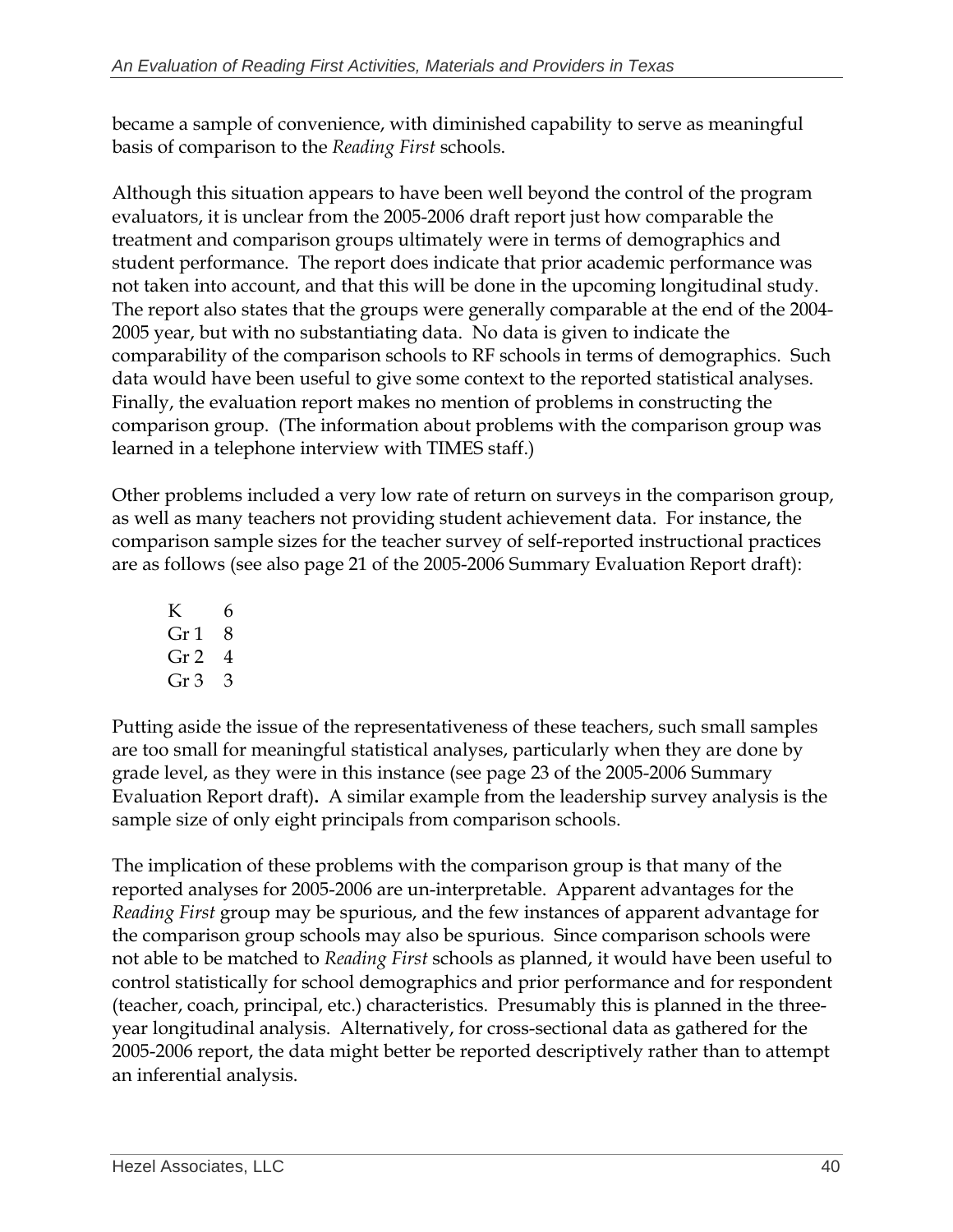## **2. Matching teachers with students and matching teacher data sources**

A key problem specific to the student outcome analysis is the inability to match teachers with their students. As TIMES pointed out, no roster information was available in 2005- 2006 to enable this. As a result, for the outcomes analysis, students were nested within campuses, when the statistically appropriate solution would be for students to be nested within teachers, and teachers nested within campuses. This leads to a couple of problems in the analysis. One is that all the possible variability in teacher demographics, knowledge and practice is lost as an explanatory influence on student achievement. A second problem is that the clustering effect of students within teachers is not accounted for in the statistical model, leading to possible misestimates of program effects as well as a greater likelihood of Type I errors (finding spurious statistical significance).

The correlations of teacher knowledge and practice to student achievement within *Reading First* schools is also adversely affected by the inability to match teachers with their students, as the TIMES' 2005-2006 Summary Evaluation Report draft points out. Both the teacher measures and the student measures were of necessity aggregated to the campus level. Variability at both levels was lost, and with it the likelihood of seeing relationships if they existed. It is crucial to have the ability to match teachers with students, as apparently will be possible in 2006-2007. Similarly, the inability to match teacher survey data with observational data on teachers precluded a meaningful analysis of the relationship between the two. Evaluators were again left with campuslevel aggregations with which to conduct statistical tests, with the problems already described.

## **3. Other issues**

A few additional issues surfaced in the document review and interview with TIMES staff. One is the late approval from TEA to conduct implementation visits. These were supposed to have taken place in the fall and spring, but ended up taking place in December and late spring. As a result, some schools were lost, as well as the timing that would permit true baseline data to be collected for comparison purposes. Whether this situation was avoidable or not, the result is weaker data with which to make judgments about the impact of the program.

In terms of the draft report, more explicit information would be useful in the report body on the original number of items on questionnaire scales as well as the number dropped as a result of factor analysis. For instance, for the environmental checklist, one has to work backwards to determine that the scale began with 16 items and that three were dropped. For the other scales, it appears that none were dropped from the original number, but this is not made explicit.

Perhaps also some explanation would be useful for stakeholders about the purposes of factor analysis and what is gained and lost by dropping items and developing factor (or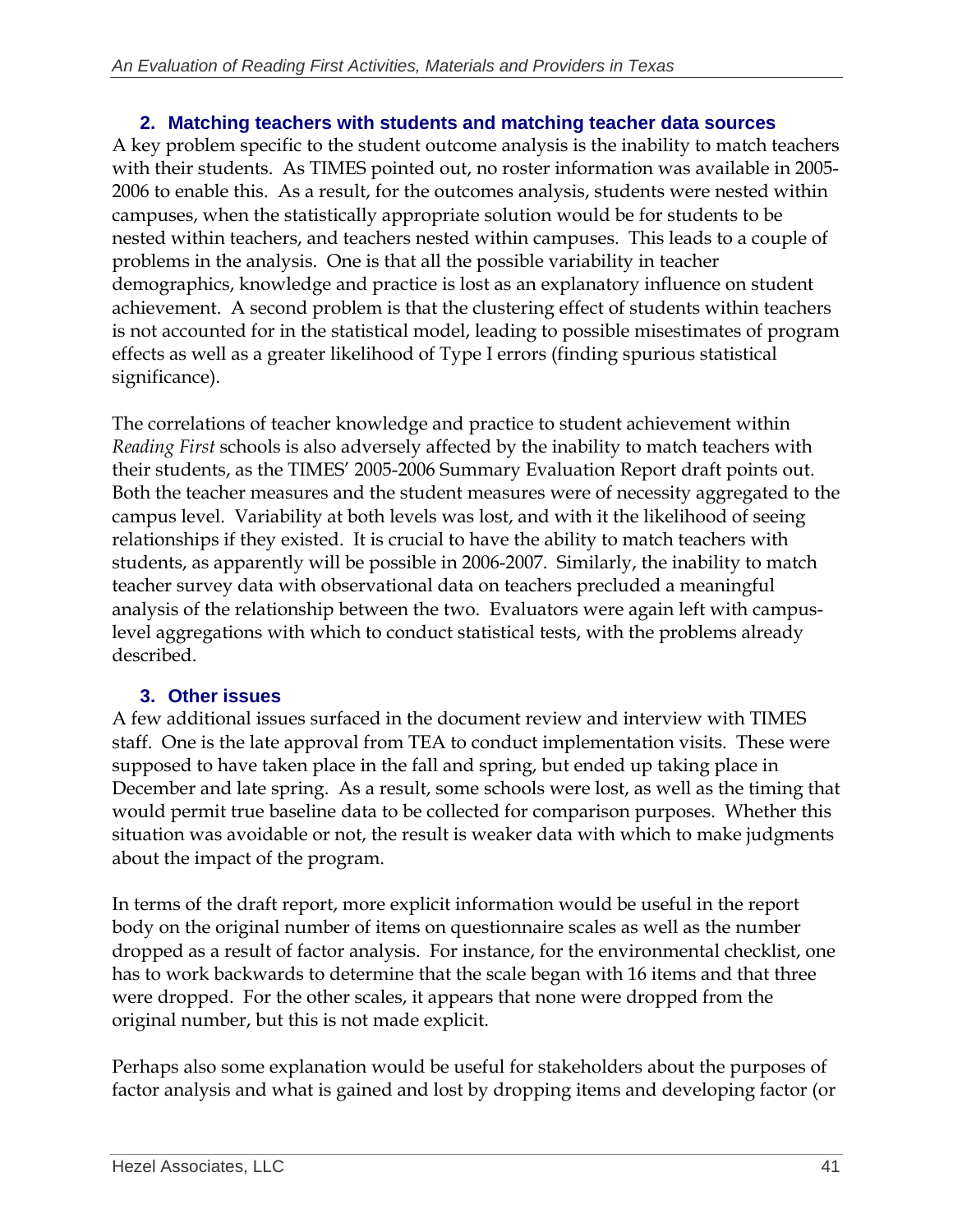factor-based) scales for analysis. For independent judgment, presenting tables of factor loadings for all items would also be helpful, as well as explaining what decision rules were used about the needed size of an item's factor loading to justify its retention in the scale. For instance, it appears that only one item was dropped from any scale due to a small factor loading (classroom environmental checklist), but the item is not identified, nor is the size of its factor loading. On the other hand, the 72 items composing the teacher knowledge test were all retained, and said to measure one general knowledge factor. Again, it would be useful to see a table of factor loadings for this measure, as there must have been considerable variation among the items in their loadings on that factor, and decisions to make about retaining items as well as about including/not including additional factors. Understanding that this is an evaluation report, this sort of information, with decision rules, could be included in an appendix.

## **4. Summary**

Taken together, the convenience sample of comparison schools, the inability to match teachers with their students, and the lack of statistical controls on school demographics and prior performance render the reported cross-sectional analyses of student outcomes in the 2005-2006 year wholly un-interpretable. No meaningful inferences about the *Reading First* program's impact on students can be gained from the reported analyses. As noted above, the first two of these problems may not have been under the evaluator's control. On the other hand, statistical control of school demographics and prior performance (which could mitigate the problems with a convenience sample of comparison schools) could have been undertaken; however, given the problem of teachers unmatched with their students, it's not clear that much confidence could be placed in the results of even this level of analysis. Finally, the extremely poor rate of survey return from the comparison schools renders a number of other reported analyses meaningless, as noted above.

The planned longitudinal analysis covering three years of data, assuming the ability to match teachers with their students, will provide the first meaningful analysis of the impact of the program on student outcomes. Other analyses involving comparison teachers, coaches, principals, etc., will continue to be problematic unless the survey return rate is substantially improved.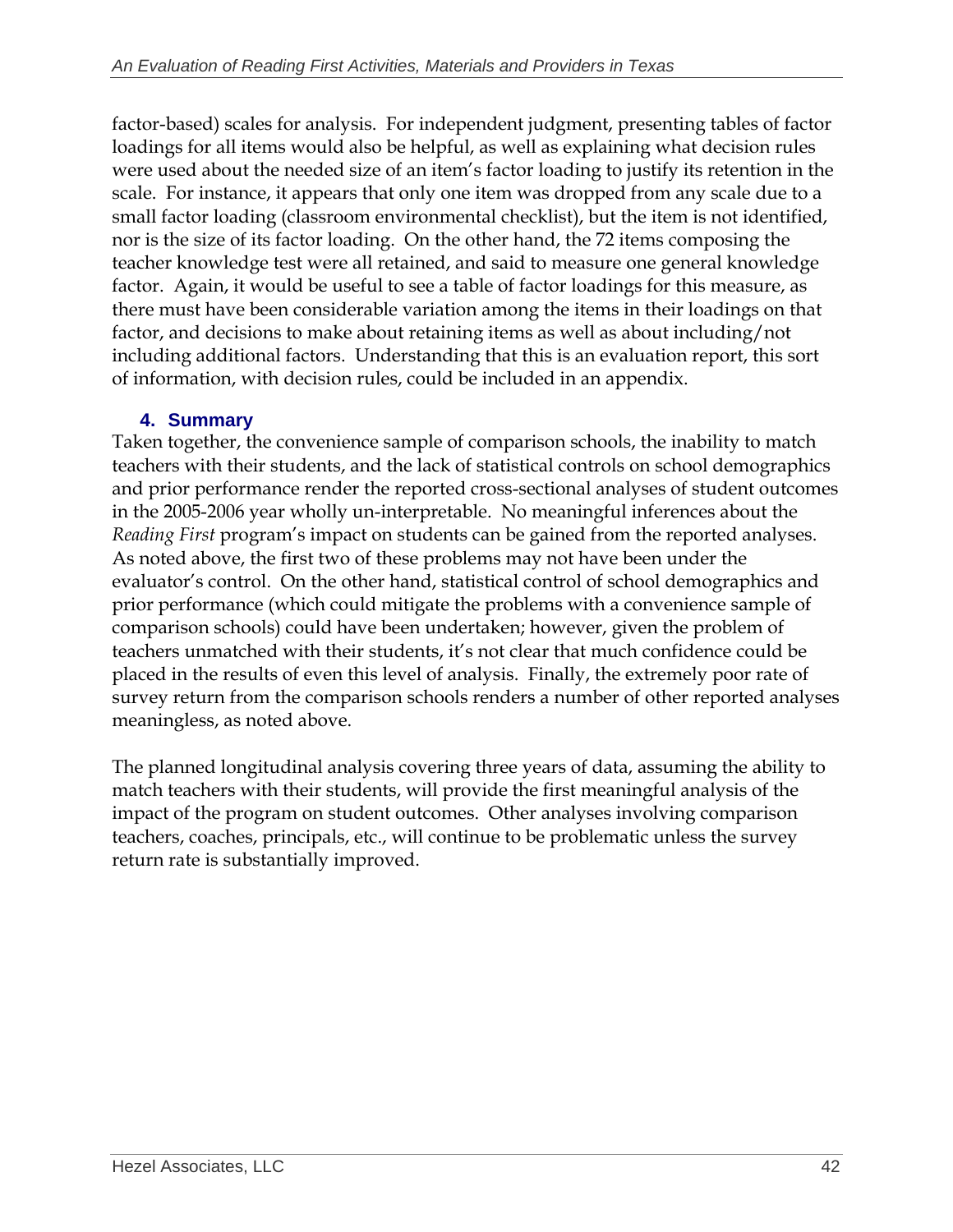## **EVALUATION ACTIVITIES 6 AND 7: HIGH QUALITY, TIMELY AND RESPONSIVE TRAINING TO THE READING TECHNICAL ASSISTANTS**

In this part of our evaluation, Hezel Associates responded to two related sets of questions:

First, to what extent is training provided to the Reading Technical Assistants (RTAs) of high quality and timely?

Second, to what extent have the TEA and its partners been responsive to the needs of RTAs? On this topic and from the standpoint of the TEA and its partners (the *Reading First* Leadership), what have been the strengths and weaknesses of the *Reading First*  Leadership in dealing with the needs of the RTAs?

## **A. FINDINGS**

## **1. Evaluation of professional development**

To assess the quality of the professional development conducted by the *Reading First*  partners, TIMES administered evaluation surveys at each of the trainings conducted during 2005-2006. Attendees at the 45 trainings (i.e., 1,659 RTAs and other professionals) were asked to complete questionnaires regarding the sessions. The surveys focused on participants' perceptions of the quality and usefulness of the professional development. TIMES provided survey results, summarized into six training categories (3 Tier, Assessment, Coaching, English Language Learners, Instruction, and Special Education), to Hezel Associates for the current evaluation. An overview of these results is presented below.

Survey responses revealed high degrees of satisfaction with the quality and usefulness of the professional development training sessions with approval responses well above 90% and disapproval responses typically below 5%. Overall, it can be said that the trainings were well received by the RTAs and other professionals who attended.

## **a) Quality of professional development sessions**

The vast majority of respondents agreed that the professional development sessions attended were high quality. Well over 90% of respondents across all six training categories, endorsed items such as:

- "This training was developed using scientifically based reading research"
- "I fully understand the goals of this training"
- "I am satisfied with this training"
- "The training was clear and easy to follow"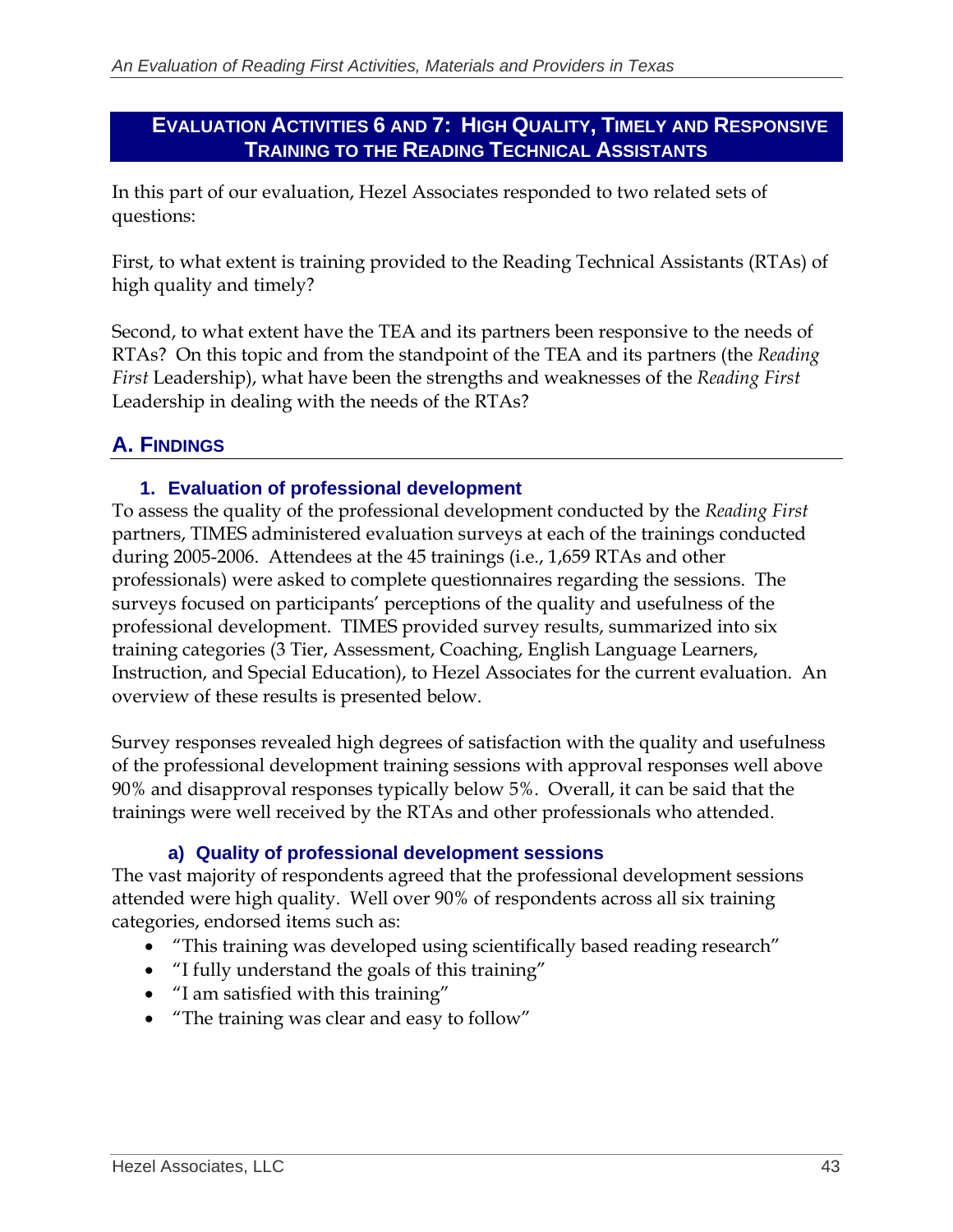## **b) Usefulness of professional development sessions**

Similarly, most all of the RTAs and other professionals who attended the professional development sessions responded that the training was useful to them. In most cases, well over 90% agreed with the following statements:

- "This training is an effective approach to teaching students at any grade level"
- "The students will benefit from the school's use of this training"
- "I am confident that I can implement this training in the manner intended"
- "Using this training will increase teachers' ability to effectively teach students to read"

Exceptions included 85 percent of respondents at English Language Learner trainings who agreed that they were confident that that they could implement the training in the manner intended, and 89 percent of Special Education training participants who agreed that using the training would increase teachers' ability to effectively teach students to read. Respondents were less positive regarding the time it takes to teach the new material. Only 80 percent agreed to the item "It is easy to allot the time required to teach reading when using this training."

## **2. Responsiveness to RTA needs by** *Texas Reading First* **leadership**

Overall, according to the *Reading First* partners interviewed, the partner organizations worked hard to provide the RTAs with the tools necessary to do their work during 2005-2006 and were proud of the professional development provided. Still, RTA's needs arose throughout the year, and the partners addressed them in a variety of ways.

## **a) Determining RTA Needs**

The *Reading First* partners used various means to determine the needs of the RTAs. CARS reported learning about RTA needs by "getting out in the field with them," a practice initiated at CARS at the end of 2005. UTS Project Managers are also in the field with the RTAs as many as four days per week. Other staff members at UTS who have not traditionally spent time with the RTAs plan to visit the schools with them once or twice a month during 2006-2007. Also during 2006-2007, the Higher Education Collaborative will begin an initiative called the "*Reading First* Liaison," in which selected professors will participate in VGC professional development and visit RTAs in the field with the same purpose in mind: understanding the work of the RTAs better by knowing more about what goes on in the field.

Anecdotal information regarding RTA needs is obtained on an ongoing basis as the RTAs ask the partners for support. For example, in response to problems in the field, RTAs requested that VGC staff members visit to provide technical assistance. While on these visits, VGC staff members learned that some aspects of the *Reading First*  implementation were not going as well as planned: The level of dissemination of *Reading First* knowledge from RTAs to teachers was not as great as what was assumed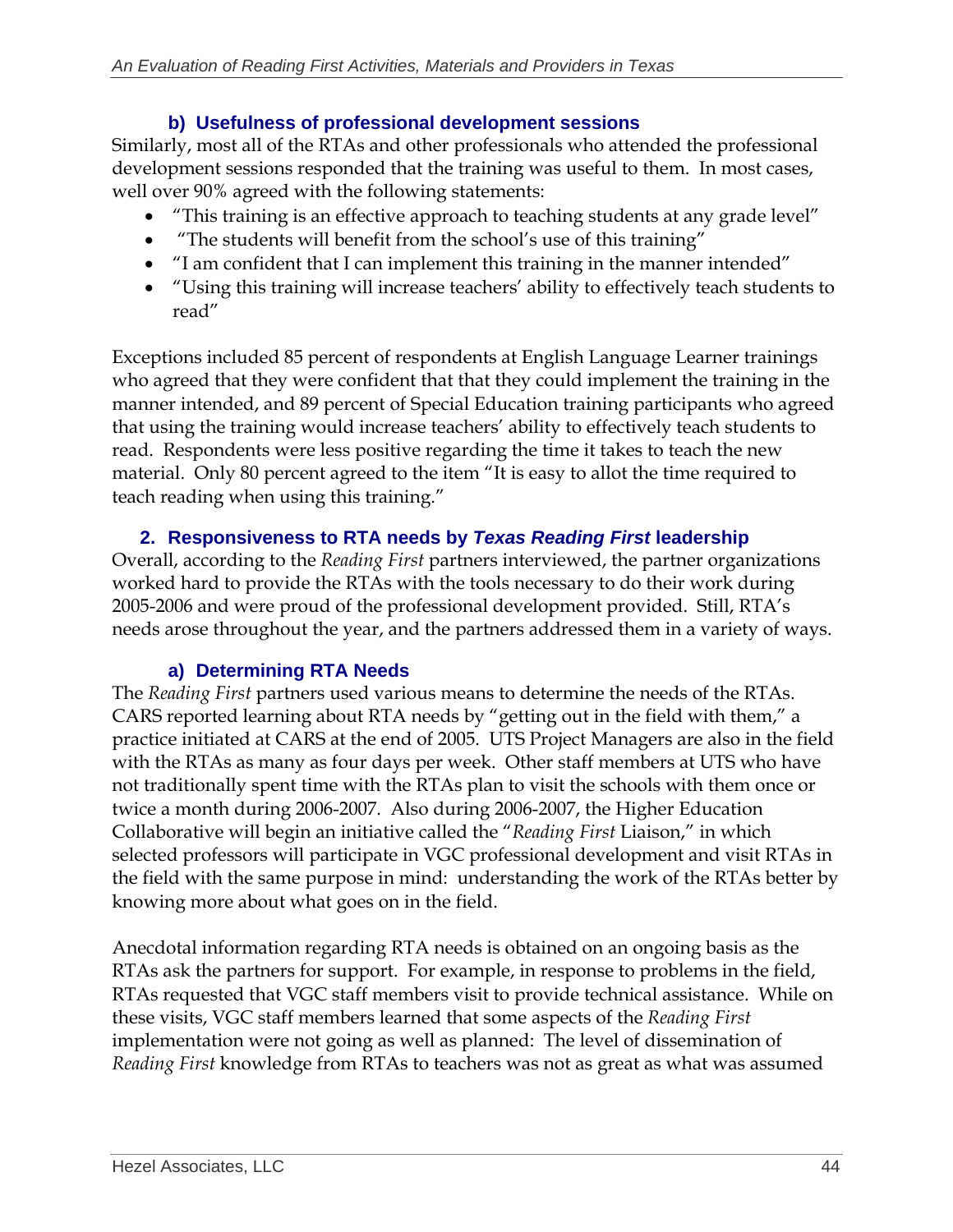by VGC. In response to this finding, VGC staff decided to initiate proactive visits during which they provided the RTAs with assistance requested in advance.

To determine whether the professional development sessions provided by the *Reading First* partners meet the needs of the RTAs, the RTAs are asked to evaluate each of the trainings they attend.

In addition, information about the RTAs' field experiences is collected, as previously discussed, using *Wireless Generation*, a personal digital assistant application developed by staff at UTS. The RTAs input data after each school visit. Program Managers typically receive weekly reports generated by the application that include by RTA, the amount of time they spent on-site, contacts on the sites, their phone and e-mail contacts, and the amount of time they spend planning the work that they do in the schools." Total time spent at the school and descriptions of any problems encountered are also included. Collecting such information has helped UTS to see, for example, the need to factor in such issues as extensive travel time for RTAs as they travel around the large state of Texas. Currently, a UTS staff member is revising the program to disaggregate travel time to and from the site from time spent at the schools as well as to include qualitative information about what RTAs do while at schools. Part of the reason for gathering this information is so that UTS and the partners can better serve the needs of the RTAs.

Finally, starting in 2006-2007, RTAs will be required to use a standard evaluation form every time they deliver professional development. The forms will be returned for scanning, and the data will be included in the performance evaluations of the RTAs. Presumably this information will help UTS and the other partners determine the professional development needs of the RTAs as a group and will further help UTS Program Managers determine the needs of individual RTAs.

## **b) Addressing RTA Needs**

The *Reading First* partners identified and addressed other RTA needs during 2005-2006. RTA evaluations of *Reading First* partner-sponsored professional development revealed that some RTAs needed more time to digest the information presented during the trainings. In response to this, staff members at CARS started using a "reflective agenda" in which at natural break points, the reflective question would be posed: What action steps will you take as a result of this?

Also in response to RTA feedback, CARS determined that the RTAs had unforeseen questions after taking their professional development into the field. CARS staff therefore initiated a monthly follow-up webcast to their professional developments. The RTAs were able to e-mail or phone in questions prior to each webcast. The webcasts allowed these questions and concerns to be addressed.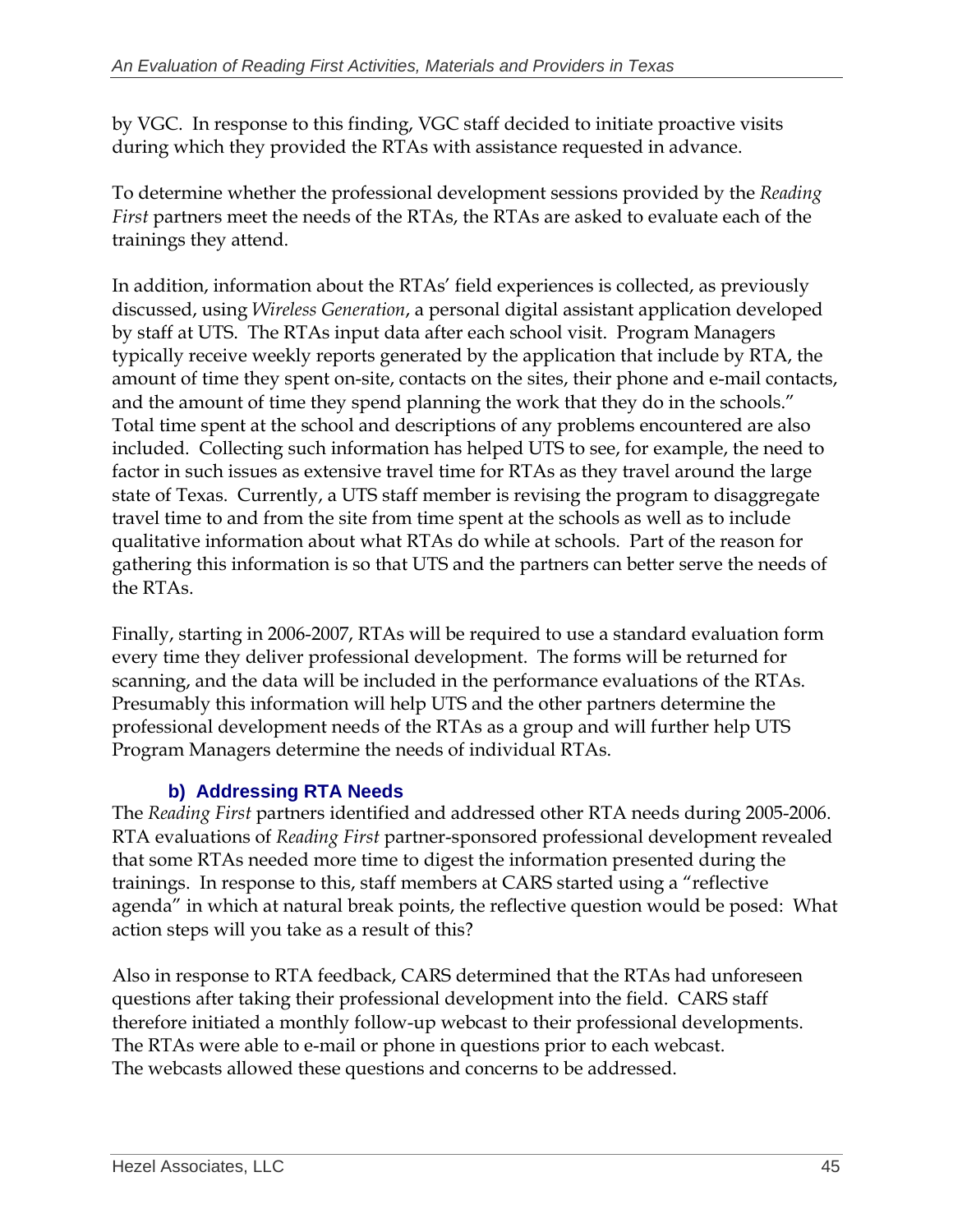Another problem RTAs reported was that some of the trainings they received were simply too long to take into the field practically. The RTAs may have had a two- or three-day training on a topic but would not receive equivalent time in the schools to provide similar professional development for the teachers. In response, CARS helpfully "repackaged" professional development presentations into various lengths, for example, a 45 minute presentation, an hour presentation or a half-day presentation.

During 2005-2006, anecdotal reports from UTS Project Managers revealed that a small number of RTAs were not taking their jobs as seriously as was expected. To address this issue, a fifth Project Manager was added to provide additional supervision of the RTAs. In addition, six RTAs were fired for non-performance. At the same time, UTS worked strategically to hire highly-skilled and competent replacements.

For 2006-2007, RTAs are being asked to re-focus their efforts somewhat, and the *Reading First* partners are working to ensure they have adequate training to do so. First, the RTAs are being tasked with customizing their technical assistance to the needs of particular campuses on the basis of assessment results. To prepare the RTAs for this task, the *Reading First* partners agreed to emphasize training on data usage. In addition, staff at UTS are working to get assessment data for the RTAs so that they can target campuses in need. Staff members at UTS believe that, ideally, the RTAs in the field would have benchmark data available, by school, to help them target needy campuses.

In addition, the RTAs are being asked to spend more time supporting campus and district staff members in implementing *Reading First*. Previous to 2006-2007, the primary responsibility of the RTAs was to deliver professional development. Now, the RTAs are being asked to perform more like consultants in that they will be expected to support the more specialized needs of principals and other people on campuses. Training on topics such as "how to have a difficult conversation" and other communication skills is being offered to the RTAs.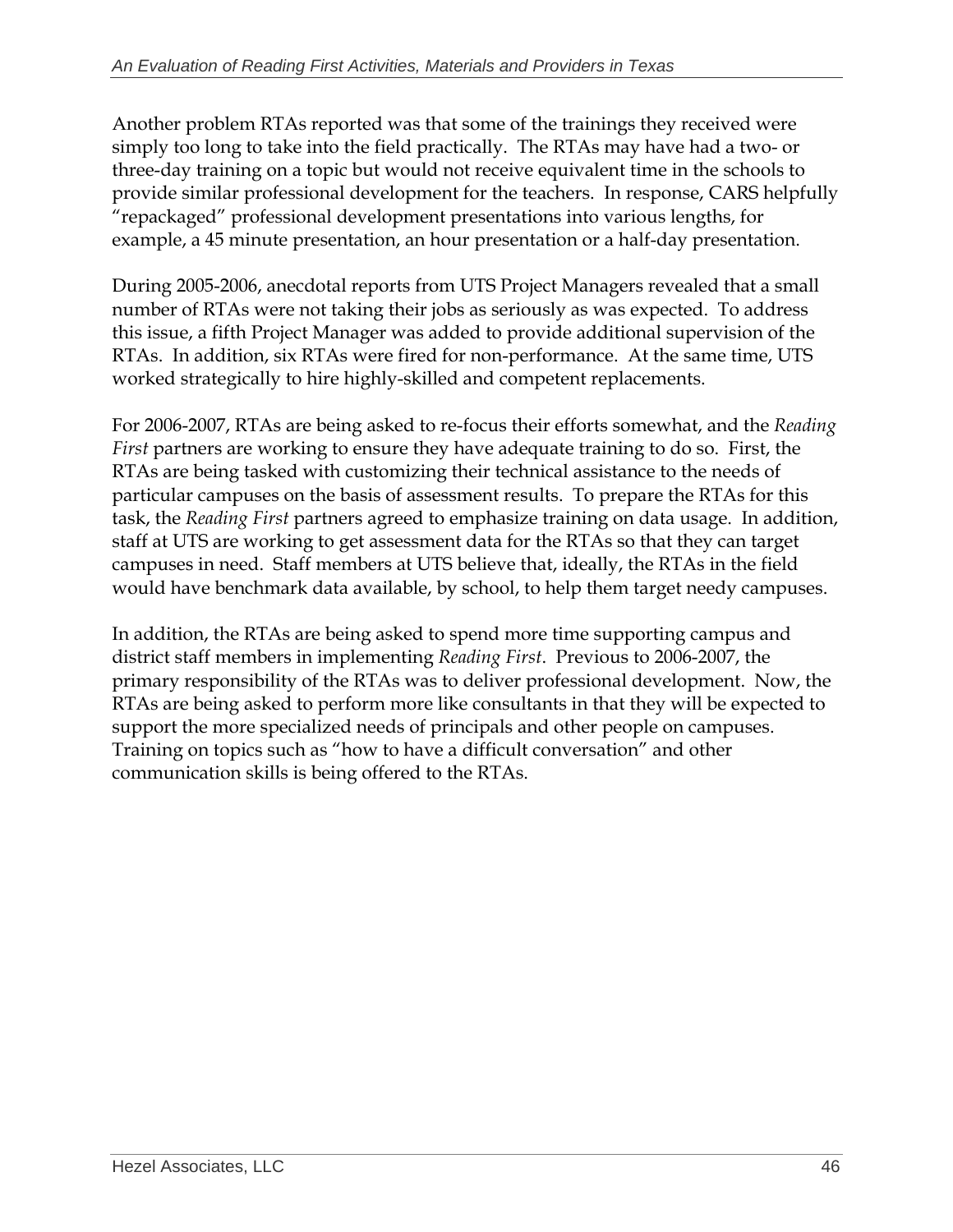## **CONCLUSION**

In August of 2006, Hezel Associates, LLC was charged with the evaluation of *Texas Reading First* activities, materials and providers for school year 2005-2006. To conduct this evaluation, a wide variety and volume of documents were examined and multiple interviews were conducted. From this research, a number of major findings emerged.

In May, 2005, a Manager of *Reading First* Grants and Partnerships was appointed. This Manager has provided exceptional leadership to *Reading First* and has been a strong source of support to the leadership partnership. The qualifications of all *Reading First*  personnel currently at the Texas Education Agency and the other partner organizations are strong and a good fit for their respective positions and, during 2005-2006, all members of the leadership partnership communicated well with one another.

Organizations in the *Texas Reading First* leadership partnership completed most of their required deliverables for 2005-2006 on time. All professional development products developed for *Reading First* by two the leadership organizations (the Center for Academic Reading and Skills, and the Vaughn Gross Center) and evaluated for this study are of the highest quality. In addition, high quality and timely training was given by the partners to the *Reading First* Reading Technical Assistants (RTAs) and the partner organizations were responsive to their evolving needs.

For some deliverables, partners reported being hindered in specific instances in 2005- 2006 by receipt of partner funding from TEA later in the year than expected, and by difficulties in obtaining student data. Partner funding issues have largely been resolved in 2006-2007, and *Texas Reading First* is working to resolve the problems with obtaining student data.

Regarding the required state-wide evaluation of student achievement data, the quality of this evaluation has been compromised by many factors, some not in the control of the evaluator. The planned longitudinal analysis covering three years of data will provide a more meaningful analysis of the impact of the program on student outcomes.

In sum, the activities, materials and providers for *Texas Reading First* during school year 2005-2006 were in their majority of the highest quality. Where problems have been noted, the Manager of *Reading First* Grants and Partnerships is already working to resolve these issues. Hezel Associate's has full confidence that full and positive resolution will be achieved.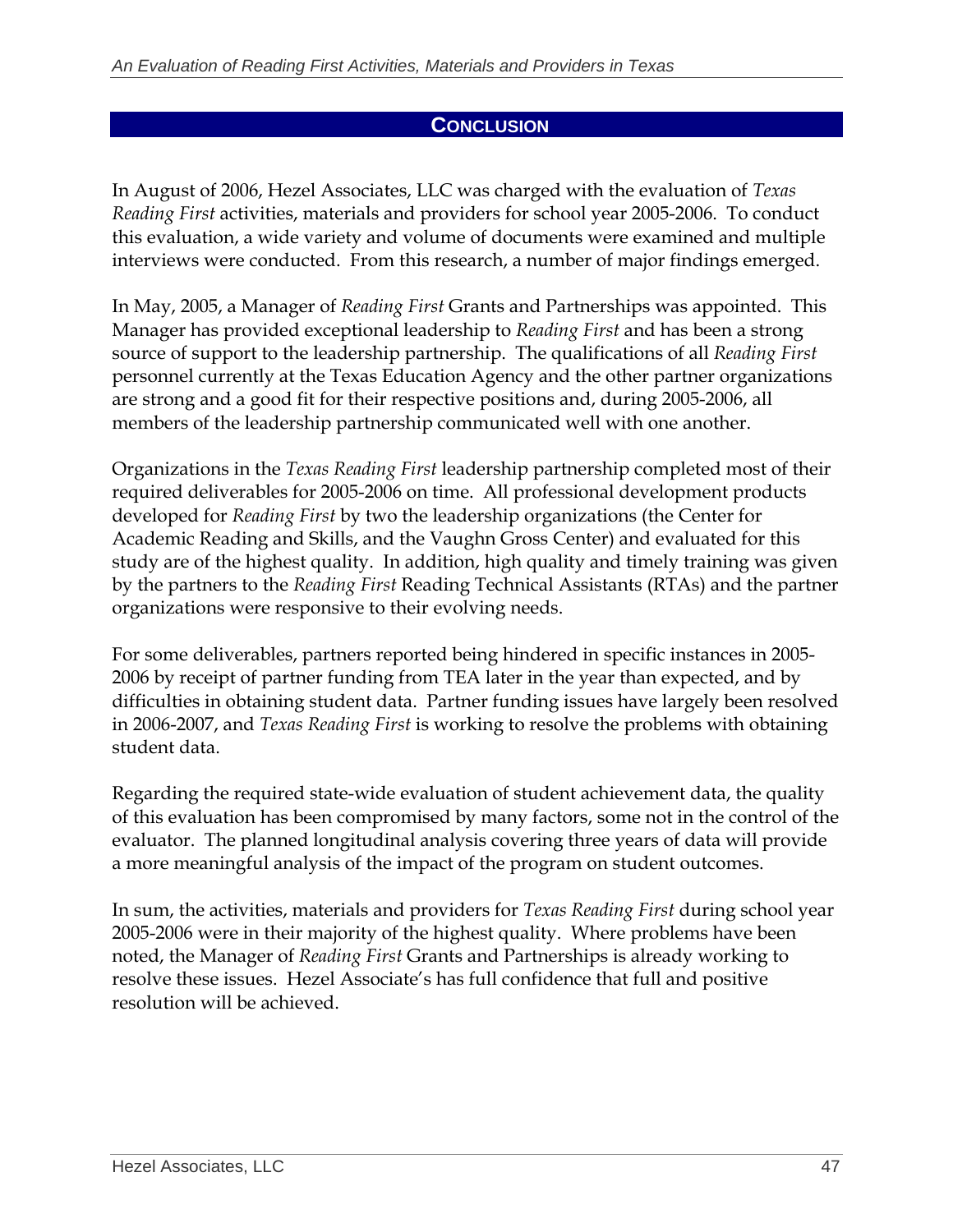## **REFERENCES**

Adams, M. J. (1989). *Learning to read: Thinking and learning about print*. Cambridge. MA: MIT Press.

Armbruster, B. & J. Osborn (2001). *Put reading first: The research building blocks for teaching children to read*. Publication developed for the Center for the Improvement of Early Reading http://www.nifl.gov/partnershipforreading/publications/reading\_first1.html

Cooper, J. M. (2003). *Classroom teaching skills*. Boston: Houghton Mifflin.

Texas Education Agency. (2003). *State of Texas Reading First Application*.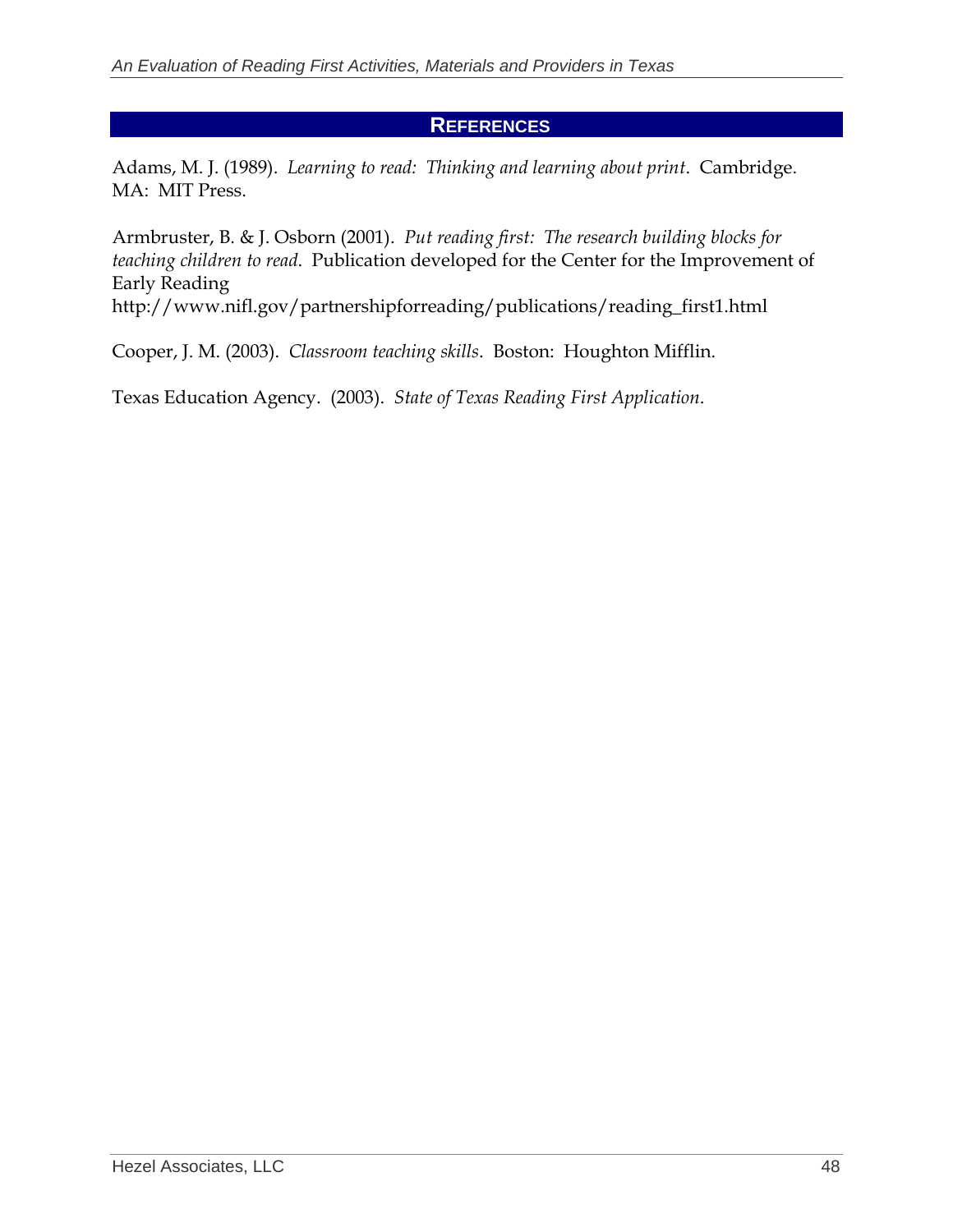# **Appendices**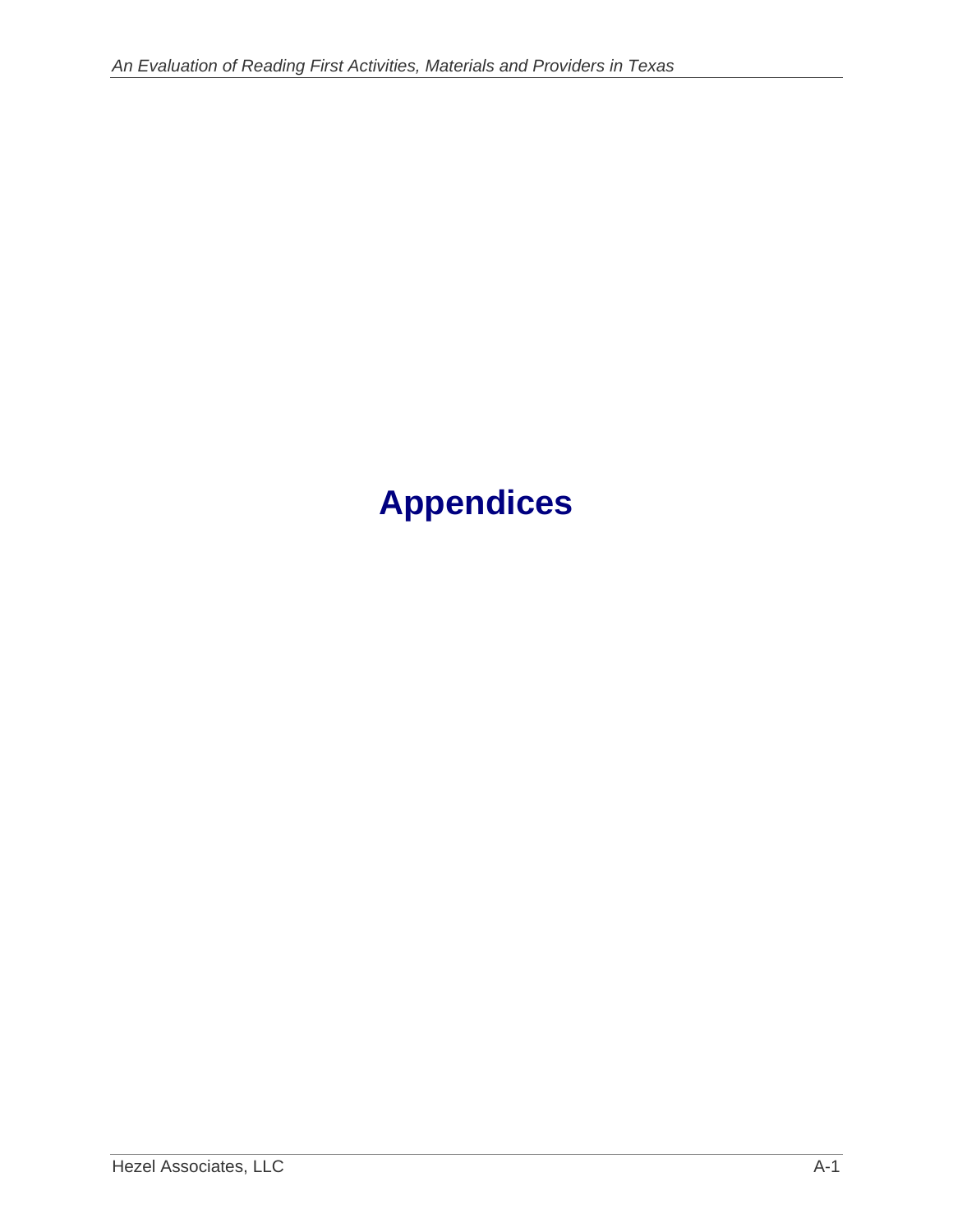## **Appendix A: Tables of Partner Deliverables**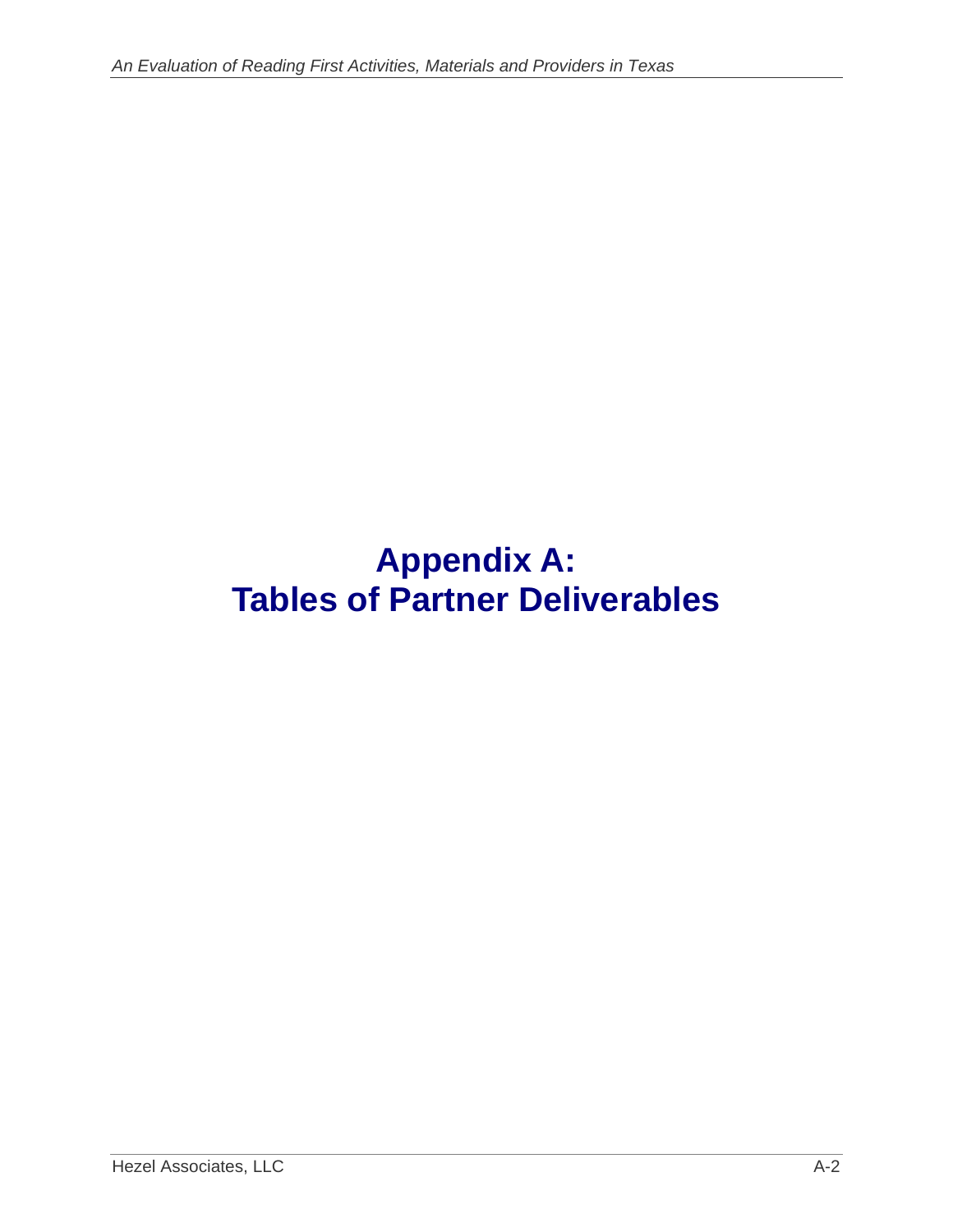Below are tables of partner deliverables as submitted by the partners. The reader will note differences among partner reports of deliverables. In particular, UTS has selected to submit partner goals. TIMES has submitted due dates and reasons for not meeting deadlines, if applicable.

## **Table 1. CARS' Deliverables**

|                                                                                                                                                                             |            | <b>Actual</b><br>deliverable |
|-----------------------------------------------------------------------------------------------------------------------------------------------------------------------------|------------|------------------------------|
| <b>Activity</b>                                                                                                                                                             | <b>Due</b> | date                         |
| Provide PD on activities and management strategies for small group<br>instruction                                                                                           |            |                              |
| 1. Conduct a Training of Trainers (TOT) session on Kindergarten/First                                                                                                       |            |                              |
| Grade Workstations: Independent Student Centers                                                                                                                             | 09/05      | 09/05                        |
| 1.1. Deliverable - CD with Power Point                                                                                                                                      | 09/05      | 09/05                        |
| 1.2. Deliverable - Hard copies of all documents (as appropriate)                                                                                                            | 09/05      | 09/05                        |
| 1.3. Deliverable - Demonstration and samples of activities (as                                                                                                              |            |                              |
| appropriate)                                                                                                                                                                | 09/05      | 09/05                        |
| 1.4. Deliverable - Flexible presentation plan that outlines various                                                                                                         |            |                              |
| training options for the TOT (e.g. 2 hour presentation, 45 minute                                                                                                           |            |                              |
| presentation, 1/2 hour presentation)                                                                                                                                        | 09/05      | 09/05                        |
| 1.5. Index with all materials in the TOT package                                                                                                                            | 09/05      | 09/05                        |
| 2. Conduct a TOT session on TPRI/Tejas LEE Intervention Activity Guide                                                                                                      | 10/05      | 10/05                        |
| 2.1 Deliverable - CD with Power Point                                                                                                                                       | 10/05      | 10/05                        |
| 2.2 Deliverable – Hard copies of all documents (as appropriate)                                                                                                             | 10/05      | 10/05                        |
| 2.3 Deliverable - Demonstration and samples of activities (as                                                                                                               |            |                              |
| appropriate)                                                                                                                                                                | 10/05      | 10/05                        |
| 2.4. Deliverable - Flexible presentation plan that outlines various                                                                                                         |            |                              |
| training options for the TOT (e.g. 2 hour presentation, 45 minute                                                                                                           |            |                              |
| presentation, 1/2 hour presentation)                                                                                                                                        | 10/05      | 10/05                        |
| 2.5. Deliverable - Index with all materials in the TOT package                                                                                                              | 10/05      | 10/05                        |
| Provide PD on effective administration and use of early reading<br>assessment data to identify Tier 2 and 3 students and to provide<br>targeted instruction to all students |            |                              |
| 3. Conduct a TOT session on Assessment in TRF for Special Educators                                                                                                         | 12/05      | 12/05                        |
| 3.1. Deliverable - CD with Power Point, and other presentation                                                                                                              |            |                              |
| documents in a flexible format that can be manipulated by the RTAs                                                                                                          | 12/05      | 12/05                        |
| 3.2. Deliverable - Hard copies of all documents (as appropriate)                                                                                                            | 12/05      | 12/05                        |
| 3.3. Deliverable - Demonstration and samples of activities (as<br>appropriate)                                                                                              | 12/05      | 12/05                        |
| 3.4. Deliverable - Flexible presentation plan that outlines various                                                                                                         |            |                              |
| training options for the TOT (e.g. 2 hour presentation, 45 minute                                                                                                           |            |                              |
| presentation, 1/2 hour presentation)                                                                                                                                        | 12/05      | 12/05                        |
| 3.5 Deliverable - Index with all materials in the TOT package                                                                                                               | 12/05      | 12/05                        |
| 4. Conduct a TOT session on TPRI Updates on the administration,                                                                                                             |            |                              |
| interpretation, and use of TPRI data to inform instruction                                                                                                                  | Spring 06  | Spring 06                    |
| 4.1. Deliverable - CD with Power Point, and other presentation                                                                                                              |            |                              |
| documents in a flexible format that can be manipulated by the RTAs                                                                                                          | Spring 06  | Spring 06                    |
| 4.2. Deliverable – Hard copies of all documents (as appropriate)                                                                                                            | Spring 06  | Spring 06                    |
| 4.3. Deliverable - Demonstration and samples of activities (as                                                                                                              | Spring 06  | Spring 06                    |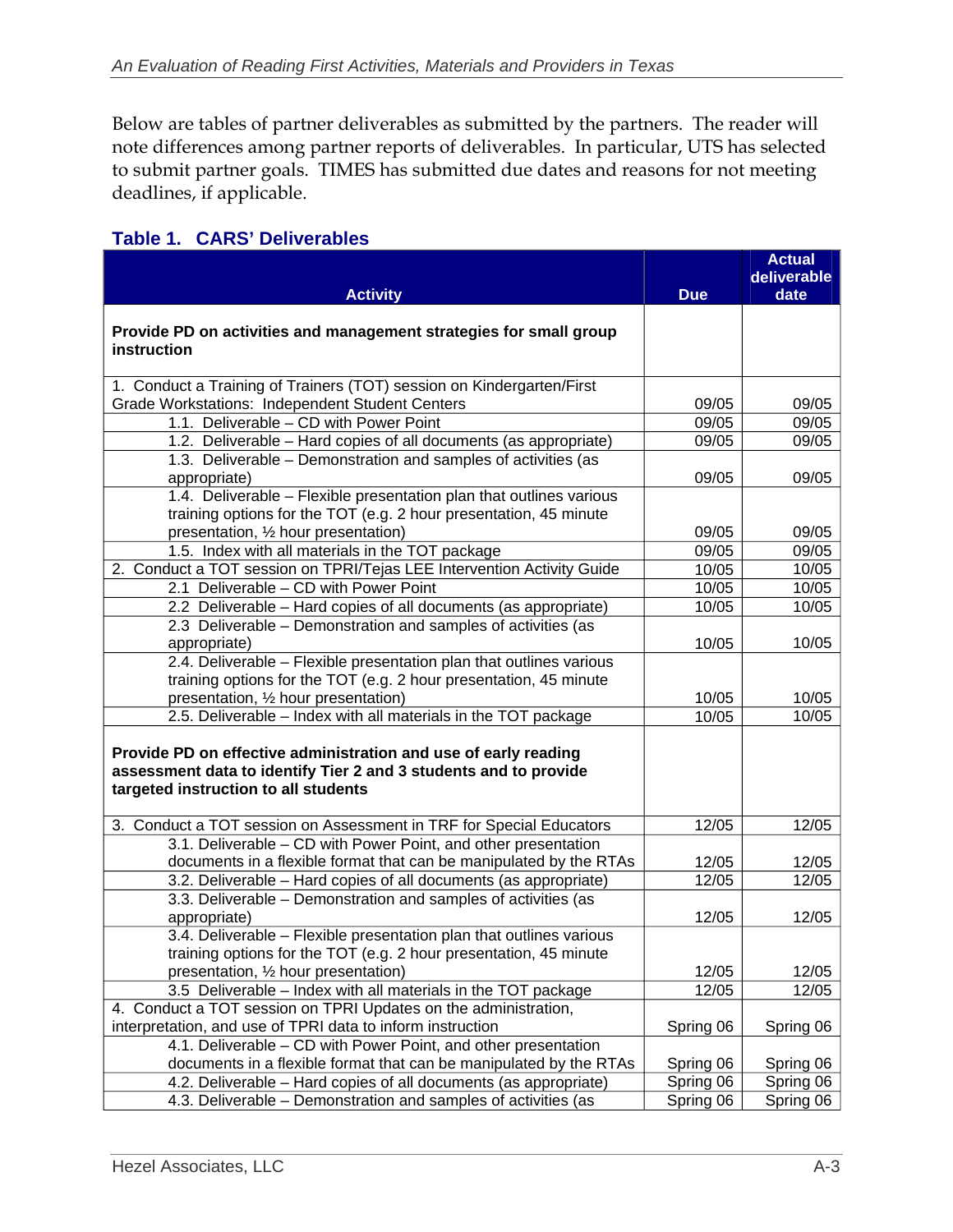| date<br><b>Activity</b><br><b>Due</b><br>appropriate)<br>4.4. Deliverable - Flexible presentation plan that outlines various<br>training options for the TOT (e.g. 2 hour presentation, 45 minute<br>presentation, 1/2 hour presentation)<br>Spring 06<br>Spring 06<br>4.5 Deliverable - Index with all materials in the TOT package<br>Spring 06<br>Spring 06<br>5. Conduct a TOT session on Progress Monitoring with TPRI Fluency<br>Probes<br>Spring 06<br>Spring 06<br>5.1. Deliverable - CD with Power Point, and other presentation<br>documents in a flexible format that can be manipulated by the<br><b>RTAs</b><br>Spring 06<br>Spring 06<br>5.2. Deliverable - Hard copies of all documents (as appropriate)<br>Spring 06<br>Spring 06<br>5.3. Deliverable - Demonstration and samples of activities (as<br>appropriate)<br>Spring 06<br>Spring 06<br>5.4. Deliverable - Flexible presentation plan that outlines various<br>training options for the TOT (e.g. 2 hour presentation, 45 minute<br>presentation, 1/2 hour presentation)<br>Spring 06<br>Spring 06<br>5.5 Deliverable - Index with all materials in the TOT package<br>Spring 06<br>Spring 06<br>Provide PD on the identification and implementation of empirically<br>validated curricula in the classroom and on the identification of the<br>weaknesses in the adopted core reading program<br>6. Conduct a TOT session on Small Group Critical Elements Analysis<br>(CEA)<br>10/05<br>10/05<br>6.1. Deliverable - CD with Power Point, and other presentation<br>documents in a flexible format that can be manipulated by the RTAs<br>10/05<br>10/05<br>6.2. Deliverable - Hard copies of all documents (as appropriate)<br>10/05<br>10/05<br>6.3. Deliverable - Demonstration and samples of activities (as<br>appropriate)<br>10/05<br>10/05<br>6.4. Deliverable - Flexible presentation plan that outlines various<br>training options for the TOT (e.g. 2 hour presentation, 45 minute<br>presentation, 1/2 hour presentation)<br>10/05<br>10/05<br>10/05<br>6.5 Deliverable - Index with all materials in the TOT package<br>7. Conduct a TOT session on effective Core Program Delivery Modules for<br>all English/Spanish Core Reading Programs<br>Spring 06<br>Spring 06<br>7.1. Deliverable – CD with Power Point, and other presentation<br>documents in a flexible format that can be manipulated by the RTAs<br>Spring 06<br>Spring 06<br>7.2. Deliverable - Hard copies of all documents (as appropriate)<br>Spring 06<br>Spring 06<br>7.3. Deliverable - Demonstration and samples of activities (as<br>Spring 06<br>Spring 06<br>appropriate)<br>7.4. Deliverable - Flexible presentation plan that outlines various<br>training options for the TOT (e.g. 2 hour presentation, 45 minute<br>presentation, 1/2 hour presentation)<br>Spring 06<br>Spring 06<br>7.5 Deliverable - Index with all materials in the TOT package<br>Spring 06<br>Spring 06<br>8. Conduct an Informational session on Guided Reading Considerations<br>and Modifications<br>12/06<br>12/06<br>8.1. Deliverable - Power Point Presentation<br>12/06<br>12/06<br>9. Create a Video Module - Coaching: A Closer Look<br>Spring 06<br>Spring 06<br>9.1. Deliverable - 713 DVDs/ one for every LCC<br>Spring 06<br>Spring 06<br>9.2. Deliverable - CD with Power Point, and other presentation<br>documents in a flexible format that can be manipulated by the RTAs<br>Spring 06<br>Spring 06 |                                                                  |           | <b>Actual</b> |
|-------------------------------------------------------------------------------------------------------------------------------------------------------------------------------------------------------------------------------------------------------------------------------------------------------------------------------------------------------------------------------------------------------------------------------------------------------------------------------------------------------------------------------------------------------------------------------------------------------------------------------------------------------------------------------------------------------------------------------------------------------------------------------------------------------------------------------------------------------------------------------------------------------------------------------------------------------------------------------------------------------------------------------------------------------------------------------------------------------------------------------------------------------------------------------------------------------------------------------------------------------------------------------------------------------------------------------------------------------------------------------------------------------------------------------------------------------------------------------------------------------------------------------------------------------------------------------------------------------------------------------------------------------------------------------------------------------------------------------------------------------------------------------------------------------------------------------------------------------------------------------------------------------------------------------------------------------------------------------------------------------------------------------------------------------------------------------------------------------------------------------------------------------------------------------------------------------------------------------------------------------------------------------------------------------------------------------------------------------------------------------------------------------------------------------------------------------------------------------------------------------------------------------------------------------------------------------------------------------------------------------------------------------------------------------------------------------------------------------------------------------------------------------------------------------------------------------------------------------------------------------------------------------------------------------------------------------------------------------------------------------------------------------------------------------------------------------------------------------------------------------------------------------------------------------------------------------------------------------------------------------------------------------------------------------------------------------------------------------------------------------------------------------------------------------------------------------------------|------------------------------------------------------------------|-----------|---------------|
|                                                                                                                                                                                                                                                                                                                                                                                                                                                                                                                                                                                                                                                                                                                                                                                                                                                                                                                                                                                                                                                                                                                                                                                                                                                                                                                                                                                                                                                                                                                                                                                                                                                                                                                                                                                                                                                                                                                                                                                                                                                                                                                                                                                                                                                                                                                                                                                                                                                                                                                                                                                                                                                                                                                                                                                                                                                                                                                                                                                                                                                                                                                                                                                                                                                                                                                                                                                                                                                                   |                                                                  |           | deliverable   |
|                                                                                                                                                                                                                                                                                                                                                                                                                                                                                                                                                                                                                                                                                                                                                                                                                                                                                                                                                                                                                                                                                                                                                                                                                                                                                                                                                                                                                                                                                                                                                                                                                                                                                                                                                                                                                                                                                                                                                                                                                                                                                                                                                                                                                                                                                                                                                                                                                                                                                                                                                                                                                                                                                                                                                                                                                                                                                                                                                                                                                                                                                                                                                                                                                                                                                                                                                                                                                                                                   |                                                                  |           |               |
|                                                                                                                                                                                                                                                                                                                                                                                                                                                                                                                                                                                                                                                                                                                                                                                                                                                                                                                                                                                                                                                                                                                                                                                                                                                                                                                                                                                                                                                                                                                                                                                                                                                                                                                                                                                                                                                                                                                                                                                                                                                                                                                                                                                                                                                                                                                                                                                                                                                                                                                                                                                                                                                                                                                                                                                                                                                                                                                                                                                                                                                                                                                                                                                                                                                                                                                                                                                                                                                                   |                                                                  |           |               |
|                                                                                                                                                                                                                                                                                                                                                                                                                                                                                                                                                                                                                                                                                                                                                                                                                                                                                                                                                                                                                                                                                                                                                                                                                                                                                                                                                                                                                                                                                                                                                                                                                                                                                                                                                                                                                                                                                                                                                                                                                                                                                                                                                                                                                                                                                                                                                                                                                                                                                                                                                                                                                                                                                                                                                                                                                                                                                                                                                                                                                                                                                                                                                                                                                                                                                                                                                                                                                                                                   |                                                                  |           |               |
|                                                                                                                                                                                                                                                                                                                                                                                                                                                                                                                                                                                                                                                                                                                                                                                                                                                                                                                                                                                                                                                                                                                                                                                                                                                                                                                                                                                                                                                                                                                                                                                                                                                                                                                                                                                                                                                                                                                                                                                                                                                                                                                                                                                                                                                                                                                                                                                                                                                                                                                                                                                                                                                                                                                                                                                                                                                                                                                                                                                                                                                                                                                                                                                                                                                                                                                                                                                                                                                                   |                                                                  |           |               |
|                                                                                                                                                                                                                                                                                                                                                                                                                                                                                                                                                                                                                                                                                                                                                                                                                                                                                                                                                                                                                                                                                                                                                                                                                                                                                                                                                                                                                                                                                                                                                                                                                                                                                                                                                                                                                                                                                                                                                                                                                                                                                                                                                                                                                                                                                                                                                                                                                                                                                                                                                                                                                                                                                                                                                                                                                                                                                                                                                                                                                                                                                                                                                                                                                                                                                                                                                                                                                                                                   |                                                                  |           |               |
|                                                                                                                                                                                                                                                                                                                                                                                                                                                                                                                                                                                                                                                                                                                                                                                                                                                                                                                                                                                                                                                                                                                                                                                                                                                                                                                                                                                                                                                                                                                                                                                                                                                                                                                                                                                                                                                                                                                                                                                                                                                                                                                                                                                                                                                                                                                                                                                                                                                                                                                                                                                                                                                                                                                                                                                                                                                                                                                                                                                                                                                                                                                                                                                                                                                                                                                                                                                                                                                                   |                                                                  |           |               |
|                                                                                                                                                                                                                                                                                                                                                                                                                                                                                                                                                                                                                                                                                                                                                                                                                                                                                                                                                                                                                                                                                                                                                                                                                                                                                                                                                                                                                                                                                                                                                                                                                                                                                                                                                                                                                                                                                                                                                                                                                                                                                                                                                                                                                                                                                                                                                                                                                                                                                                                                                                                                                                                                                                                                                                                                                                                                                                                                                                                                                                                                                                                                                                                                                                                                                                                                                                                                                                                                   |                                                                  |           |               |
|                                                                                                                                                                                                                                                                                                                                                                                                                                                                                                                                                                                                                                                                                                                                                                                                                                                                                                                                                                                                                                                                                                                                                                                                                                                                                                                                                                                                                                                                                                                                                                                                                                                                                                                                                                                                                                                                                                                                                                                                                                                                                                                                                                                                                                                                                                                                                                                                                                                                                                                                                                                                                                                                                                                                                                                                                                                                                                                                                                                                                                                                                                                                                                                                                                                                                                                                                                                                                                                                   |                                                                  |           |               |
|                                                                                                                                                                                                                                                                                                                                                                                                                                                                                                                                                                                                                                                                                                                                                                                                                                                                                                                                                                                                                                                                                                                                                                                                                                                                                                                                                                                                                                                                                                                                                                                                                                                                                                                                                                                                                                                                                                                                                                                                                                                                                                                                                                                                                                                                                                                                                                                                                                                                                                                                                                                                                                                                                                                                                                                                                                                                                                                                                                                                                                                                                                                                                                                                                                                                                                                                                                                                                                                                   |                                                                  |           |               |
|                                                                                                                                                                                                                                                                                                                                                                                                                                                                                                                                                                                                                                                                                                                                                                                                                                                                                                                                                                                                                                                                                                                                                                                                                                                                                                                                                                                                                                                                                                                                                                                                                                                                                                                                                                                                                                                                                                                                                                                                                                                                                                                                                                                                                                                                                                                                                                                                                                                                                                                                                                                                                                                                                                                                                                                                                                                                                                                                                                                                                                                                                                                                                                                                                                                                                                                                                                                                                                                                   |                                                                  |           |               |
|                                                                                                                                                                                                                                                                                                                                                                                                                                                                                                                                                                                                                                                                                                                                                                                                                                                                                                                                                                                                                                                                                                                                                                                                                                                                                                                                                                                                                                                                                                                                                                                                                                                                                                                                                                                                                                                                                                                                                                                                                                                                                                                                                                                                                                                                                                                                                                                                                                                                                                                                                                                                                                                                                                                                                                                                                                                                                                                                                                                                                                                                                                                                                                                                                                                                                                                                                                                                                                                                   |                                                                  |           |               |
|                                                                                                                                                                                                                                                                                                                                                                                                                                                                                                                                                                                                                                                                                                                                                                                                                                                                                                                                                                                                                                                                                                                                                                                                                                                                                                                                                                                                                                                                                                                                                                                                                                                                                                                                                                                                                                                                                                                                                                                                                                                                                                                                                                                                                                                                                                                                                                                                                                                                                                                                                                                                                                                                                                                                                                                                                                                                                                                                                                                                                                                                                                                                                                                                                                                                                                                                                                                                                                                                   |                                                                  |           |               |
|                                                                                                                                                                                                                                                                                                                                                                                                                                                                                                                                                                                                                                                                                                                                                                                                                                                                                                                                                                                                                                                                                                                                                                                                                                                                                                                                                                                                                                                                                                                                                                                                                                                                                                                                                                                                                                                                                                                                                                                                                                                                                                                                                                                                                                                                                                                                                                                                                                                                                                                                                                                                                                                                                                                                                                                                                                                                                                                                                                                                                                                                                                                                                                                                                                                                                                                                                                                                                                                                   |                                                                  |           |               |
|                                                                                                                                                                                                                                                                                                                                                                                                                                                                                                                                                                                                                                                                                                                                                                                                                                                                                                                                                                                                                                                                                                                                                                                                                                                                                                                                                                                                                                                                                                                                                                                                                                                                                                                                                                                                                                                                                                                                                                                                                                                                                                                                                                                                                                                                                                                                                                                                                                                                                                                                                                                                                                                                                                                                                                                                                                                                                                                                                                                                                                                                                                                                                                                                                                                                                                                                                                                                                                                                   |                                                                  |           |               |
|                                                                                                                                                                                                                                                                                                                                                                                                                                                                                                                                                                                                                                                                                                                                                                                                                                                                                                                                                                                                                                                                                                                                                                                                                                                                                                                                                                                                                                                                                                                                                                                                                                                                                                                                                                                                                                                                                                                                                                                                                                                                                                                                                                                                                                                                                                                                                                                                                                                                                                                                                                                                                                                                                                                                                                                                                                                                                                                                                                                                                                                                                                                                                                                                                                                                                                                                                                                                                                                                   |                                                                  |           |               |
|                                                                                                                                                                                                                                                                                                                                                                                                                                                                                                                                                                                                                                                                                                                                                                                                                                                                                                                                                                                                                                                                                                                                                                                                                                                                                                                                                                                                                                                                                                                                                                                                                                                                                                                                                                                                                                                                                                                                                                                                                                                                                                                                                                                                                                                                                                                                                                                                                                                                                                                                                                                                                                                                                                                                                                                                                                                                                                                                                                                                                                                                                                                                                                                                                                                                                                                                                                                                                                                                   |                                                                  |           |               |
|                                                                                                                                                                                                                                                                                                                                                                                                                                                                                                                                                                                                                                                                                                                                                                                                                                                                                                                                                                                                                                                                                                                                                                                                                                                                                                                                                                                                                                                                                                                                                                                                                                                                                                                                                                                                                                                                                                                                                                                                                                                                                                                                                                                                                                                                                                                                                                                                                                                                                                                                                                                                                                                                                                                                                                                                                                                                                                                                                                                                                                                                                                                                                                                                                                                                                                                                                                                                                                                                   |                                                                  |           |               |
|                                                                                                                                                                                                                                                                                                                                                                                                                                                                                                                                                                                                                                                                                                                                                                                                                                                                                                                                                                                                                                                                                                                                                                                                                                                                                                                                                                                                                                                                                                                                                                                                                                                                                                                                                                                                                                                                                                                                                                                                                                                                                                                                                                                                                                                                                                                                                                                                                                                                                                                                                                                                                                                                                                                                                                                                                                                                                                                                                                                                                                                                                                                                                                                                                                                                                                                                                                                                                                                                   |                                                                  |           |               |
|                                                                                                                                                                                                                                                                                                                                                                                                                                                                                                                                                                                                                                                                                                                                                                                                                                                                                                                                                                                                                                                                                                                                                                                                                                                                                                                                                                                                                                                                                                                                                                                                                                                                                                                                                                                                                                                                                                                                                                                                                                                                                                                                                                                                                                                                                                                                                                                                                                                                                                                                                                                                                                                                                                                                                                                                                                                                                                                                                                                                                                                                                                                                                                                                                                                                                                                                                                                                                                                                   |                                                                  |           |               |
|                                                                                                                                                                                                                                                                                                                                                                                                                                                                                                                                                                                                                                                                                                                                                                                                                                                                                                                                                                                                                                                                                                                                                                                                                                                                                                                                                                                                                                                                                                                                                                                                                                                                                                                                                                                                                                                                                                                                                                                                                                                                                                                                                                                                                                                                                                                                                                                                                                                                                                                                                                                                                                                                                                                                                                                                                                                                                                                                                                                                                                                                                                                                                                                                                                                                                                                                                                                                                                                                   |                                                                  |           |               |
|                                                                                                                                                                                                                                                                                                                                                                                                                                                                                                                                                                                                                                                                                                                                                                                                                                                                                                                                                                                                                                                                                                                                                                                                                                                                                                                                                                                                                                                                                                                                                                                                                                                                                                                                                                                                                                                                                                                                                                                                                                                                                                                                                                                                                                                                                                                                                                                                                                                                                                                                                                                                                                                                                                                                                                                                                                                                                                                                                                                                                                                                                                                                                                                                                                                                                                                                                                                                                                                                   |                                                                  |           |               |
|                                                                                                                                                                                                                                                                                                                                                                                                                                                                                                                                                                                                                                                                                                                                                                                                                                                                                                                                                                                                                                                                                                                                                                                                                                                                                                                                                                                                                                                                                                                                                                                                                                                                                                                                                                                                                                                                                                                                                                                                                                                                                                                                                                                                                                                                                                                                                                                                                                                                                                                                                                                                                                                                                                                                                                                                                                                                                                                                                                                                                                                                                                                                                                                                                                                                                                                                                                                                                                                                   |                                                                  |           |               |
|                                                                                                                                                                                                                                                                                                                                                                                                                                                                                                                                                                                                                                                                                                                                                                                                                                                                                                                                                                                                                                                                                                                                                                                                                                                                                                                                                                                                                                                                                                                                                                                                                                                                                                                                                                                                                                                                                                                                                                                                                                                                                                                                                                                                                                                                                                                                                                                                                                                                                                                                                                                                                                                                                                                                                                                                                                                                                                                                                                                                                                                                                                                                                                                                                                                                                                                                                                                                                                                                   |                                                                  |           |               |
|                                                                                                                                                                                                                                                                                                                                                                                                                                                                                                                                                                                                                                                                                                                                                                                                                                                                                                                                                                                                                                                                                                                                                                                                                                                                                                                                                                                                                                                                                                                                                                                                                                                                                                                                                                                                                                                                                                                                                                                                                                                                                                                                                                                                                                                                                                                                                                                                                                                                                                                                                                                                                                                                                                                                                                                                                                                                                                                                                                                                                                                                                                                                                                                                                                                                                                                                                                                                                                                                   |                                                                  |           |               |
|                                                                                                                                                                                                                                                                                                                                                                                                                                                                                                                                                                                                                                                                                                                                                                                                                                                                                                                                                                                                                                                                                                                                                                                                                                                                                                                                                                                                                                                                                                                                                                                                                                                                                                                                                                                                                                                                                                                                                                                                                                                                                                                                                                                                                                                                                                                                                                                                                                                                                                                                                                                                                                                                                                                                                                                                                                                                                                                                                                                                                                                                                                                                                                                                                                                                                                                                                                                                                                                                   |                                                                  |           |               |
|                                                                                                                                                                                                                                                                                                                                                                                                                                                                                                                                                                                                                                                                                                                                                                                                                                                                                                                                                                                                                                                                                                                                                                                                                                                                                                                                                                                                                                                                                                                                                                                                                                                                                                                                                                                                                                                                                                                                                                                                                                                                                                                                                                                                                                                                                                                                                                                                                                                                                                                                                                                                                                                                                                                                                                                                                                                                                                                                                                                                                                                                                                                                                                                                                                                                                                                                                                                                                                                                   |                                                                  |           |               |
|                                                                                                                                                                                                                                                                                                                                                                                                                                                                                                                                                                                                                                                                                                                                                                                                                                                                                                                                                                                                                                                                                                                                                                                                                                                                                                                                                                                                                                                                                                                                                                                                                                                                                                                                                                                                                                                                                                                                                                                                                                                                                                                                                                                                                                                                                                                                                                                                                                                                                                                                                                                                                                                                                                                                                                                                                                                                                                                                                                                                                                                                                                                                                                                                                                                                                                                                                                                                                                                                   |                                                                  |           |               |
|                                                                                                                                                                                                                                                                                                                                                                                                                                                                                                                                                                                                                                                                                                                                                                                                                                                                                                                                                                                                                                                                                                                                                                                                                                                                                                                                                                                                                                                                                                                                                                                                                                                                                                                                                                                                                                                                                                                                                                                                                                                                                                                                                                                                                                                                                                                                                                                                                                                                                                                                                                                                                                                                                                                                                                                                                                                                                                                                                                                                                                                                                                                                                                                                                                                                                                                                                                                                                                                                   |                                                                  |           |               |
|                                                                                                                                                                                                                                                                                                                                                                                                                                                                                                                                                                                                                                                                                                                                                                                                                                                                                                                                                                                                                                                                                                                                                                                                                                                                                                                                                                                                                                                                                                                                                                                                                                                                                                                                                                                                                                                                                                                                                                                                                                                                                                                                                                                                                                                                                                                                                                                                                                                                                                                                                                                                                                                                                                                                                                                                                                                                                                                                                                                                                                                                                                                                                                                                                                                                                                                                                                                                                                                                   |                                                                  |           |               |
|                                                                                                                                                                                                                                                                                                                                                                                                                                                                                                                                                                                                                                                                                                                                                                                                                                                                                                                                                                                                                                                                                                                                                                                                                                                                                                                                                                                                                                                                                                                                                                                                                                                                                                                                                                                                                                                                                                                                                                                                                                                                                                                                                                                                                                                                                                                                                                                                                                                                                                                                                                                                                                                                                                                                                                                                                                                                                                                                                                                                                                                                                                                                                                                                                                                                                                                                                                                                                                                                   |                                                                  |           |               |
|                                                                                                                                                                                                                                                                                                                                                                                                                                                                                                                                                                                                                                                                                                                                                                                                                                                                                                                                                                                                                                                                                                                                                                                                                                                                                                                                                                                                                                                                                                                                                                                                                                                                                                                                                                                                                                                                                                                                                                                                                                                                                                                                                                                                                                                                                                                                                                                                                                                                                                                                                                                                                                                                                                                                                                                                                                                                                                                                                                                                                                                                                                                                                                                                                                                                                                                                                                                                                                                                   |                                                                  |           |               |
|                                                                                                                                                                                                                                                                                                                                                                                                                                                                                                                                                                                                                                                                                                                                                                                                                                                                                                                                                                                                                                                                                                                                                                                                                                                                                                                                                                                                                                                                                                                                                                                                                                                                                                                                                                                                                                                                                                                                                                                                                                                                                                                                                                                                                                                                                                                                                                                                                                                                                                                                                                                                                                                                                                                                                                                                                                                                                                                                                                                                                                                                                                                                                                                                                                                                                                                                                                                                                                                                   |                                                                  |           |               |
|                                                                                                                                                                                                                                                                                                                                                                                                                                                                                                                                                                                                                                                                                                                                                                                                                                                                                                                                                                                                                                                                                                                                                                                                                                                                                                                                                                                                                                                                                                                                                                                                                                                                                                                                                                                                                                                                                                                                                                                                                                                                                                                                                                                                                                                                                                                                                                                                                                                                                                                                                                                                                                                                                                                                                                                                                                                                                                                                                                                                                                                                                                                                                                                                                                                                                                                                                                                                                                                                   |                                                                  |           |               |
|                                                                                                                                                                                                                                                                                                                                                                                                                                                                                                                                                                                                                                                                                                                                                                                                                                                                                                                                                                                                                                                                                                                                                                                                                                                                                                                                                                                                                                                                                                                                                                                                                                                                                                                                                                                                                                                                                                                                                                                                                                                                                                                                                                                                                                                                                                                                                                                                                                                                                                                                                                                                                                                                                                                                                                                                                                                                                                                                                                                                                                                                                                                                                                                                                                                                                                                                                                                                                                                                   |                                                                  |           |               |
|                                                                                                                                                                                                                                                                                                                                                                                                                                                                                                                                                                                                                                                                                                                                                                                                                                                                                                                                                                                                                                                                                                                                                                                                                                                                                                                                                                                                                                                                                                                                                                                                                                                                                                                                                                                                                                                                                                                                                                                                                                                                                                                                                                                                                                                                                                                                                                                                                                                                                                                                                                                                                                                                                                                                                                                                                                                                                                                                                                                                                                                                                                                                                                                                                                                                                                                                                                                                                                                                   |                                                                  |           |               |
|                                                                                                                                                                                                                                                                                                                                                                                                                                                                                                                                                                                                                                                                                                                                                                                                                                                                                                                                                                                                                                                                                                                                                                                                                                                                                                                                                                                                                                                                                                                                                                                                                                                                                                                                                                                                                                                                                                                                                                                                                                                                                                                                                                                                                                                                                                                                                                                                                                                                                                                                                                                                                                                                                                                                                                                                                                                                                                                                                                                                                                                                                                                                                                                                                                                                                                                                                                                                                                                                   |                                                                  |           |               |
|                                                                                                                                                                                                                                                                                                                                                                                                                                                                                                                                                                                                                                                                                                                                                                                                                                                                                                                                                                                                                                                                                                                                                                                                                                                                                                                                                                                                                                                                                                                                                                                                                                                                                                                                                                                                                                                                                                                                                                                                                                                                                                                                                                                                                                                                                                                                                                                                                                                                                                                                                                                                                                                                                                                                                                                                                                                                                                                                                                                                                                                                                                                                                                                                                                                                                                                                                                                                                                                                   |                                                                  |           |               |
|                                                                                                                                                                                                                                                                                                                                                                                                                                                                                                                                                                                                                                                                                                                                                                                                                                                                                                                                                                                                                                                                                                                                                                                                                                                                                                                                                                                                                                                                                                                                                                                                                                                                                                                                                                                                                                                                                                                                                                                                                                                                                                                                                                                                                                                                                                                                                                                                                                                                                                                                                                                                                                                                                                                                                                                                                                                                                                                                                                                                                                                                                                                                                                                                                                                                                                                                                                                                                                                                   |                                                                  |           |               |
|                                                                                                                                                                                                                                                                                                                                                                                                                                                                                                                                                                                                                                                                                                                                                                                                                                                                                                                                                                                                                                                                                                                                                                                                                                                                                                                                                                                                                                                                                                                                                                                                                                                                                                                                                                                                                                                                                                                                                                                                                                                                                                                                                                                                                                                                                                                                                                                                                                                                                                                                                                                                                                                                                                                                                                                                                                                                                                                                                                                                                                                                                                                                                                                                                                                                                                                                                                                                                                                                   |                                                                  |           |               |
|                                                                                                                                                                                                                                                                                                                                                                                                                                                                                                                                                                                                                                                                                                                                                                                                                                                                                                                                                                                                                                                                                                                                                                                                                                                                                                                                                                                                                                                                                                                                                                                                                                                                                                                                                                                                                                                                                                                                                                                                                                                                                                                                                                                                                                                                                                                                                                                                                                                                                                                                                                                                                                                                                                                                                                                                                                                                                                                                                                                                                                                                                                                                                                                                                                                                                                                                                                                                                                                                   |                                                                  |           |               |
|                                                                                                                                                                                                                                                                                                                                                                                                                                                                                                                                                                                                                                                                                                                                                                                                                                                                                                                                                                                                                                                                                                                                                                                                                                                                                                                                                                                                                                                                                                                                                                                                                                                                                                                                                                                                                                                                                                                                                                                                                                                                                                                                                                                                                                                                                                                                                                                                                                                                                                                                                                                                                                                                                                                                                                                                                                                                                                                                                                                                                                                                                                                                                                                                                                                                                                                                                                                                                                                                   |                                                                  |           |               |
|                                                                                                                                                                                                                                                                                                                                                                                                                                                                                                                                                                                                                                                                                                                                                                                                                                                                                                                                                                                                                                                                                                                                                                                                                                                                                                                                                                                                                                                                                                                                                                                                                                                                                                                                                                                                                                                                                                                                                                                                                                                                                                                                                                                                                                                                                                                                                                                                                                                                                                                                                                                                                                                                                                                                                                                                                                                                                                                                                                                                                                                                                                                                                                                                                                                                                                                                                                                                                                                                   |                                                                  |           |               |
|                                                                                                                                                                                                                                                                                                                                                                                                                                                                                                                                                                                                                                                                                                                                                                                                                                                                                                                                                                                                                                                                                                                                                                                                                                                                                                                                                                                                                                                                                                                                                                                                                                                                                                                                                                                                                                                                                                                                                                                                                                                                                                                                                                                                                                                                                                                                                                                                                                                                                                                                                                                                                                                                                                                                                                                                                                                                                                                                                                                                                                                                                                                                                                                                                                                                                                                                                                                                                                                                   |                                                                  |           |               |
|                                                                                                                                                                                                                                                                                                                                                                                                                                                                                                                                                                                                                                                                                                                                                                                                                                                                                                                                                                                                                                                                                                                                                                                                                                                                                                                                                                                                                                                                                                                                                                                                                                                                                                                                                                                                                                                                                                                                                                                                                                                                                                                                                                                                                                                                                                                                                                                                                                                                                                                                                                                                                                                                                                                                                                                                                                                                                                                                                                                                                                                                                                                                                                                                                                                                                                                                                                                                                                                                   |                                                                  |           |               |
|                                                                                                                                                                                                                                                                                                                                                                                                                                                                                                                                                                                                                                                                                                                                                                                                                                                                                                                                                                                                                                                                                                                                                                                                                                                                                                                                                                                                                                                                                                                                                                                                                                                                                                                                                                                                                                                                                                                                                                                                                                                                                                                                                                                                                                                                                                                                                                                                                                                                                                                                                                                                                                                                                                                                                                                                                                                                                                                                                                                                                                                                                                                                                                                                                                                                                                                                                                                                                                                                   |                                                                  |           |               |
|                                                                                                                                                                                                                                                                                                                                                                                                                                                                                                                                                                                                                                                                                                                                                                                                                                                                                                                                                                                                                                                                                                                                                                                                                                                                                                                                                                                                                                                                                                                                                                                                                                                                                                                                                                                                                                                                                                                                                                                                                                                                                                                                                                                                                                                                                                                                                                                                                                                                                                                                                                                                                                                                                                                                                                                                                                                                                                                                                                                                                                                                                                                                                                                                                                                                                                                                                                                                                                                                   |                                                                  |           |               |
|                                                                                                                                                                                                                                                                                                                                                                                                                                                                                                                                                                                                                                                                                                                                                                                                                                                                                                                                                                                                                                                                                                                                                                                                                                                                                                                                                                                                                                                                                                                                                                                                                                                                                                                                                                                                                                                                                                                                                                                                                                                                                                                                                                                                                                                                                                                                                                                                                                                                                                                                                                                                                                                                                                                                                                                                                                                                                                                                                                                                                                                                                                                                                                                                                                                                                                                                                                                                                                                                   |                                                                  |           |               |
|                                                                                                                                                                                                                                                                                                                                                                                                                                                                                                                                                                                                                                                                                                                                                                                                                                                                                                                                                                                                                                                                                                                                                                                                                                                                                                                                                                                                                                                                                                                                                                                                                                                                                                                                                                                                                                                                                                                                                                                                                                                                                                                                                                                                                                                                                                                                                                                                                                                                                                                                                                                                                                                                                                                                                                                                                                                                                                                                                                                                                                                                                                                                                                                                                                                                                                                                                                                                                                                                   |                                                                  |           |               |
|                                                                                                                                                                                                                                                                                                                                                                                                                                                                                                                                                                                                                                                                                                                                                                                                                                                                                                                                                                                                                                                                                                                                                                                                                                                                                                                                                                                                                                                                                                                                                                                                                                                                                                                                                                                                                                                                                                                                                                                                                                                                                                                                                                                                                                                                                                                                                                                                                                                                                                                                                                                                                                                                                                                                                                                                                                                                                                                                                                                                                                                                                                                                                                                                                                                                                                                                                                                                                                                                   |                                                                  |           |               |
|                                                                                                                                                                                                                                                                                                                                                                                                                                                                                                                                                                                                                                                                                                                                                                                                                                                                                                                                                                                                                                                                                                                                                                                                                                                                                                                                                                                                                                                                                                                                                                                                                                                                                                                                                                                                                                                                                                                                                                                                                                                                                                                                                                                                                                                                                                                                                                                                                                                                                                                                                                                                                                                                                                                                                                                                                                                                                                                                                                                                                                                                                                                                                                                                                                                                                                                                                                                                                                                                   |                                                                  |           |               |
|                                                                                                                                                                                                                                                                                                                                                                                                                                                                                                                                                                                                                                                                                                                                                                                                                                                                                                                                                                                                                                                                                                                                                                                                                                                                                                                                                                                                                                                                                                                                                                                                                                                                                                                                                                                                                                                                                                                                                                                                                                                                                                                                                                                                                                                                                                                                                                                                                                                                                                                                                                                                                                                                                                                                                                                                                                                                                                                                                                                                                                                                                                                                                                                                                                                                                                                                                                                                                                                                   | 9.3. Deliverable - Hard copies of all documents (as appropriate) | Spring 06 | Spring 06     |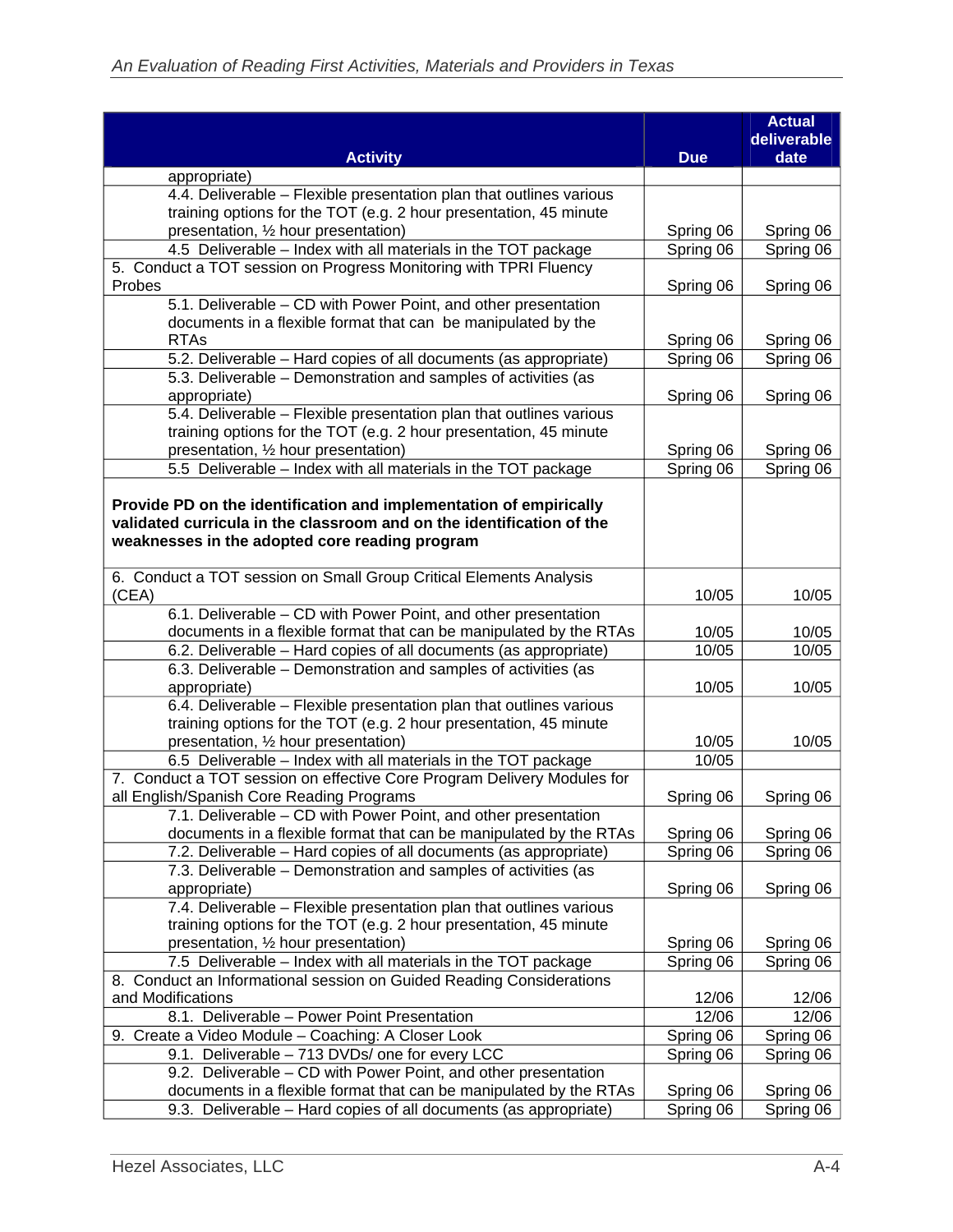| <b>Activity</b>                                                     | <b>Due</b> | <b>Actual</b><br>deliverable<br>date |
|---------------------------------------------------------------------|------------|--------------------------------------|
| 9.4 Deliverable - Demonstration and samples of activities (as       |            |                                      |
| appropriate)                                                        | Spring 06  | Spring 06                            |
| 9.5 Deliverable - Flexible presentation plan that outlines various  |            |                                      |
| training options for the TOT (e.g. 2 hour presentation, 45 minute   |            |                                      |
| presentation, 1/2 hour presentation)                                | Spring 06  | Spring 06                            |
| 9.6 Deliverable - Index with all materials in the TOT package       | Spring 06  | Spring 06                            |
| 10. Assist Partner in conducting the 2006 Summer Coaching Institute | Summer 06  | Summer 06                            |
| 10.1. Deliverable - TOT Package                                     | Summer 06  | Summer 06                            |
| 11. Assist Partners in conducting the 2006 Leadership Conference    | Summer 06  | Summer 06                            |
| 11.1. Deliverable - All conference materials                        | Summer 06  | Summer 06                            |
|                                                                     |            |                                      |

## **Table 2. TIMES' Deliverables**

|                                     |                    | If due date not met, why not? Reasons      |
|-------------------------------------|--------------------|--------------------------------------------|
| <b>Activity</b>                     | <b>Due Date</b>    | given by TIMES                             |
| <b>Planning, Administration and</b> |                    |                                            |
| <b>Evaluation: Overall</b>          |                    |                                            |
| <b>Evaluation of the Reading</b>    |                    |                                            |
| <b>First Initiative</b>             |                    |                                            |
|                                     | On August 26, all  | All data submitted by submission due date  |
|                                     | forms were due to  | were received and included in the          |
| 1.1 Identification of all           | <b>TIMES</b> from  | database. TIMES continued to receive       |
| instruments being used in           | Campuses.          | data submitted late throughout the fall.   |
| comparison schools at each          |                    | These have also been included in the       |
| grade level                         | <b>COMPLETED*</b>  | database.                                  |
| 1.2 Hiring/scheduling/              |                    |                                            |
| coordinating and training           |                    |                                            |
| classroom implementation            |                    |                                            |
| observation staff                   | <b>COMPLETED</b>   |                                            |
|                                     | On November 4, all |                                            |
|                                     | BOY data due to    |                                            |
|                                     | <b>TIMES</b> from  | All data submitted by submission due date  |
|                                     | Campuses and       | was received and included in our           |
|                                     | vendors.           | database. We continued to receive data     |
| 1.3 TIMES receipt of BOY            |                    | after November 4. All late data has been   |
| assessment data                     | <b>COMPLETED*</b>  | included in database.                      |
|                                     | Scheduled for      |                                            |
|                                     | completion August- |                                            |
|                                     | September/         |                                            |
|                                     | Completed          |                                            |
| 1.4 Online Surveys for              | November-December  |                                            |
| Teachers, LCC, Principals and       |                    | Completed later in the fall due to lack of |
| <b>RTAs</b>                         | <b>COMPLETED*</b>  | funding.                                   |
| 1.5 Collection of comparison        |                    |                                            |
| sample contact information,         | October - December |                                            |
| scheduling of data collection       |                    |                                            |
| efforts                             | <b>COMPLETED</b>   |                                            |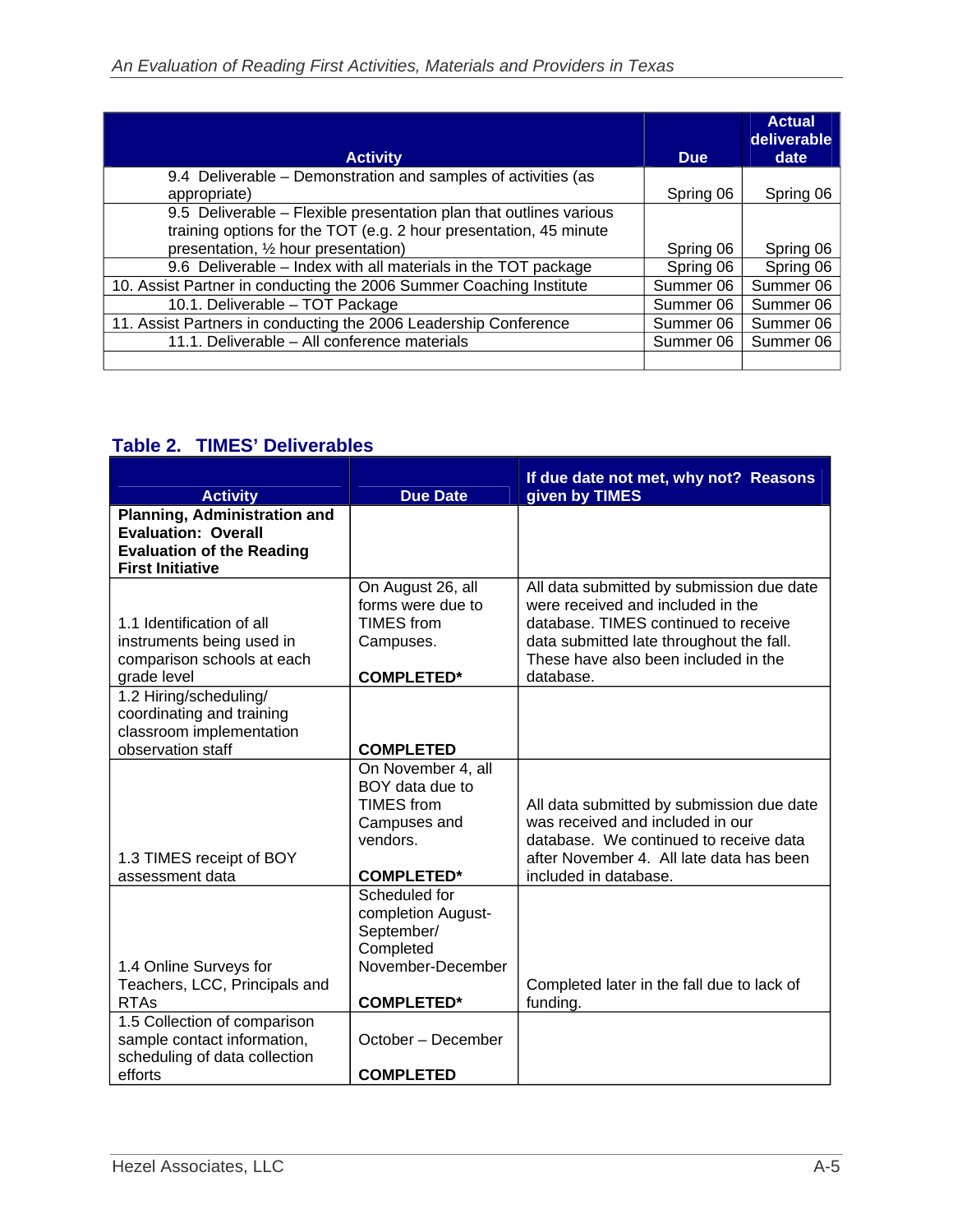| <b>Activity</b>                                                                                                                     | <b>Due Date</b>                                                                                                               | If due date not met, why not? Reasons<br>given by TIMES                                                                                                                                                                                                                                                                                                                                                                                                                                                                                                         |
|-------------------------------------------------------------------------------------------------------------------------------------|-------------------------------------------------------------------------------------------------------------------------------|-----------------------------------------------------------------------------------------------------------------------------------------------------------------------------------------------------------------------------------------------------------------------------------------------------------------------------------------------------------------------------------------------------------------------------------------------------------------------------------------------------------------------------------------------------------------|
| 1.6 Collection of rostering                                                                                                         |                                                                                                                               |                                                                                                                                                                                                                                                                                                                                                                                                                                                                                                                                                                 |
| information from funded and                                                                                                         |                                                                                                                               |                                                                                                                                                                                                                                                                                                                                                                                                                                                                                                                                                                 |
| non-funded campuses<br>1.7 Collection of beginning of                                                                               | <b>COMPLETED*</b><br>October-December                                                                                         |                                                                                                                                                                                                                                                                                                                                                                                                                                                                                                                                                                 |
| year classroom observation                                                                                                          |                                                                                                                               |                                                                                                                                                                                                                                                                                                                                                                                                                                                                                                                                                                 |
| data in Comparison schools                                                                                                          | <b>COMPLETED</b>                                                                                                              |                                                                                                                                                                                                                                                                                                                                                                                                                                                                                                                                                                 |
| 1.8 TIMES receipt of MOY<br>assessment data from<br>campuses and vendors                                                            | Originally, all MOY<br>data was due in<br>January, but this<br>deadline was<br>changed to February<br>10<br><b>COMPLETED*</b> | TIMES began receiving some data in<br>January, but the MOY assessment was<br>not completed at most campuses until the<br>end of January. The February submission<br>date gave time for campuses and vendors<br>to collect data to be sent to TIMES. All<br>data submitted by submission due date<br>was received and included in the<br>database. We continued to receive date<br>submitted late throughout the year and are<br>still receiving outstanding data from<br>vendors through the fall of 2006. All late<br>data have been included in the database. |
| 1.9 Spring 2006 assessment for                                                                                                      |                                                                                                                               |                                                                                                                                                                                                                                                                                                                                                                                                                                                                                                                                                                 |
| all comparison campuses                                                                                                             | <b>COMPLETED</b>                                                                                                              |                                                                                                                                                                                                                                                                                                                                                                                                                                                                                                                                                                 |
| 1.10 Collection of end-of-year<br>professional development<br>training data in comparison                                           | $May - June$                                                                                                                  |                                                                                                                                                                                                                                                                                                                                                                                                                                                                                                                                                                 |
| schools                                                                                                                             | <b>COMPLETED</b>                                                                                                              |                                                                                                                                                                                                                                                                                                                                                                                                                                                                                                                                                                 |
| 1.11 Online Surveys for<br>Teachers, LCC, Principals, and                                                                           | April - May                                                                                                                   | All surveys completed by due date were                                                                                                                                                                                                                                                                                                                                                                                                                                                                                                                          |
| <b>RTAs</b>                                                                                                                         | <b>COMPLETED*</b>                                                                                                             | received and included in database.                                                                                                                                                                                                                                                                                                                                                                                                                                                                                                                              |
| 1.12 Collection of parent                                                                                                           | April-May                                                                                                                     | Collection began in April and forms were                                                                                                                                                                                                                                                                                                                                                                                                                                                                                                                        |
| surveys at all selected funded                                                                                                      |                                                                                                                               | received back from campuses through the                                                                                                                                                                                                                                                                                                                                                                                                                                                                                                                         |
| and control schools                                                                                                                 | <b>COMPLETED*</b>                                                                                                             | end of June.                                                                                                                                                                                                                                                                                                                                                                                                                                                                                                                                                    |
| 1.13 Completion of TPRI/TJL<br>data collection from all<br>Evaluation/Comparison; all EOY<br>collected from campuses and<br>vendors | June 9<br><b>COMPLETED*</b>                                                                                                   | We began receiving some data in May, but<br>most campuses did not complete the<br>TPRI/TJL until the end of June. All data<br>submitted by submission due date was<br>received and included in the database.<br>We continued to receive date submitted<br>late throughout the year and are still<br>receiving outstanding data from vendors<br>through the fall of 2006. All data received<br>has been included in the database.                                                                                                                                |
|                                                                                                                                     |                                                                                                                               | Administration 1 and 2 received in July.                                                                                                                                                                                                                                                                                                                                                                                                                                                                                                                        |
| 1.14 Collection of 2006 TAKS<br>data from TEA for all<br>Evaluation/Comparison schools                                              | <b>COMPLETED*</b>                                                                                                             | TEA sent 3rd administration to TIMES in<br>late August. Some campuses were<br>missing and have since been re-<br>requested.                                                                                                                                                                                                                                                                                                                                                                                                                                     |
|                                                                                                                                     |                                                                                                                               | Began receiving some data in June.                                                                                                                                                                                                                                                                                                                                                                                                                                                                                                                              |
| 1.15 TIMES receipt of EOY                                                                                                           | June 9                                                                                                                        | Majority of data received by the end of                                                                                                                                                                                                                                                                                                                                                                                                                                                                                                                         |
| assessment data and reports<br>and outcome data from                                                                                |                                                                                                                               | August. All received data was included in<br>student assessment database. We are                                                                                                                                                                                                                                                                                                                                                                                                                                                                                |
| campuses and vendors                                                                                                                | <b>COMPLETED*</b>                                                                                                             | continuing to collect late data during the                                                                                                                                                                                                                                                                                                                                                                                                                                                                                                                      |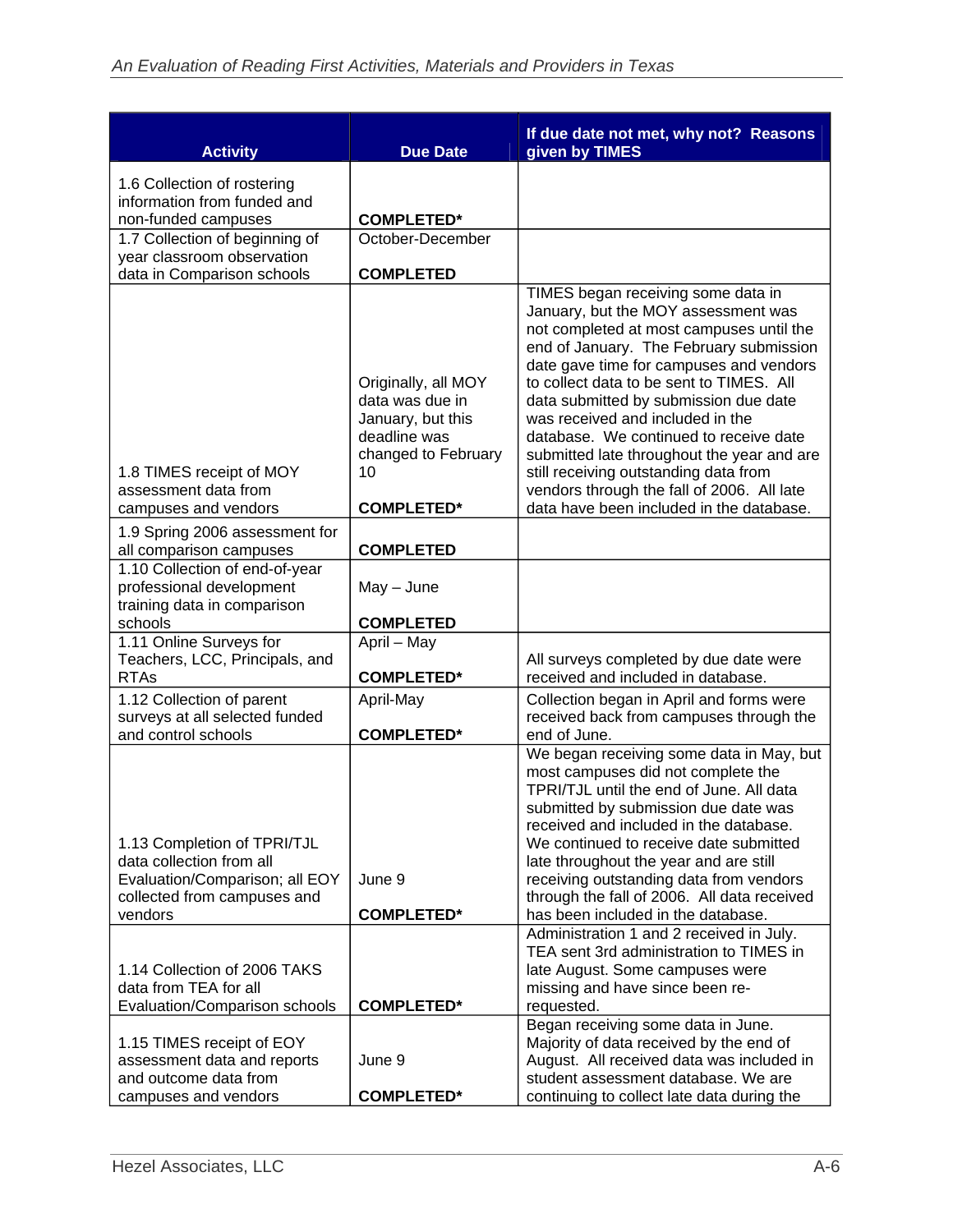| <b>Activity</b>                                               | <b>Due Date</b>    | If due date not met, why not? Reasons<br>given by TIMES |
|---------------------------------------------------------------|--------------------|---------------------------------------------------------|
|                                                               |                    | fall of 2006.                                           |
| 1.16 Inclusion of Comparison                                  |                    |                                                         |
| school observation data in                                    |                    |                                                         |
| analyses for full evaluation                                  | October 30         |                                                         |
| report and preparation of                                     |                    |                                                         |
| reports for TEA and USDOE                                     | <b>COMPLETED</b>   |                                                         |
| 1.17 Analysis of 2005-2006                                    | October 30         |                                                         |
| evaluation data, and preparation                              |                    |                                                         |
| of reports for TEA and USDOE                                  | <b>COMPLETED</b>   |                                                         |
| <b>Technical Assistance:</b><br><b>Reading Assessments</b>    |                    |                                                         |
| 2.1 Collection of implementation                              | December - January |                                                         |
| monitoring data at all funded                                 |                    |                                                         |
| and control campuses                                          | <b>COMPLETED</b>   |                                                         |
| 2.2 Work with RF Partner                                      |                    |                                                         |
| <b>Centers to Develop Technical</b>                           |                    |                                                         |
| Assistance Materials for Tejas                                |                    |                                                         |
| LEE, including tools for                                      |                    |                                                         |
| grouping students, mapping test                               |                    |                                                         |
| results to curriculum materials,                              |                    |                                                         |
| and tools to assist in                                        | January - August   |                                                         |
| administering, interpreting, and                              |                    |                                                         |
| reporting results of Tejas LEE                                | <b>COMPLETED</b>   |                                                         |
| 2.3 Collection of all training                                |                    |                                                         |
| materials targeting assessment                                |                    |                                                         |
| that are being used by UT-                                    | October – August   |                                                         |
| CARS, cont. - VGCRLA and                                      |                    |                                                         |
| UT-System in 2005-2006                                        | <b>COMPLETED</b>   |                                                         |
| 2.4 Consulting with UT-CARS,                                  |                    |                                                         |
| VGCRLA and UT-System on                                       |                    |                                                         |
| the development and refinement<br>of professional development |                    |                                                         |
| content                                                       | <b>COMPLETED</b>   |                                                         |
| 2.5 Work with CARS, VGCRLA                                    |                    |                                                         |
| and UT-System to develop new                                  |                    |                                                         |
| guidelines on assessment use                                  |                    |                                                         |
| as necessary                                                  | <b>COMPLETED</b>   |                                                         |
| 2.6 Provide written and verbal                                |                    |                                                         |
| technical assistance to schools,                              |                    |                                                         |
| CARS, VGCRLA, and TXRF                                        | October - August   |                                                         |
| RTAs on assessment use as                                     |                    |                                                         |
| needed                                                        | <b>COMPLETED</b>   |                                                         |
| 2.7 Provide training to Texas                                 |                    |                                                         |
| service centers, RF Partner                                   |                    |                                                         |
| Centers, and RTAs on                                          |                    |                                                         |
| appropriate use, interpretation,                              |                    |                                                         |
| and reporting of Tejas LEE,                                   | October - August   |                                                         |
| including training in the use of                              |                    |                                                         |
| resource materials                                            | <b>COMPLETED</b>   |                                                         |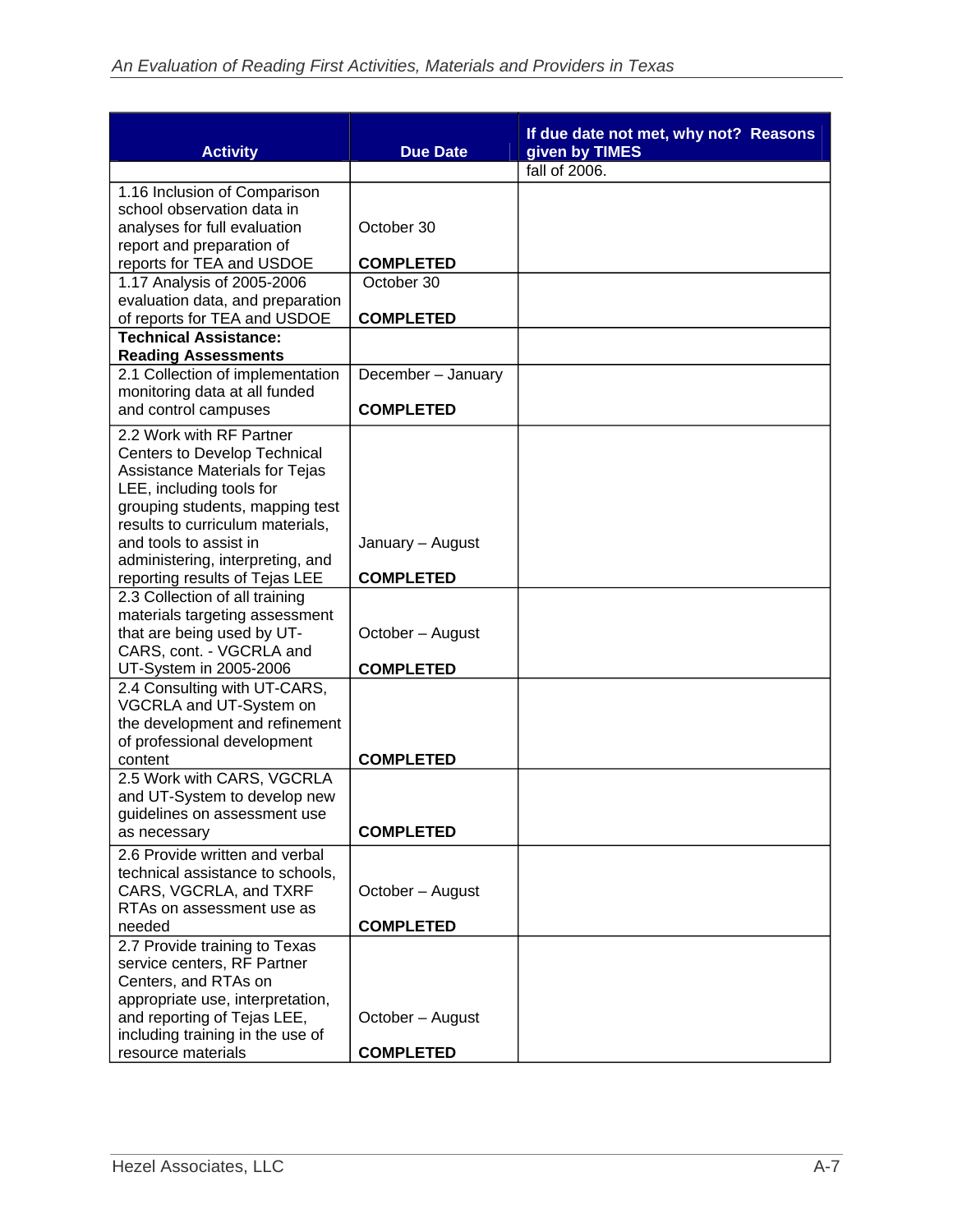| <b>Activity</b>                                                                                                                                         | <b>Due Date</b>                                                                 | If due date not met, why not? Reasons<br>given by TIMES                                                                                                                                                 |
|---------------------------------------------------------------------------------------------------------------------------------------------------------|---------------------------------------------------------------------------------|---------------------------------------------------------------------------------------------------------------------------------------------------------------------------------------------------------|
| 2.8 Review feedback from<br>training sessions and modify<br>and update training, as<br>necessary, to meet the needs of                                  |                                                                                 |                                                                                                                                                                                                         |
| Texas teachers and schools,<br>and the RF Partners who are                                                                                              | October - August                                                                |                                                                                                                                                                                                         |
| working to assist them<br>2.9 Provide assessment                                                                                                        | <b>COMPLETED</b>                                                                |                                                                                                                                                                                                         |
| summary reports to RF Partners<br>and LEAs at the conclusion of<br>each assessment cycle (BOY,                                                          | October – August                                                                |                                                                                                                                                                                                         |
| MOY, EOY)                                                                                                                                               | <b>COMPLETED*</b>                                                               |                                                                                                                                                                                                         |
| 2.10 Develop summary of<br>technical assistance activities<br>and guidelines for assessment<br>use for incorporation into TXRF                          | October – August                                                                | To be included in Year 3 Report                                                                                                                                                                         |
| <b>Evaluation report</b>                                                                                                                                | <b>ONGOING</b>                                                                  |                                                                                                                                                                                                         |
| 2.11 Assist TEA in updating the<br>SEDL database with information<br>collected from Campus<br>Information Forms and<br><b>Implementation Monitoring</b> | October-August                                                                  |                                                                                                                                                                                                         |
| <b>Visits</b>                                                                                                                                           | <b>COMPLETED</b>                                                                |                                                                                                                                                                                                         |
| 2.12 Collection of                                                                                                                                      |                                                                                 |                                                                                                                                                                                                         |
| implementation monitoring data<br>at all funded and control                                                                                             | April - May                                                                     |                                                                                                                                                                                                         |
| campuses                                                                                                                                                | <b>COMPLETED</b>                                                                |                                                                                                                                                                                                         |
| <b>Professional Development</b><br><b>Activities</b>                                                                                                    |                                                                                 |                                                                                                                                                                                                         |
| 3.1 Updating information on<br>assessment instruments being<br>used in TXRF funded schools at<br>each grade level                                       | August 26 all forms<br>were due to TIMES<br>from Campuses.<br><b>COMPLETED*</b> | All data submitted by submission due date<br>were received and included in the<br>database. TIMES continued to receive<br>date submitted late throughout the fall of<br>2006. These data have also been |
|                                                                                                                                                         |                                                                                 | included in the database.                                                                                                                                                                               |
| 3.2 Hiring/scheduling/<br>coordinating and training<br>classroom implementation                                                                         | August-September                                                                |                                                                                                                                                                                                         |
| observation staff                                                                                                                                       | <b>COMPLETED</b>                                                                |                                                                                                                                                                                                         |
| 3.3 Identification of TXRF Cycle<br>3 Evaluation Sample, collection<br>of Sample contact information,<br>scheduling of data collection                  | October -December                                                               |                                                                                                                                                                                                         |
| efforts with schools                                                                                                                                    | <b>COMPLETED</b>                                                                |                                                                                                                                                                                                         |
|                                                                                                                                                         | October - December                                                              |                                                                                                                                                                                                         |
| 3.4 Train site coordinators in on-<br>line data collection procedures                                                                                   | <b>COMPLETED</b>                                                                |                                                                                                                                                                                                         |
| 3.5 Collection of pre-<br>professional development<br>training data on Cycle 1, Cycle                                                                   | October - December                                                              |                                                                                                                                                                                                         |
| 2 and Cycle 3 TXRF Evaluation<br>Samples                                                                                                                | <b>COMPLETED</b>                                                                |                                                                                                                                                                                                         |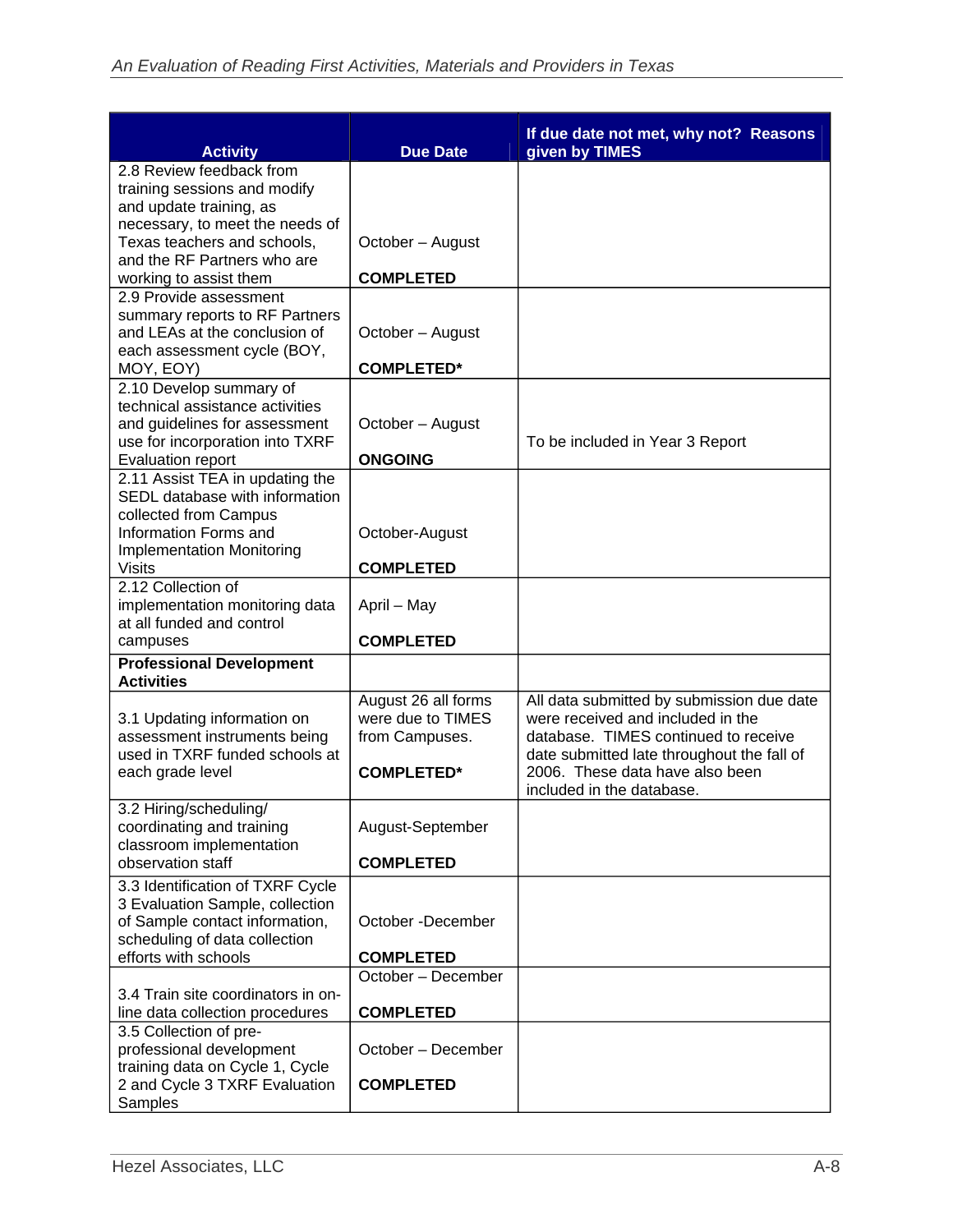| <b>Activity</b>                                                                                                                                                                                        | <b>Due Date</b>                                   | If due date not met, why not? Reasons<br>given by TIMES                                                                                                                                                                                                                                                                            |
|--------------------------------------------------------------------------------------------------------------------------------------------------------------------------------------------------------|---------------------------------------------------|------------------------------------------------------------------------------------------------------------------------------------------------------------------------------------------------------------------------------------------------------------------------------------------------------------------------------------|
| 3.6 Collection of all training<br>materials being used by UT-                                                                                                                                          | October - August                                  |                                                                                                                                                                                                                                                                                                                                    |
| CARS, VGCRLA and UT-<br>System during 2005-2006                                                                                                                                                        | <b>COMPLETED</b>                                  |                                                                                                                                                                                                                                                                                                                                    |
| 3.7 Update all professional                                                                                                                                                                            |                                                   |                                                                                                                                                                                                                                                                                                                                    |
| development evaluation<br>surveys, implementation                                                                                                                                                      |                                                   |                                                                                                                                                                                                                                                                                                                                    |
| observation protocols, and<br>feedback measures as                                                                                                                                                     | October - August                                  |                                                                                                                                                                                                                                                                                                                                    |
| necessary                                                                                                                                                                                              | <b>COMPLETED</b>                                  |                                                                                                                                                                                                                                                                                                                                    |
| 3.8 Coordinate collection of<br>training session survey data<br>with UT-CARS, VGCRLA and                                                                                                               | October - August                                  |                                                                                                                                                                                                                                                                                                                                    |
| UT-System                                                                                                                                                                                              | <b>COMPLETED</b>                                  |                                                                                                                                                                                                                                                                                                                                    |
| 3.9 Collection of all training<br>feedback survey data; surveys<br>will roll out at the beginning of<br>each type of professional<br>development training and will<br>follow the schedules outlined by | October - August                                  | Partner decision not to have surveys<br>collect training-specific knowledge as the<br>information was not available in time to<br>create forms. A further Partner decision<br>was made to make training specific-<br>knowledge testing the responsibility of the                                                                   |
| CARS, VGCRLA and UT-<br>System                                                                                                                                                                         | <b>COMPLETED</b>                                  | individuals providing training, if the trainers<br>so desired.                                                                                                                                                                                                                                                                     |
| 3.10 Collection of end of year<br>professional development<br>training data on Cycle 1, Cycle<br>2 and Cycle 3 TXRF Evaluation<br>Samples                                                              | October - August<br><b>COMPLETED</b>              | Partner decision not to have surveys<br>collect training-specific knowledge as the<br>information was not available in time to<br>create forms. A further Partner decision<br>was made to make training specific-<br>knowledge testing the responsibility of the<br>individuals providing training, if the trainers<br>so desired. |
| 3.11 Data analyses and report                                                                                                                                                                          |                                                   |                                                                                                                                                                                                                                                                                                                                    |
| writing (to go to RF Partners) on<br>all trainings and implementation<br>observations from August 2005<br>to May 2006                                                                                  | $May - June$<br><b>COMPLETED</b>                  |                                                                                                                                                                                                                                                                                                                                    |
| 3.12 Inclusion of data and                                                                                                                                                                             |                                                   |                                                                                                                                                                                                                                                                                                                                    |
| analyses of current year<br>professional development<br>activities in full evaluation<br>report, and preparation of<br>reports on Professional<br>Development for TEA and                              | July-September; new<br>due date was<br>October 30 |                                                                                                                                                                                                                                                                                                                                    |
| <b>USDOE</b><br><b>LEA Reading First Funds:</b>                                                                                                                                                        | <b>COMPLETED</b>                                  |                                                                                                                                                                                                                                                                                                                                    |
| <b>Student Assessments</b>                                                                                                                                                                             |                                                   |                                                                                                                                                                                                                                                                                                                                    |
| 4.1 Orders for all outcome                                                                                                                                                                             | December                                          |                                                                                                                                                                                                                                                                                                                                    |
| assessments processed for all<br>funded LEAs.                                                                                                                                                          | <b>COMPLETED</b>                                  |                                                                                                                                                                                                                                                                                                                                    |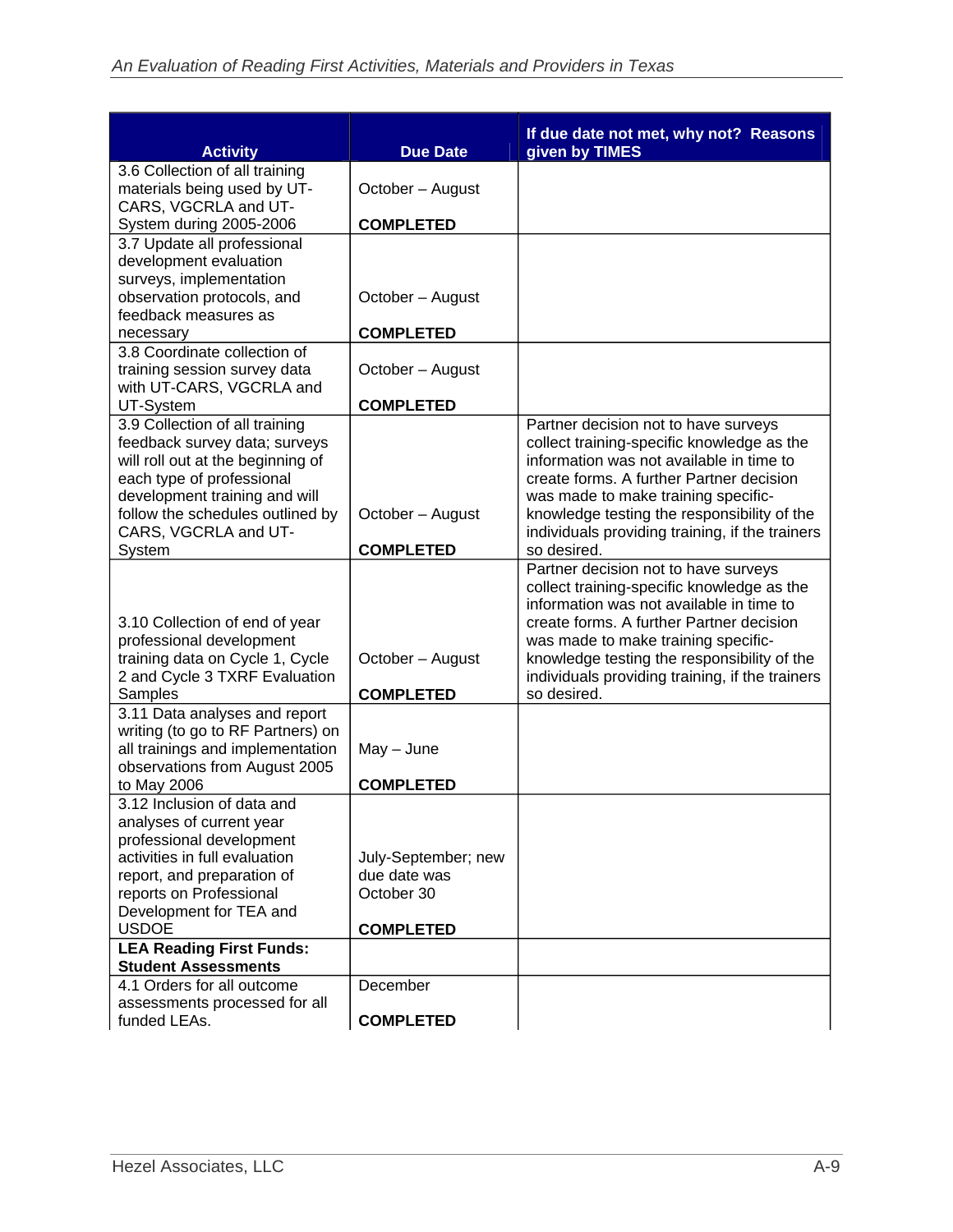| <b>Activity</b>                                                                                                                                                                                                                                                                                                                               | <b>Due Date</b>                                      | If due date not met, why not? Reasons<br>given by TIMES                                                                                                                                                                                                                                         |
|-----------------------------------------------------------------------------------------------------------------------------------------------------------------------------------------------------------------------------------------------------------------------------------------------------------------------------------------------|------------------------------------------------------|-------------------------------------------------------------------------------------------------------------------------------------------------------------------------------------------------------------------------------------------------------------------------------------------------|
| 4.2 TIMES receipt of Spring<br>assessment data and reports<br>from test publishers.                                                                                                                                                                                                                                                           | June; completed<br>in August<br><b>COMPLETED*</b>    | Data not received until June and<br>throughout July and August. Last data<br>received on August 15. Reports<br>generated throughout August and final<br>reports generated on Sept 2 for<br>Superintendent Summit.                                                                               |
| <b>Non-Reading First Funded</b><br><b>Activities</b>                                                                                                                                                                                                                                                                                          |                                                      |                                                                                                                                                                                                                                                                                                 |
| 5.1 TIMES will send TEA the<br>detailed lists of the contents of<br>each box submitted that are<br>attached to the packing slip as<br>stated in the Call for Early<br>Reading Instruments posted in<br>the Texas Register December<br>30, 2005.                                                                                               | December:<br>completed April 17<br><b>COMPLETED*</b> | Due to the small response to the first<br>posting by TEA, TEA reposted in January<br>then sent out a listserv message. The<br>publisher submission date was extended<br>by TEA until March 27. The deadline was<br>then also moved to provide TIMES the<br>time needed to complete inventories. |
| 5.2 Conduct reviews of<br>submitted Early Reading<br>Assessments                                                                                                                                                                                                                                                                              | April – June<br><b>COMPLETED*</b>                    | Due to the extended deadline by TEA<br>for publishers' submissions, the<br>TIMES deadline was moved forward<br>by 6 weeks.                                                                                                                                                                      |
| 5.3 Submission of final report<br>written by TIMES documenting<br>its review and recommendations<br>of early Reading Assessments<br>for consideration by the<br>Commissioner. TEA will<br>publish and/or distribute the<br>Commissioner's List and/or<br>direct TIMES to do so via<br>distribution to the Reading First<br>Partners and RTAs. | June 20<br><b>COMPLETED*</b>                         | <b>TIMES</b> deadline moved forward<br>because of extended deadline by TEA<br>for publishers' submissions.                                                                                                                                                                                      |

Completed\* = completed but later than original due date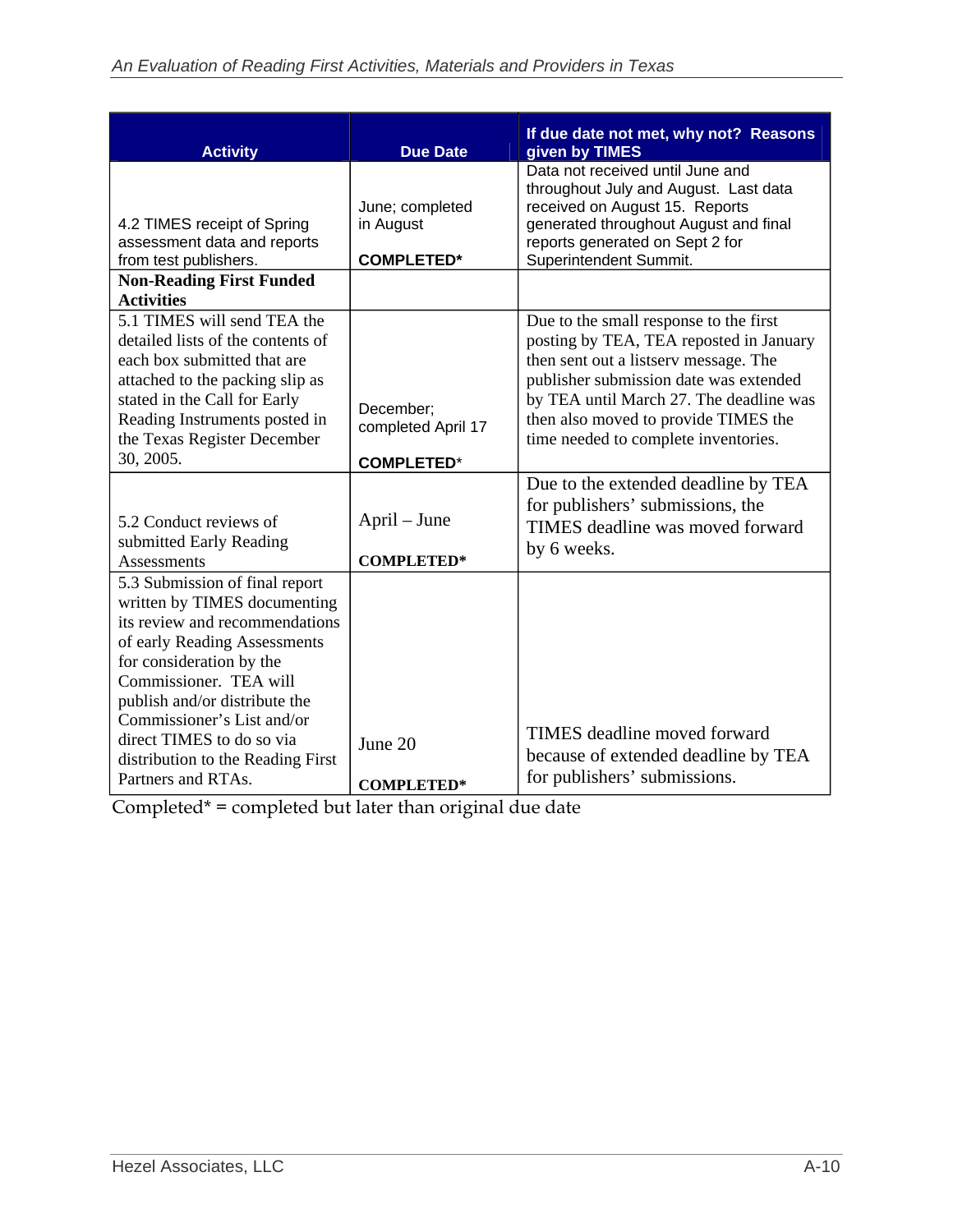## **Table 3. UTS Deliverables**

|    | <b>Goals</b>                                                                                                                                                                                                                                                                                                                |
|----|-----------------------------------------------------------------------------------------------------------------------------------------------------------------------------------------------------------------------------------------------------------------------------------------------------------------------------|
|    | Success of TRF is contingent upon implementing a robust PD program that provides funded LEAs<br>with focused and specific support to meet their district and campus reading improvement goals.                                                                                                                              |
|    | UT System provides overall leadership among RTAs and their professional development. This year<br>all decisions will be based on data for planning and deployment of PD.                                                                                                                                                    |
|    | Changes this year:<br>* From 65 to 66 RTAs<br>* 1 new PM                                                                                                                                                                                                                                                                    |
|    | * 1 contracted data person to work/train sites/RTAs on using data effectively to drive instruction<br>Measurement of infrastructure effectiveness:<br>Lower Project Manager to RTA ratio to improve internal communication processes and provide                                                                            |
|    | more consistent oversight for RTA PD deployment efforts to funded LEAs. Evidence of success will<br>be demonstrated through monthly PLOG reports. For contracted data services, evidence of<br>success will be demonstrated through established consultant reports.                                                         |
| А. |                                                                                                                                                                                                                                                                                                                             |
|    |                                                                                                                                                                                                                                                                                                                             |
|    | Major responsibilities of RTAs for 05/06: assist districts/campuses in building capacity to sustain<br>training delivered thus far, customize training based on the LEA's K-3 student achievement data,<br>and build capacity in LEAs to sustain reading improvement efforts beyond grant period.                           |
|    | Measurement of RTA effectiveness:                                                                                                                                                                                                                                                                                           |
| В. | Based on LEA student achievement results, focused deployment of required professional<br>development to district administrators and Local Campus Coaches. Evidence of success will be<br>demonstrated through data collected in the UT System PLOG platform.                                                                |
|    | Resource Management: In an attempt to maximize use of grant funds, UT System utilizes the                                                                                                                                                                                                                                   |
|    | following:<br>* PM to RTA ratio and a RTA to campus ratio                                                                                                                                                                                                                                                                   |
|    | * State contracts for purchasing and travel                                                                                                                                                                                                                                                                                 |
|    | * Program imposed restrictions on travel reimbursements<br>* Multi-level review/approval process for all purchases requests                                                                                                                                                                                                 |
|    | * Use of established UT System departments/offices for internal functions which are not funded by<br>grant                                                                                                                                                                                                                  |
|    | Measurement of effectiveness:                                                                                                                                                                                                                                                                                               |
|    | Decrease in number of centralized RTA training days, increased use of alternative methods for PD<br>deployment to RTAS (webcast, teleconferencing, web-based conferencing opportunities, etc.), and                                                                                                                         |
| C. | increased time spent in direct service to funded LEAs.<br>UT System will work collaboratively with CARS and VGCRLA to ensure the appropriate and                                                                                                                                                                            |
|    | efficient dissemination of training materials in conjunction with the implementation of a program of<br>PD.                                                                                                                                                                                                                 |
|    | Measurement of effectiveness:                                                                                                                                                                                                                                                                                               |
| D. | Decreased number of centralized RTA training days, established critical training sessions based on<br>LACIR model, increased use of alternative methods for PD deployment to RTAS (webcast,<br>teleconferencing, web-based conferencing opportunities, etc.), and increased time spent in direct<br>service to funded LEAs. |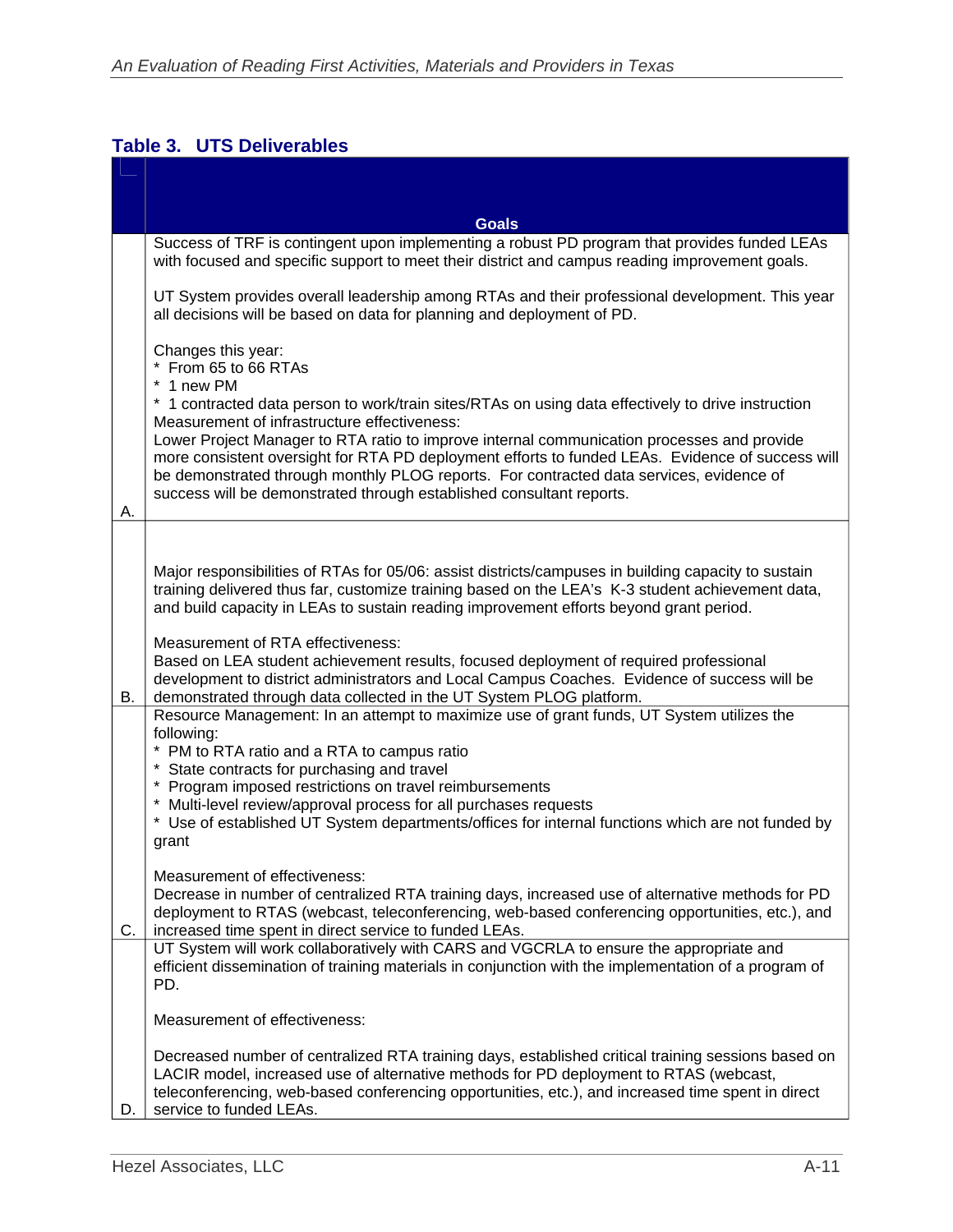|    | UT System will oversee and manage PDA-based activity log to document PD support in order to<br>track progress of PD activities and identify related needs.                                                                                                                                                                                                                                                                                                                                                                                                                                         |
|----|----------------------------------------------------------------------------------------------------------------------------------------------------------------------------------------------------------------------------------------------------------------------------------------------------------------------------------------------------------------------------------------------------------------------------------------------------------------------------------------------------------------------------------------------------------------------------------------------------|
|    |                                                                                                                                                                                                                                                                                                                                                                                                                                                                                                                                                                                                    |
|    | Measurement of LOG effectiveness:                                                                                                                                                                                                                                                                                                                                                                                                                                                                                                                                                                  |
| Е. | Monthly PLOG reports prepared for TEA to disseminate to appropriate TRFI Partners.                                                                                                                                                                                                                                                                                                                                                                                                                                                                                                                 |
| F. | LEA and campus student achievement data from outcome measures, BOY, MOY, EOY diagnostic<br>assessment results, the TEA Risk Analysis Tool, and UT System LOG information regarding<br>ongoing challenges will be used to monitor and inform professional development efforts. UT System<br>project staff, including RTAs will work onsite in funded LEAs to improve student achievement<br>outcomes. When data management reporting issues are revealed, consultative PD will be utilized to<br>assist LEAs in complying with TRF and TEA reporting requirements:<br>Measurement of effectiveness: |
|    |                                                                                                                                                                                                                                                                                                                                                                                                                                                                                                                                                                                                    |
| G. | Major PD Activities among Partners - General topics include Core Programs CEAs, Workstations,<br>Assessment Updates, ELL Strategies, Intervention Instruction, Implementation Checks, Special<br>Education Issues, and Leadership Training.                                                                                                                                                                                                                                                                                                                                                        |
| 1. | Provide expanded and enhanced Texas Reading First training to Local Campus Coaches                                                                                                                                                                                                                                                                                                                                                                                                                                                                                                                 |
|    | 1.1. Deliverable: Monthly PLOG reports                                                                                                                                                                                                                                                                                                                                                                                                                                                                                                                                                             |
|    | 1.2. Deliverable: Session Evaluations                                                                                                                                                                                                                                                                                                                                                                                                                                                                                                                                                              |
|    | Provide data-driven leadership training to superintendents, district Reading First Directors,                                                                                                                                                                                                                                                                                                                                                                                                                                                                                                      |
| 2. | Curriculum Coordinators and campus administrators                                                                                                                                                                                                                                                                                                                                                                                                                                                                                                                                                  |
|    | 2.1. Deliverable: Monthly PLOG reports                                                                                                                                                                                                                                                                                                                                                                                                                                                                                                                                                             |
|    | 2.2. Deliverable: Session Evaluations                                                                                                                                                                                                                                                                                                                                                                                                                                                                                                                                                              |
|    | Provide updated training on proper use of classroom assessment tools for screening, diagnostic,                                                                                                                                                                                                                                                                                                                                                                                                                                                                                                    |
| 3. | progress monitoring and outcome assessment measures<br>3.1. Deliverable: Monthly PLOG reports                                                                                                                                                                                                                                                                                                                                                                                                                                                                                                      |
|    | 3.2. Deliverable: Session Evaluations                                                                                                                                                                                                                                                                                                                                                                                                                                                                                                                                                              |
|    | Provide expanded and enhanced training and support at the campus level for 3-Tier Reading Model                                                                                                                                                                                                                                                                                                                                                                                                                                                                                                    |
| 4. | implementation                                                                                                                                                                                                                                                                                                                                                                                                                                                                                                                                                                                     |
|    | 4.1. Deliverable: Monthly PLOG reports                                                                                                                                                                                                                                                                                                                                                                                                                                                                                                                                                             |
|    | 4.2. Deliverable: Session Evaluations                                                                                                                                                                                                                                                                                                                                                                                                                                                                                                                                                              |
| 5. | Provide updated training on how to use TRFI assessment data to establish instructional priorities<br>and flexibly group students for 3-Tier instruction                                                                                                                                                                                                                                                                                                                                                                                                                                            |
|    | 5.1. Deliverable: Monthly PLOG reports                                                                                                                                                                                                                                                                                                                                                                                                                                                                                                                                                             |
|    | 5.2. Deliverable: Session Evaluations                                                                                                                                                                                                                                                                                                                                                                                                                                                                                                                                                              |
|    | Provide training on how to use TRFI assessment data to establish district and campus professional                                                                                                                                                                                                                                                                                                                                                                                                                                                                                                  |
| ხ. | development and budgetary priorities                                                                                                                                                                                                                                                                                                                                                                                                                                                                                                                                                               |
|    | 6.1. Deliverable: Monthly PLOG reports                                                                                                                                                                                                                                                                                                                                                                                                                                                                                                                                                             |
|    | 6.2. Deliverable: Session Evaluations                                                                                                                                                                                                                                                                                                                                                                                                                                                                                                                                                              |
|    | Provide ongoing training and support for the effective implementation of SBRR core reading                                                                                                                                                                                                                                                                                                                                                                                                                                                                                                         |
| 7. | programs                                                                                                                                                                                                                                                                                                                                                                                                                                                                                                                                                                                           |
|    | 7.1. Deliverable: Monthly PLOG reports                                                                                                                                                                                                                                                                                                                                                                                                                                                                                                                                                             |
|    | 7.2. Deliverable: Session Evaluations                                                                                                                                                                                                                                                                                                                                                                                                                                                                                                                                                              |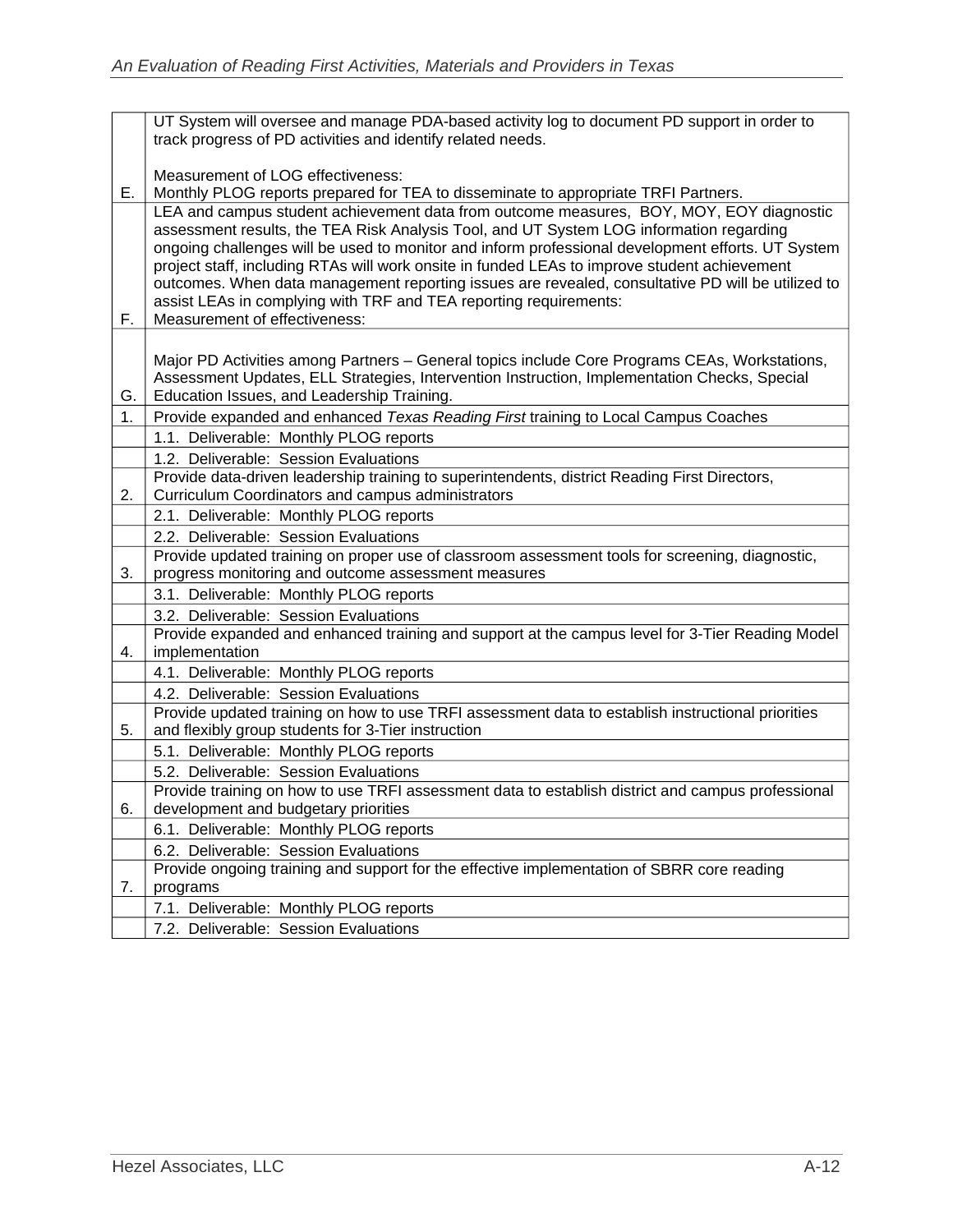## **Table 4. VGC's Deliverables**

| <b>Activity</b>                                                                                                                                        | <b>Due</b>    | <b>Actual</b><br>deliverable date                                | If date not met, why<br>not? Responses<br>provided by VGC                                                                                                                                                                         |
|--------------------------------------------------------------------------------------------------------------------------------------------------------|---------------|------------------------------------------------------------------|-----------------------------------------------------------------------------------------------------------------------------------------------------------------------------------------------------------------------------------|
| 1.1 Fall 2005 PD Calendar                                                                                                                              | 9/20/05       |                                                                  |                                                                                                                                                                                                                                   |
|                                                                                                                                                        |               | completed<br>12/13/05                                            | November partners'<br>meeting dedicated to<br>identifying LEAs                                                                                                                                                                    |
| 1.2 Spring 2006 Calendar                                                                                                                               | 11/15/05      | completed*                                                       | needing targeted TA.                                                                                                                                                                                                              |
| 1.3 Summer 2006 Calendar                                                                                                                               | 3/15/06       | completed                                                        |                                                                                                                                                                                                                                   |
| 2.1 Using the K Grade OTRA Study<br>Guide (webcast)                                                                                                    | 11/11/05      | 12/16/05<br>completed*                                           |                                                                                                                                                                                                                                   |
| 2.2 Using the Second Grade OTRA<br>Study Guide (webcast)                                                                                               | 2/05          | 4/26/06<br>completed*                                            | Per UT System<br>request, this was<br>conducted as a face-to-<br>face PD.                                                                                                                                                         |
| 2.3 Using the Third Grade OTRA Study<br>Guide (webcast)                                                                                                | 3/05          | 4/26/06<br>completed*                                            | Per UT System<br>request, this was<br>conducted as a face-to-<br>face PD.                                                                                                                                                         |
| 3. Conduct monthly web cast sessions.<br>Agendas to vary; Produce a DVD for each<br>as archive. 9/23/05, 10/28/05,<br>11/11/05,12/16/05, 1/06-8/06 TBD | $9/05 - 8/06$ | 9/05-9/06<br>completed*                                          | $11/11/05$ webcast was<br>cancelled by partners at<br>9/19/05 meeting.                                                                                                                                                            |
| 4.1 Conduct professional development<br>on Elementary CD (webcast)                                                                                     | 12/16/05      | 2/8/06<br>completed*                                             | 12/16 webcast needed<br>for K OTRA Study<br>Guide training.                                                                                                                                                                       |
| 4.2 Disseminate SERP Elementary CDs<br>to RF schools via RTAs                                                                                          | 1/06          | 6/06<br>completed*                                               |                                                                                                                                                                                                                                   |
| 4.3 Disseminate SERP Elementary CDs<br>through VGC Online Store (monthly<br>reports)                                                                   | 12/06         | 10/06<br>completed                                               | CDs were placed in the<br>store but were<br>immediately withdrawn<br>when VGC was notified<br>that the applications on<br>them had been updated<br>and must be used. CDs<br>were reworked and<br>available in store 10-<br>16-06. |
| 4.4 Provide online expert trainers and<br>tech support to SERP Elementary Users<br>(monthly user reports after 2/06)                                   | 12/06         | 6/06-present<br>ongoing                                          | Monthly user reports<br>are not being done.                                                                                                                                                                                       |
| 4.5 Conduct professional development<br>on SERP Secondary CD (webcast)                                                                                 | 1/06          | Not completed<br>(Need to add to<br>webcast calendar<br>$06-07)$ | CDs had to be<br>reversioned; not<br>available until 10/06.                                                                                                                                                                       |
| 4.6 Disseminate SERP Secondary CDs<br>to RF schools via RTAs                                                                                           | 1/06          | Not completed<br>(Can be done<br>after webcast in<br>$06-07)$    | CDs had to be<br>reversioned; not<br>available until 10/06.                                                                                                                                                                       |
| 4.7 Disseminate SERP Secondary CDs<br>through VGC Online Store (monthly<br>reports)                                                                    | 1/06          | 10/06<br>completed*                                              |                                                                                                                                                                                                                                   |
| 4.8 Provide online expert trainers and<br>tech support to SERP Secondary users                                                                         | 1/06          | 10/06<br>completed*                                              |                                                                                                                                                                                                                                   |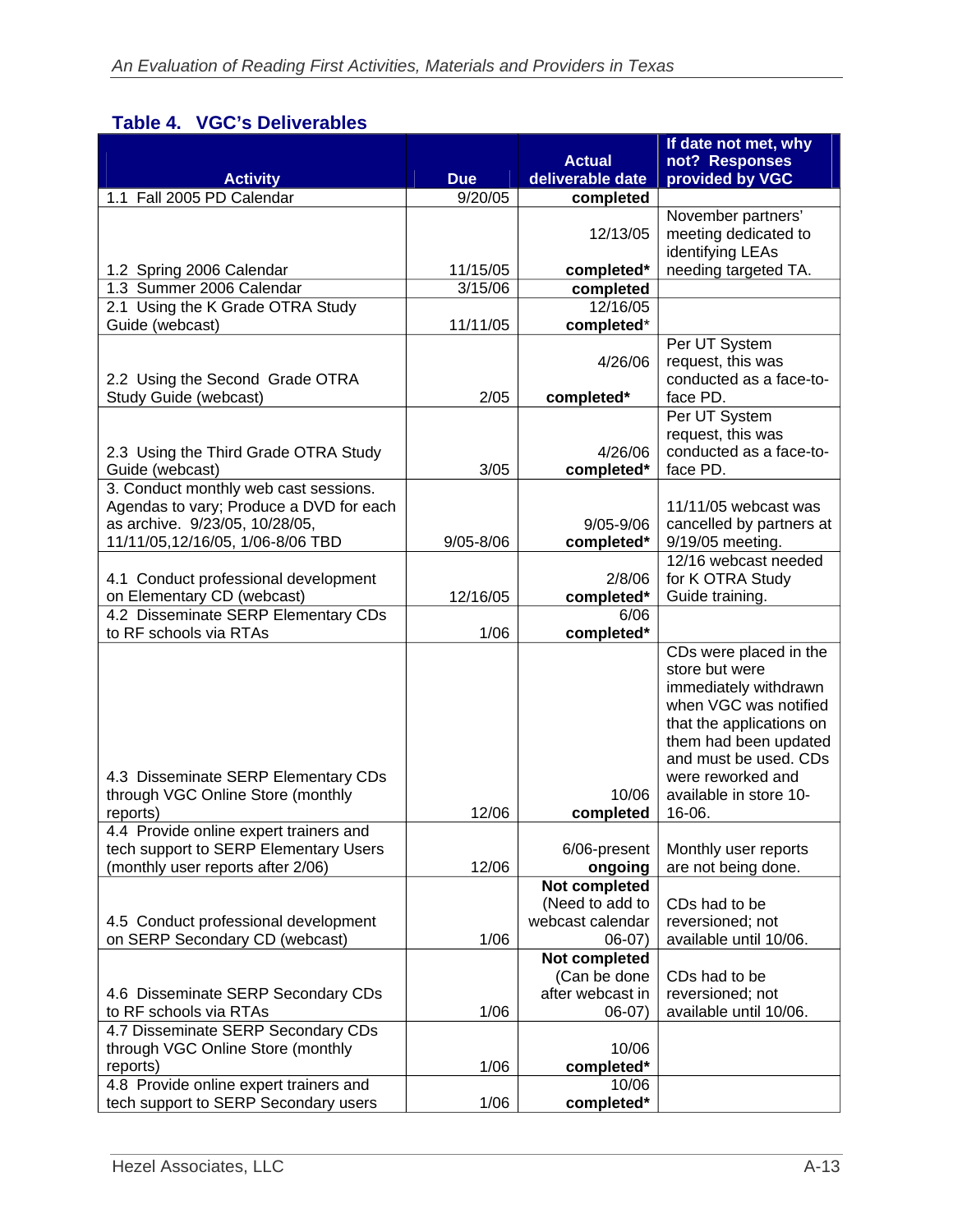|                                                                             |               |                       | If date not met, why                           |
|-----------------------------------------------------------------------------|---------------|-----------------------|------------------------------------------------|
|                                                                             |               | <b>Actual</b>         | not? Responses                                 |
| <b>Activity</b>                                                             | <b>Due</b>    | deliverable date      | provided by VGC                                |
| 5. Introduce the online resource                                            |               | 4/26/06               |                                                |
| taxonomer and provide updates as new                                        | 12/16/05      | 10/13/06              |                                                |
| resources are added to it (webcasts)                                        | 3/05, 6/05    | completed*            |                                                |
| 6. Conduct PD session on incorporating 5                                    |               | 1/24/06               |                                                |
| <b>Components into Learning Centers</b>                                     | Spring 06     | completed             |                                                |
|                                                                             |               |                       | Taxonomer not                                  |
| 7. Conduct PD session on components                                         |               | TBD (maybe<br>2/20/07 | completed. Activity<br>added to 06-07 grant as |
| across OTRAs (one component across<br>grade levels)                         | <b>TBD</b>    | ongoing               | a pilot mini-course.                           |
| 8. Conduct PD sessions (including                                           |               |                       |                                                |
| regional) for RTAs serving bilingual                                        | <b>TBD</b>    | 6/06-present          |                                                |
| schools                                                                     |               | ongoing               |                                                |
| 8.1 ESL Strategies (Maria Elena                                             |               | 12/8/05               |                                                |
| Arguelles)                                                                  | 12/8/05       | completed             |                                                |
|                                                                             |               |                       | Partners did not include                       |
| 8.2 3-Tier Decision-making: Bilingual                                       |               |                       | in RTA 05-06 PD                                |
| MOY (NOT SPELLED OUT IN GRANT)                                              | Spring        | Not completed         | calendar.                                      |
| 8.3 Provide session on New Light on                                         |               | 1/24/06               |                                                |
| Literacy (Spanish intervention)                                             | Spring        | completed             |                                                |
| 9. Build capacity by partnering with UTS                                    |               |                       |                                                |
| Project Managers and RTAs in delivering                                     |               | 6/06-present          |                                                |
| RF PD to LEAs (as needed/regionally)                                        | Ongoing       | ongoing               |                                                |
| 10. Develop and conduct RTA/ESC PD                                          |               | $\overline{8}/31/05$  |                                                |
| sessions using simulated school data to                                     |               | 2/24/06               |                                                |
| inform 3-Tier model implementation<br>10.1 Conduct RTA/ESC PD session on    | No info given | completed             |                                                |
| using MOY school data to inform 3-Tier                                      |               | 2/24/06               |                                                |
| model implementation                                                        | Spring        | completed             |                                                |
|                                                                             |               |                       | Partners did not include                       |
|                                                                             |               |                       | in RTA 05-06 PD                                |
|                                                                             |               |                       | calendar. VG began                             |
|                                                                             |               |                       | providing more direct                          |
|                                                                             |               |                       | technical assistance                           |
| 10.2 Conduct RTA/ESC follow-up                                              |               |                       | related to the 3-Tier                          |
| session on technical assistance questions                                   |               |                       | Model to schools                               |
| for 3-Tier Model (Part 2) (NOT SPELLED                                      |               |                       | through RTA TA                                 |
| <b>OUT IN GRANT)</b>                                                        | Spring        | Not completed         | requests instead.                              |
| 10.3 Conduct RTA/ESC PD session on<br>simulated school data using DIBELS to |               | 2/24/06               |                                                |
| monitor student progress                                                    | Spring        | completed             |                                                |
|                                                                             |               |                       | CARS did not need our                          |
|                                                                             |               |                       | assistance for 7/12-                           |
|                                                                             |               | 7/12-7/13/06          | 13/06 PD, but one VG                           |
|                                                                             |               | 7/27/06               | team member did help                           |
| 10.4 Assist CARS by conducting PD                                           |               | 8/26/06               | in one district with PD                        |
| session on administering/using DIBELS                                       | <b>TBD</b>    | completed             | sessions on 7/27& 8/26                         |
| 11. Develop and conduct RTA/ESC PD                                          |               |                       |                                                |
| using simulated MOY data to help                                            |               |                       |                                                |
| principals and coaches monitor progress                                     |               | 3/8/06                |                                                |
| toward school goals.                                                        | Spring 06     | completed             |                                                |
| 12. Produce a video that captures                                           |               | 8/06                  |                                                |
| schools successfully implementing                                           | Summer 06     | completed             |                                                |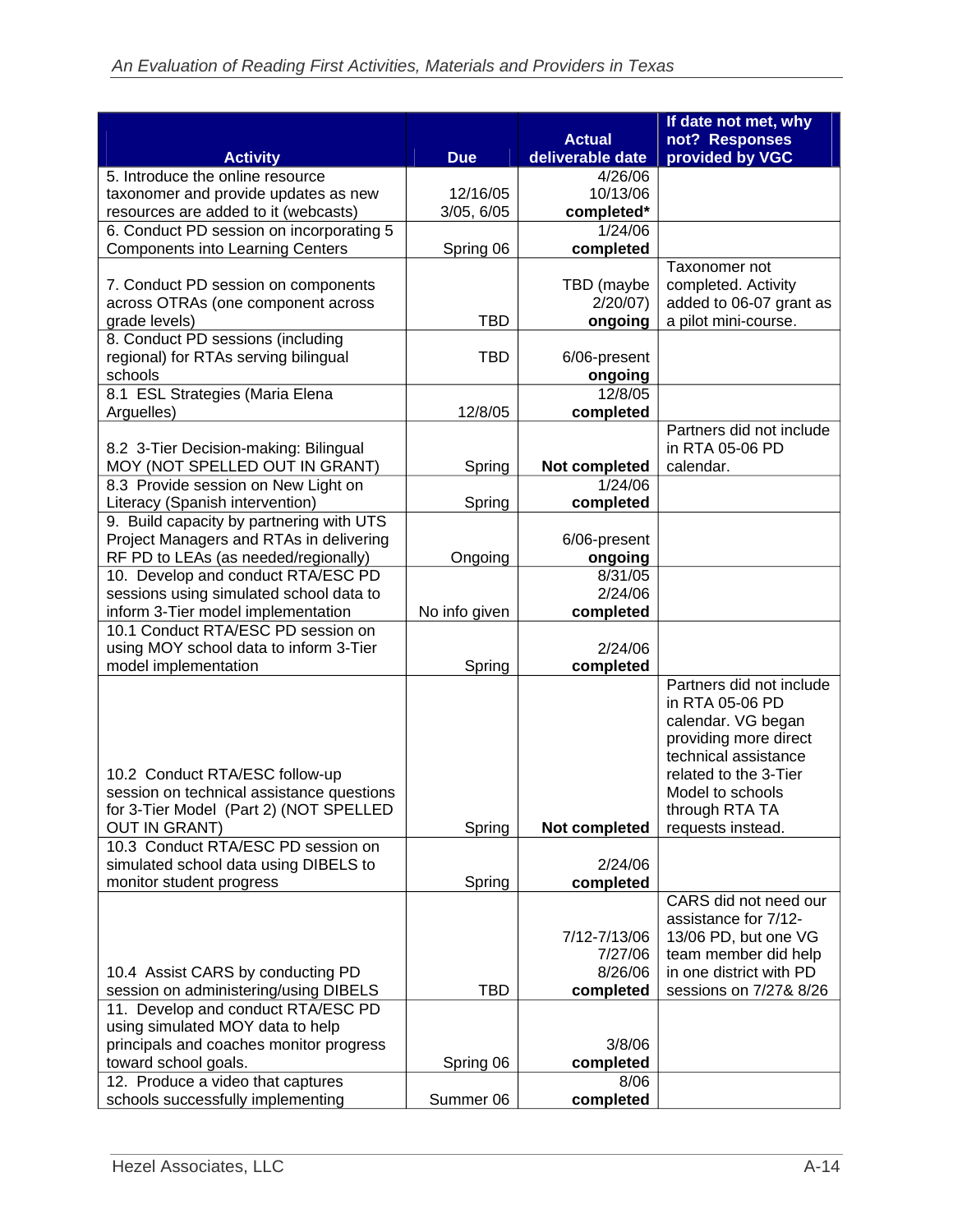| <b>Activity</b>                                               | <b>Due</b>    | <b>Actual</b><br>deliverable date | If date not met, why<br>not? Responses<br>provided by VGC |
|---------------------------------------------------------------|---------------|-----------------------------------|-----------------------------------------------------------|
| elements of the 3-Tier Reading Model                          |               |                                   |                                                           |
| 12.1 Identify schools using data and RTA                      |               |                                   |                                                           |
| "nominations" 11/05                                           |               |                                   |                                                           |
| Scout out schools                                             |               |                                   |                                                           |
| Identify video producer 12/05                                 |               |                                   |                                                           |
| Collaborate with producer 12/05-3/06                          |               |                                   |                                                           |
| Provide drafts for TEA approval (4/06)                        |               |                                   |                                                           |
| Feature video at summer TRF                                   |               | 1/06-8/06                         |                                                           |
| conference (6/06)                                             |               | completed*                        |                                                           |
| 13. Develop and conduct RTA/ESC PD                            |               |                                   |                                                           |
| session using simulated school data to                        |               |                                   |                                                           |
| design a PD plan for 3-Tier Model                             |               | 3/8/06                            |                                                           |
| implementation                                                | Spring        | completed                         |                                                           |
| 14. Develop and provide information to                        |               |                                   |                                                           |
| the RTAs on adapting instruction to meet                      |               | 11/17/05                          | Also, SERP CDs                                            |
| the needs of at-risk students                                 | No info given | completed                         | provide this information.                                 |
| 15. Develop and provide PD on effective                       |               |                                   |                                                           |
| intervention instruction: targeting                           |               |                                   |                                                           |
| students' needs, features of effective                        |               |                                   |                                                           |
| intervention instruction, identifying and                     |               | 11/17/05                          |                                                           |
| modeling effective strategies.                                | No info given | completed                         |                                                           |
| 15.1 Conduct RTA/ESC session "How to                          |               | 1/24/06                           |                                                           |
| Differentiate Instruction for Intervention"                   | 11/17/05      | completed*                        |                                                           |
|                                                               |               | Meetings to<br>discuss and        |                                                           |
| 16. Develop and provide PD on a tool to                       |               | develop CIR:                      |                                                           |
| help RTAs monitor the performance of                          |               | 7/15/05, 8/23/05,                 |                                                           |
| their campuses in implementing their                          |               | 9/19/05, 9/20/05                  |                                                           |
| grant (note wording change)                                   | No info given | completed                         |                                                           |
| 16.1 Collaborate with Partners to develop                     |               | 10/13/05                          |                                                           |
| <b>Campus Implementation Review</b>                           | 10/1/05       | completed*                        |                                                           |
| 16.2 Provide PD to RTAs on using the                          |               | 10/14/05                          |                                                           |
| <b>CIR</b>                                                    | Fall 05       | completed                         |                                                           |
|                                                               |               |                                   | Was originally                                            |
|                                                               |               |                                   | scheduled for 11/18/05.                                   |
|                                                               |               |                                   | Cancelled with UT                                         |
| 16.3 Provide PD to RTAs on conducting                         |               |                                   | System input, due to                                      |
| an implementation check (Partner TA visit                     |               |                                   | lack of sufficient and                                    |
| info)                                                         | 11/18/05      | Not completed                     | appropriate data.                                         |
| 17. Collaborate with TRFI Partners to                         |               |                                   |                                                           |
| evaluate school administrator's data from                     |               |                                   |                                                           |
| the 2006 Fall TRFI Superintendents'                           |               |                                   |                                                           |
| Summit and identify campus                                    |               | 9/28/06                           |                                                           |
| administrators' needs.<br>17.1 Compare Summit's administrator | No info given | completed                         | Summit needs survey                                       |
| needs survey to LEA RF performance                            |               |                                   | not conducted; TEA                                        |
| data                                                          | 10/20/06      | Not completed                     | decision                                                  |
| 17.2 Make list of administrator needs and                     |               |                                   | Summit needs survey                                       |
| share with Partners to inform PD                              |               |                                   | not conducted; TEA                                        |
| development                                                   | 11/1/05       | Not completed                     | decision                                                  |
| 18. Develop information and tools that                        |               | 6/06-present                      |                                                           |
| target administrators' needs and facilitate                   | Ongoing       | ongoing                           |                                                           |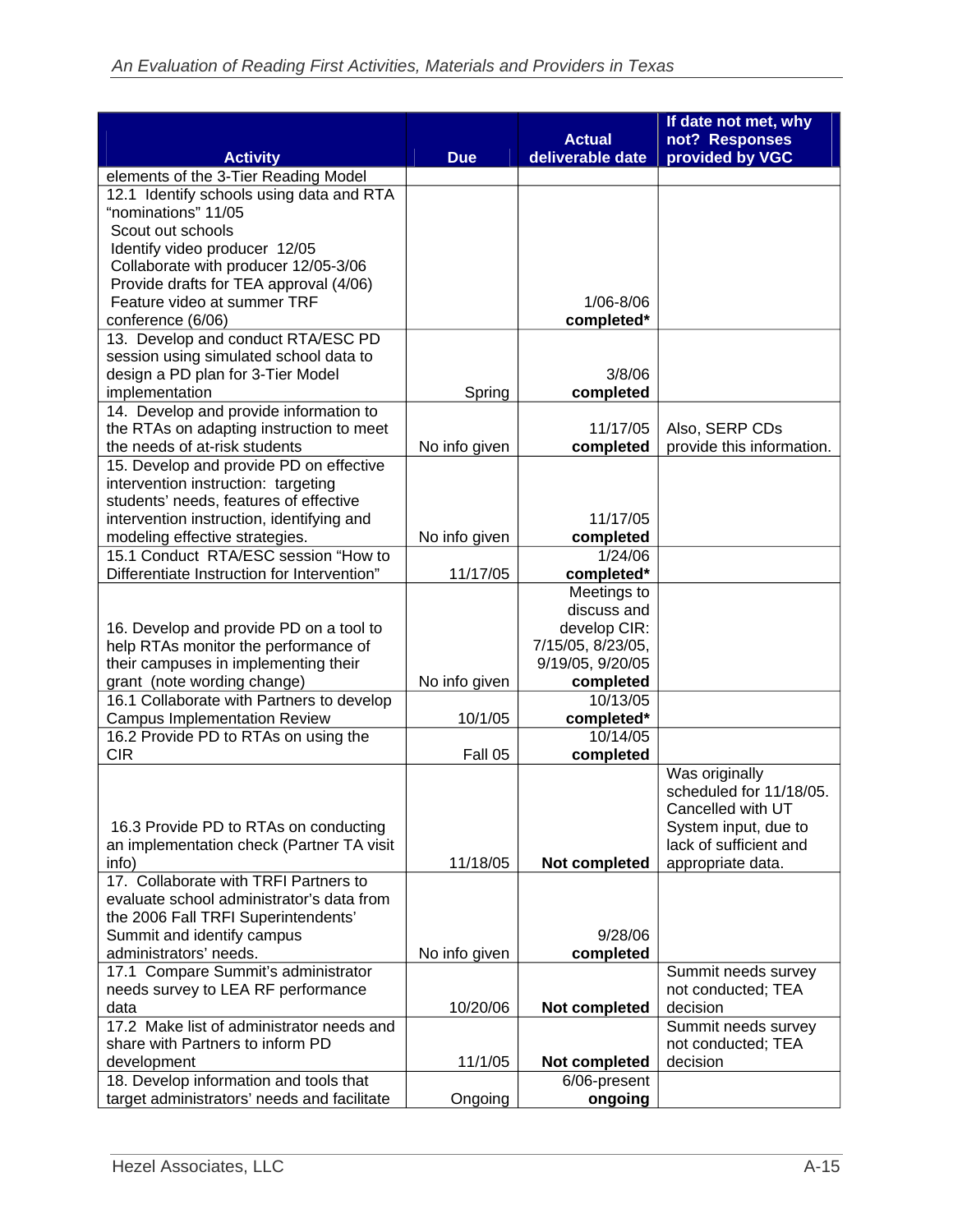|                                                                                                                                               |                      |                                   | If date not met, why                                                                                                      |
|-----------------------------------------------------------------------------------------------------------------------------------------------|----------------------|-----------------------------------|---------------------------------------------------------------------------------------------------------------------------|
| <b>Activity</b>                                                                                                                               | <b>Due</b>           | <b>Actual</b><br>deliverable date | not? Responses<br>provided by VGC                                                                                         |
| RTAs assistance to campus                                                                                                                     |                      |                                   |                                                                                                                           |
| administrators.                                                                                                                               |                      |                                   |                                                                                                                           |
|                                                                                                                                               |                      |                                   | CIR revised - but done<br>by UT-S. UT-S took this<br>information and worked<br>with RTAs without VG                       |
| 18.1 Develop "next steps" process for<br>Campus Planning Tool and CIR                                                                         | 12/05                | Done by UTS                       | involvement.                                                                                                              |
| 19. Present information to administrators                                                                                                     |                      | 6/06-present                      |                                                                                                                           |
| at professional development venues                                                                                                            | Ongoing              | ongoing                           |                                                                                                                           |
| 20. Presentation on setting campus goals<br>to improve reading performance, TEPSA<br>Other presentations as requested,<br>including Midwinter | 11/04                | 11/05-present<br>ongoing          |                                                                                                                           |
| 20.1 Collaborate with TRF Partners to<br>begin identifying campuses that are<br>making substantial progress in achieving<br>goals.            | No info given        | 2/06<br>completed                 | Part of process for<br>selecting schools to film<br>for 3-Tier video. Will<br>continue in 06-07<br>through TRF newsletter |
| 21. Assist Partners in conducting 2006                                                                                                        |                      | 9/06                              |                                                                                                                           |
| Leadership Conference                                                                                                                         |                      | completed<br>5/06                 |                                                                                                                           |
| 21.1 Secure facilities                                                                                                                        | 11/05                | completed*                        |                                                                                                                           |
| 21.2 Work with conference committee to                                                                                                        |                      | 3/06                              |                                                                                                                           |
| develop process chart                                                                                                                         | 11/05                | completed*                        |                                                                                                                           |
| 21.3 Report progress to Partners at                                                                                                           |                      | 2/06-8/06                         |                                                                                                                           |
| monthly meetings                                                                                                                              | 11/05-8/06           | completed                         |                                                                                                                           |
| 22. Provide PD sessions to LEAs in<br>regional meetings to meet identified<br>needs                                                           |                      | 6/06-present<br>ongoing           |                                                                                                                           |
| 22.1 Conduct sessions for LEAs related to<br>RF needs, as identified by RTAs and or<br><b>TEA</b>                                             | Ongoing as<br>needed | 6/06-present<br>ongoing           |                                                                                                                           |
| 23. Disseminate K-3 OTRA CDs free to<br>Texas teachers, including K-12 Special<br>educators via the texasreading.org online                   |                      | 9/05-present                      |                                                                                                                           |
| store                                                                                                                                         | Ongoing              | ongoing                           |                                                                                                                           |
| 23.1 Monthly reports from order<br>fulfillment company                                                                                        | Ongoing              | 9/05-present<br>ongoing           |                                                                                                                           |
| 24. Provide technology support to users,<br>award online CEUs to teachers for OTRA<br>completion, and provide progress                        |                      |                                   |                                                                                                                           |
| monitoring information to principals and                                                                                                      |                      | 9/05-present                      |                                                                                                                           |
| teachers                                                                                                                                      | Ongoing              | ongoing                           |                                                                                                                           |
| 24.1 Technology help requests and                                                                                                             |                      | 9/05-present                      |                                                                                                                           |
| status logs                                                                                                                                   | Ongoing              | ongoing                           |                                                                                                                           |
| 24.2 Reports of OTRA CEUs earned                                                                                                              | Monthly              | 9/05-present<br>ongoing           |                                                                                                                           |
| 25. Provide online trainers to answer                                                                                                         |                      | 9/05-present                      |                                                                                                                           |
| participant questions within 48 hours                                                                                                         | Ongoing              | ongoing                           |                                                                                                                           |
| 25.1 Answers archived on server for                                                                                                           |                      | 9/05-present                      |                                                                                                                           |
| each grade of OTRA<br>25.2 OTRA trainers' discussion in online                                                                                | Ongoing<br>Ongoing   | ongoing<br>1/06-present           |                                                                                                                           |
|                                                                                                                                               |                      |                                   |                                                                                                                           |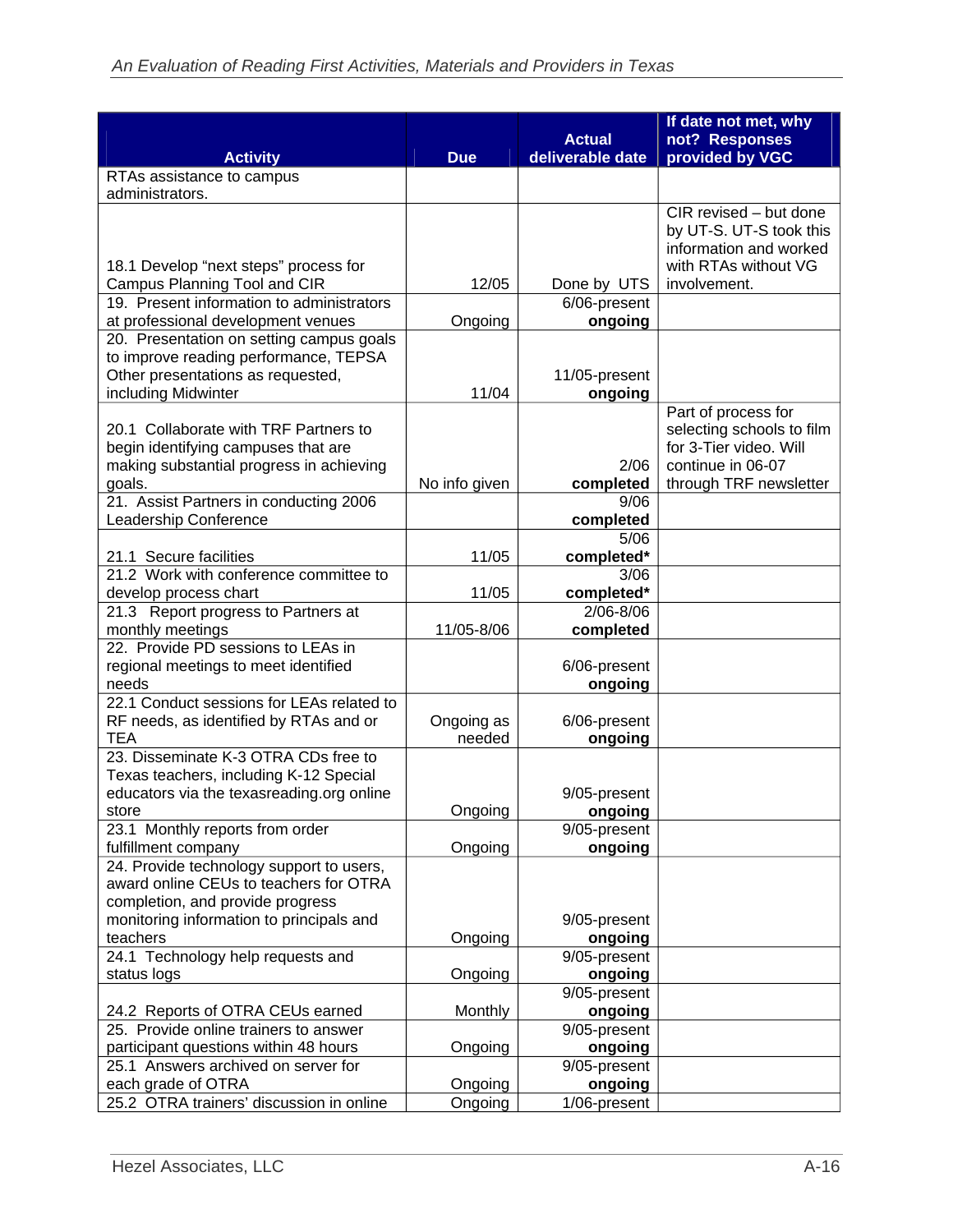| <b>Actual</b><br>provided by VGC<br><b>Activity</b><br>deliverable date<br><b>Due</b><br>collaborative community (CLOC)<br>ongoing<br>26. Using as much existing KLS<br>Order was reversed:<br>technology as feasible, convert the CDs<br>9/05-present<br>KOTRA & 3OTRA<br>to an Internet based delivery system.<br>done; 1OTRA &<br>ongoing<br>Not completed<br>2OTRA underway.<br>26.1 1-OTRA<br>6/06<br>Target date is 11/1/06<br>26.2 2-OTRA<br>8/31/06<br>Not completed<br>for Searchlight pilot of<br>9/06<br>26.3 3-OTRA and K-OTRA (as many<br>knowledge learning<br>additional OTRAs as possible)<br><b>TBD</b><br>completed<br>system.<br><b>Elementary CDs</b><br>disseminated;<br>Secondary CDs<br>completed but had to<br>27. Launch dissemination of the SERP<br>be reversioned due to<br>CDs to teachers, including K-12 special<br>educators, and make them available to<br>licensing requirement -<br>non-RF campuses via the VGC Online<br>6/06<br>will be in store 11/06 for<br>Store.<br>dissemination.<br>No info given<br>completed<br>27.1 Provide CDs to RTAs for delivery to<br>Elementary SERP CDs to elementary RF<br>10/06<br>12/05<br>completed*<br>campuses<br>27.2 Disseminate to non-RF campuses<br>12/05 &<br>10/06<br>Completed*<br>via Online Store<br>ongoing<br>27.3 Mailout Secondary SERP CDs to<br>Dissemination delayed<br>secondary RF campuses<br>2/06<br>Not completed<br>due to changes needed<br>at release date<br>(application licensing<br>27.4 Disseminate to non-RF campuses<br>$2/06$ and<br>via Online Store<br>Not completed<br>update)<br>ongoing<br>27.5 Hire and provide training to online<br>6/06-present<br>ongoing<br>11/05<br>experts<br>28. Provide technology support to users,<br>award CEUs to teachers for completion,<br>and provide progress monitoring<br>6/06-present<br>information to principals & teachers.<br>No info given<br>ongoing<br>6/06-present<br>Ongoing<br>28.1 Technology help request status logs<br>ongoing<br>6/06-present<br>28.2 Monthly reports of CEUs awarded<br>Ongoing<br>ongoing<br>29. Provide online experts to answer<br>6/06-present<br>participant questions within 48 hours<br>No info given<br>ongoing<br>29.1 Answers to participant questions on<br>6/06-present<br>server for participant viewing<br>ongoing<br>Ongoing<br>29.2 Online experts' discussions in online<br>6/06-present<br>collaborative community<br>Ongoing<br>ongoing<br>9/30/06<br>30. Develop a web site like that<br>10/13/06<br>Beta version shown in<br>developed for the 4-OTRA CD for the<br>11/1/06<br>webcast. Pilot to be<br>legacy CDs<br>8/31/06<br>done 11/1/06-1/31/07.<br>completed*<br>31. Complete and test online taxonomer<br>Begins 11/1/06<br>tool<br>8/31/06<br>Not completed<br>31.1 Complete usability testing on<br>Begins 11/1/06<br>Not completed<br>10/10/05<br>prototype |                                 |          |                | If date not met, why |
|-----------------------------------------------------------------------------------------------------------------------------------------------------------------------------------------------------------------------------------------------------------------------------------------------------------------------------------------------------------------------------------------------------------------------------------------------------------------------------------------------------------------------------------------------------------------------------------------------------------------------------------------------------------------------------------------------------------------------------------------------------------------------------------------------------------------------------------------------------------------------------------------------------------------------------------------------------------------------------------------------------------------------------------------------------------------------------------------------------------------------------------------------------------------------------------------------------------------------------------------------------------------------------------------------------------------------------------------------------------------------------------------------------------------------------------------------------------------------------------------------------------------------------------------------------------------------------------------------------------------------------------------------------------------------------------------------------------------------------------------------------------------------------------------------------------------------------------------------------------------------------------------------------------------------------------------------------------------------------------------------------------------------------------------------------------------------------------------------------------------------------------------------------------------------------------------------------------------------------------------------------------------------------------------------------------------------------------------------------------------------------------------------------------------------------------------------------------------------------------------------------------------------------------------------------------------------------------------------------------------------------------------------------------------------------------------------------------------------------------------------------------------------------------------------------------------------------------------------------------------------------------|---------------------------------|----------|----------------|----------------------|
|                                                                                                                                                                                                                                                                                                                                                                                                                                                                                                                                                                                                                                                                                                                                                                                                                                                                                                                                                                                                                                                                                                                                                                                                                                                                                                                                                                                                                                                                                                                                                                                                                                                                                                                                                                                                                                                                                                                                                                                                                                                                                                                                                                                                                                                                                                                                                                                                                                                                                                                                                                                                                                                                                                                                                                                                                                                                                   |                                 |          |                | not? Responses       |
|                                                                                                                                                                                                                                                                                                                                                                                                                                                                                                                                                                                                                                                                                                                                                                                                                                                                                                                                                                                                                                                                                                                                                                                                                                                                                                                                                                                                                                                                                                                                                                                                                                                                                                                                                                                                                                                                                                                                                                                                                                                                                                                                                                                                                                                                                                                                                                                                                                                                                                                                                                                                                                                                                                                                                                                                                                                                                   |                                 |          |                |                      |
|                                                                                                                                                                                                                                                                                                                                                                                                                                                                                                                                                                                                                                                                                                                                                                                                                                                                                                                                                                                                                                                                                                                                                                                                                                                                                                                                                                                                                                                                                                                                                                                                                                                                                                                                                                                                                                                                                                                                                                                                                                                                                                                                                                                                                                                                                                                                                                                                                                                                                                                                                                                                                                                                                                                                                                                                                                                                                   |                                 |          |                |                      |
|                                                                                                                                                                                                                                                                                                                                                                                                                                                                                                                                                                                                                                                                                                                                                                                                                                                                                                                                                                                                                                                                                                                                                                                                                                                                                                                                                                                                                                                                                                                                                                                                                                                                                                                                                                                                                                                                                                                                                                                                                                                                                                                                                                                                                                                                                                                                                                                                                                                                                                                                                                                                                                                                                                                                                                                                                                                                                   |                                 |          |                |                      |
|                                                                                                                                                                                                                                                                                                                                                                                                                                                                                                                                                                                                                                                                                                                                                                                                                                                                                                                                                                                                                                                                                                                                                                                                                                                                                                                                                                                                                                                                                                                                                                                                                                                                                                                                                                                                                                                                                                                                                                                                                                                                                                                                                                                                                                                                                                                                                                                                                                                                                                                                                                                                                                                                                                                                                                                                                                                                                   |                                 |          |                |                      |
|                                                                                                                                                                                                                                                                                                                                                                                                                                                                                                                                                                                                                                                                                                                                                                                                                                                                                                                                                                                                                                                                                                                                                                                                                                                                                                                                                                                                                                                                                                                                                                                                                                                                                                                                                                                                                                                                                                                                                                                                                                                                                                                                                                                                                                                                                                                                                                                                                                                                                                                                                                                                                                                                                                                                                                                                                                                                                   |                                 |          |                |                      |
|                                                                                                                                                                                                                                                                                                                                                                                                                                                                                                                                                                                                                                                                                                                                                                                                                                                                                                                                                                                                                                                                                                                                                                                                                                                                                                                                                                                                                                                                                                                                                                                                                                                                                                                                                                                                                                                                                                                                                                                                                                                                                                                                                                                                                                                                                                                                                                                                                                                                                                                                                                                                                                                                                                                                                                                                                                                                                   |                                 |          |                |                      |
|                                                                                                                                                                                                                                                                                                                                                                                                                                                                                                                                                                                                                                                                                                                                                                                                                                                                                                                                                                                                                                                                                                                                                                                                                                                                                                                                                                                                                                                                                                                                                                                                                                                                                                                                                                                                                                                                                                                                                                                                                                                                                                                                                                                                                                                                                                                                                                                                                                                                                                                                                                                                                                                                                                                                                                                                                                                                                   |                                 |          |                |                      |
|                                                                                                                                                                                                                                                                                                                                                                                                                                                                                                                                                                                                                                                                                                                                                                                                                                                                                                                                                                                                                                                                                                                                                                                                                                                                                                                                                                                                                                                                                                                                                                                                                                                                                                                                                                                                                                                                                                                                                                                                                                                                                                                                                                                                                                                                                                                                                                                                                                                                                                                                                                                                                                                                                                                                                                                                                                                                                   |                                 |          |                |                      |
|                                                                                                                                                                                                                                                                                                                                                                                                                                                                                                                                                                                                                                                                                                                                                                                                                                                                                                                                                                                                                                                                                                                                                                                                                                                                                                                                                                                                                                                                                                                                                                                                                                                                                                                                                                                                                                                                                                                                                                                                                                                                                                                                                                                                                                                                                                                                                                                                                                                                                                                                                                                                                                                                                                                                                                                                                                                                                   |                                 |          |                |                      |
|                                                                                                                                                                                                                                                                                                                                                                                                                                                                                                                                                                                                                                                                                                                                                                                                                                                                                                                                                                                                                                                                                                                                                                                                                                                                                                                                                                                                                                                                                                                                                                                                                                                                                                                                                                                                                                                                                                                                                                                                                                                                                                                                                                                                                                                                                                                                                                                                                                                                                                                                                                                                                                                                                                                                                                                                                                                                                   |                                 |          |                |                      |
|                                                                                                                                                                                                                                                                                                                                                                                                                                                                                                                                                                                                                                                                                                                                                                                                                                                                                                                                                                                                                                                                                                                                                                                                                                                                                                                                                                                                                                                                                                                                                                                                                                                                                                                                                                                                                                                                                                                                                                                                                                                                                                                                                                                                                                                                                                                                                                                                                                                                                                                                                                                                                                                                                                                                                                                                                                                                                   |                                 |          |                |                      |
|                                                                                                                                                                                                                                                                                                                                                                                                                                                                                                                                                                                                                                                                                                                                                                                                                                                                                                                                                                                                                                                                                                                                                                                                                                                                                                                                                                                                                                                                                                                                                                                                                                                                                                                                                                                                                                                                                                                                                                                                                                                                                                                                                                                                                                                                                                                                                                                                                                                                                                                                                                                                                                                                                                                                                                                                                                                                                   |                                 |          |                |                      |
|                                                                                                                                                                                                                                                                                                                                                                                                                                                                                                                                                                                                                                                                                                                                                                                                                                                                                                                                                                                                                                                                                                                                                                                                                                                                                                                                                                                                                                                                                                                                                                                                                                                                                                                                                                                                                                                                                                                                                                                                                                                                                                                                                                                                                                                                                                                                                                                                                                                                                                                                                                                                                                                                                                                                                                                                                                                                                   |                                 |          |                |                      |
|                                                                                                                                                                                                                                                                                                                                                                                                                                                                                                                                                                                                                                                                                                                                                                                                                                                                                                                                                                                                                                                                                                                                                                                                                                                                                                                                                                                                                                                                                                                                                                                                                                                                                                                                                                                                                                                                                                                                                                                                                                                                                                                                                                                                                                                                                                                                                                                                                                                                                                                                                                                                                                                                                                                                                                                                                                                                                   |                                 |          |                |                      |
|                                                                                                                                                                                                                                                                                                                                                                                                                                                                                                                                                                                                                                                                                                                                                                                                                                                                                                                                                                                                                                                                                                                                                                                                                                                                                                                                                                                                                                                                                                                                                                                                                                                                                                                                                                                                                                                                                                                                                                                                                                                                                                                                                                                                                                                                                                                                                                                                                                                                                                                                                                                                                                                                                                                                                                                                                                                                                   |                                 |          |                |                      |
|                                                                                                                                                                                                                                                                                                                                                                                                                                                                                                                                                                                                                                                                                                                                                                                                                                                                                                                                                                                                                                                                                                                                                                                                                                                                                                                                                                                                                                                                                                                                                                                                                                                                                                                                                                                                                                                                                                                                                                                                                                                                                                                                                                                                                                                                                                                                                                                                                                                                                                                                                                                                                                                                                                                                                                                                                                                                                   |                                 |          |                |                      |
|                                                                                                                                                                                                                                                                                                                                                                                                                                                                                                                                                                                                                                                                                                                                                                                                                                                                                                                                                                                                                                                                                                                                                                                                                                                                                                                                                                                                                                                                                                                                                                                                                                                                                                                                                                                                                                                                                                                                                                                                                                                                                                                                                                                                                                                                                                                                                                                                                                                                                                                                                                                                                                                                                                                                                                                                                                                                                   |                                 |          |                |                      |
|                                                                                                                                                                                                                                                                                                                                                                                                                                                                                                                                                                                                                                                                                                                                                                                                                                                                                                                                                                                                                                                                                                                                                                                                                                                                                                                                                                                                                                                                                                                                                                                                                                                                                                                                                                                                                                                                                                                                                                                                                                                                                                                                                                                                                                                                                                                                                                                                                                                                                                                                                                                                                                                                                                                                                                                                                                                                                   |                                 |          |                |                      |
|                                                                                                                                                                                                                                                                                                                                                                                                                                                                                                                                                                                                                                                                                                                                                                                                                                                                                                                                                                                                                                                                                                                                                                                                                                                                                                                                                                                                                                                                                                                                                                                                                                                                                                                                                                                                                                                                                                                                                                                                                                                                                                                                                                                                                                                                                                                                                                                                                                                                                                                                                                                                                                                                                                                                                                                                                                                                                   |                                 |          |                |                      |
|                                                                                                                                                                                                                                                                                                                                                                                                                                                                                                                                                                                                                                                                                                                                                                                                                                                                                                                                                                                                                                                                                                                                                                                                                                                                                                                                                                                                                                                                                                                                                                                                                                                                                                                                                                                                                                                                                                                                                                                                                                                                                                                                                                                                                                                                                                                                                                                                                                                                                                                                                                                                                                                                                                                                                                                                                                                                                   |                                 |          |                |                      |
|                                                                                                                                                                                                                                                                                                                                                                                                                                                                                                                                                                                                                                                                                                                                                                                                                                                                                                                                                                                                                                                                                                                                                                                                                                                                                                                                                                                                                                                                                                                                                                                                                                                                                                                                                                                                                                                                                                                                                                                                                                                                                                                                                                                                                                                                                                                                                                                                                                                                                                                                                                                                                                                                                                                                                                                                                                                                                   |                                 |          |                |                      |
|                                                                                                                                                                                                                                                                                                                                                                                                                                                                                                                                                                                                                                                                                                                                                                                                                                                                                                                                                                                                                                                                                                                                                                                                                                                                                                                                                                                                                                                                                                                                                                                                                                                                                                                                                                                                                                                                                                                                                                                                                                                                                                                                                                                                                                                                                                                                                                                                                                                                                                                                                                                                                                                                                                                                                                                                                                                                                   |                                 |          |                |                      |
|                                                                                                                                                                                                                                                                                                                                                                                                                                                                                                                                                                                                                                                                                                                                                                                                                                                                                                                                                                                                                                                                                                                                                                                                                                                                                                                                                                                                                                                                                                                                                                                                                                                                                                                                                                                                                                                                                                                                                                                                                                                                                                                                                                                                                                                                                                                                                                                                                                                                                                                                                                                                                                                                                                                                                                                                                                                                                   |                                 |          |                |                      |
|                                                                                                                                                                                                                                                                                                                                                                                                                                                                                                                                                                                                                                                                                                                                                                                                                                                                                                                                                                                                                                                                                                                                                                                                                                                                                                                                                                                                                                                                                                                                                                                                                                                                                                                                                                                                                                                                                                                                                                                                                                                                                                                                                                                                                                                                                                                                                                                                                                                                                                                                                                                                                                                                                                                                                                                                                                                                                   |                                 |          |                |                      |
|                                                                                                                                                                                                                                                                                                                                                                                                                                                                                                                                                                                                                                                                                                                                                                                                                                                                                                                                                                                                                                                                                                                                                                                                                                                                                                                                                                                                                                                                                                                                                                                                                                                                                                                                                                                                                                                                                                                                                                                                                                                                                                                                                                                                                                                                                                                                                                                                                                                                                                                                                                                                                                                                                                                                                                                                                                                                                   |                                 |          |                |                      |
|                                                                                                                                                                                                                                                                                                                                                                                                                                                                                                                                                                                                                                                                                                                                                                                                                                                                                                                                                                                                                                                                                                                                                                                                                                                                                                                                                                                                                                                                                                                                                                                                                                                                                                                                                                                                                                                                                                                                                                                                                                                                                                                                                                                                                                                                                                                                                                                                                                                                                                                                                                                                                                                                                                                                                                                                                                                                                   |                                 |          |                |                      |
|                                                                                                                                                                                                                                                                                                                                                                                                                                                                                                                                                                                                                                                                                                                                                                                                                                                                                                                                                                                                                                                                                                                                                                                                                                                                                                                                                                                                                                                                                                                                                                                                                                                                                                                                                                                                                                                                                                                                                                                                                                                                                                                                                                                                                                                                                                                                                                                                                                                                                                                                                                                                                                                                                                                                                                                                                                                                                   |                                 |          |                |                      |
|                                                                                                                                                                                                                                                                                                                                                                                                                                                                                                                                                                                                                                                                                                                                                                                                                                                                                                                                                                                                                                                                                                                                                                                                                                                                                                                                                                                                                                                                                                                                                                                                                                                                                                                                                                                                                                                                                                                                                                                                                                                                                                                                                                                                                                                                                                                                                                                                                                                                                                                                                                                                                                                                                                                                                                                                                                                                                   |                                 |          |                |                      |
|                                                                                                                                                                                                                                                                                                                                                                                                                                                                                                                                                                                                                                                                                                                                                                                                                                                                                                                                                                                                                                                                                                                                                                                                                                                                                                                                                                                                                                                                                                                                                                                                                                                                                                                                                                                                                                                                                                                                                                                                                                                                                                                                                                                                                                                                                                                                                                                                                                                                                                                                                                                                                                                                                                                                                                                                                                                                                   |                                 |          |                |                      |
|                                                                                                                                                                                                                                                                                                                                                                                                                                                                                                                                                                                                                                                                                                                                                                                                                                                                                                                                                                                                                                                                                                                                                                                                                                                                                                                                                                                                                                                                                                                                                                                                                                                                                                                                                                                                                                                                                                                                                                                                                                                                                                                                                                                                                                                                                                                                                                                                                                                                                                                                                                                                                                                                                                                                                                                                                                                                                   |                                 |          |                |                      |
|                                                                                                                                                                                                                                                                                                                                                                                                                                                                                                                                                                                                                                                                                                                                                                                                                                                                                                                                                                                                                                                                                                                                                                                                                                                                                                                                                                                                                                                                                                                                                                                                                                                                                                                                                                                                                                                                                                                                                                                                                                                                                                                                                                                                                                                                                                                                                                                                                                                                                                                                                                                                                                                                                                                                                                                                                                                                                   |                                 |          |                |                      |
|                                                                                                                                                                                                                                                                                                                                                                                                                                                                                                                                                                                                                                                                                                                                                                                                                                                                                                                                                                                                                                                                                                                                                                                                                                                                                                                                                                                                                                                                                                                                                                                                                                                                                                                                                                                                                                                                                                                                                                                                                                                                                                                                                                                                                                                                                                                                                                                                                                                                                                                                                                                                                                                                                                                                                                                                                                                                                   |                                 |          |                |                      |
|                                                                                                                                                                                                                                                                                                                                                                                                                                                                                                                                                                                                                                                                                                                                                                                                                                                                                                                                                                                                                                                                                                                                                                                                                                                                                                                                                                                                                                                                                                                                                                                                                                                                                                                                                                                                                                                                                                                                                                                                                                                                                                                                                                                                                                                                                                                                                                                                                                                                                                                                                                                                                                                                                                                                                                                                                                                                                   |                                 |          |                |                      |
|                                                                                                                                                                                                                                                                                                                                                                                                                                                                                                                                                                                                                                                                                                                                                                                                                                                                                                                                                                                                                                                                                                                                                                                                                                                                                                                                                                                                                                                                                                                                                                                                                                                                                                                                                                                                                                                                                                                                                                                                                                                                                                                                                                                                                                                                                                                                                                                                                                                                                                                                                                                                                                                                                                                                                                                                                                                                                   |                                 |          |                |                      |
|                                                                                                                                                                                                                                                                                                                                                                                                                                                                                                                                                                                                                                                                                                                                                                                                                                                                                                                                                                                                                                                                                                                                                                                                                                                                                                                                                                                                                                                                                                                                                                                                                                                                                                                                                                                                                                                                                                                                                                                                                                                                                                                                                                                                                                                                                                                                                                                                                                                                                                                                                                                                                                                                                                                                                                                                                                                                                   |                                 |          |                |                      |
|                                                                                                                                                                                                                                                                                                                                                                                                                                                                                                                                                                                                                                                                                                                                                                                                                                                                                                                                                                                                                                                                                                                                                                                                                                                                                                                                                                                                                                                                                                                                                                                                                                                                                                                                                                                                                                                                                                                                                                                                                                                                                                                                                                                                                                                                                                                                                                                                                                                                                                                                                                                                                                                                                                                                                                                                                                                                                   |                                 |          |                |                      |
|                                                                                                                                                                                                                                                                                                                                                                                                                                                                                                                                                                                                                                                                                                                                                                                                                                                                                                                                                                                                                                                                                                                                                                                                                                                                                                                                                                                                                                                                                                                                                                                                                                                                                                                                                                                                                                                                                                                                                                                                                                                                                                                                                                                                                                                                                                                                                                                                                                                                                                                                                                                                                                                                                                                                                                                                                                                                                   |                                 |          |                |                      |
|                                                                                                                                                                                                                                                                                                                                                                                                                                                                                                                                                                                                                                                                                                                                                                                                                                                                                                                                                                                                                                                                                                                                                                                                                                                                                                                                                                                                                                                                                                                                                                                                                                                                                                                                                                                                                                                                                                                                                                                                                                                                                                                                                                                                                                                                                                                                                                                                                                                                                                                                                                                                                                                                                                                                                                                                                                                                                   |                                 |          |                |                      |
|                                                                                                                                                                                                                                                                                                                                                                                                                                                                                                                                                                                                                                                                                                                                                                                                                                                                                                                                                                                                                                                                                                                                                                                                                                                                                                                                                                                                                                                                                                                                                                                                                                                                                                                                                                                                                                                                                                                                                                                                                                                                                                                                                                                                                                                                                                                                                                                                                                                                                                                                                                                                                                                                                                                                                                                                                                                                                   |                                 |          |                |                      |
|                                                                                                                                                                                                                                                                                                                                                                                                                                                                                                                                                                                                                                                                                                                                                                                                                                                                                                                                                                                                                                                                                                                                                                                                                                                                                                                                                                                                                                                                                                                                                                                                                                                                                                                                                                                                                                                                                                                                                                                                                                                                                                                                                                                                                                                                                                                                                                                                                                                                                                                                                                                                                                                                                                                                                                                                                                                                                   |                                 |          |                |                      |
|                                                                                                                                                                                                                                                                                                                                                                                                                                                                                                                                                                                                                                                                                                                                                                                                                                                                                                                                                                                                                                                                                                                                                                                                                                                                                                                                                                                                                                                                                                                                                                                                                                                                                                                                                                                                                                                                                                                                                                                                                                                                                                                                                                                                                                                                                                                                                                                                                                                                                                                                                                                                                                                                                                                                                                                                                                                                                   |                                 |          |                |                      |
|                                                                                                                                                                                                                                                                                                                                                                                                                                                                                                                                                                                                                                                                                                                                                                                                                                                                                                                                                                                                                                                                                                                                                                                                                                                                                                                                                                                                                                                                                                                                                                                                                                                                                                                                                                                                                                                                                                                                                                                                                                                                                                                                                                                                                                                                                                                                                                                                                                                                                                                                                                                                                                                                                                                                                                                                                                                                                   |                                 |          |                |                      |
|                                                                                                                                                                                                                                                                                                                                                                                                                                                                                                                                                                                                                                                                                                                                                                                                                                                                                                                                                                                                                                                                                                                                                                                                                                                                                                                                                                                                                                                                                                                                                                                                                                                                                                                                                                                                                                                                                                                                                                                                                                                                                                                                                                                                                                                                                                                                                                                                                                                                                                                                                                                                                                                                                                                                                                                                                                                                                   |                                 |          |                |                      |
|                                                                                                                                                                                                                                                                                                                                                                                                                                                                                                                                                                                                                                                                                                                                                                                                                                                                                                                                                                                                                                                                                                                                                                                                                                                                                                                                                                                                                                                                                                                                                                                                                                                                                                                                                                                                                                                                                                                                                                                                                                                                                                                                                                                                                                                                                                                                                                                                                                                                                                                                                                                                                                                                                                                                                                                                                                                                                   |                                 |          |                |                      |
|                                                                                                                                                                                                                                                                                                                                                                                                                                                                                                                                                                                                                                                                                                                                                                                                                                                                                                                                                                                                                                                                                                                                                                                                                                                                                                                                                                                                                                                                                                                                                                                                                                                                                                                                                                                                                                                                                                                                                                                                                                                                                                                                                                                                                                                                                                                                                                                                                                                                                                                                                                                                                                                                                                                                                                                                                                                                                   |                                 |          |                |                      |
|                                                                                                                                                                                                                                                                                                                                                                                                                                                                                                                                                                                                                                                                                                                                                                                                                                                                                                                                                                                                                                                                                                                                                                                                                                                                                                                                                                                                                                                                                                                                                                                                                                                                                                                                                                                                                                                                                                                                                                                                                                                                                                                                                                                                                                                                                                                                                                                                                                                                                                                                                                                                                                                                                                                                                                                                                                                                                   |                                 |          |                |                      |
|                                                                                                                                                                                                                                                                                                                                                                                                                                                                                                                                                                                                                                                                                                                                                                                                                                                                                                                                                                                                                                                                                                                                                                                                                                                                                                                                                                                                                                                                                                                                                                                                                                                                                                                                                                                                                                                                                                                                                                                                                                                                                                                                                                                                                                                                                                                                                                                                                                                                                                                                                                                                                                                                                                                                                                                                                                                                                   |                                 |          |                |                      |
|                                                                                                                                                                                                                                                                                                                                                                                                                                                                                                                                                                                                                                                                                                                                                                                                                                                                                                                                                                                                                                                                                                                                                                                                                                                                                                                                                                                                                                                                                                                                                                                                                                                                                                                                                                                                                                                                                                                                                                                                                                                                                                                                                                                                                                                                                                                                                                                                                                                                                                                                                                                                                                                                                                                                                                                                                                                                                   |                                 |          |                |                      |
|                                                                                                                                                                                                                                                                                                                                                                                                                                                                                                                                                                                                                                                                                                                                                                                                                                                                                                                                                                                                                                                                                                                                                                                                                                                                                                                                                                                                                                                                                                                                                                                                                                                                                                                                                                                                                                                                                                                                                                                                                                                                                                                                                                                                                                                                                                                                                                                                                                                                                                                                                                                                                                                                                                                                                                                                                                                                                   |                                 |          |                |                      |
|                                                                                                                                                                                                                                                                                                                                                                                                                                                                                                                                                                                                                                                                                                                                                                                                                                                                                                                                                                                                                                                                                                                                                                                                                                                                                                                                                                                                                                                                                                                                                                                                                                                                                                                                                                                                                                                                                                                                                                                                                                                                                                                                                                                                                                                                                                                                                                                                                                                                                                                                                                                                                                                                                                                                                                                                                                                                                   |                                 |          |                |                      |
|                                                                                                                                                                                                                                                                                                                                                                                                                                                                                                                                                                                                                                                                                                                                                                                                                                                                                                                                                                                                                                                                                                                                                                                                                                                                                                                                                                                                                                                                                                                                                                                                                                                                                                                                                                                                                                                                                                                                                                                                                                                                                                                                                                                                                                                                                                                                                                                                                                                                                                                                                                                                                                                                                                                                                                                                                                                                                   |                                 |          |                |                      |
|                                                                                                                                                                                                                                                                                                                                                                                                                                                                                                                                                                                                                                                                                                                                                                                                                                                                                                                                                                                                                                                                                                                                                                                                                                                                                                                                                                                                                                                                                                                                                                                                                                                                                                                                                                                                                                                                                                                                                                                                                                                                                                                                                                                                                                                                                                                                                                                                                                                                                                                                                                                                                                                                                                                                                                                                                                                                                   | 31.2 Develop specifications for | 11/01/05 | Begins 11/1/06 |                      |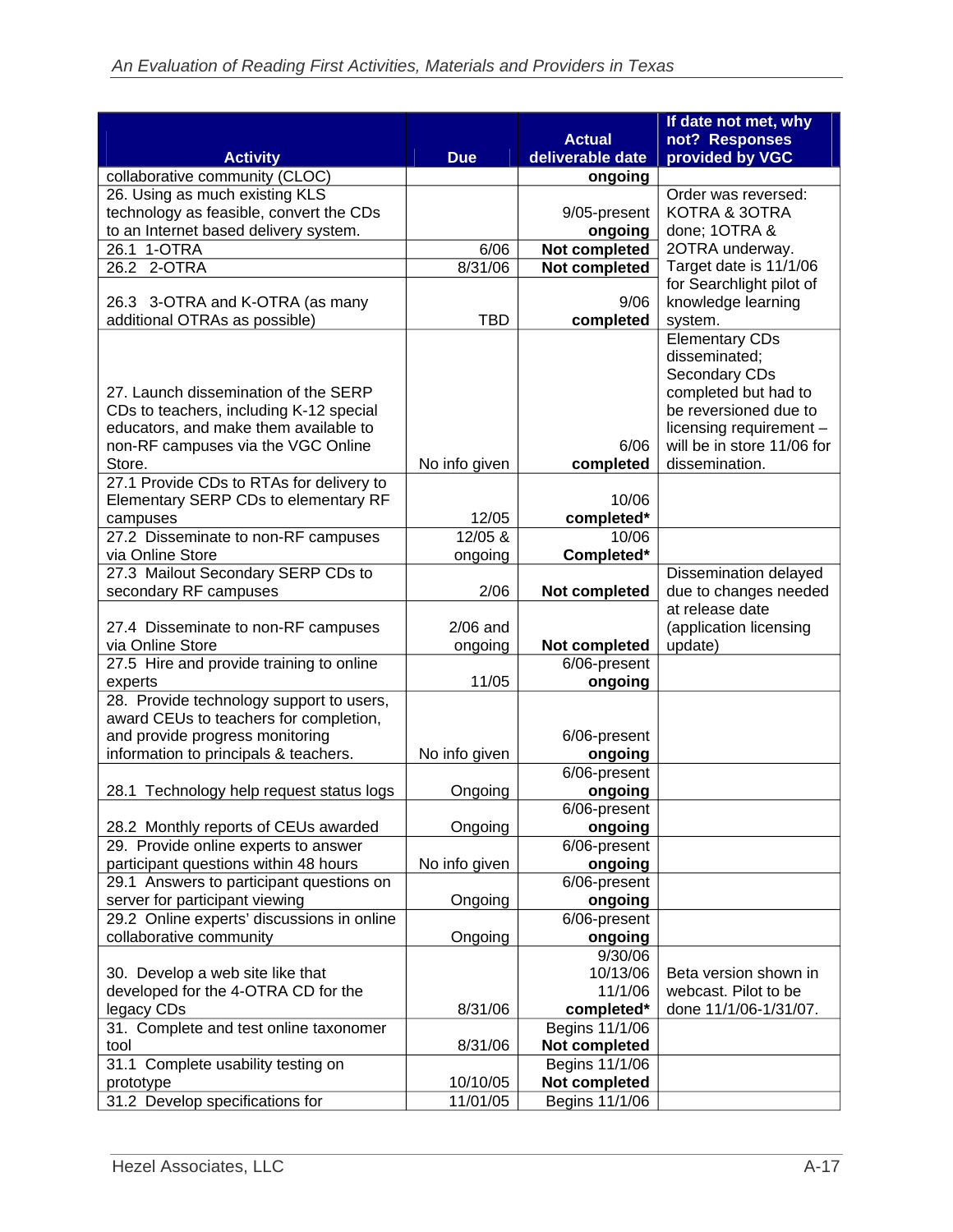|                                            |               | <b>Actual</b>    | If date not met, why<br>not? Responses |
|--------------------------------------------|---------------|------------------|----------------------------------------|
| <b>Activity</b>                            | <b>Due</b>    | deliverable date | provided by VGC                        |
| taxonomer improvement                      |               | Not completed    |                                        |
| 31.3 Secure resources for taxonomer        |               | 3/06             |                                        |
| development (contract)                     | 12/01/05      | completed*       |                                        |
| 31.4 Continue disaggregating and           |               | 9/05-present     |                                        |
| classifying OTRA and VGC materials         | Ongoing       | ongoing          |                                        |
| 32. Add 1-OTRA and 2-OTRA information      |               |                  |                                        |
| to assist educators in searching VGC       |               |                  |                                        |
| online reading resources and in compiling  |               |                  |                                        |
| topic-related PD or instructional packets. |               |                  |                                        |
| (CHANGE "1OTRA & 2OTRA" TO                 |               | Begun            |                                        |
| "KOTRA & 3OTRA")                           | No info given | ongoing          |                                        |
| 32.1Conduct acceptance testing on          |               | 9/15/06          |                                        |
| Taxonomer with KOTRA & 3OTRA               | 2/06          | Completed*       |                                        |
|                                            |               | 3/06-present     |                                        |
| 32.2 Revise taxonomer to fix "bugs"        | 3/01/06       | Not completed    |                                        |
| 32.3 Conduct acceptance testing on         |               |                  |                                        |
| release version                            | 3/15/06       | Not completed    |                                        |
| 32.4 Release taxonomer version with 1-     |               |                  |                                        |
| <b>OTRA</b>                                | 4/1/06        | Not completed    |                                        |
|                                            |               | Begun            |                                        |
| 32.5 Add 2-OTRA                            | 6/1/06        | Not completed    |                                        |
| 32.6 Conduct acceptance testing and        |               |                  |                                        |
| develop report                             | 6/15/06       | Not completed    |                                        |
|                                            |               | 3/06-present     |                                        |
| 32.7 Revise taxonomer                      | 7/3/06        | Not completed    | Started with KOTRA &                   |
| 32.8Conduct acceptance testing on          |               |                  | 3OTRA. By 11/1/06,                     |
| version with 2-OTRA and develop            |               |                  | added 1 & 2OTRAs so                    |
| report                                     | 7/21/06       | Not completed    | pilot of Searchlight                   |
| 32.9 Release taxonomer version with 2-     |               |                  | learning component                     |
| <b>OTRA</b>                                | 8/15/06       | Not completed    | has all 4 OTRAs.                       |
| 33. Update website to include links to     |               | 9/05-present     |                                        |
| Texas RF websites and resources            | Ongoing       | ongoing          |                                        |
| 34. Improve, maintain and facilitate CLOC  |               |                  |                                        |
| as a virtual technical assistance tool for |               |                  |                                        |
| RTAs to communicate with each other        |               |                  |                                        |
| and with other Statewide Coordinators in   |               | 9/05-present     |                                        |
| password-protected communities.            |               | ongoing          |                                        |
| 34.1 Reorganize data in CLOC to make       |               |                  |                                        |
| website more user friendly and easier to   |               |                  |                                        |
| locate information, including posting      |               | 10/1/05          |                                        |
| FAQs in Library                            | 10/15/05      | completed*       |                                        |
| 34.2 Conduct an RTA focus group to         |               |                  |                                        |
| identify ways that CLOC can be improved    |               |                  |                                        |
| to promote knowledge sharing and           |               | 11/16/05         |                                        |
| develop report                             | 10/30/05      | completed*       |                                        |
| 34.3 Develop features to meet user         |               | 12/1/05          |                                        |
| needs, including notification feature      | Ongoing       | ongoing          |                                        |
| 34.4 Facilitate the RTA community and      |               |                  |                                        |
| respond to specific technical assistance   |               | 9/05-present     |                                        |
| requests                                   | Ongoing       | ongoing          |                                        |
| 34.5 Provide training to Partners in       |               | 10/14/05         |                                        |
| posting documents to CLOC                  | 10/30/05      | completed        |                                        |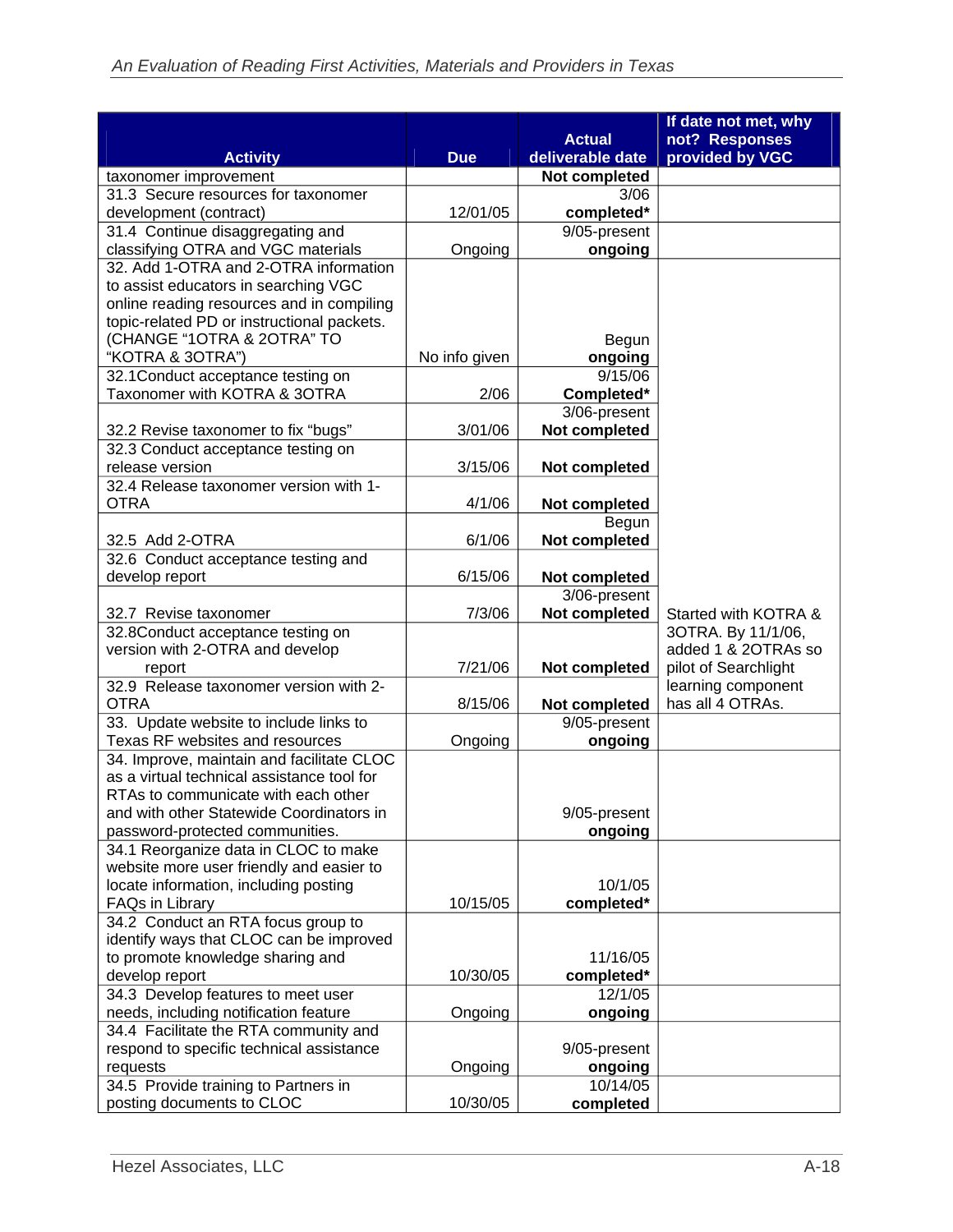|                                                                                     |               |                         | If date not met, why  |
|-------------------------------------------------------------------------------------|---------------|-------------------------|-----------------------|
|                                                                                     |               | <b>Actual</b>           | not? Responses        |
| <b>Activity</b><br>35. Support RTAs who elect to facilitate                         | <b>Due</b>    | deliverable date        | provided by VGC       |
| CLOC communities for school leaders                                                 |               | 11/05-present           |                       |
| from their assigned campuses.                                                       | No info given | ongoing                 |                       |
| 35.1 Conduct facilitator training for                                               |               | 11/05                   |                       |
| volunteer RTAs                                                                      | 1/06          | completed               |                       |
| 35.2 Monitor RTAs' communities and                                                  |               |                         |                       |
| answer requests for assistance                                                      |               |                         |                       |
| (Statewide Coordinator responses in                                                 |               | 11/05-present           |                       |
| CLOC)                                                                               | Ongoing       | ongoing                 |                       |
| 35.2 Recognize RTAs who facilitate                                                  |               |                         |                       |
| communities and promote them as                                                     |               |                         |                       |
| mentors for new RTA volunteers to build                                             | 5/06 &        | 11/05-present           | Mentoring process has |
| capacity within UTS                                                                 | Ongoing       | ongoing                 | not been formalized.  |
| 36. Evaluate the use of CLOC in providing                                           |               | 9/05-present            |                       |
| technical assistance information                                                    | No info given | ongoing                 |                       |
| 36.1 Identify the type of                                                           |               |                         |                       |
| collaborations/information shared on                                                |               | 7/06                    |                       |
| <b>CLOC</b>                                                                         | 7/31/06       | completed               |                       |
| 36.2 Report on CLOC usage, including                                                |               | 7/06                    |                       |
| enhancements to website                                                             | Monthly       | completed               |                       |
| 36.2 Develop report describing effective                                            |               |                         |                       |
| strategies for promoting information                                                |               | 7/06                    |                       |
| sharing                                                                             | 7/31/06       | completed               |                       |
| 36.3 Develop report of OTRA Experts'                                                |               |                         |                       |
| uses of CLOC to inform responses to                                                 |               | 7/06                    |                       |
| <b>OTRA</b> participant requests                                                    | 7/31/06       | completed               |                       |
| 37. Prepare teachers in all the essential<br>components of reading instruction that |               |                         |                       |
| include information on instructional                                                |               |                         |                       |
| materials, programs, strategies, and                                                |               |                         |                       |
| approaches based on SBRR, including                                                 |               |                         |                       |
| early intervention and reading remediation                                          |               | 9/05-present            |                       |
| materials, programs and approaches.                                                 | No info given | ongoing                 |                       |
| 37.1.b. Seminar on ELL with RTAs and                                                |               | $5/23 - 24$             |                       |
| ESCs (Tim Shanahanm Diane August)                                                   | 2/23          | completed*              |                       |
| 37.1.c. Seminar on Research in Reading                                              |               |                         |                       |
| (Marilyn Adams, Joe Torgenson                                                       | 5/23-5/24     | completed               |                       |
| 37.2 Maintain a list of SBRR materials                                              |               |                         |                       |
| and resources disseminated to HEC                                                   |               |                         |                       |
| faculty members for incorporation into                                              | Updated       | 10/05-5/06              |                       |
| their courses                                                                       | each seminar  | completed               |                       |
| 37.3 Provide HEC participants with an                                               |               |                         |                       |
| online collaborative (HEC-Online) to                                                |               |                         |                       |
| promote sharing ideas for including SBRR                                            |               | 9/05-present            |                       |
| in preservice courses                                                               | Ongoing       | ongoing                 |                       |
| 37.4 Provide instruction on the use of                                              |               |                         |                       |
| screening, diagnostic, and classroom-                                               |               |                         |                       |
| based instructional reading assessments                                             |               |                         |                       |
| and other scientifically based procedures                                           |               |                         |                       |
| that effectively identify students who may                                          |               |                         |                       |
| be at risk for reading failure or who are<br>having difficulty reading. Breakout    | 5/23-24/05    | 5/23-24/05<br>completed |                       |
|                                                                                     |               |                         |                       |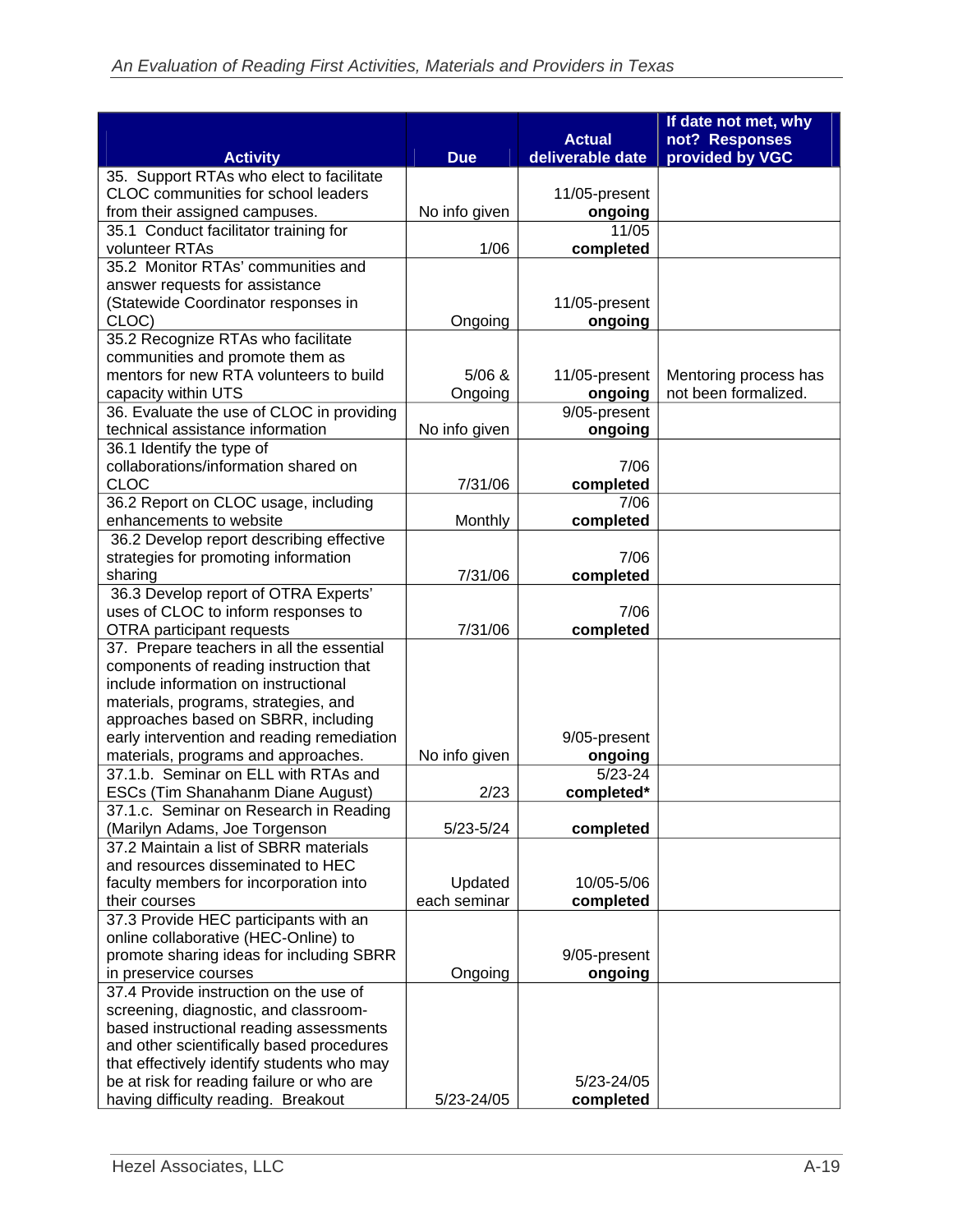| <b>Activity</b>                               | <b>Due</b>    | <b>Actual</b><br>deliverable date | If date not met, why<br>not? Responses<br>provided by VGC |
|-----------------------------------------------|---------------|-----------------------------------|-----------------------------------------------------------|
| sessions on Tejas LEE and TPRI at May         |               |                                   |                                                           |
| seminar                                       |               |                                   |                                                           |
| 38. Ensure that professional                  |               |                                   |                                                           |
| development is provided by eligible PD        |               | 9/05-present                      |                                                           |
| providers/Maintain vita for presenters        | Ongoing       | ongoing                           |                                                           |
| 39. Review revised syllabi for HEC            |               |                                   |                                                           |
| members courses to identify integration of    |               | 9/05-present                      |                                                           |
| <b>SBRR</b> information                       | Ongoing       | ongoing                           |                                                           |
| 39.1 Develop a report describing              |               |                                   |                                                           |
| changes made in members' syllabi              | 8/31/06       | No info given                     |                                                           |
| 39.2 Maintain file of revised syllabi         |               |                                   |                                                           |
| submitted (requirement for participation in   |               | 9/05-present                      |                                                           |
| HEC)                                          | Ongoing       | ongoing                           |                                                           |
| 39.3 Maintain file of institutions invited to |               |                                   |                                                           |
| participate, and contact information for      |               | 9/05-present                      |                                                           |
| 05-06 participants.                           | Ongoing       | ongoing                           |                                                           |
| 40. Follow up reviews of syllabi with         |               |                                   |                                                           |
| recommendations to ensure that                |               |                                   |                                                           |
| institutions offer courses that meet the      |               | 9/05-present                      |                                                           |
| highest standards                             | No info given | ongoing                           |                                                           |
| 40.1 Provide recommendations to faculty       |               |                                   |                                                           |
| to enhance the integrations of SBRR into      |               | 9/05-present                      |                                                           |
| reading courses                               | Ongoing       | ongoing                           |                                                           |
| 40.2 Provide opportunities for faculty to     |               |                                   |                                                           |
| collaborate in syllabi development through    |               | 9/05-present                      |                                                           |
| HEC Online and at seminars. Post syllabi      |               | ongoing                           |                                                           |
| in HEC Online.                                | Ongoing       |                                   |                                                           |
| 40.3 Prepare a report on the results of       |               | 10/06                             |                                                           |
| syllabi reviews and submit to the Partners    | No info given | completed                         |                                                           |
| 42. Review K-3 state certification and        |               | 7/06                              |                                                           |
| report recommendations to Partners            | No info given | completed                         |                                                           |

Completed\* = completed but later than original due date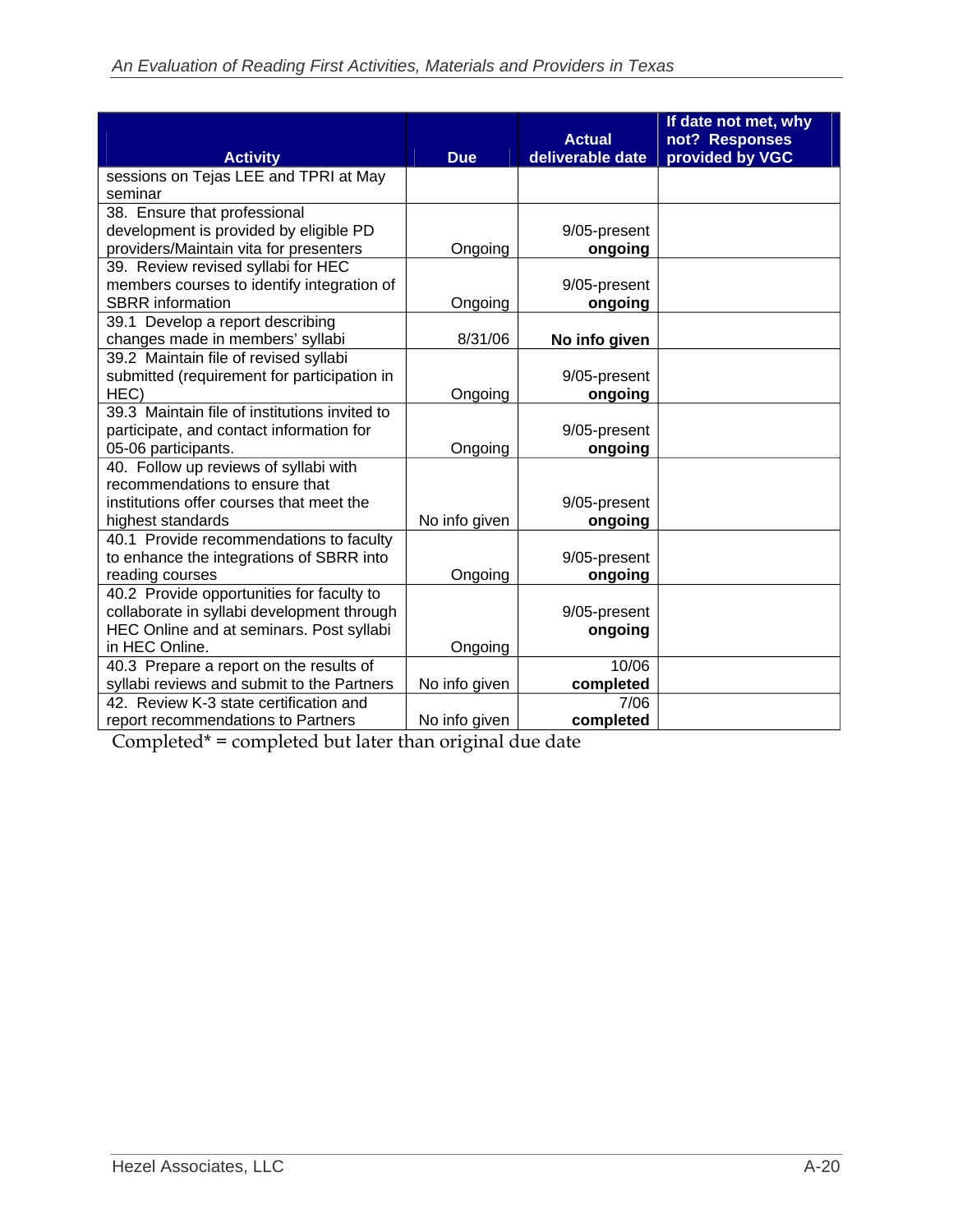## **Appendix B: Interview Protocol**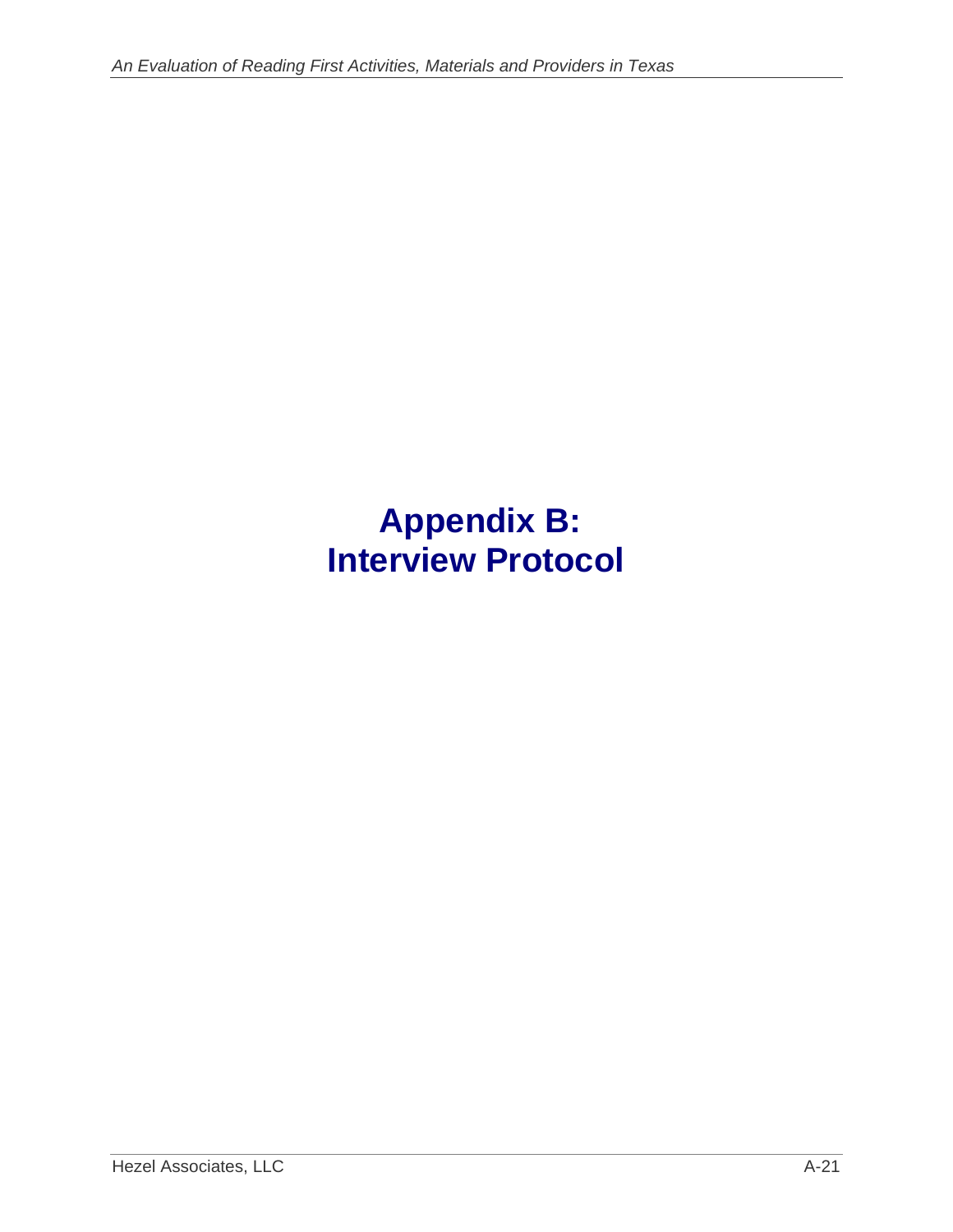| Interviewee: Position: Position:                                                                                                                                                                                               |  |
|--------------------------------------------------------------------------------------------------------------------------------------------------------------------------------------------------------------------------------|--|
| Date: No. 1996. The Commission of the Commission of the Commission of the Commission of the Commission of the Commission of the Commission of the Commission of the Commission of the Commission of the Commission of the Comm |  |
| <b>Top Line Notes:</b> (Use this space to record key words, impressions, phrases, insights, etc.,                                                                                                                              |  |
| (In addition, space is provided throughout the protocol for jotting down rough notes<br>during the interview.)                                                                                                                 |  |
|                                                                                                                                                                                                                                |  |

EVALUATON OF READING FIRST ACTIVITIES, MATERIALS, AND PROVIDERS IN TEXAS

HEZEL ASSOCIATES, LLC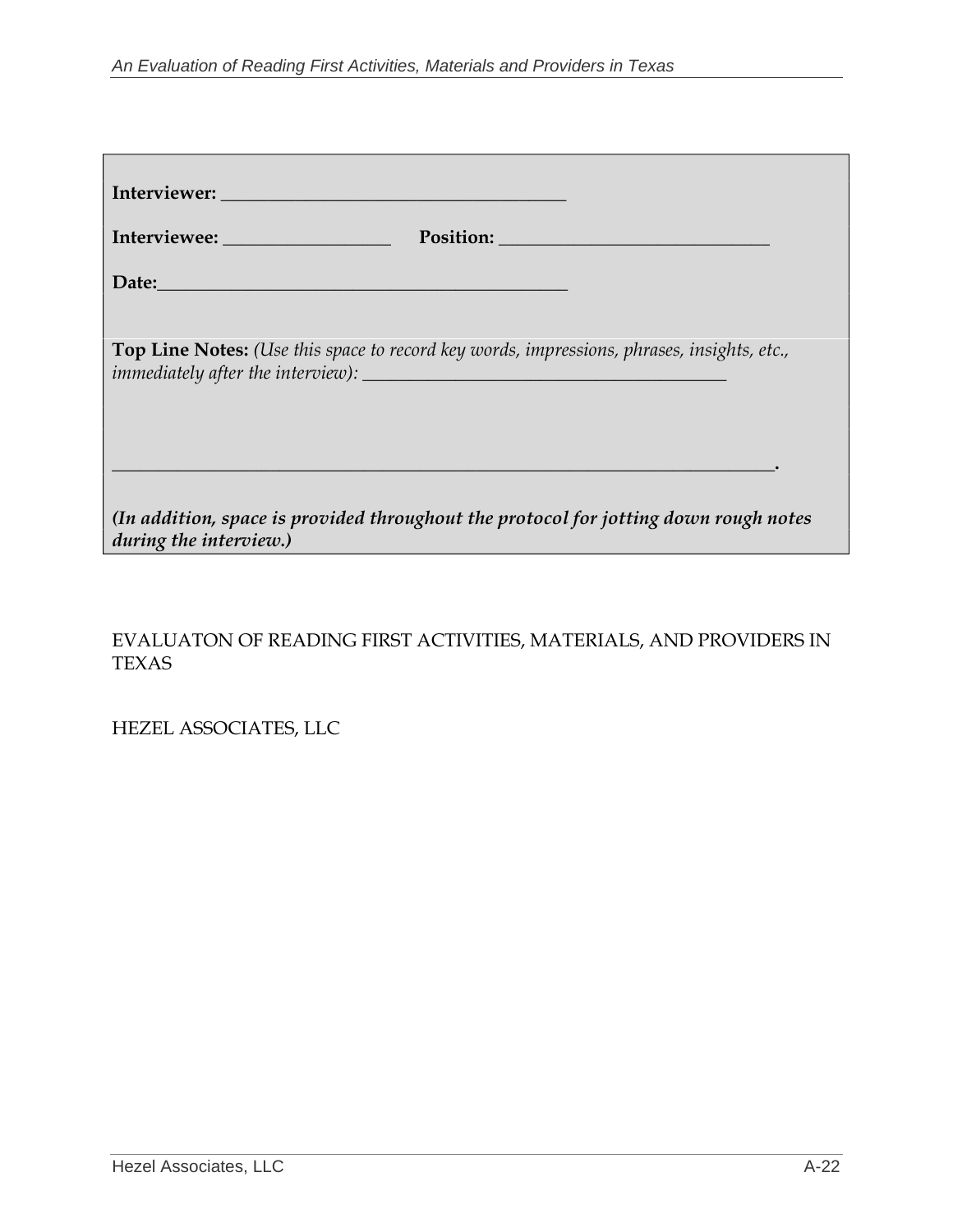## **INDIVIDUAL INTERVIEW GUIDELINE**

## I. INTRODUCTION OF INTERVIEWER

- Review the nature and objectives of the study: That our evaluation is being conducted under a TEA requirement; we are seeking to provide information back to the program developers and managers that will help improve the program. *(Reminder: Our focus is on evaluating the activities that were accomplished during 3 key academic years: Mid-2003-04, 2004-2005 and 2005-2006).*
- Explain that we seek the interviewee's insights about the program: its management and its effectiveness.
- Point out that in our reports we do not attribute comments or statements about the program to any one individual.
- Ask permission to tape record the interview. Point out that the tape recorder is way to assist our note taking. If at any time the interviewee would like to make a comment off the record, you will turn off the tape recorder and then turn it back on to resume the interview.

#### II. RESPONDENT INTRODUCTION AND POSITION WITHIN ORGANIZATION

- Can you briefly tell me what your position is at your organization? How long have you held this position?
- How would you describe your main responsibilities?
- How do your responsibilities relate to the stated goals of *Texas Reading First*?

#### III. EVALUATING THE EXTENT TO WHICH ALL COMPONENTS OF THE *TEXAS READING FIRST* INITIATIVE HAVE BEEN IMPLEMENTED AND IN WHAT TIME FRAME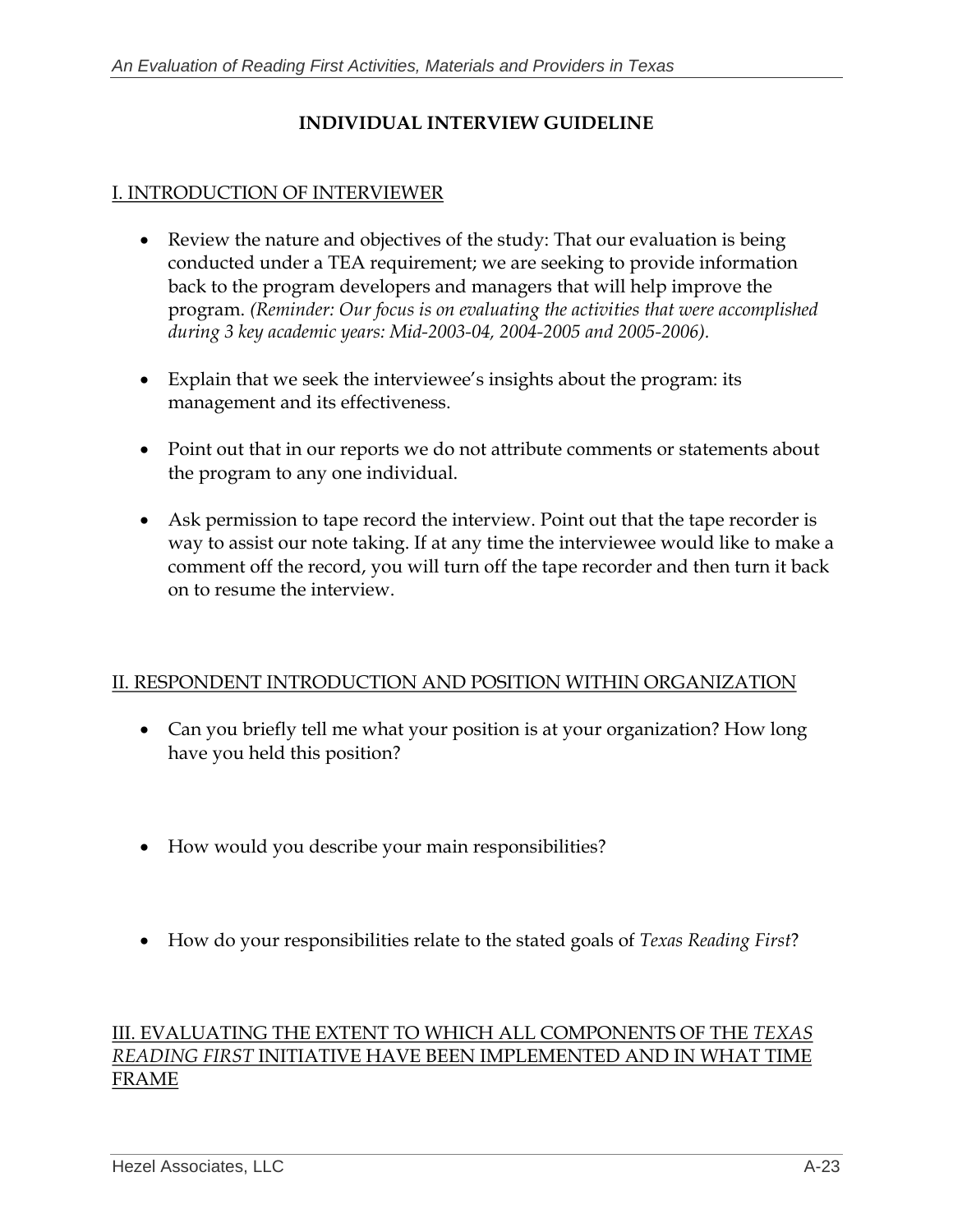- Let's discuss the deliverables that your organization is responsible for. The broad categories are as follows:
- Which of the deliverable goals *have* been met?
- Were these deliverable goals consistent with the original timeline?
	- o If not, why not?
- Now let's talk about the deliverables goals that *have not* been met.
- Which specific deliverable goals *have not* been met at all?
	- o Why *haven't* these goals been met?
	- o What would you say are the main contributing factors?

## IV. ASSESSING TEXAS FIRST'S LEADERSHIP AND COMMUNICATION AMONG THESE LEADERS

- Can you tell me about how your organization functions?
	- o Structure for meetings?
	- o Conferences?
	- o Management style? (*e.g., top down: hierarchical, or collaborative*)
	- o Built-in accountability?
		- What structures are in place to help members of your organization meet their goals?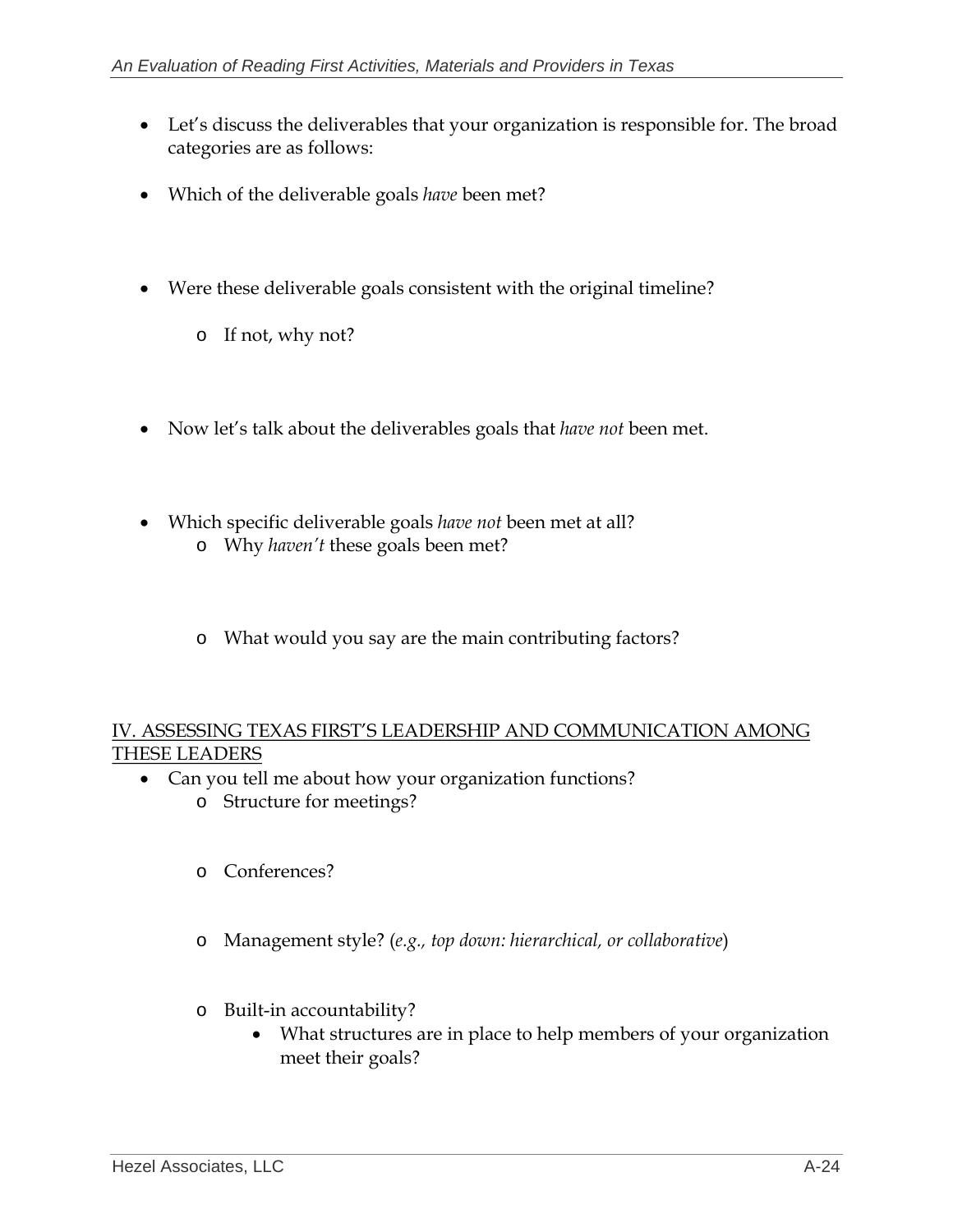- What are some of the obstacles that members of your organization sometimes have to overcome to achieve their goals?
- What's your analysis of the strengths of your organization's leadership team?
- In your opinion, in what ways is the overall organization leadership lacking?
- Can you talk about the communication between your organization and *Texas Reading First* Leadership?
	- o Does the *Texas Reading First* Leadership Team invite your participation? Does it invite your input?
	- o If so, how (*e.g.,* meetings, events)?
	- o If not, why not?
- Do you feel that your organization has influence on the *Texas Reading First*  Partnership?
	- o If so, in what way?
	- o If not, why not?

V. IMPROVING TEXAS FIRST'S LEADERSHIP AND COMMUNICATION

• Moving forward, how could the *Texas Reading First* Partnership strengthen its *leadership*?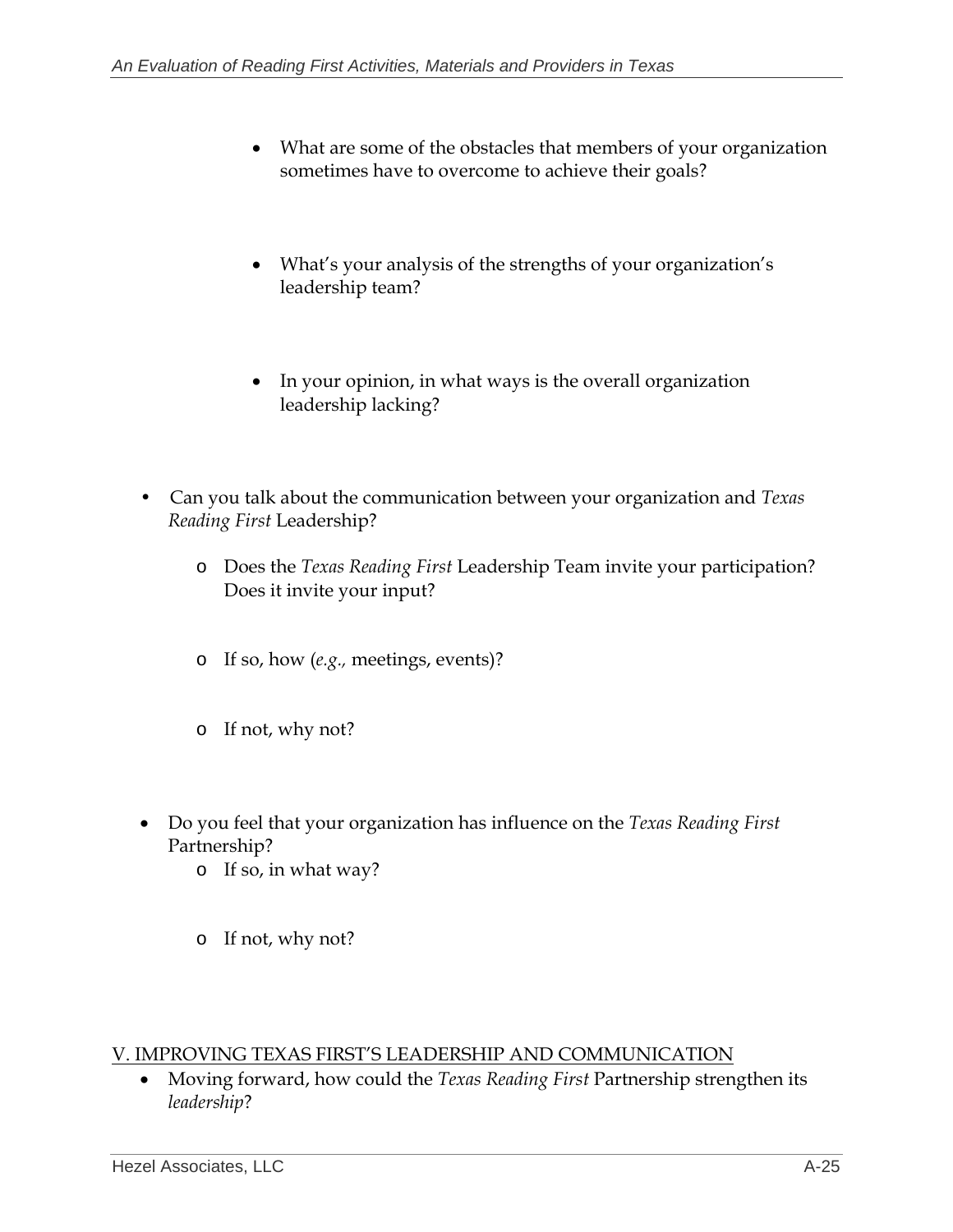- How could the Partnership strengthen its *communication*?
- How do you think your organization could play a leadership role in implementing these improvements?

## VI. FINAL THOUGHTS

- Is there anything else about the deliverable goals assigned to your organization, and which have and haven't been met in a timely way that you'd like to tell me?
- Is there anything else about *Texas Reading First* Partnership that would give me a better sense of what's going on?
- Of everything we've discussed, what is the most important message about your organization's deliverables and the *Texas Reading First* Partnership that you'd like me to include in my report?

Thank you very much for your time.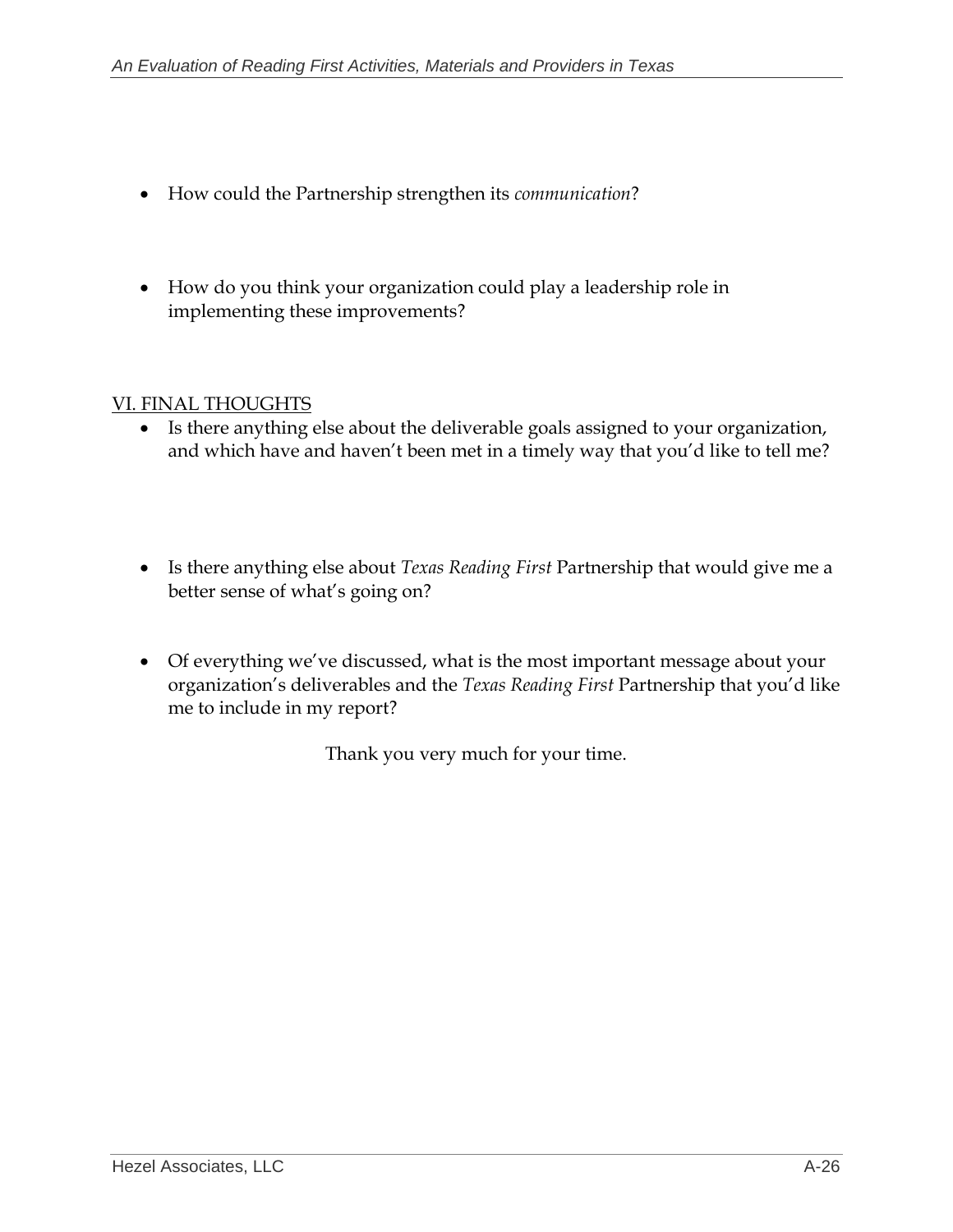# **Appendix C: Evaluation of** *Texas Reading First* **Professional Development Materials**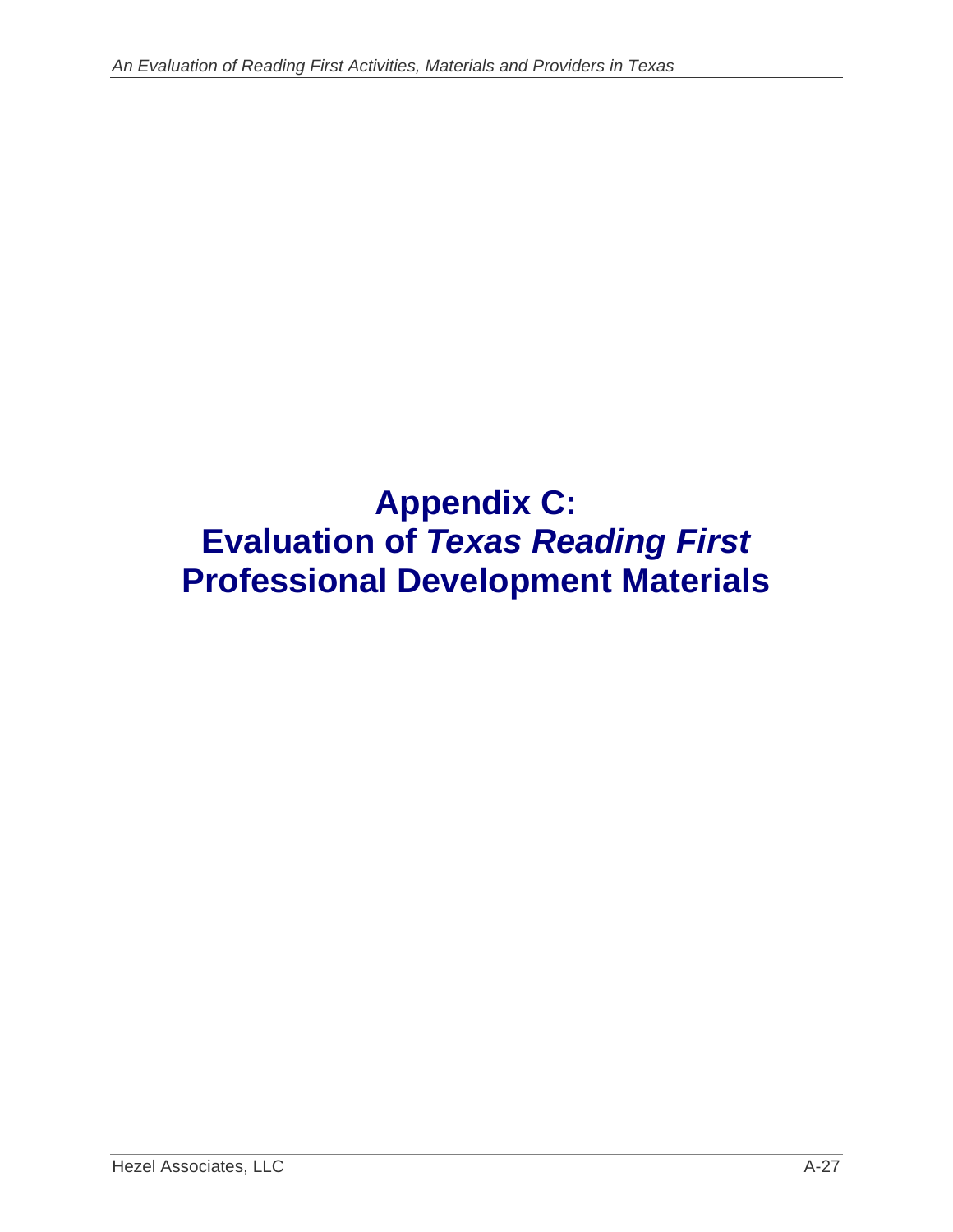Agency that Produced the Materials \_\_\_\_\_\_\_\_\_\_\_\_\_\_\_\_\_\_\_\_\_\_\_\_\_\_\_\_\_\_\_\_

Title of Materials

General Type of Materials \_\_\_\_\_\_\_\_\_\_\_\_\_\_\_\_\_\_\_\_\_\_\_\_\_\_\_\_\_\_\_\_\_\_\_\_\_\_\_\_\_

Target Audience \_\_\_\_\_\_\_\_\_\_\_\_\_\_\_\_\_\_\_\_\_\_\_\_\_\_\_\_\_\_\_\_\_\_\_\_\_\_\_\_\_\_\_\_\_\_\_\_\_

Criterion I. Evaluating the extent to which the professional development materials support instruction in the five components of Scientifically Based Reading Research (SBRR)

#### **Phonemic awareness (PA)4**

Are teachers provided with adequate support in the following aspects of phonemic awareness:

• teaching children to manipulate phonemes by using the letters of the alphabet?

*\_\_\_\_ 0, not at all \_\_\_\_\_ 1, somewhat \_\_\_\_\_\_ 2, a fair amount \_\_\_\_\_ 3, excellent* 

- focusing on only one or two types of phoneme manipulation, rather than several types?
- *\_\_\_\_ 0, not at all \_\_\_\_\_ 1, somewhat \_\_\_\_\_\_ 2, a fair amount \_\_\_\_\_ 3, excellent*
- being explicit in teaching children about the connection between PA skills and reading?

<sup>4</sup> According to the National Reading Panel ("Reports of the Subgroups," 2000), "Phonemes are the smallest units constituting spoken language. English consists of about 41 phonemes. . . Phonemic awareness refers to the ability to focus on and manipulate phonemes in spoken words," p. 2-1.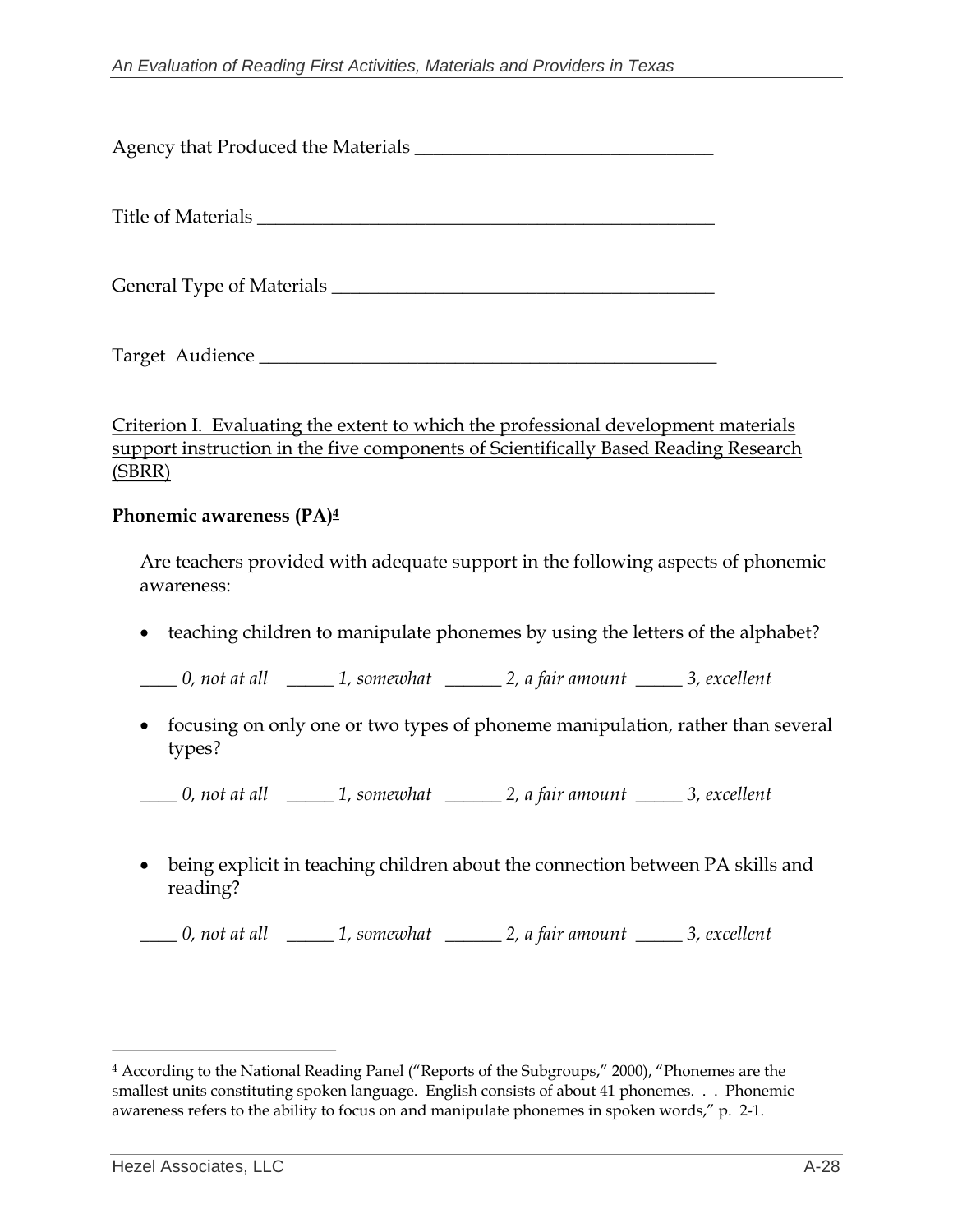#### **Phonics**

Are teachers provided with adequate support in teaching the following aspects of phonics:

- explicit and systematic instruction in how to relate lettes and sounds, how to break spoken words into sounds, and how to blend sounds to form words?
- *\_\_\_\_ 0, not at all \_\_\_\_\_ 1, somewhat \_\_\_\_\_\_ 2, a fair amount \_\_\_\_\_ 3, excellent*
- helping students understand why they are learning the relationships between letters and sounds?

*\_\_\_\_ 0, not at all \_\_\_\_\_ 1, somewhat \_\_\_\_\_\_ 2, a fair amount \_\_\_\_\_ 3, excellent* 

• helping students apply their knowledge of phonics as they read words, sentences, and text?

*\_\_\_\_ 0, not at all \_\_\_\_\_ 1, somewhat \_\_\_\_\_\_ 2, a fair amount \_\_\_\_\_ 3, excellent* 

• helping students apply what tey learn about sounds and letters to their own writing?

*\_\_\_\_ 0, not at all \_\_\_\_\_ 1, somewhat \_\_\_\_\_\_ 2, a fair amount \_\_\_\_\_ 3, excellent* 

• Adapting phonics instruction to the needs of individual students, based on assessment?

*\_\_\_\_ 0, not at all \_\_\_\_\_ 1, somewhat \_\_\_\_\_\_ 2, a fair amount \_\_\_\_\_ 3, excellent* 

• including instruction in alphabetic knowledge, phonemic awareness, vocabulary development, and the reading of text?

*\_\_\_\_ 0, not at all \_\_\_\_\_ 1, somewhat \_\_\_\_\_\_ 2, a fair amount \_\_\_\_\_ 3, excellent* 

#### **Fluency**

Are teachers provided with adequate support in the following aspects of fluency:

• having students engage in repeated and monitored oral reading?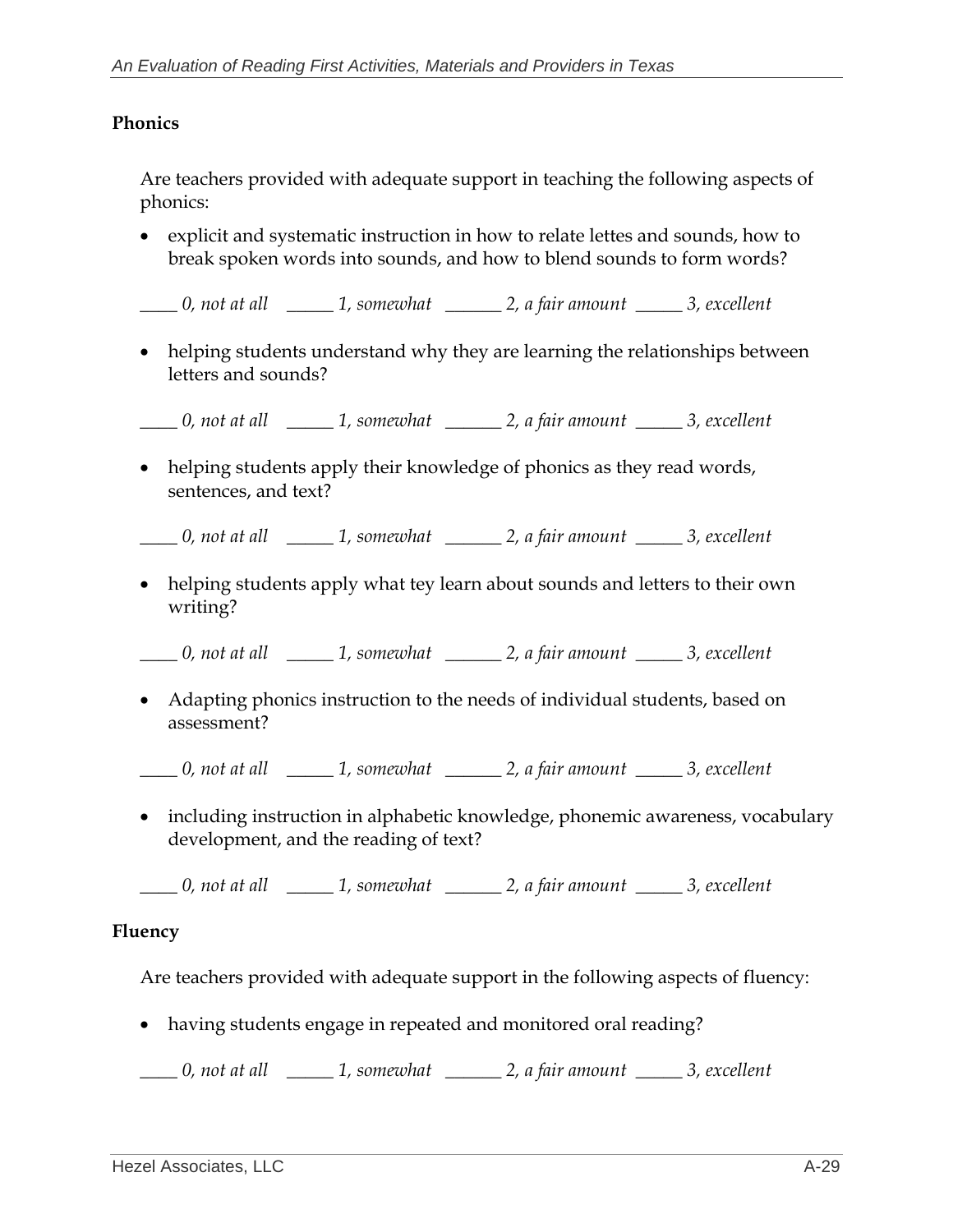• modeling fluent reading? *\_\_\_\_ 0, not at all \_\_\_\_\_ 1, somewhat \_\_\_\_\_\_ 2, a fair amount \_\_\_\_\_ 3, excellent* 

#### **Vocabulary Development**

Are teachers provided with adequate support in the following aspects of vocabulary development:

• helping students learn unfamiliar words indirectly (such a*s* by reading books)?

*\_\_\_\_ 0, not at all \_\_\_\_\_ 1, somewhat \_\_\_\_\_\_ 2, a fair amount \_\_\_\_\_ 3, excellent* 

• providing direct instruction for some vocabulary words?

*\_\_\_\_ 0, not at all \_\_\_\_\_ 1, somewhat \_\_\_\_\_\_ 2, a fair amount \_\_\_\_\_ 3, excellent* 

• providing extended and active engagement with vocabulary?

*\_\_\_\_ 0, not at all \_\_\_\_\_ 1, somewhat \_\_\_\_\_\_ 2, a fair amount \_\_\_\_\_ 3, excellent* 

• fostering word consciousness among students?

*\_\_\_\_ 0, not at all \_\_\_\_\_ 1, somewhat \_\_\_\_\_\_ 2, a fair amount \_\_\_\_\_ 3, excellent*

#### **Text Comprehension**

Are teachers provided with adequate support in the following aspects of text comprehension:

• teaching students how to use specific comprehension strategies, such as: monitoring comprehension; using graphic and semantic organizers; recognizing story structure; question-answer strategies; and summarizing?

*\_\_\_\_ 0, not at all \_\_\_\_\_ 1, somewhat \_\_\_\_\_\_ 2, a fair amount \_\_\_\_\_ 3, excellent* 

• using the following techniques to teach the strategies mentioned above: direct explanation; modeling; guided practice; and application?

*\_\_\_\_ 0, not at all \_\_\_\_\_ 1, somewhat \_\_\_\_\_\_ 2, a fair amount \_\_\_\_\_ 3, excellent* 

• showing students how to be flexible and use a combination of strategies?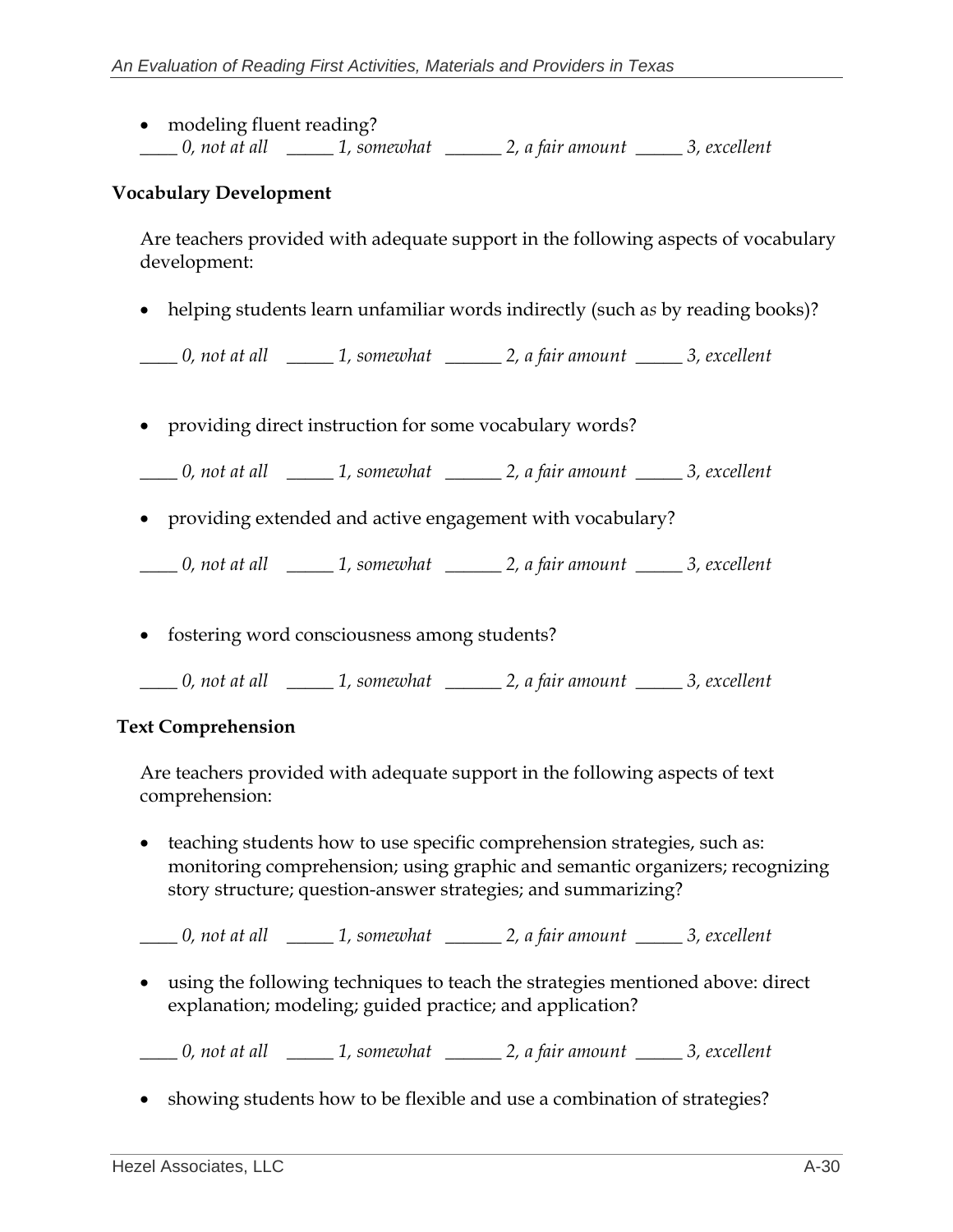*\_\_\_\_ 0, not at all \_\_\_\_\_ 1, somewhat \_\_\_\_\_\_ 2, a fair amount \_\_\_\_\_ 3, excellent* 

• using cooperative learning strategies to help students understand texts?

*\_\_\_\_ 0, not at all \_\_\_\_\_ 1, somewhat \_\_\_\_\_\_ 2, a fair amount \_\_\_\_\_ 3, excellent* 

Total instructional design points for Section I: **\_\_\_\_\_\_\_\_\_\_\_\_** 

Criterion II. Evaluating the extent to which the professional development materials support teachers in applying the 3-Tier Reading Model to differentiate instruction<sup>5</sup> and provide intervention support for students struggling with reading concepts<sup>6</sup>

#### **A. Tier 1: Effective core instruction, assessment and progress monitoring for all students.**

Are teachers provided with adequate support in the following aspects of Tier 1:

• how to select and administer assessment tools that are designed to screen children when they first begin to struggle in reading?

 $\Box$  0, not at all  $\Box$  1, somewhat  $\Box$  2, a fair amount  $\Box$  3, excellent

• how to select and administer assessment tools that are designed to diagnose students' strengths and weaknesses as readers?

*\_\_\_\_ 0, not at all \_\_\_\_\_ 1, somewhat \_\_\_\_\_\_ 2, a fair amount \_\_\_\_\_ 3, excellent* 

• how to interpret the results of assessment data derived from various instruments?

<sup>5</sup> Differentiated instruction, according to expert Carol Ann Tomlinson is ". . . teaching with student variance in mind. It means starting where the kids are rather than adopting a standardized approach to teaching that seems to presume that all learners of a given age or grade are essentially alike.

Differentiated instruction is 'responsive teaching' rather than 'one-size-fits-all' teaching" (in Cooper, J. M. (Ed.) (2003). *Classroom teaching skills.* Boston: Houghton Mifflin, p. 151).

<sup>6</sup> An overview of the **3-Tier Reading Model** is as follows (State of *Texas Reading First* Application, 2003, pp. 66-67):

**Tier 1:** Effective core instruction, assessment and progress monitoring for all students. **Tier 2:** Supplemental instruction and intervention.

**Tier 3:** Tertiary intervention for 5-7 percent of student who continue to struggle with reading concepts following supplemental instruction.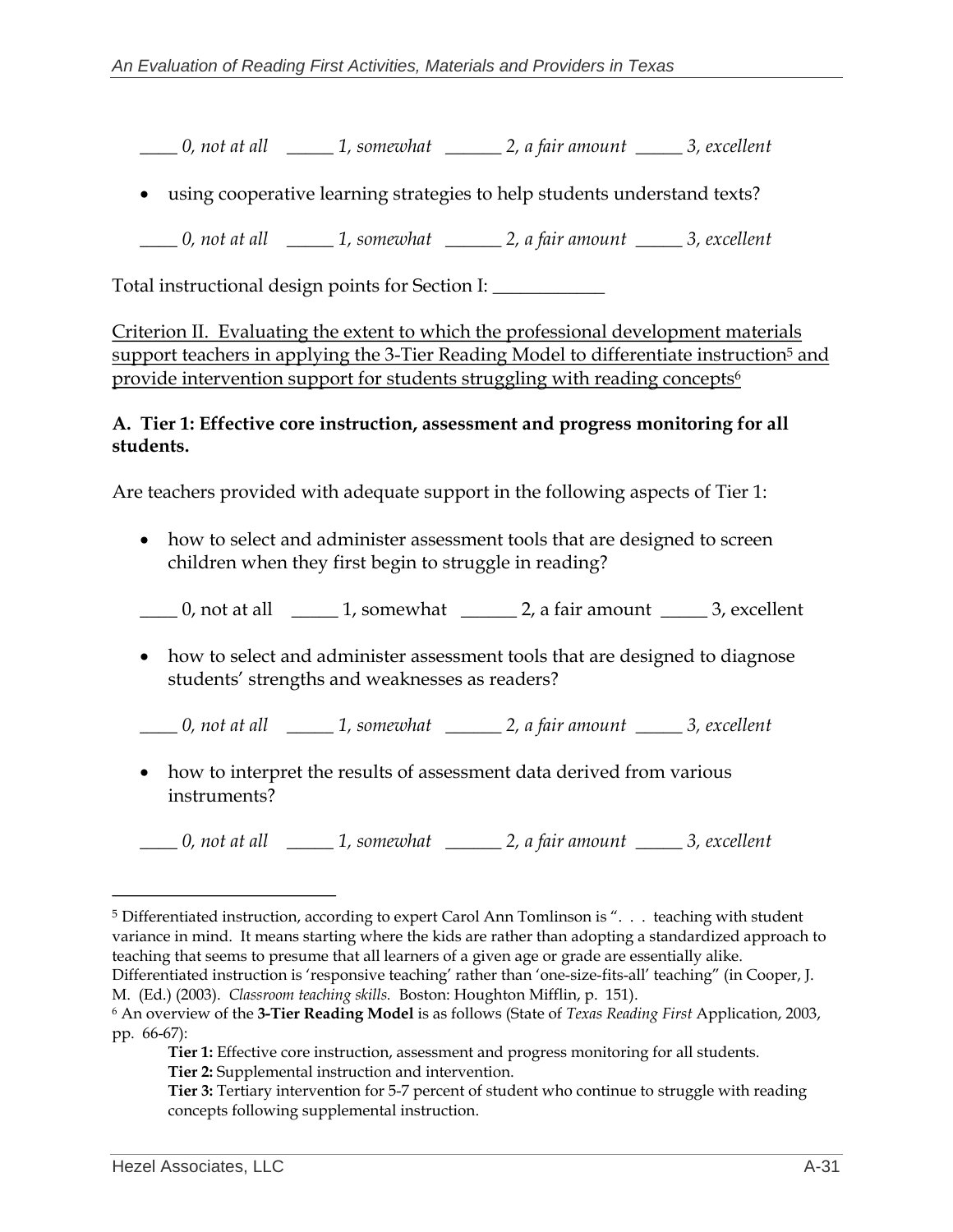• how to integrate the findings from individual student assessments into daily instruction?

*\_\_\_\_ 0, not at all \_\_\_\_\_ 1, somewhat \_\_\_\_\_\_ 2, a fair amount \_\_\_\_\_ 3, excellent* 

• how to monitor the progress of struggling readers?

*\_\_\_\_ 0, not at all \_\_\_\_\_ 1, somewhat \_\_\_\_\_\_ 2, a fair amount \_\_\_\_\_ 3, excellent* 

• how to ensure that students maintain an adequate rate of growth in all the critical skills and knowledge necessary for grade level performance in reading?

*\_\_\_\_ 0, not at all \_\_\_\_\_ 1, somewhat \_\_\_\_\_\_ 2, a fair amount \_\_\_\_\_ 3, excellent* 

#### **B. Tier 2: Supplemental instruction and intervention**

Are teachers provided with adequate support in the following aspects of Tier 3:

• how to provide additional instructional time for intervention support within class, during, before and after school hours for students identified as at risk for reading difficulties (as indicated by early assessment data)?

*\_\_\_\_ 0, not at all \_\_\_\_\_ 1, somewhat \_\_\_\_\_\_ 2, a fair amount \_\_\_\_\_ 3, excellent* 

• how to coordinate a student's intervention with core reading instruction, without replacing the core program?

*\_\_\_\_ 0, not at all \_\_\_\_\_ 1, somewhat \_\_\_\_\_\_ 2, a fair amount \_\_\_\_\_ 3, excellent* 

• how to design and implement interventions that provide children with explicit and systematic support, taught by highly trained educators within a small group setting (3-5 students)?

*\_\_\_\_ 0, not at all \_\_\_\_\_ 1, somewhat \_\_\_\_\_\_ 2, a fair amount \_\_\_\_\_ 3, excellent* 

## **C. Tier 3: Tertiary Intervention: Intensive support**

Are teachers provided with adequate support in the following aspects of Tier 3:

• how to ensure that children with individual needs are provided with intensive intervention support on an on-going basis?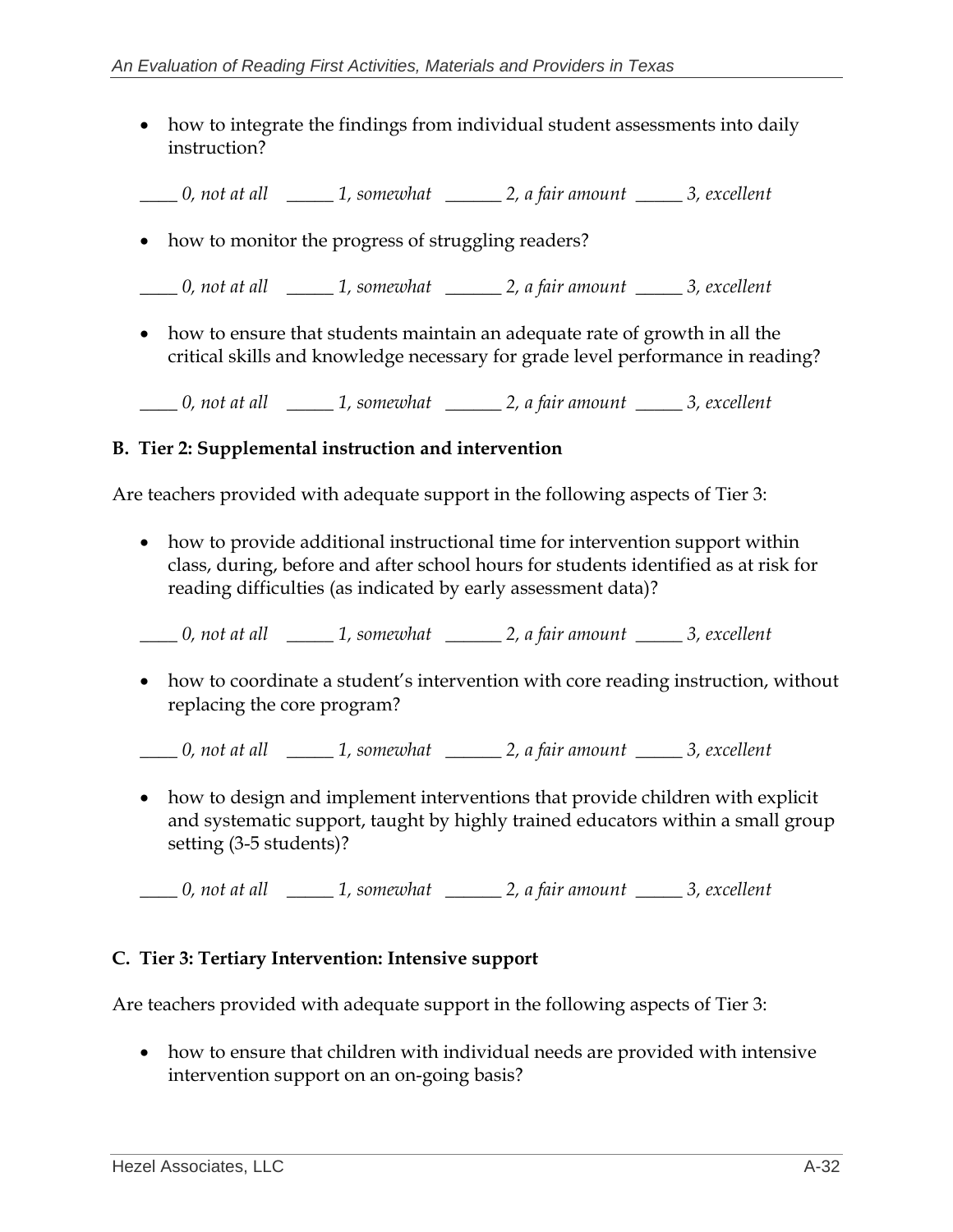*\_\_\_\_ 0, not at all \_\_\_\_\_ 1, somewhat \_\_\_\_\_\_ 2, a fair amount \_\_\_\_\_ 3, excellent* 

• how to ensure that students involved in such programs are making adequate progress?

*\_\_\_\_ 0, not at all \_\_\_\_\_ 1, somewhat \_\_\_\_\_\_ 2, a fair amount \_\_\_\_\_ 3, excellent* 

• how to adapt curriculum for students who are experiencing extreme difficulty in learning to read?

*\_\_\_\_ 0, not at all \_\_\_\_\_ 1, somewhat \_\_\_\_\_\_ 2, a fair amount \_\_\_\_\_ 3, excellent* 

*Total instructional design points for Section II: \_\_\_\_\_\_\_\_\_\_\_\_*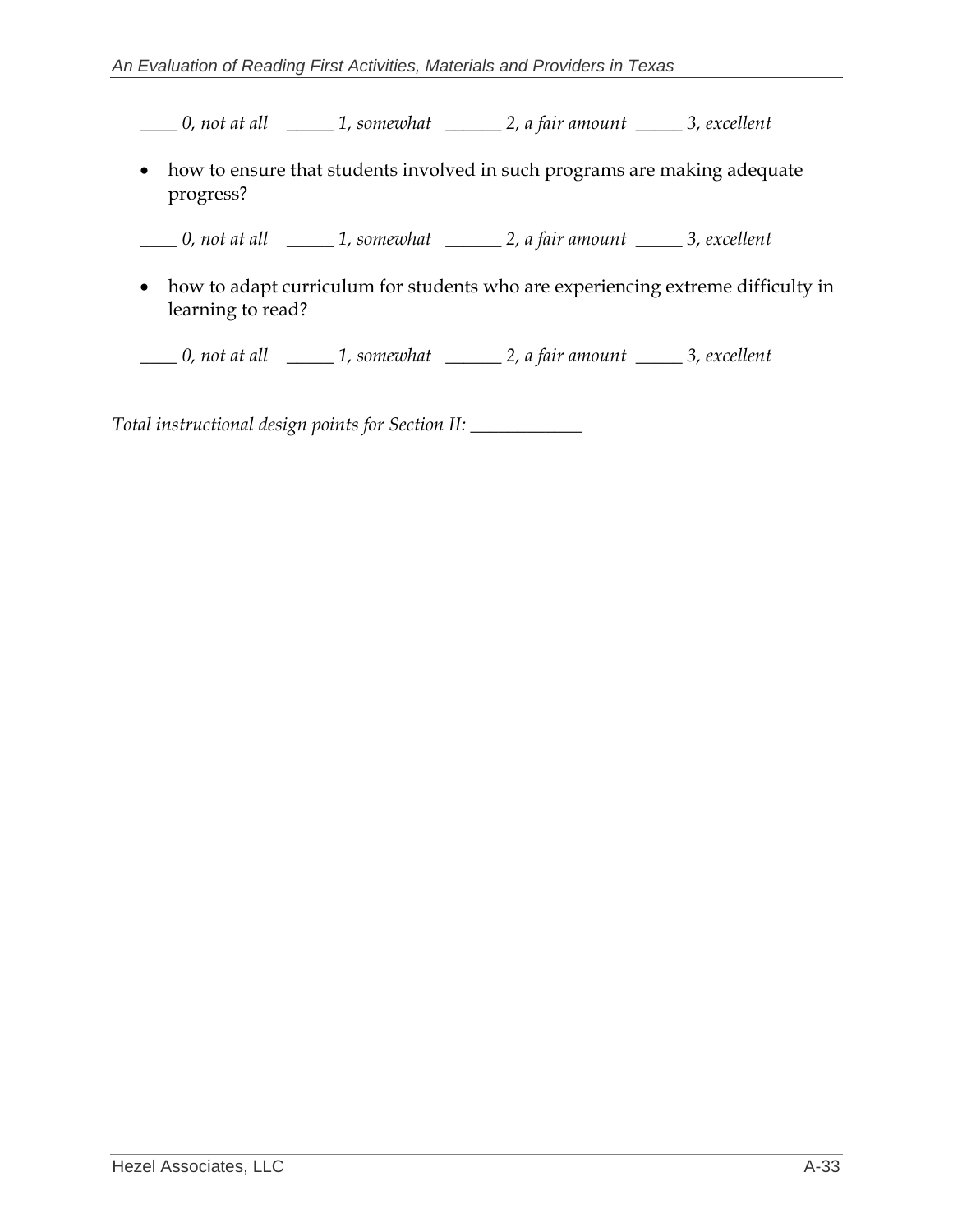## III. Criterion 3: Evaluating the extent to which the professional development materials support teachers in explicit and systematic reading instruction.

## Techniques presented for explicit instruction (Examples)

| (1) Example of Explicit<br>Instruction Support | Location (e.g., page) |
|------------------------------------------------|-----------------------|
|                                                |                       |
|                                                |                       |
|                                                |                       |
|                                                |                       |
|                                                |                       |
|                                                |                       |
|                                                |                       |

## **Techniques presented for systematic instruction (Examples)**

| (a) Example of<br>Systematic<br>Instruction<br>Support | Location (e.g., page) |
|--------------------------------------------------------|-----------------------|
|                                                        |                       |
|                                                        |                       |
|                                                        |                       |
|                                                        |                       |
|                                                        |                       |
|                                                        |                       |
|                                                        |                       |

*Total instructional design points for Section III: \_\_\_\_\_\_\_\_\_\_\_\_*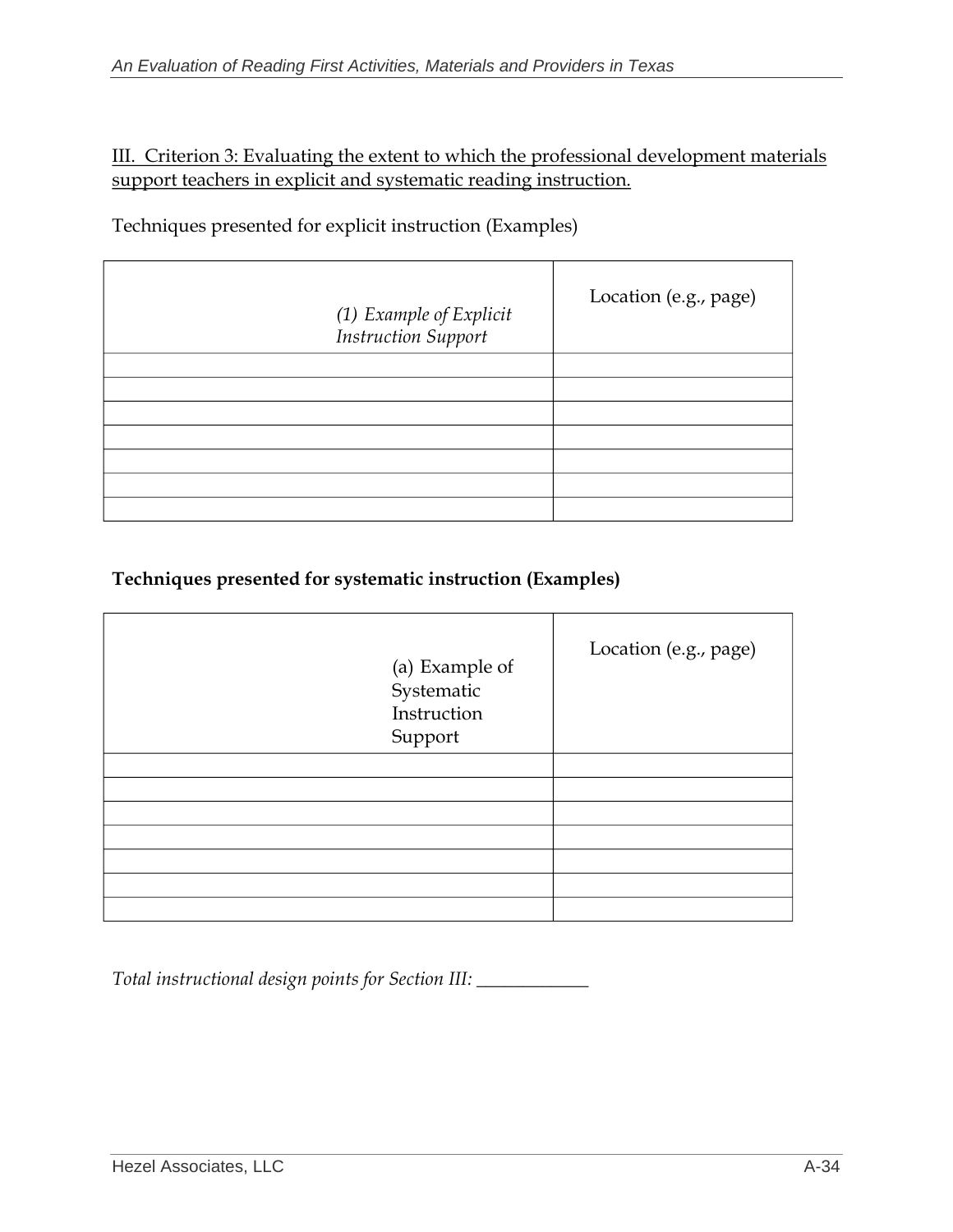## IV. To what extent do the materials support the professional development process, from an administrative standpoint?

How effectively do the materials:

- encourage collaboration and the sharing of knowledge among teachers, coaches, principals, on-site coordinators, and so on?
- *\_\_\_\_ 0, not at all \_\_\_\_\_ 1, somewhat \_\_\_\_\_\_ 2, a fair amount \_\_\_\_\_ 3, excellent*
- Support coaches and administrators in assuming a leadership role?

*\_\_\_\_ 0, not at all \_\_\_\_\_ 1, somewhat \_\_\_\_\_\_ 2, a fair amount \_\_\_\_\_ 3, excellent* 

• deomonstrate how to teach, and then discuss, a model lesson?

*\_\_\_\_ 0, not at all \_\_\_\_\_ 1, somewhat \_\_\_\_\_\_ 2, a fair amount \_\_\_\_\_ 3, excellent* 

• demonstrate how to use test data to inform reading instruction?

*\_\_\_\_ 0, not at all \_\_\_\_\_ 1, somewhat \_\_\_\_\_\_ 2, a fair amount \_\_\_\_\_ 3, excellent* 

• conduct ongoing, focused meetings with teachers and principals to discss how best to meet specific *Texas Reading First* objectives?

*\_\_\_\_ 0, not at all \_\_\_\_\_ 1, somewhat \_\_\_\_\_\_ 2, a fair amount \_\_\_\_\_ 3, excellent* 

- refer teachers to additional resources that promote further professional growth and renewal?
- *\_\_\_\_ 0, not at all \_\_\_\_\_ 1, somewhat \_\_\_\_\_\_ 2, a fair amount \_\_\_\_\_ 3, excellent*
- address the needs of educators at various stages of their careers––from novice to veteran teacher?

*\_\_\_\_ 0, not at all \_\_\_\_\_ 1, somewhat \_\_\_\_\_\_ 2, a fair amount \_\_\_\_\_ 3, excellent* 

*Total instructional design points for Section IV: \_\_\_\_\_\_\_\_\_\_\_\_*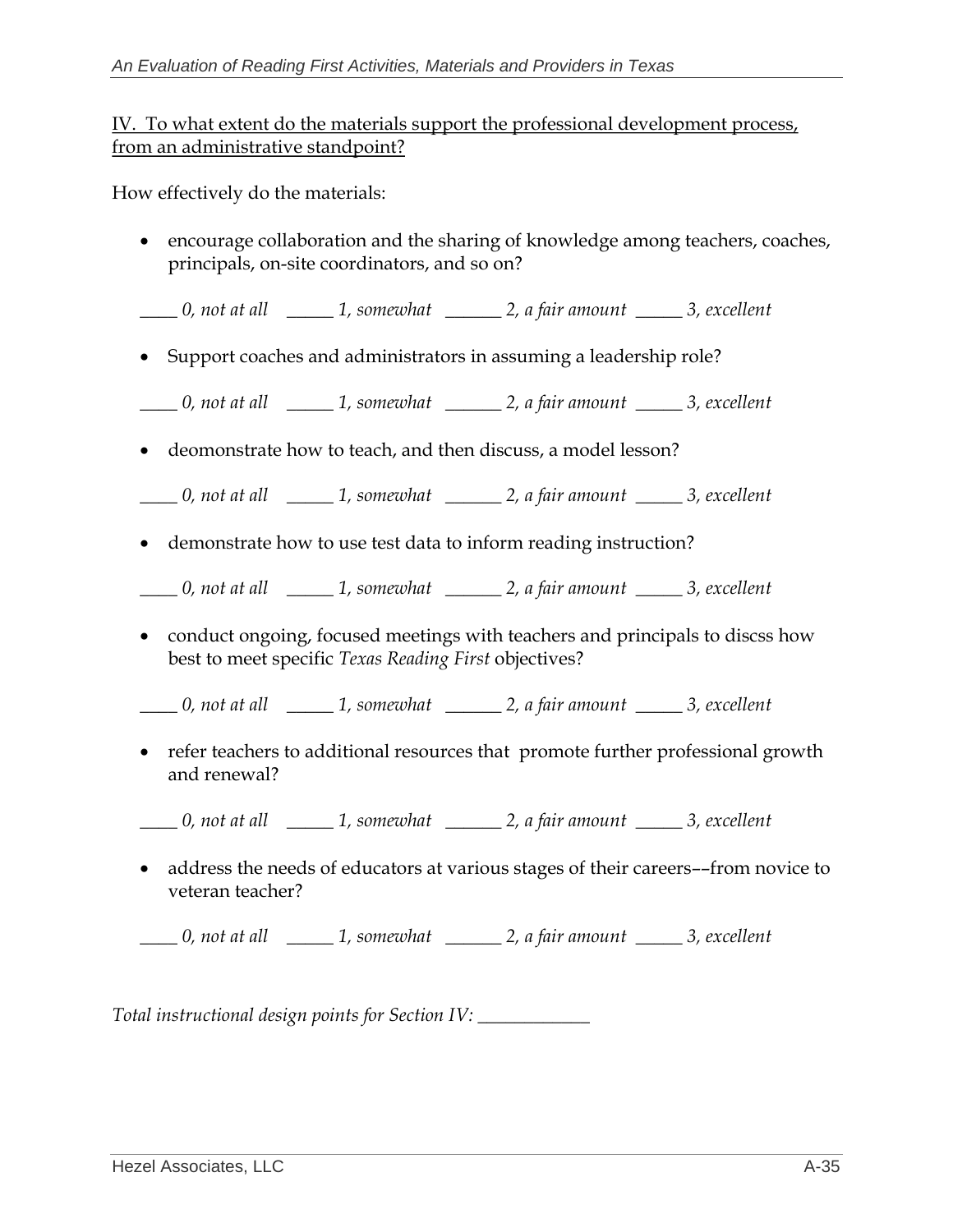## V. Evaluating the *quality* of professional development materials for reading instruction.

#### **A. Clarity of Presentation**

To what extent do the materials:

• describe an idea or strategy clearly and explicitly?

*\_\_\_\_ 0, not at all \_\_\_\_\_ 1, somewhat \_\_\_\_\_\_ 2, a fair amount \_\_\_\_\_ 3, excellent* 

• offer concrete instructional examples?

*\_\_\_\_ 0, not at all \_\_\_\_\_ 1, somewhat \_\_\_\_\_\_ 2, a fair amount \_\_\_\_\_ 3, excellent* 

- provide additional teaching tips or strategies?
- *\_\_\_\_ 0, not at all \_\_\_\_\_ 1, somewhat \_\_\_\_\_\_ 2, a fair amount \_\_\_\_\_ 3, excellent*
- lend themselves to straightforward and efficient (*i.e.,* next day) implementation?

*\_\_\_\_ 0, not at all \_\_\_\_\_ 1, somewhat \_\_\_\_\_\_ 2, a fair amount \_\_\_\_\_ 3, excellent* 

## **B. Pedagogy**

To what extent do the materials:

• integrate sound pedagogy consistently and coherently throughout the prouct?

*\_\_\_\_ 0, not at all \_\_\_\_\_ 1, somewhat \_\_\_\_\_\_ 2, a fair amount \_\_\_\_\_ 3, excellent* 

• align with *Texas Reading First* instructional goals, specifically *differentiated instruction*?

- align with *Texas Reading First* instructional goals, specifically *systematic*, *direct instruction*?
- *\_\_\_\_ 0, not at all \_\_\_\_\_ 1, somewhat \_\_\_\_\_\_ 2, a fair amount \_\_\_\_\_ 3, excellent*
- help teachers rise to the challenge of teaching every child in their classroom to read?